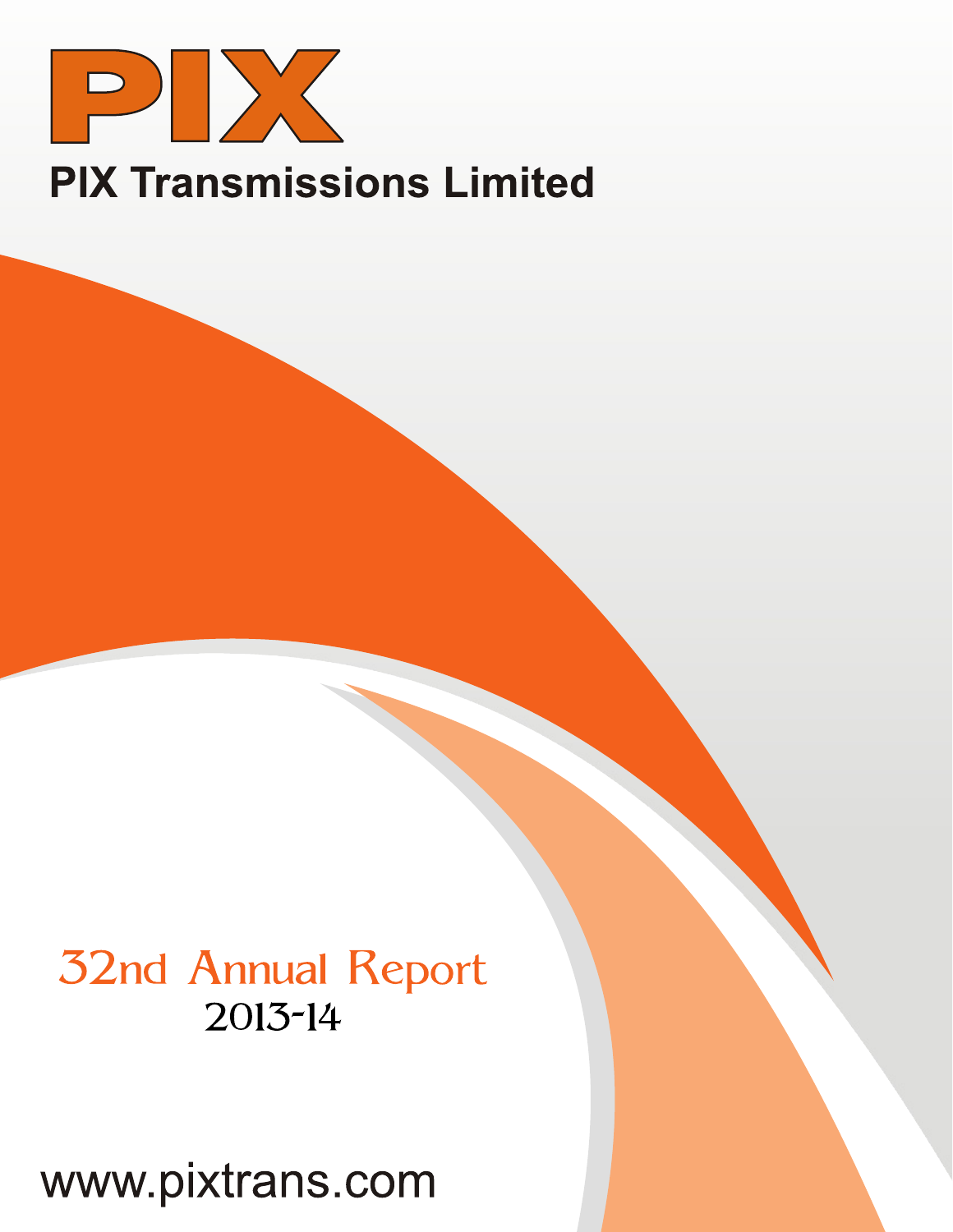

| <b>Board of Directors:</b>                            | Mr. Amarpal Sethi (Chairman & Managing Director)<br>Mr. Sonepal Sethi (Joint Managing Director)<br>Mr. Sukhpal Singh Sethi<br>Mr. Rishipal Sethi (Joint Managing Director)<br>Mr. Karanpal Sethi<br>Mr. Joe Paul<br>Mr. Jose Jacob<br>Mr. Haresh Eidnani<br>Mr. Pradeep Havnur<br>Mr. Aqueel A. Mulla<br>Mr. Om Prakash Arora |
|-------------------------------------------------------|-------------------------------------------------------------------------------------------------------------------------------------------------------------------------------------------------------------------------------------------------------------------------------------------------------------------------------|
| <b>Company Secretary:</b>                             | Mr. Shybu Varghese                                                                                                                                                                                                                                                                                                            |
| <b>Auditors:</b>                                      | M/s. S. C. Bandi & Company<br>Chartered Accountants, Mumbai                                                                                                                                                                                                                                                                   |
| <b>Bankers:</b>                                       | 1. State Bank of Hyderabad<br>2. State Bank of India                                                                                                                                                                                                                                                                          |
| <b>Registered Office &amp; Works:</b><br>(UNIT No. 1) | J-7, M.I.D.C., Hingna Road, Nagpur - 440 016<br>Tel.: (07104) 669000, Fax: (07104) 669007/8<br>Website: www.pixtrans.com                                                                                                                                                                                                      |
| (UNIT No. 2)                                          | K-36, K-37 & K-38, MIDC, Hingna Road, Nagpur-440 016                                                                                                                                                                                                                                                                          |
| (UNIT No. 3)                                          | Khasra No.25, 45,46/1, 46/2, 47 & 48<br>Mouza Nagalwadi,<br>Tehsil - Hingna, Nagpur-440016                                                                                                                                                                                                                                    |
| (UNIT No. 4)                                          | Khasra No.57, Mouza Nagalwadi,<br>Tehsil - Hingna, Nagpur-440016                                                                                                                                                                                                                                                              |
| <b>Mumbai Office:</b>                                 | Pals Building, 1st Road, TPS IV,<br>Bandra - [W], Mumbai - 400 050<br>TEL.: (022) 26404556 / 26402229<br>FAX: (022) 26402225                                                                                                                                                                                                  |
| <b>Share Transfer Agent:</b>                          | Link IntimeIndia Private Limited<br>C-13, Pannalal Silk Mills Compound,<br>L. B. S.Marg, Bhandup (W), Mumbai - 400 078<br>E-MAIL: isrl@linkintime.co.in                                                                                                                                                                       |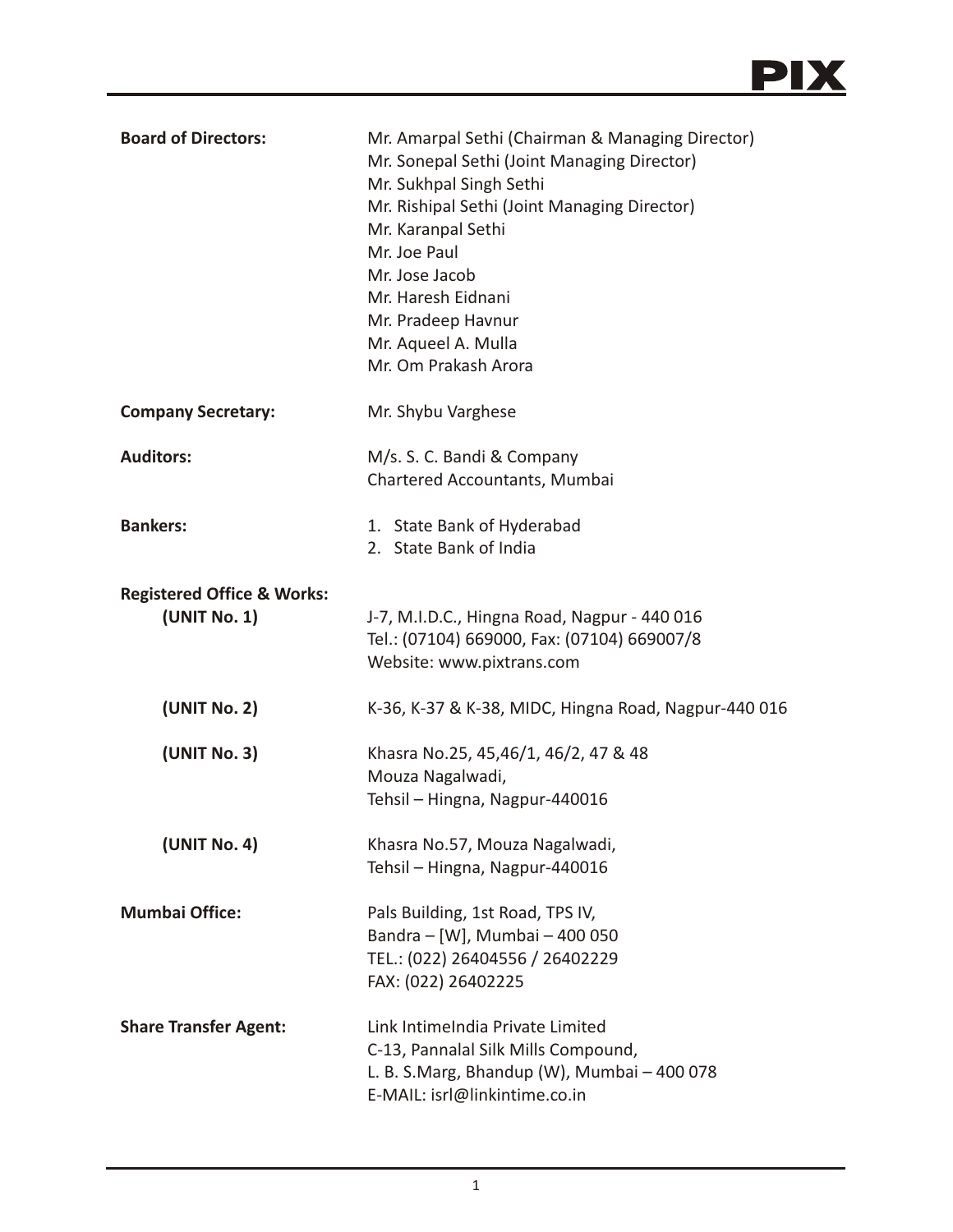# **NOTICE**

Notice is hereby given that the THIRTY SECOND ANNUAL GENERAL MEETING of PIX TRANSMISSIONS LIMITED will be held at the Registered Office of the company at J-7, MIDC, Hingna Road, Nagpur at 9.30 a.m. on Thursday the 18th September, 2014 to transact the following business:

## **ORDINARY BUSINESS**

- 1. To receive, consider and adopt the Audited Statement of Profit and Loss for the Year ended 31st March, 2014 and the Balance Sheet as on that date together with Reports of Directors and Auditors thereon.
- 2. To declare a Dividend on Equity Shares for the Financial Year ended 31st March, 2014.
- 3. To appoint a Director in place of Mr. Sonepal Sethi (DIN: 00129276), who retires by rotation and being eligible offers himself for re-appointment.
- 4. To appoint a Director in place of Mr Sukhpal Singh Sethi (DIN: 00129235), who retires by rotation and being eligible offers himself for re-appointment.
- 5. To appoint M/s. S.C. Bandi & Co., Chartered Accountants (Firm Registration No; 130850W), as Statutory Auditors of the Company to hold office from the conclusion of this Annual General Meeting, until the conclusion of next Annual General Meeting to be held after this meeting, and to fix their remuneration for the financial year ending 31st March, 2015.

## **SPECIAL BUSINESS**

6. To consider and if thought fit to pass with or without modification following resolution as an Ordinary Resolution:

"RESOLVED THAT in accordance with the provisions of Sections 196, 197 and 203 read with Schedule V and all other applicable provisions of the Companies Act, 2013 and the Companies (Appointment and Remuneration of Managerial Personnel) Rules, 2014 (including any statutory modification(s) or re-enactment thereof for the time being in force), approval of the Company be and is hereby accorded to increase the remuneration of Mr. Karanpal Sethi (DIN: 01711384) with effect from 1st April 2014 till 31st March 2015 on terms & conditions as contained in the draft agreement, a copy whereof initialed by the Chairman for the purpose of identification is placed before the meeting with liberty to the Board of Directors (hereinafter referred to as "the Board" which term shall be deemed to include the Nomination and Remuneration Committee of the Board) to vary, alter and modify such terms of remuneration so as to not exceed the limit specified in Schedule V to the Companies Act, 2013 or any statutory modification, substitution or re-enactments thereof, as may be agreed to by the Board of Directors and acceptable to Mr. Karanpal Sethi (DIN: 01711384)."

"RESOLVED FURTHER that the Board of Directors be and is hereby authorized to take such steps from time to time as may be necessary or desirable to give effect to this resolution."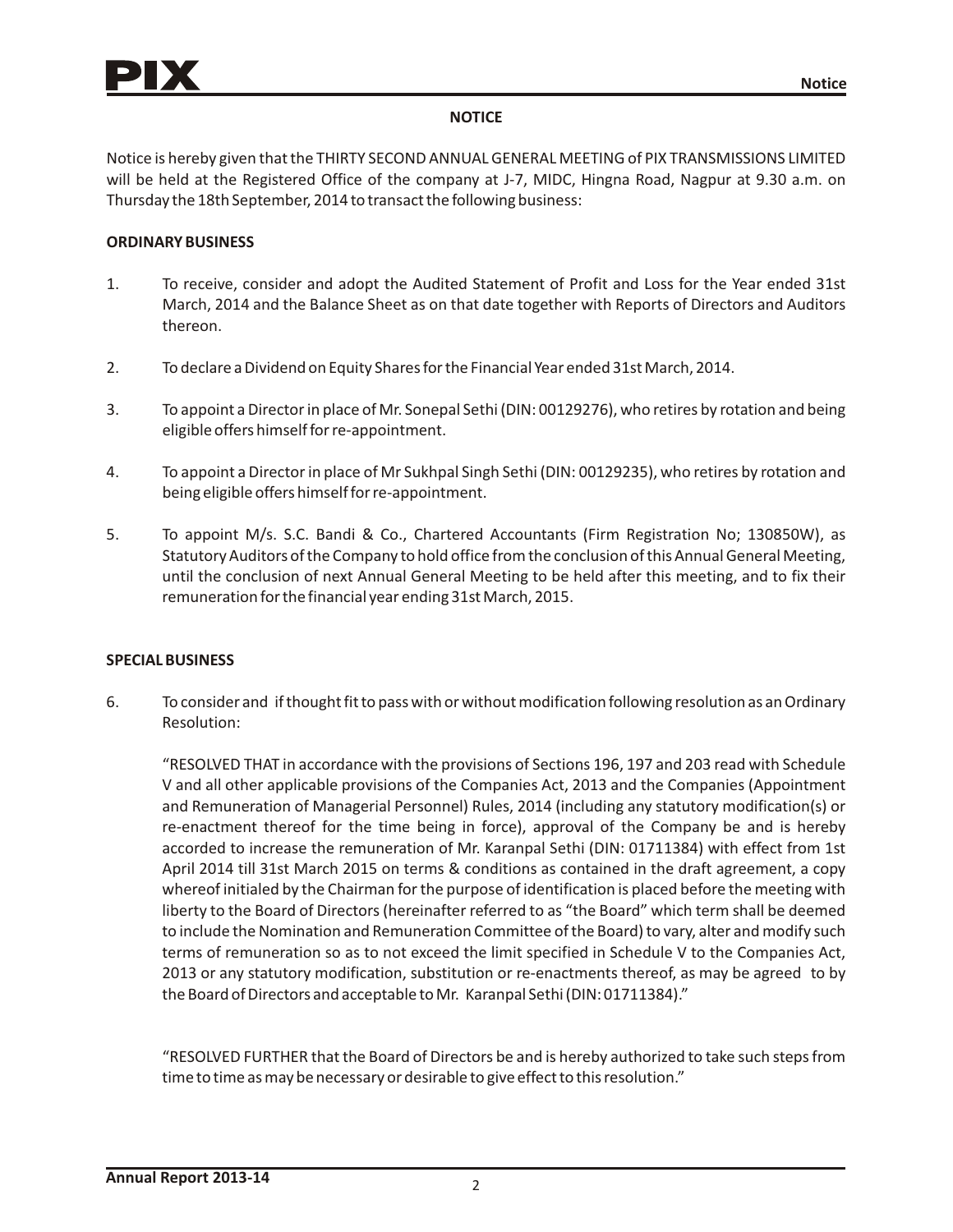

7. To consider and if thought fit, to pass, with or without modification(s), the following resolution as a Special Resolution:

"RESOLVED THAT in accordance with the provisions of Sections 196, 197 and 203 read with Schedule V and all other applicable provisions of the Companies Act, 2013 and the Companies (Appointment and Remuneration of Managerial Personnel) Rules, 2014 (including any statutory modification(s) or re-enactment thereof for the time being in force), approval of the Company be and is hereby accorded to the re-appointment of Mr. Rishipal Sethi (DIN: 00129304) as Joint Managing Director of the Company, for a period of 3 (three) years with effect from 1st August , 2014, to 31st March, 2017 on the terms and conditions including remuneration as set out in the Statement annexed to the Notice convening this Meeting, with liberty to the Board of Directors (hereinafter referred to as "the Board" which term shall be deemed to include the Nomination and Remuneration Committee of the Board) to alter and vary the terms and conditions of the said re-appointment and/or remuneration as it may deem fit and as may be acceptable to Mr. Rishipal Sethi (DIN: 00129304), subject to the same not exceeding the limits specified under Schedule V to the Companies Act, 2013 or any statutory modification(s) or re-enactment thereof."

"RESOLVED FURTHER THAT the Board be and is hereby authorized to do all acts and take all such steps as may be necessary, proper or expedient to give effect to this resolution."

8. To consider and if thought fit, to pass with or without modification(s), the following resolution as a Special Resolution:

"RESOLVED THAT in accordance with the provisions of Sections 196, 197 and 203 read with Schedule V and all other applicable provisions of the Companies Act, 2013 and the Companies (Appointment and Remuneration of Managerial Personnel) Rules, 2014 (including any statutory modification(s) or re-enactment thereof for the time being in force), approval of the Company be and is hereby accorded for payment of remuneration to Mr. Rishipal Sethi (DIN 00129304) for the period from 1st April 2014 to 31st July 2014 as per the terms & conditions as contained in the draft agreement, a copy whereof initialed by the Chairman for the purpose of identification is placed before the meeting with liberty to the Board of Directors (hereinafter referred to as "the Board" which term shall be deemed to include the Nomination and Remuneration Committee of the Board) to vary, alter and modify such terms of remuneration so as to not exceed the limit specified in Schedule V to the Companies Act, 2013 or any statutory modification, substitution or re-enactments thereof , as may be agreed to by the Board of Directors and acceptable to Mr. Rishipal Sethi (DIN 00129304)."

"RESOLVED FURTHER that the Board of Directors be and is hereby authorized to take such steps from time to time as may be necessary or desirable to give effect to this resolution."

9. To consider and if thought fit, to pass with or without modification(s), the following resolution as an Ordinary Resolution:

"RESOLVED THAT pursuant to the provisions of Sections 149, 150 and 152 and other applicable provisions, if any, of the Companies Act, 2013 and the Rules made thereunder, read with Schedule IV to the said Act, Mr. Haresh Eidnani (DIN: 00129426), Director of the Company who retires by rotation at the Annual General Meeting, be and is hereby appointed as an Independent Director of the Company to hold office for a term up to five consecutive years commencing from 18th September, 2014."

"RESOLVED FURTHER THAT the Board be and is hereby authorized to do all acts and take all such steps as may be necessary, proper or expedient to give effect to this resolution."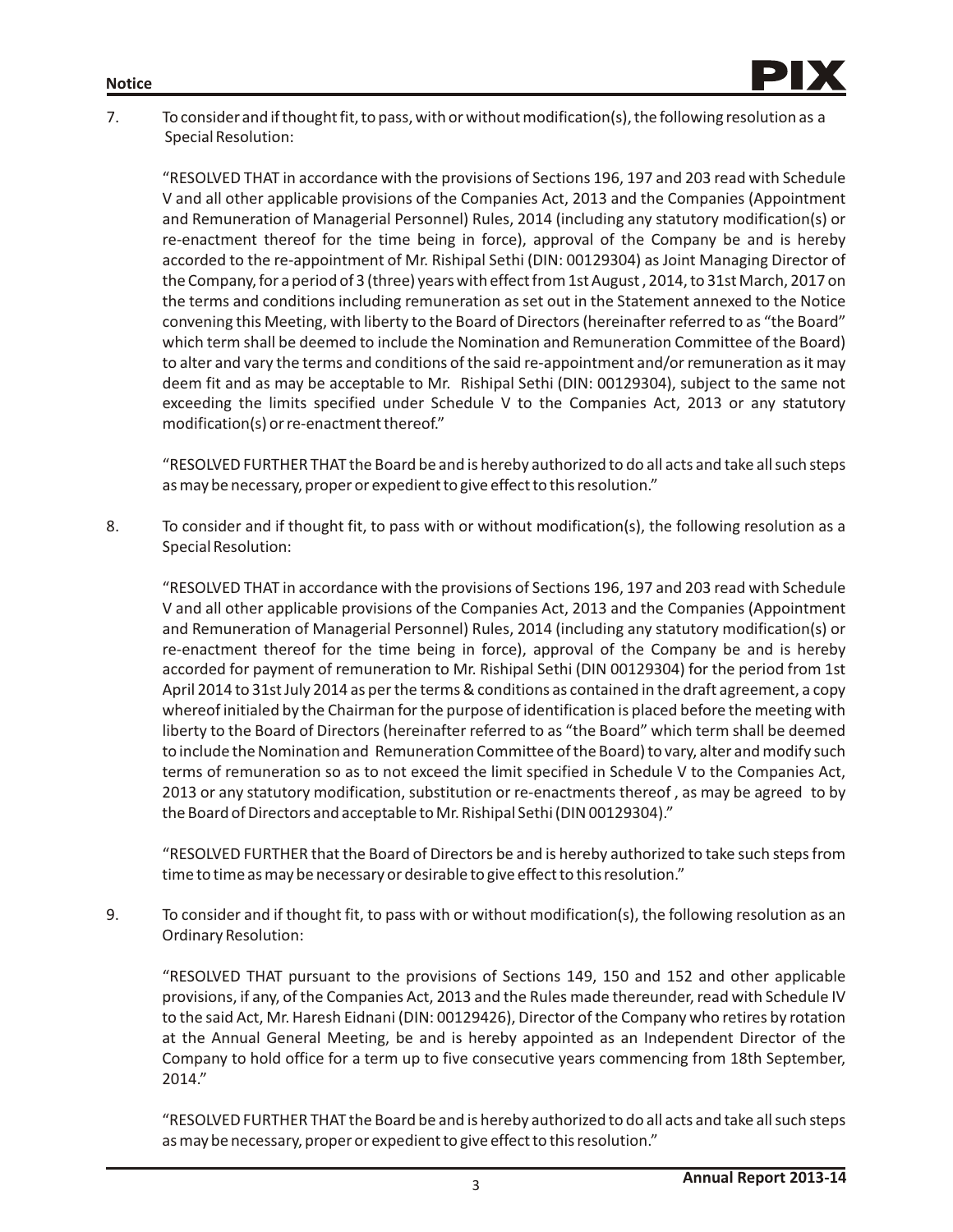

10. To consider and if thought fit, to pass with or without modification(s), the following resolution as an Ordinary Resolution:

"RESOLVED THAT pursuant to the provisions of Sections 149, 150 and 152 and other applicable provisions, if any, of the Companies Act, 2013 and the Rules made thereunder, read with Schedule IV to the said Act, Mr. Pradeep Havnur (DIN: 00129559), Director of the Company who retires by rotation at the Annual General Meeting, be and is hereby appointed as an Independent Director of the Company to hold office for a term up to five consecutive years commencing from 18th September, 2014."

"RESOLVED FURTHER THAT the Board be and is hereby authorized to do all acts and take all such steps as may be necessary, proper or expedient to give effect to this resolution."

11. To consider and if thought fit, to pass with or without modification(s), the following resolution as an Ordinary Resolution:

"RESOLVED THAT pursuant to the provisions of Sections 149, 150, 152, 161 and other applicable provisions, if any, of the Companies Act, 2013 and the Rules made there under, read with Schedule IV to the said Act, Mr. Mohammed Adil Ansari (DIN; 06913509) who was appointed as an Additional Director of the Company by the Board of Directors with effect from 10th July 2014 to hold office up to the date of AGM, be and is hereby appointed as an Independent Director of the Company to hold office for a term up to five consecutive years commencing from 18th September, 2014."

"RESOLVED FURTHER THAT the Board be and is hereby authorized to do all acts and take all such steps as may be necessary, proper or expedient to give effect to this resolution."

12. To consider and if thought fit, to pass, with or without modification(s), the following resolution as an Ordinary Resolution:

"RESOLVED THAT in accordance with the provisions of Sections 196, 197 and 203 read with Schedule V and all other applicable provisions of the Companies Act, 2013 and the Companies (Appointment and Remuneration of Managerial Personnel) Rules, 2014 (including any statutory modification(s) or re-enactment thereof for the time being in force), approval of the Company be and is hereby accorded for the appointment of Ms. Shirley Paul (DIN: 06918198) as a Whole Time Director of the Company, for a period of 3 (three) years with effect from 10th July, 2014, on the terms and conditions including remuneration as set out in the statement annexed to the Notice convening this Meeting, with liberty to the Board of Directors (hereinafter referred to as "the Board" which term shall be deemed to include the Nomination and Remuneration Committee of the Board) to alter and vary the terms and conditions of the said appointment and/or remuneration as it may deem fit and as may be acceptable to Ms. Shirley Paul subject to the same not exceeding the limits specified under Schedule V to the Companies Act, 2013 or any statutory modification(s) or re-enactment thereof;

"RESOLVED FURTHER THAT the Board be and is hereby authorized to do all acts and take all such steps as may be necessary, proper or expedient to give effect to this resolution."

**For and on behalf of the Board of Directors**

**Place: Mumbai Amarpal Sethi Dated: 02.08.2014 Chairman & Managing Director**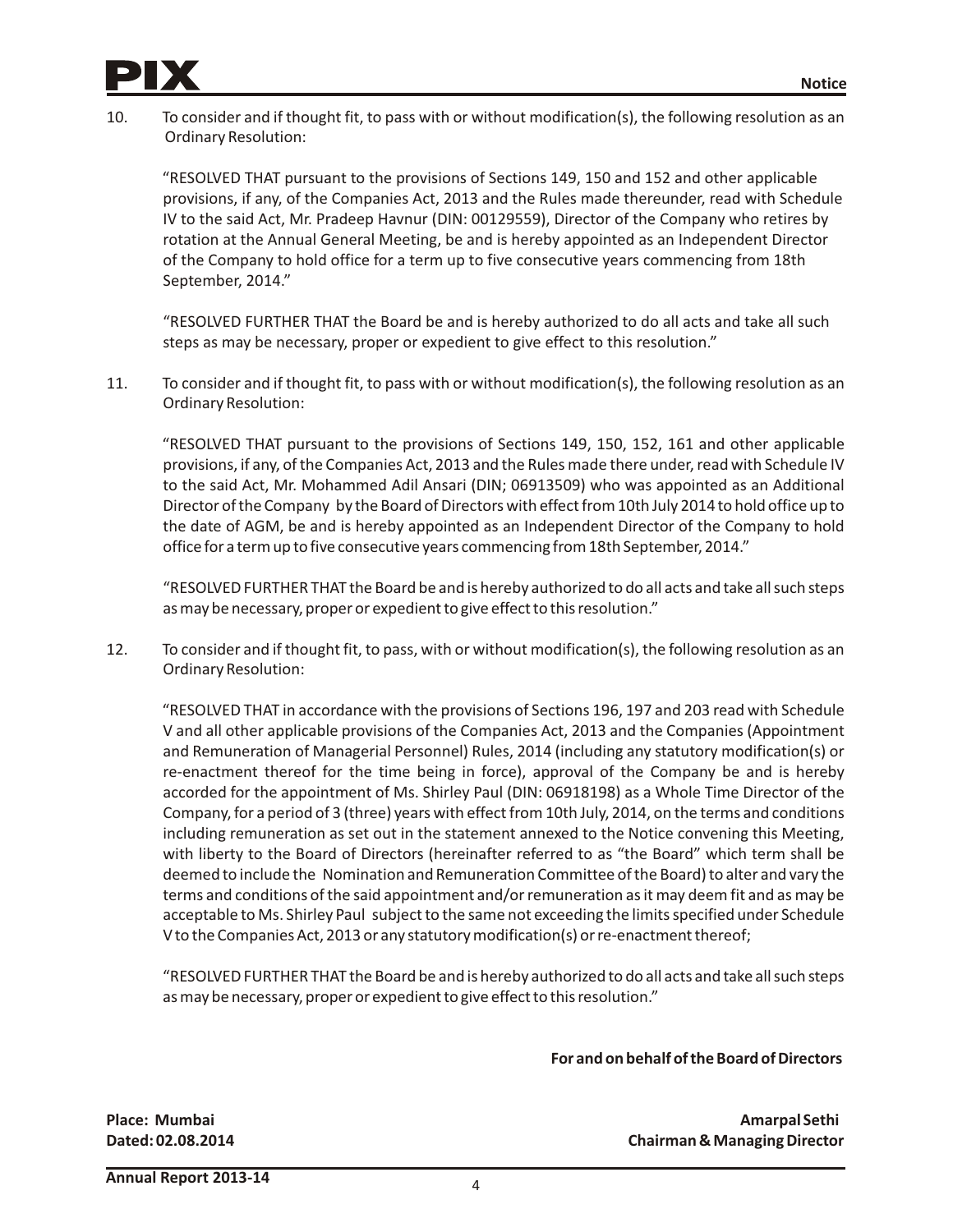

## **Notes:**

- 1. A MEMBER ENTITLED TO ATTEND AND VOTE IS ENTITLED TO APPOINT A PROXY TO ATTEND AND VOTE ON HIS/HER BEHALF AND THE PROXY NEED NOT BE A MEMBER OF THE COMPANY. Pursuant to the provisions of Section 105 of the Companies Act, 2013, a person can act as a proxy on behalf of not more than fifty members and holding in aggregate not more than ten percent of the total Share Capital of the Company. Members holding more than ten percent of the total Share Capital of the Company may appoint a single person as proxy, who shall not act as a proxy for any other Member. The instrument of Proxy, in order to be effective, should be deposited at the Registered Office of the Company, duly completed and signed, not later than 48 hours before the commencement of the meeting. A Proxy Form is annexed to this Report. Proxies submitted on behalf of limited companies, societies, etc., must be supported by an appropriate resolution/authority, as applicable.
- 2. An Explanatory Statement pursuant to Section 102 of the Companies Act, 2013 relating to the Special Businesses to be transacted at the Annual General Meeting (AGM) is annexed hereto.
- 3. Register of Members and the transfer books of the Company will remain closed from Thursday 11th September, 2014 to Thursday 18th September, 2014 (Both days inclusive).
- 4. The Dividend for the financial year ended 31st March, 2014, as recommended by the Board, if approved by the Members, will be paid on or after Friday, 21st September, 2014 to those Members whose names appear in the Register of Members of the Company as on the book closure dates.
- 5. Pursuant to Section 101 and Section 136 of the Companies Act, 2013 read with relevant Rules made thereunder, Companies can serve Annual Reports and other communications through electronic mode to those Members who have registered their e-mail address either with the Company or with the Depository. Members holding shares in physical form and who have not registered their e-mail address with the Company can now register the same by submitting a duly filled in 'E-Communication Registration Form', available on the website of the Company www.pixtrans.com, to M/s. Link Intime India Private Ltd , the registrar and share transfer agent of the Company. Members holding shares in demat form are requested to register their e-mail address with their Depository Participant(s) only. Members of the Company, who have registered their e-mail address, are entitled to receive such communication in physical form upon request.
- 6. The Notice of AGM and Annual Report are being sent in electronic mode to Members whose e-mail IDs are registered with the Company or the Depository Participant(s), unless the members have requested for a hard copy of the same. The physical copy of the Notice of AGM and Annual Report are being sent to those Members who have not registered their e-mail IDs with the Company or Depository Participant(s).
- 7. Pursuant to Section 108 of the Companies Act, 2013, read with the relevant Rules of the Act, the Company is pleased to provide the facility to Members to exercise their right to vote by electronic means. The Members, whose names appear in the Register of Members/list of Beneficial Owners as on Friday, 5th September, 2014, are entitled to vote on the Resolutions set forth in this Notice. The evoting period will commence at 9.00 a.m. on Thursday, 11th September, 2014 and will end at 5.00 p.m. on Saturday, 13th September, 2014. The Company has appointed Mr. Sadanand Kadam, practicing Company Secretary, to act as the Scrutinizer, for conducting the scrutiny of the votes cast. The Members desiring to vote through electronic mode may refer to the detailed procedure on evoting given hereinafter.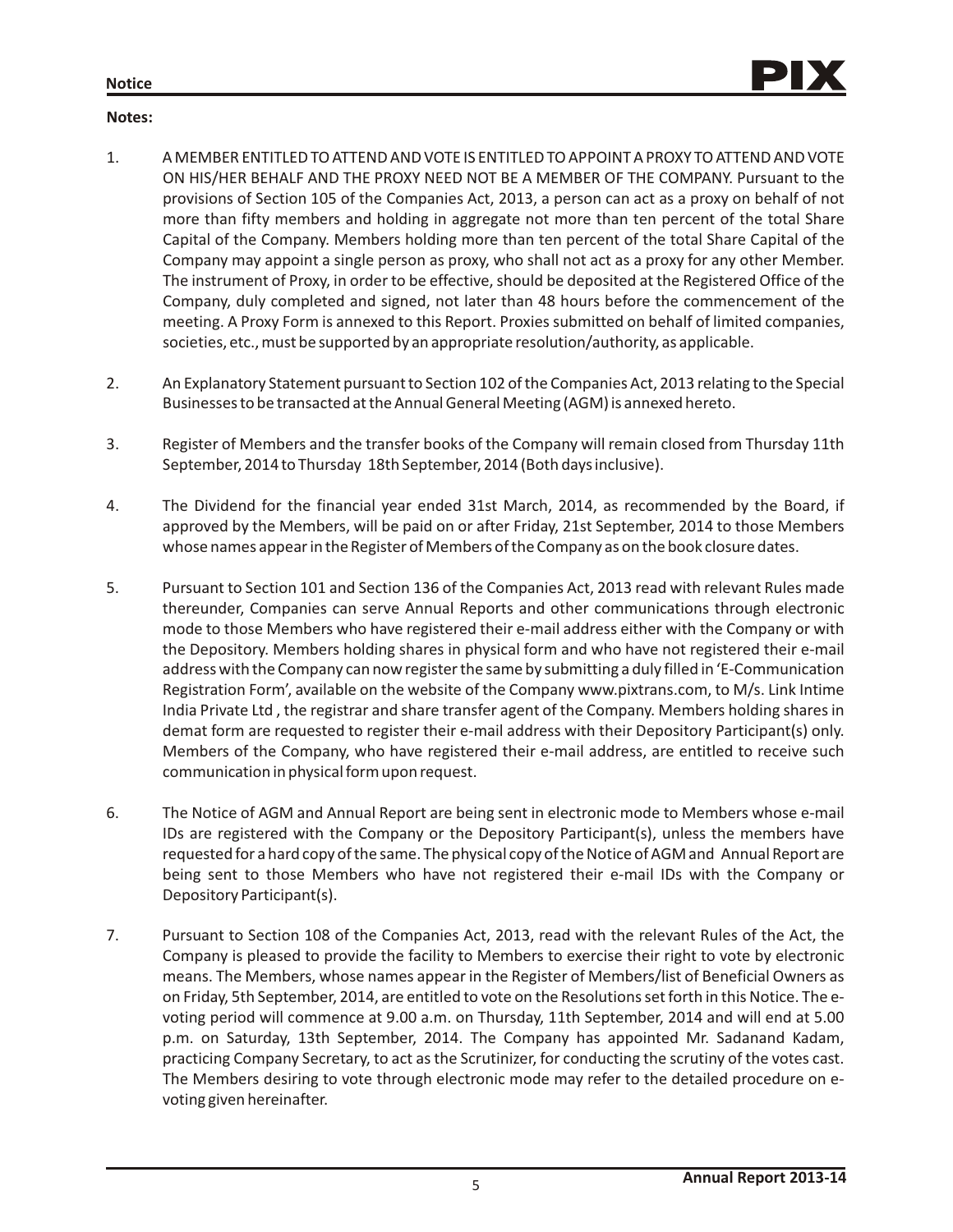## **Procedure for E-Voting:**

The Company has entered into an arrangement with Central Depository Services (India) Limited (CDSL) for facilitating e-voting for AGM. The instructions for e-voting are as under:

## **A. In case of members receiving e-mail:**

- i) If you are holding shares in Demat form and had logged on to www.evotingindia.com and casted your vote earlier for EVSN of any Company, then your existing login id and password are to be used.
- ii) Log on to the e-voting website www.evotingindia.com.
- iii) Click on "Shareholders" tab to cast your votes.
- iv) Now, select the Electronic Voting Sequence Number "EVSN" along with "COMPANY NAME" from the drop down menu and click on "SUBMIT"

|                               | For members holding shares<br>in demat form                                                                                                                                                       | For members holding shares<br>in physical form |
|-------------------------------|---------------------------------------------------------------------------------------------------------------------------------------------------------------------------------------------------|------------------------------------------------|
| User ID                       | For NSDL: 8 character DP ID followed<br>by 8 digits client ID                                                                                                                                     | Folio number registered with<br>the Company    |
|                               | For CDSL: 16 digits beneficiary ID                                                                                                                                                                |                                                |
| PAN <sup>*</sup>              | Enter your 10 digit alpha-numeric *PAN issued by Income Tax Department<br>when prompted by the system while e-voting (applicable for both demat<br>shareholders as well as physical shareholders) |                                                |
| <b>DOB</b>                    | Enter the Date of Birth as recorded in your demat account or in the<br>company records for the said demat account or folio in dd/mm/yyyy format.                                                  |                                                |
| <b>Dividend Bank Details#</b> | Enter the Dividend Bank Details as recorded in your demat account or in the<br>company records for the said demat account or folio.                                                               |                                                |

v) Now, fill up the following details in the appropriate boxes:

- \* Members who have not updated their PAN with the Company/Depository Participant are requested to use the default number: <Default Number> in the PAN field. # Please enter any one of the details in order to login.
- vi) After entering these details appropriately, click on "SUBMIT" tab.
- vii) Members holding shares in physical form will then reach directly the EVSN selection screen. However, members holding shares in demat form will now reach "Password Creation? menu wherein they are required to mandatorily change their login password in the new password field. The new password has to be minimum eight characters consisting of at least one upper case (A-Z), one lower case (a-z), one numeric value (0-9) and a special character( $\omega$  # \$ %& \*). It is strongly recommended not to share your password with any other person and take utmost care to keep your password confidential. Kindly note that this changed password is to be also used by the demat holders while voting for resolutions of the Company or any other Company on which they are eligible to vote, provided that Company opts for e-voting through CDSL platform.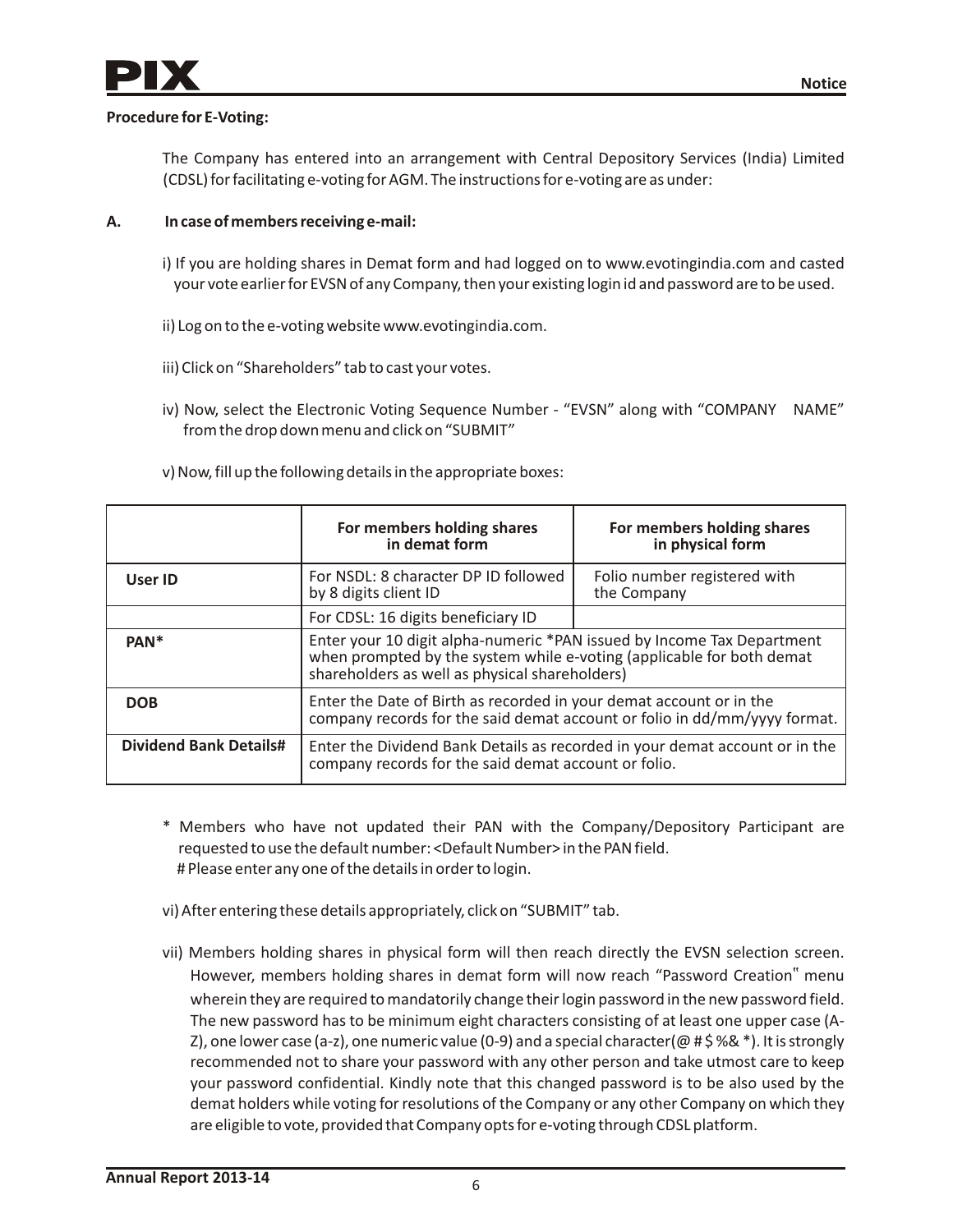viii) Click on the relevant EVSN on which you choose to vote.

- ix) On the voting page, you will see resolution description and against the same the option "YES/NO" for voting. Select the option YES or NO as desired. The option YES implies that you assent to the resolution and option NO implies that you dissent to the resolution.
- x) Click on the "Resolutions File Link" if you wish to view the entire resolutions.
- xi) After selecting the resolution you have decided to vote on, click on "SUBMIT". A confirmation box will be displayed. If you wish to confirm your vote, click on "OK", else to change your vote, click on "CANCEL" and accordingly modify your vote.

xii) Once you "CONFIRM" your vote on the resolution, you will not be allowed to modify your vote.

# **B. In case of members receiving the physical copy of Notice of AGM [for members whose e-mail IDs are not registered with the company/depository participant(s) or requesting physical copy]:**

Please follow all steps from sl. no. (ii) to S. No. (xii) above, to cast vote.

- **C.** Institutional shareholders (i.e. other than individuals, HUF, NRI etc.) are required to log on to https://www.evotingindia.co.in and register themselves, link their account which they wish to vote on and then cast their vote. They should upload a scanned copy of the board resolution in PDF format in the system for the scrutinizer to verify the vote.
- **D.** The voting period begins on Thursday, 11th September, 2014 at 9.00 a.m. and ends on Saturday, 13th September, 2014 at 5.00 p.m. During this period shareholders of the Company, holding shares either in physical form or in dematerialized form, as on Friday, 5th September, 2014, may cast their vote electronically. The e-voting module shall be disabled by CDSL for voting thereafter. Once the vote on a resolution is cast by the shareholder, the shareholder shall not be allowed to change it subsequently.
- **E.** In case you have any queries or issues regarding e-voting, you may refer the Frequently Asked Questions ("FAQs") and e-voting manual available at www.evotingindia.com under help section or write an email to helpdesk.evoting@cdslindia.com.
- **F.** The results shall be declared on or after the AGM. The results along with the Scrutinizer's Report, shall also be placed on the website of the company.
- 8. Members holding shares in demat form are hereby informed that bank particulars registered with their respective Depository Participant(s), with whom they maintain their demat accounts, will be used by the Company for payment of dividend. The Company or its Registrar cannot act on any request received directly from the Members holding shares in demat form for any change in bank particulars. Members holding shares in demat form are requested to intimate any change in their address and/or bank mandate to their Depository Participants immediately.
- 9. Members holding shares in physical form are requested to intimate any change of address and/or bank mandate to M/s. Link Intime India Private Limited the registrar and share transfer agent of the Company immediately.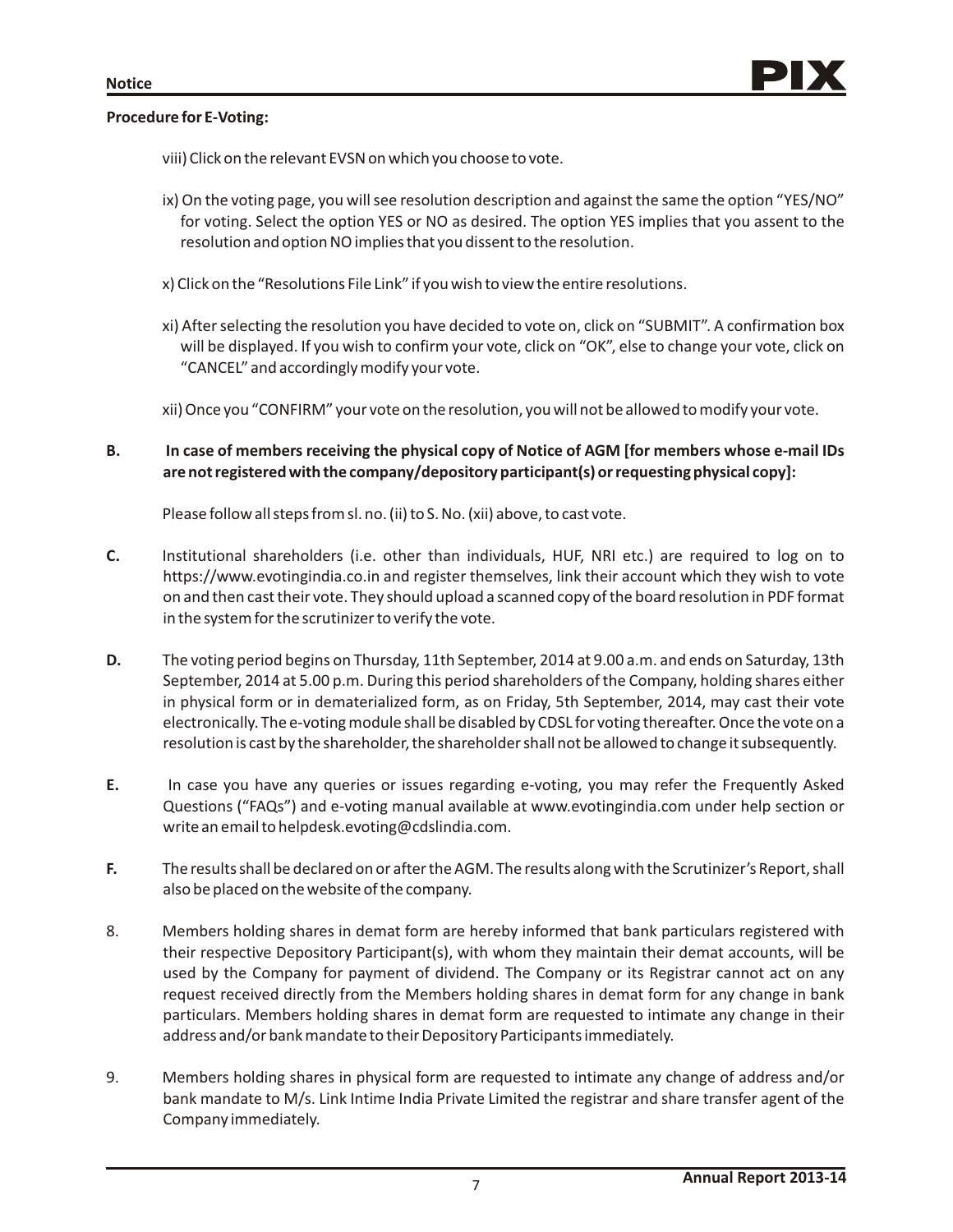# **Procedure for E-Voting:**

- 10. Pursuant to the provisions of Investor Education and protection Fund (uploading of information regarding unpaid and unclaimed amount lying with companies) Rules 2012, the Company has uploaded the details of unpaid and unclaimed amounts lying with the Company as on September 25, 2013 (date of last Annual General Meeting) on the website of the Company (www.pixtrans.com), as also on the website of the Ministry of Corporate Affairs.
- 11. Members desiring any information relating to the accounts are requested to write to the Company at least one week in advance before the meeting, so as to enable the management to keep the information ready.
- 12. Information pursuant to Clause 49 of the Listing Agreement for Appointment/Re-appointment of Directors.

| <b>Name of Directors</b> | Date of Birth | Date of<br><b>Appointment</b> | Qualification      | <b>Directorship</b><br>in other<br>companies<br>incorporated<br>in India | Chariman /<br>member<br>of other<br>committees<br>of comapnies |
|--------------------------|---------------|-------------------------------|--------------------|--------------------------------------------------------------------------|----------------------------------------------------------------|
| Mr. Sonepal Sethi        | 16.09.1966    | 01.04.1989                    | B.Sc Grad Pri [UK] | No.                                                                      | No.                                                            |
| Mr. Sukhpal Sethi        | 11.06.1942    | 31.03.1993                    | I.Sc.              | No.                                                                      | No.                                                            |
| Mr. Rishipal Sethi       | 15.06.1973    | 29.12.2004                    | B.sc. Elec. Engg.  | No.                                                                      | No.                                                            |
| Mr. Haresh Eidnani       | 12.10.1964    | 21.09.1999                    | B.sc               | No.                                                                      | No.                                                            |
| Mr. Pradeep Havnur       | 05.10.1965    | 29.10.2003                    | B.A., L.L.B.       | No.                                                                      | No.                                                            |
| Mr. M. A. Ansari         | 09.12.1984    | 10.07.2014                    | B. Com., ACA       | No.                                                                      | No.                                                            |
| Ms. Shirley Paul         | 04.11.1956    | 10.07.2014                    | M.A.               | No.                                                                      | No.                                                            |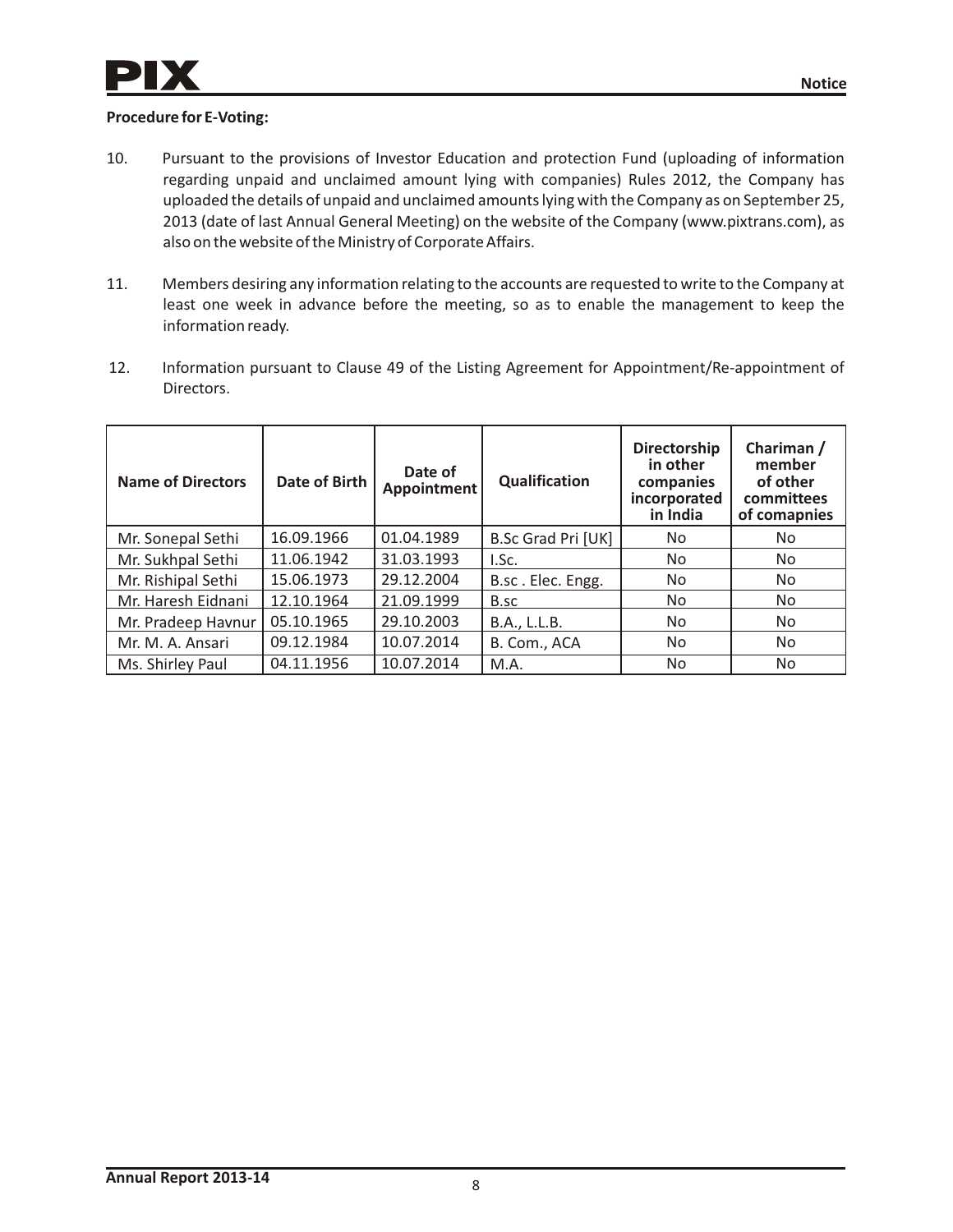## **EXPLANATORY STATEMENT**

## **(Pursuant to section 102 of the Companies Act, 2013)**

As required by section 102 of the Companies Act 2013, (The Act), the following explanatory statements set out all material facts relating to the business mentioned under item number;

## **ITEM NO. 6 - INCREASE IN REMUNERATION OF MR. KARANPAL SETHI:**

At the 30th Annual General Meeting of the company held on 26th September, 2012, the members of the company had re- appointed Mr. Karanpal Sethi (DIN: 01711384) as a Whole Time Director for a period of three years commencing on and from 1st April , 2012 and ending on 31st March , 2015 .

The Nomination and Remuneration Committee at their meeting held on 29.05.2014, recommended to increase the remuneration payable to Mr. Karanpal Sethi to bring the remuneration in line with overall structure applicable to the concerned industry. In pursuance of the recommendation received from remuneration committee, the Board of Directors at its meeting held on 29th May, 2014 has determined and fixed the maximum of remuneration by way of salary payable to Mr. Karanpal Sethi for his remaining tenure of his office from 1st April 2014 to 31st March 2015 .

The Board of Directors of the company on due recommendation of the audit committee has also appointed Mr. Karanpal Sethi as Chief Financial Officer (CFO) of the Company with effect from 1st April 2014. Mr. Karanpal Sethi has not been paid any remuneration as a CFO.

## **The Remuneration and Perquisites payable to Mr. Karanpal Sethi are as follows:**

## **Remuneration:**

Mr. Karanpal Sethi shall with effect from 1st April, 2014 be entitled to emolument, benefits and perquisites as given in following paragraph during the period of his employment subject to the ceiling limit laid down in Section 197, 198 and Schedule V to the Companies Act, 2013.

**Salary:** Rs.4.75 Lakhs per month.

**Tenure:** 1st April, 2014 to 31st March, 2015

# **Perquisites:**

No change in the perquisites and other benefits payable to Mr. Karanpal Sethi. The perquisites and benefits would be as per resolution passed at the 30th Annual General Meeting of the Company.

The Board re-commends the resolution at Item No 6 for approval of members.

Except Mr. Karanpal Sethi being Director and Mr. Amarpal Sethi, Mr. Sukhpal Sethi, Mr. Sonepal Sethi and Mr. Rishipal Sethi being relatives none of other directors/key managerial personnel and their relatives are in any way concerned or interested in this resolution.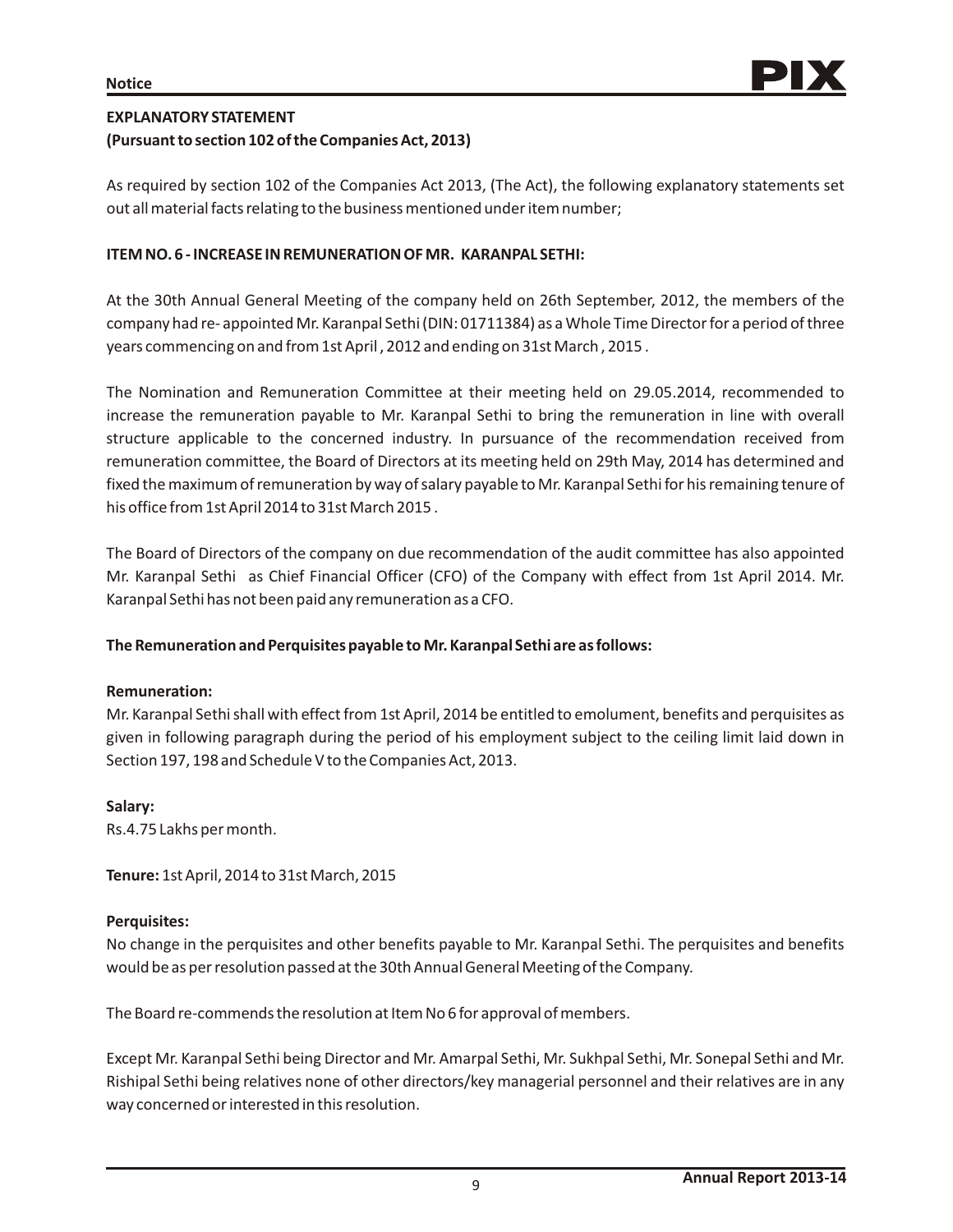# **ITEM NO. 7; Re-appointment of Mr. Rishipal Sethi as Joint Managing Director:**

At the 29th Annual General Meeting of the company held on 21st September, 2011, the members of the company had re-appointed Mr. Rishipal Sethi ( DIN 00129304 ) as a Joint Managing Director for a period of three years commencing on and from 1st April , 2011 and ending on 31st July , 2014 .

The Board of Directors of the Company at its meeting held on 29th May, 2014 on due recommendation of the Remuneration Committee, has re-appointed and fixed the maximum remuneration payable by way of salary to Mr. Rishipal Sethi as Joint Managing Director, for a period of 3 (three) years from the expiry of his present term i.e from 1st August 2014, to 31st March 2017.

# **The Salary and Perquisites payable to Mr. Rishipal Sethi are as follows:**

**Salary:**In the Scale of Rs.4.50 Lacs to Rs. 9.00 Lacs per month

## **Perquisites:**

No change in the perquisites and other benefits payable to Mr. Rishipal Sethi. The perquisites and benefits would be as per resolution passed at the 29th Annual General Meeting of the Company.

The Board re-commends the resolution at Item No 7 for approval of members .

Except Mr. Rishipal Sethi being Director and Mr. Amarpal Sethi, Mr. Sukhpal Sethi, Mr. Sonepal Sethi and Mr. Karanpal Sethi being relatives none of other directors/key managerial personnel and their relatives are in any way concerned or interested in this resolution.

# **ITEM NO. 8: Approval of payment of remuneration to Mr. Rishipal Sethi for the remaining tenure of his office from 1st April 2014 to 31st July 2014.**

At the 29th Annual General Meeting of the company held on 21st September, 2011, the members of the company had re-appointed Mr. Rishipal Sethi ( DIN 00129304 ) as a Joint Managing Director for a period of three years commencing on and from 1st April , 2011 and ending on 31st July , 2014 .

The members of the company in the 30th Annual General Meeting held on 26th September , 2012 had also approved the increased remuneration upto Rs. 1,08,00,000/- (Rupees One crore and eight lakhs only) per annum payable to Mr. Rishipal Sethi (DIN 00129304), as the approved remuneration was exceeding the limits laid down in schedule XIII , section 309 and section 198 of the Companies Act 1956, Central Government approval was also taken. Central Government vide its letter dated 31st January, 2013 has accorded its approval for payment of the said remuneration for the period from 1st August, 2013 to 31st March 2014.

The provisions of the Companies Act 2013 related to payment of managerial remuneration has come into effect from 1st April, 2014, and as per the new provisions of Companies Act 2013, for paying the present rate of remuneration to Mr. Rishipal Sethi (DIN 00129304) Central Government approval is not required if a special resolution is passed by members approving the payment of said remuneration.

The remuneration committee at its meeting held on 29th May, 2014, has recommended the present rate of remuneration to Mr. Rishipal Sethi (DIN 00129304) for the remaining tenure of his office from 1st April 2014 to 31st July 2014, in pursuance of the recommendation of the remuneration committee, the Board of Directors at its meeting held on 29th May, 2014 has determined and fixed the maximum remuneration by way of salary payable to Mr. Rishipal Sethi (DIN 00129304) for the period 1st April 2014 to 31st July 2014.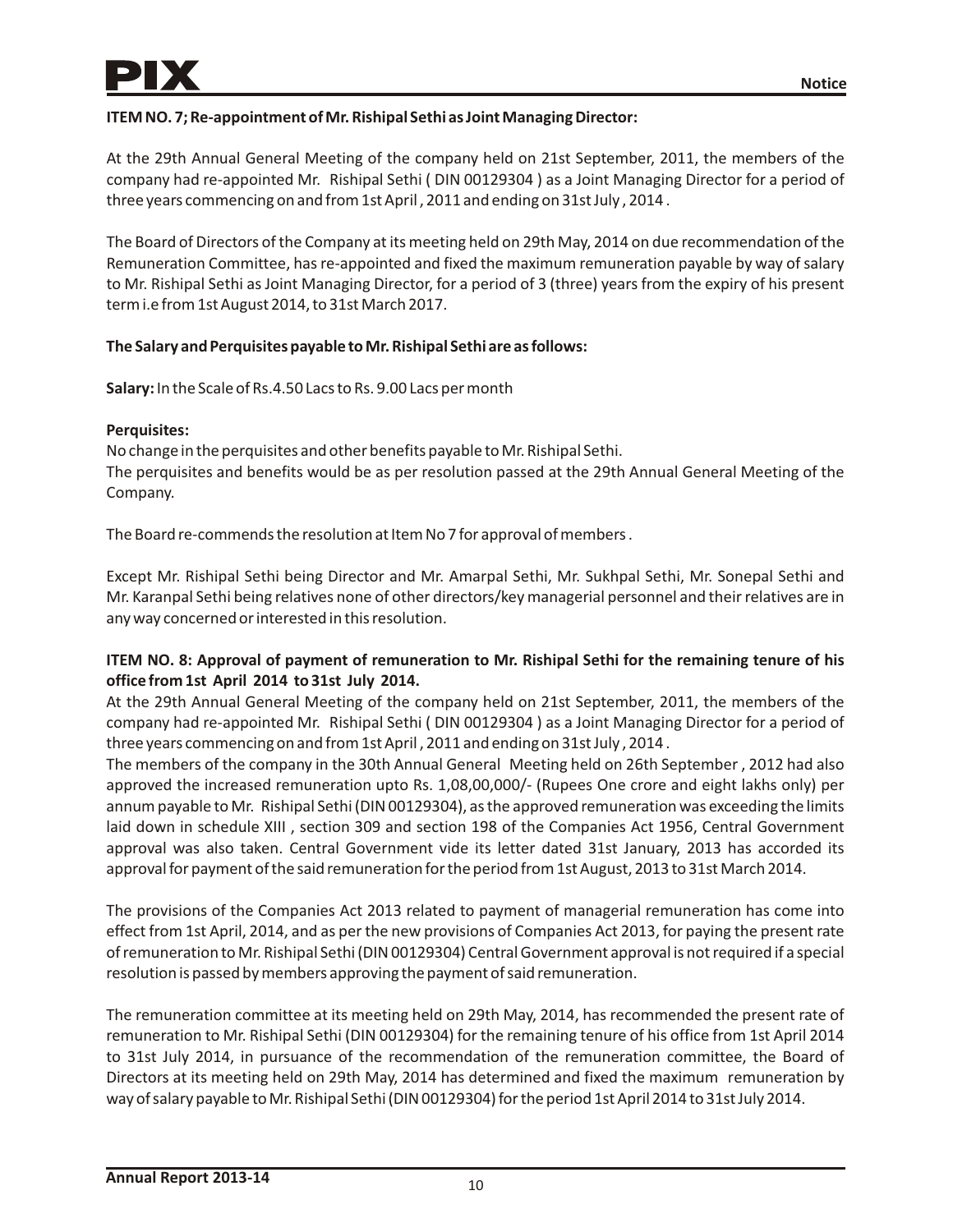## **The Salary and Perquisites payable to Mr. Rishipal Sethi are as follows:**

**Salary:** In the Scale of Rs.4.50 Lacs to Rs.9.00 Lacs per month.

## **Perquisites:**

No change in the perquisites and other benefits payable to Mr. Rishipal Sethi. The perquisites and benefits would be as per resolution passed at the 29th Annual General Meeting of the Company.

The Board re-commends the resolution at Item No 8 for approval of members.

Except Mr. Rishipal Sethi being Director and Mr. Amarpal Sethi, Mr. Sukhpal Sethi, Mr. Sonepal Sethi and Mr. Karanpal Sethi being relatives none of other directors/key managerial personnel and their relatives are in any way concerned or interested in this resolution.

## **ITEM NO. 9 and 10: Appointment of Mr. Haresh Eidnani and Mr. Pradeep Havnur as Independent Directors.**

In accordance with the relevant provisions of the Articles of Association of the Company and the erstwhile provisions of the Companies Act, 1956, Mr. Haresh Eidnani, and Mr. Pradeep Havnur, Independent Directors were re-appointed by the Members of the Company in the 31st AGM held on 25th September, 2013 and 30th AGM held on 26th September, 2012 respectively. The provisions of the Companies Act, 2013 with respect to appointment and tenure of the Independent Directors have come into effect, as per the said provisions, the Independent Directors shall be appointed for not more than two terms of five years each and shall not be liable to retire by rotation at every AGM. In line with the requirements of the Companies Act, 2013, it is therefore proposed to appoint Mr. Haresh Eidnani and Mr. Pradeep Havnur, as Independent Directors on the Board of the Company for a term upto five consecutive years, commencing from 18th September, 2014.

The company has received notices in writing from members along with the deposit of requisite amount under section 160 of the Act proposing the candidatures of each of Mr. Haresh Ednani and Mr. Pradeep Havnur for office of Directors of the Company.

The company has also received declarations from Mr. Haresh Ednani and Mr. Pradeep Havnur that they meet with the criteria of independence as prescribed under section 149 (6) of the Act and under Clause 49 of the Listing Agreement.

In the opinion of the Board, Mr. Haresh Ednani and Mr. Pradeep Havnur fulfill the condition for appointment as independent Directors as specified in the Act and the Listing Agreement. Mr. Haresh Ednanai and Mr. Pradeep Havnur are independent of the Management.

Copy of the draft letters for respective appointment of Mr. Haresh Ednani and Mr. Pradeep Havnur as Independent Directors setting out the terms and conditions are available for inspection by members at the Registered office of the Company.

The Board re-commends the resolution at Item No 9 & 10 for approval of members.

Except Mr. Haresh Ednani and Mr. Pradeep Havnur being Directors, none of other directors/key managerial personnel and their relatives are in any way concerned or interested in this resolution.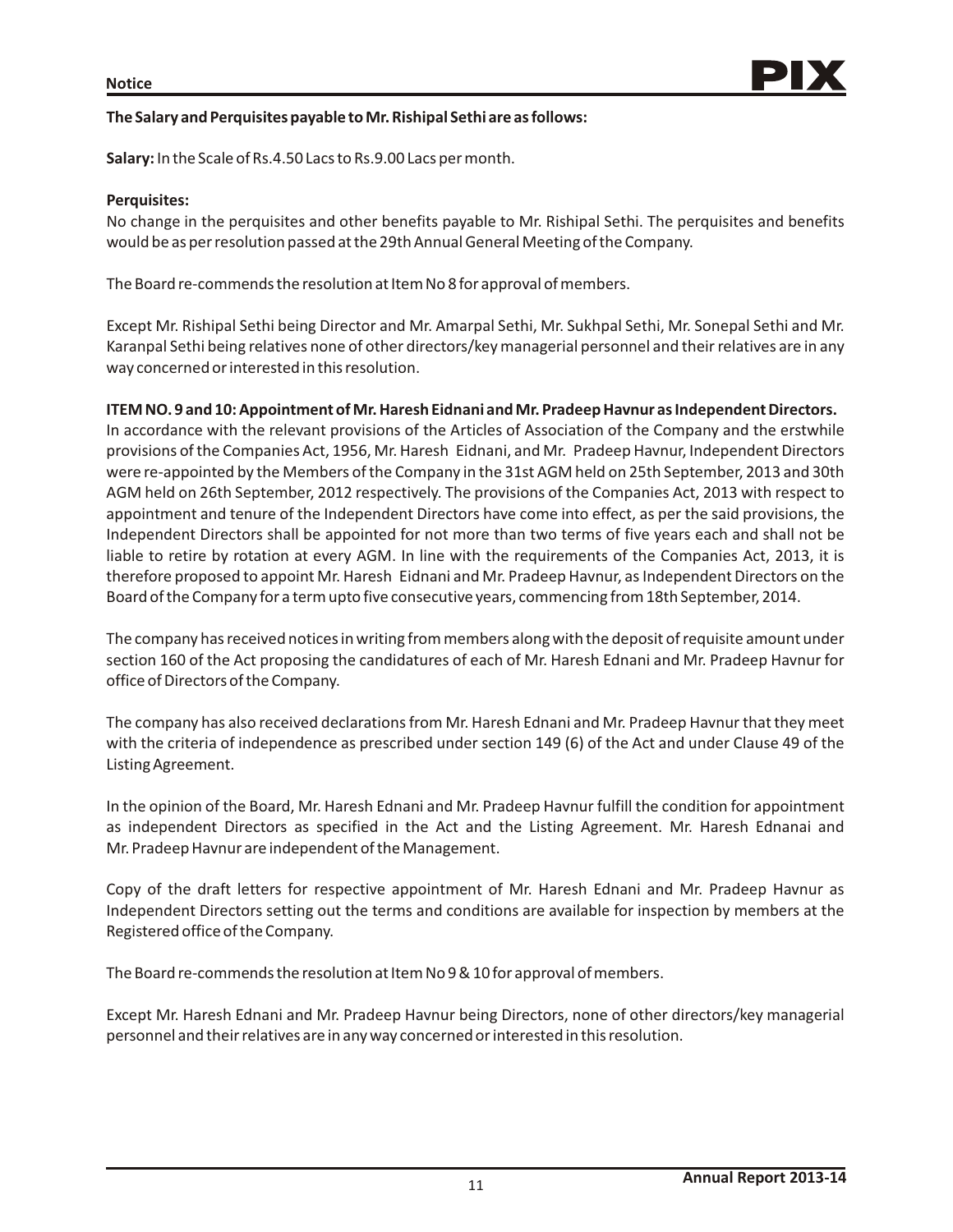# **Item No. 11. Appointment of Mr. Mohammed Adil Ansari**

The Board of Directors of the company at its meeting appointed Mr. Mohammed Adil Ansari as an Additional Director of the Company with effect from 10th July, 2014 to hold the office up to the date of AGM.

It is proposed to appoint Mr. Mohammed Adil Ansari as Independent Director under Section 149 of the Act and Clause 49 of the Listing Agreement to hold office for 5 (five) consecutive years for a term up to the conclusion of the 37th Annual General Meeting of the company in the calendar year 2019.

The company has received notice in writing from a member along with the deposit of requisite amount under section 160 of the Act proposing the candidature of Mr. Mohammed Adil Ansari for office of Director of the Company.

The company has also received declaration from Mr. Mohammed Adil Ansari that he meets with the criteria of independence as prescribed under section 149 (6) of the Act and under Clause 49 of the Listing Agreement.

In the opinion of the Board, Mr. Mohammed Adil Ansari fulfill the conditions for appointment as independent Director as specified in the Act and the Listing Agreement. Mr. Mohammed Adil Ansari is independent of the Management.

Copy of the draft letter for appointment of Mr. Mohammed Adil Ansari as Independent Director setting out the terms and conditions is available for inspection by members at the Registered office of the Company.

The Board re-commends the resolution at Item No 11 for approval of members.

Except Mr. Mohammed Adil Ansari being a Director, none of other directors/key managerial personnel and their relatives are in any way concerned or interested in this resolution.

## **Item No. 12. Appointment of Ms. Shirley Paul**

As per the provisions of Section 149(1) of the Act and amended Clause 49 of the Listing Agreement, the Company should have at least one woman director. Keeping in view the above legal requirements the Board of Directors on due recommendation of the Nomination and remuneration committee has proposed that, Ms. Shirley Paul be appointed as a Director of the Company. The Board of Directors of the company, subject to the approval of members appointed Ms. Shirley Paul as an Executive Director of the Company w.e.f 10th July, 2014 for a period of 3 (three) years.

The Salary and Perquisites payable to Ms. Shirley Paul as an Executive Director are as follows:

## **Remuneration:**

Ms Shirley Paul shall with effect from 10th July, 2014 be entitled to emolument, benefits and perquisites as given in following paragraph during the period of her employment subject to the ceiling limit laid down in Section 197, 198 and Schedule V to the Companies Act, 2013.

**Salary scale :** Rs. 3.00 Lacs to Rs 6 lacs per month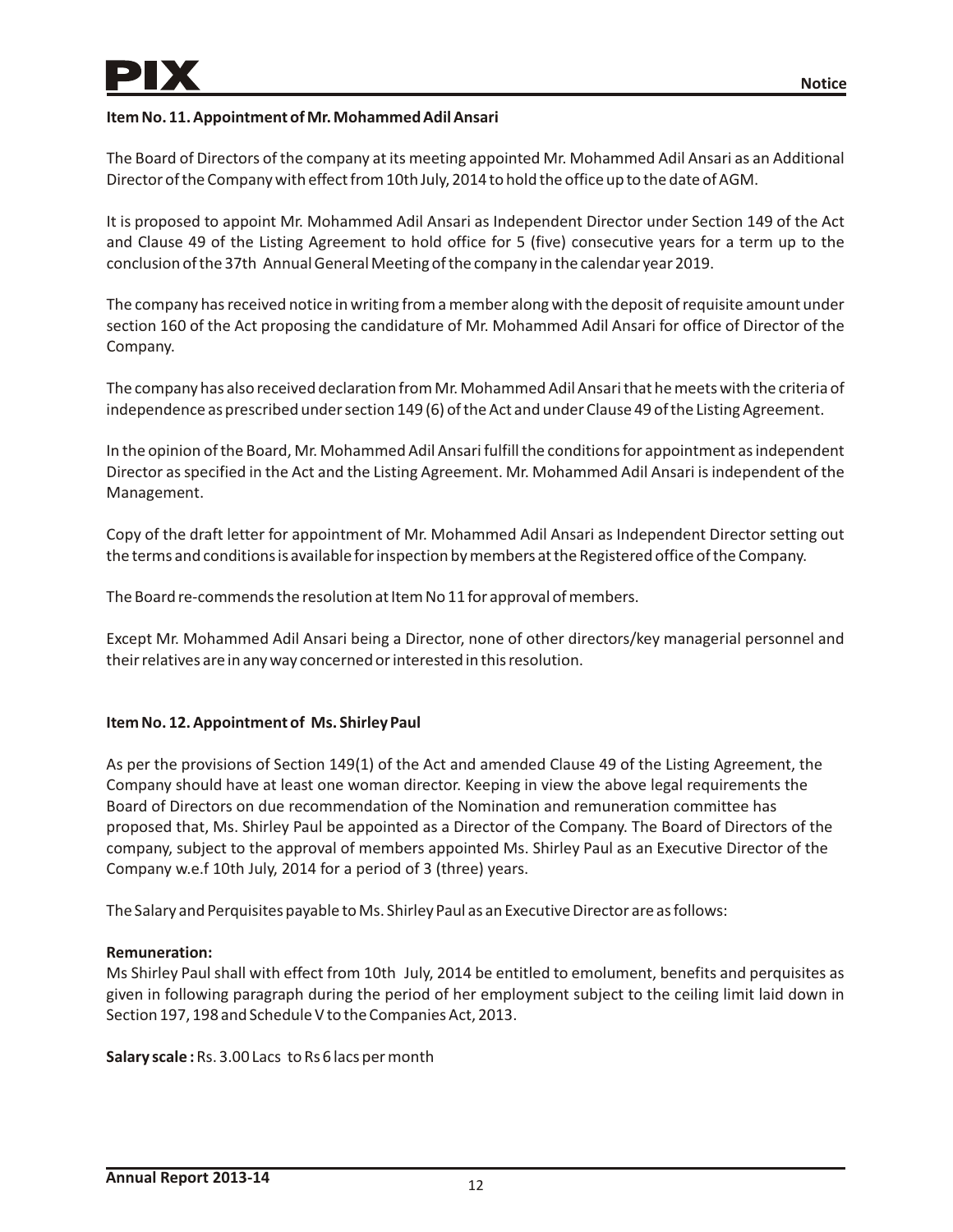

## **1. Payment of Gratuity:**

The company shall pay the gratuity (15 days average salary for completed years of service) however the gratuity amount shall not be paid exceeding Rs.10 Lacs (Rupees Ten Lacs only).

# **2. Ex-gratia:**

The company shall pay ex-gratia as per the policy of the company subject to the ceiling of one month salary .

## **Perquisites:**

## **1. Car:**

The company shall provide car for office use together with petrol allowance and expenses.

## **2. Medical Reimbursement:**

The company shall allow reimbursement of medical expenses subject to a ceiling of Rs 1.50 lacs per annum.

## **3. Leave Salary:**

The company shall pay one month leave salary for every eleven months of service.

## **4. Leave Travel Allowance:**

The leave travel concession shall be allowed as per the policy of the company subject to a ceiling of two month's salary.

## **5. Personal Accident Insurance:**

The company shall pay premium of Rs. 5000/- per annum towards personal accident insurance policy of the company.

## **Minimum Remuneration:**

In the event of loss or inadequacy of profits in any financial year during the tenure of her service, Ms. Shirley Paul will be paid remuneration by way of salary, perquisites and other allowances as per the limits prescribed under Schedule V of the Companies Act, 2013 as may be amended from time to time.

The Board re-commends the resolution at Item No 12 for approval of members.

Except Ms. Shirley Paul being Director and Mr. Joe Paul, being relatives none of other directors/key managerial personnel and their relatives are in any way concerned or interested in this resolution.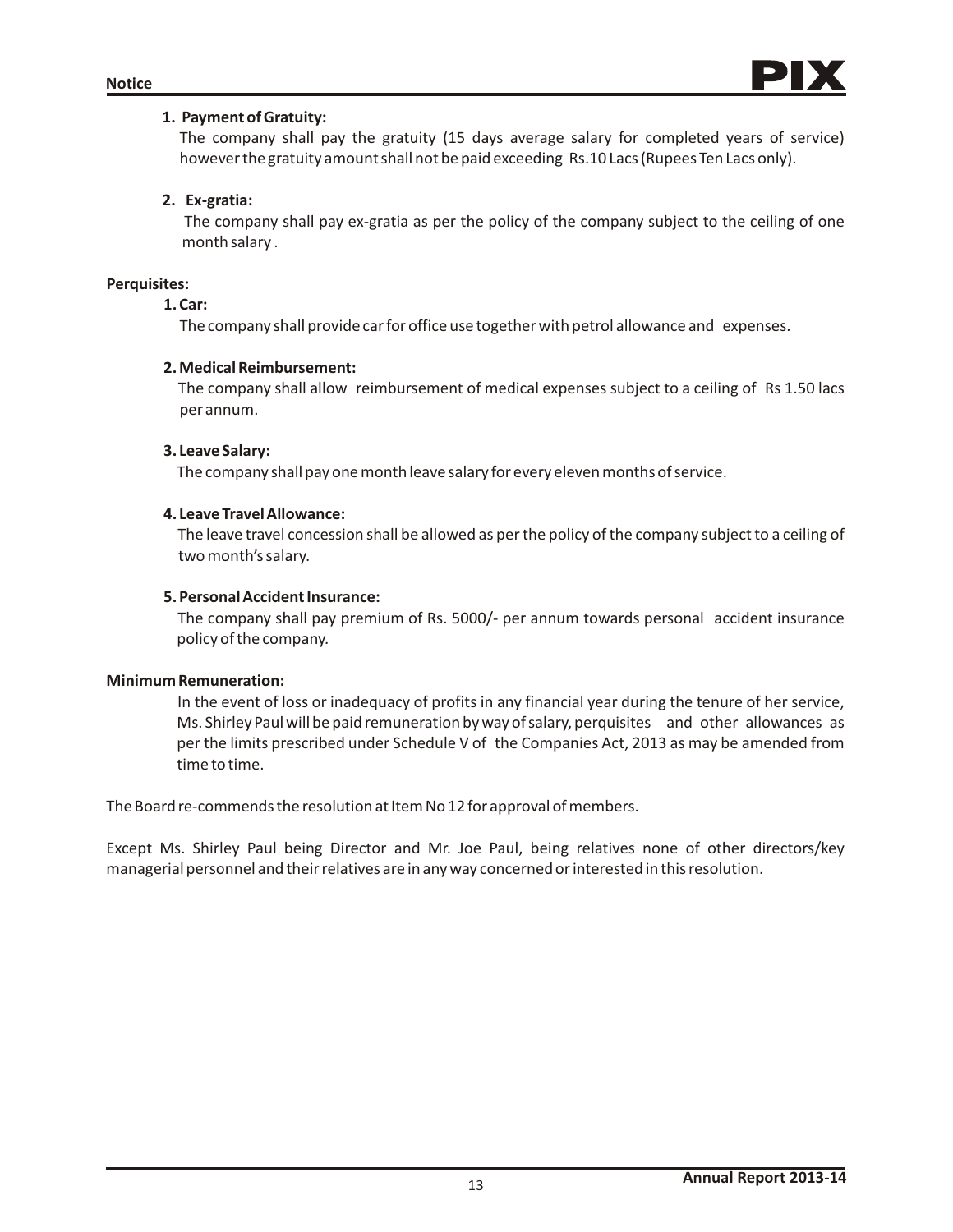# **CHAIRMAN'S LETTER "A Year of Consolidation"**

Dear Shareholders,

2013 was an exceptional year for PIX. It gives me great pleasure in reporting that we were able to exhibit strong revenue numbers in a challenging economic environment. These numbers are that much more impressive when you take into account that this was our first full year reporting sales after our divestiture from the hydraulic hose business. This is just the catalyst we needed as we look to strengthen our credentials as a key player in the Mechanical Power industry.

The major highlights of our performance during the year are detailed below (all figures are reported in  $\bar{\tau}$  in Lacs):

FY '14 Performances

- Consolidated revenue 21,060.12
- PIX's EBITDA 3,556.71
- Profit After Tax (PAT) 752.22

FY '14 Financial Highlights

- Net Debt 9,827.56
- Interest and Financing cost decreased by ~ 18% compared to previous year.
- Capital Expenditure made during the year 5,681 higher than previous year by 1,528. •

As a business, we viewed 2013/14 as a year of consolidation. We commenced production at our brand new state-of-the-art facility at Nagalwadi, Nagpur in the third quarter. We demerged our joint venture in the UK to form our wholly owned subsidiary, PIX Transmissions Europe Ltd.

We would like to thank all our investors for their continued support and encouragement, and our employees for committing their talent and tenacity to our success. We look forward to reporting continued strong performance going forward.

Yours Sincerely,

Amarpal Sethi Chairman & Managing Director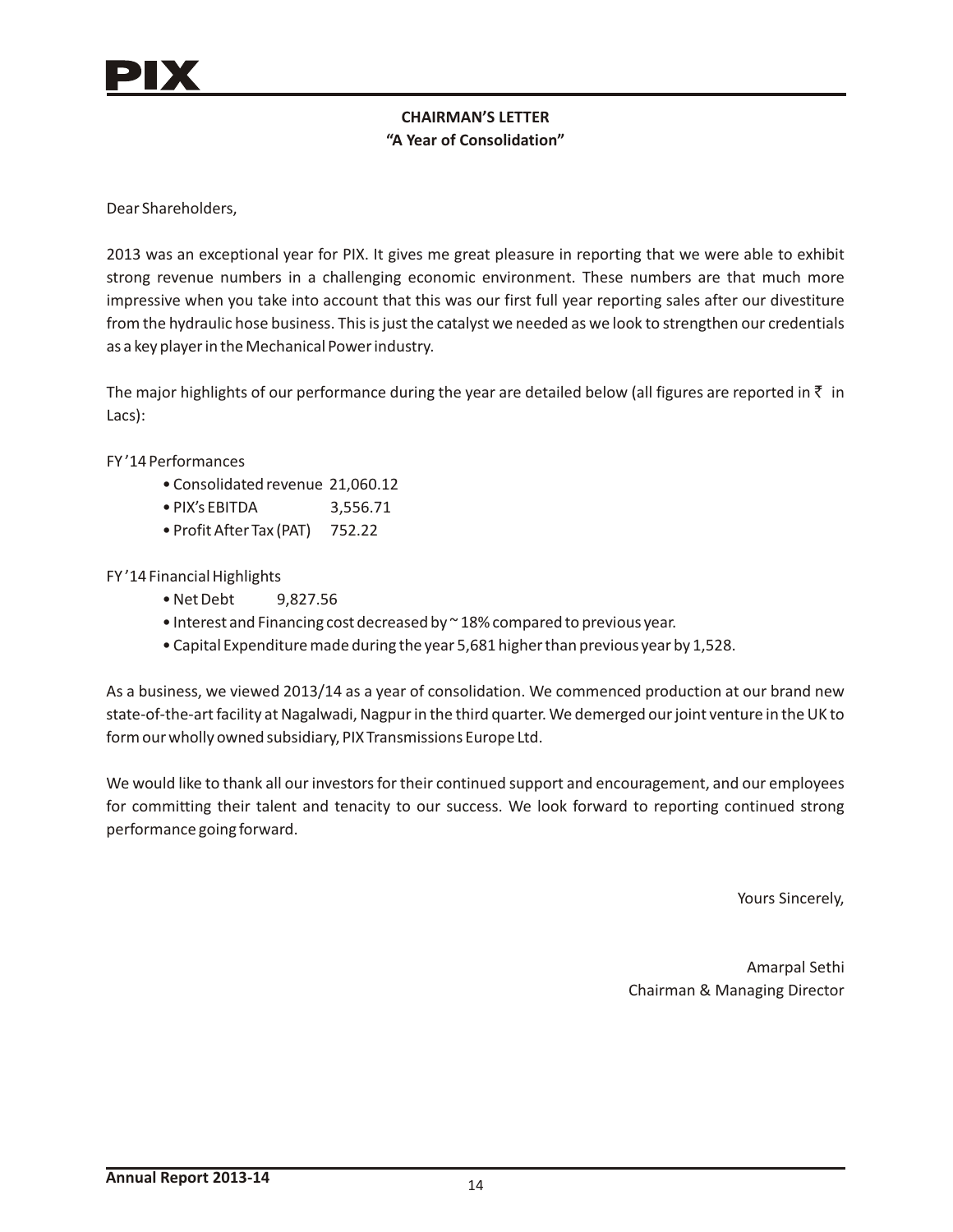#### **DIRECTORS' REPORT**

#### To

The members of PIX Transmissions Ltd,

The directors are pleased to present the THIRTY SECOND ANNUAL REPORT and the Audited Statement of Accounts for the year ended 31st March 2014, together with notice of Annual General Meeting.

#### **Financial Results**

Given below is the financial performance of the Audited Accounts for the year ended 31st March 2014:

|                                                                                                           |                                   | $(\bar{z}$ in lacs)               |
|-----------------------------------------------------------------------------------------------------------|-----------------------------------|-----------------------------------|
|                                                                                                           | As on                             | As on                             |
| <b>Particulars</b>                                                                                        | 31.03.2014                        | 31.03.2013                        |
| Sales (Net - Excise)<br>Other income                                                                      | 19,392.38<br>366.98               | 23,209.19<br>561.09               |
| Profit before Depreciation<br>Depreciation                                                                | 19,759.36<br>1,972.17<br>1,304.75 | 23,770.28<br>2,444.35<br>1,328.19 |
| Profit before tax after depreciation<br><b>Exceptional Items</b><br>Less : Provision for taxation         | 667.42                            | 1,116.16<br>13,396.19             |
| a) Current year                                                                                           | 280.00                            | 3,700.00                          |
| b) Deferred Tax Liability                                                                                 | (376.01)                          | 158.11                            |
|                                                                                                           | 763.43                            | 10,654.24                         |
| Less :<br><b>Equity Dividend including Proposed</b><br>Dividend<br>Preference Dividend<br>Tax on Dividend | 204.38<br>35.28<br>40.51          | 613.13<br>261.83<br>141.94        |
| <b>Total Dividend</b>                                                                                     | 280.17                            | 1016.90                           |
| <b>Total</b>                                                                                              | 483.26                            | 9637.34                           |
| Balance of Profit Brought down                                                                            | 10,475.48                         | 838.14                            |
| <b>Amount available for Appropriation</b><br>& carried to Balance Sheet                                   | 10.958.74                         | 10.475.48                         |

The Company's Sales & Income during the Financial Year 2013-14 computed of the following:

 $\sim$  . . .

|        |                     |                 | (र in lacs)             |
|--------|---------------------|-----------------|-------------------------|
| S. No. | <b>Particulars</b>  | Current<br>Year | <b>Previous</b><br>Year |
|        | <b>Belts</b>        | 18,425          | 19,693                  |
| 2.     | Hoses               |                 | 2,017                   |
| 3.     | <b>End Fittings</b> |                 | 160                     |
| 4.     | Other items         |                 | 31                      |
|        |                     | 15,768          | 21,901                  |

## **Subsidiaries:**

## **1. PIX Middle East FZC, UAE.**

PIX Middle East FZC promoted to carry on business of PIX Products in the market of Middle East Countries.

## **2. PIX Transmissions Europe Limited, UK;**

PIX Transmissions Europe Limited promoted to carrying on business of PIX Products and other products in the market of European Countries.

## **Fellow Subsidiaries:**

## **1. PIX Middle East Trading LLC, UAE;**

PIX Middle East Trading LLC, UAE is subsidiary of PIX Middle East FZC promoted to carry on business of PIX Products in the market of Middle East Countries.

## **2. PIX Germany GmbH, Germany;**

PIX Germany GmbH, Germany is subsidiary of PIX Transmissions Europe Limited promoted to carrying on business of PIX Products and other products in the market of European Countries.

## **Joint Venture;**

## **1. PIX QCS Limited, Ireland - Joint Venture**

PIX QCS Limited promoted to carrying on business of PIX Products and other products in the market of Ireland.

As required under the listing Agreement entered into with stock exchange, consolidated financial statement of the company and all its subsidiaries is attached. The consolidated financial statement has been prepared in accordance with the relevant Accounting Standards as prescribe under section 211 (3C) of the Companies Act,1956. The consolidated financial statements disclosed the assets, liabilities, income, expenses and other details of the company and its subsidiaries.

Pursuant to provision of section 2121(8) of the Companies Act 1956, Ministry of Corporate Affairs vide its circular dated 8th February 2011 has granted general exemption from attaching the Balance Sheet, Statement of Profit and Loss and other documents of the subsidiary companies with the Balance Sheet of the company. A statement containing brief financial details of the company's subsidiaries for the financial year ended 31st March 2014 included in the Annual Report. The annual account of these said subsidiaries will be available for inspection of members at the registered office of the company.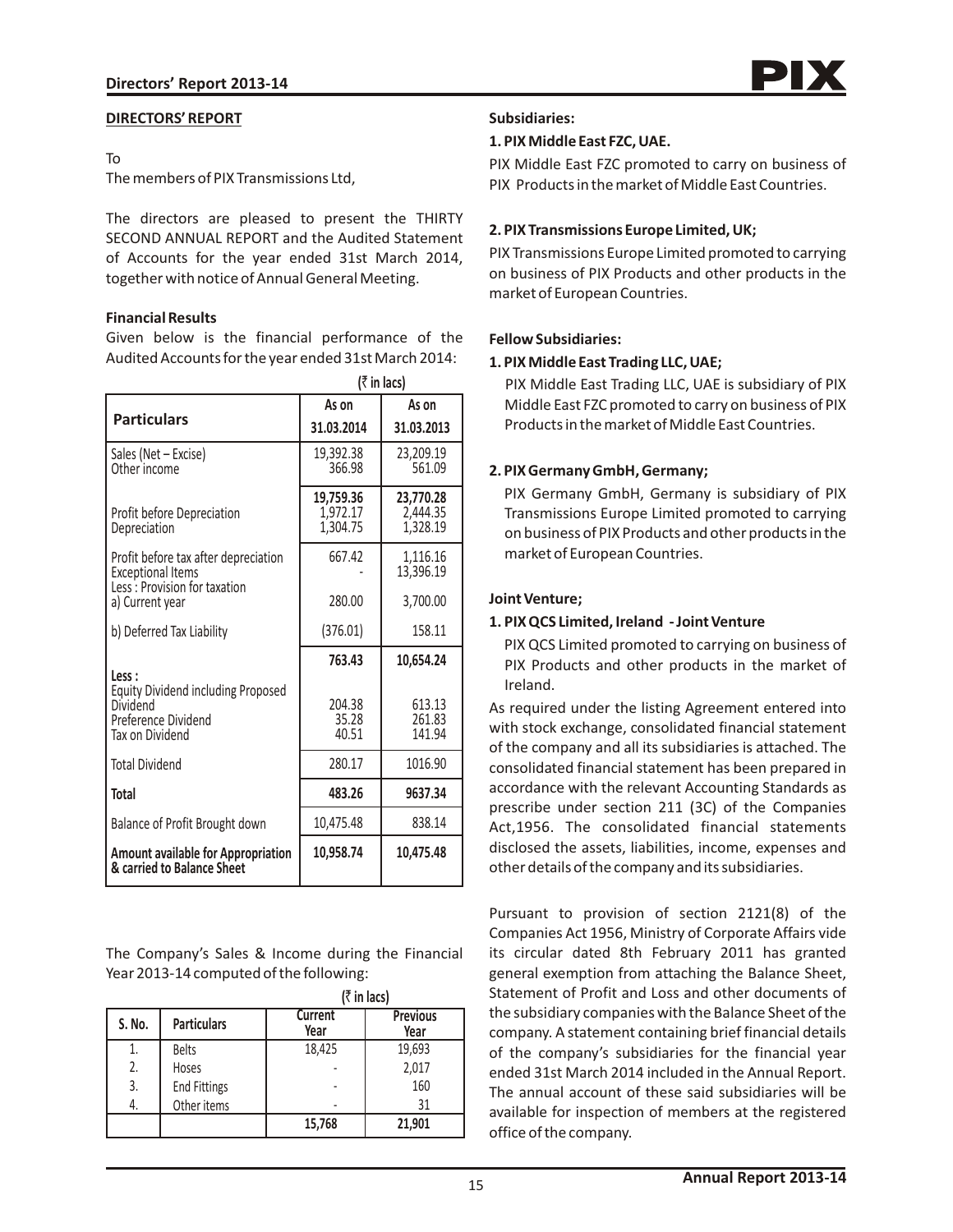

#### **DISINVESTMENT OF PIX EUROPE LIMITED:**

The company has disinvested existing shareholding of 50% in the Joint Venture with PIX Europe Ltd. with effect from 30.09.2013.

#### **Corporate Governance:**

Pursuant to clause 49 of the Listing Agreement with the Stock Exchange, Management Discussion and Analysis Report, Corporate Governance Report and Certificate on Corporate Governance are annexed to this report.

## **Redemption of Redeemable Cumulative Preference Shares**

During the year the company has redeemed 469,610 6% redeemable cumulative preference share of Rs. 100 each at par. In terms of section 80(1) (d) of the Companies Act, 1956 a sum of Rs. 46,961,000 has been transferred to Capital Redemption Reserve Account.

#### **Dividend on Equity Share and Preference Shares:**

The Board of Directors at their meeting held on 30th of May, 2014 has recommended final dividend of  $\bar{z}$ 1.50 per equity share of Face Value of ₹10 each, for the financial year ended 31st March, 2014, subject to approval of the Shareholders. An accumulated preference dividend of ₹ 35,28,477 on redemption of 469,610 6% redeemable cumulative preference share of  $\bar{\mathfrak{c}}$  100 each is also paid.

#### **Directors' Responsibility Statement**

Pursuant to section 217(2AA) of the Companies Act, 1956, The Board of Directors report that:

- I) In the preparation of the annual accounts, the applicable Accounting Standards have been followed along with proper explanations relating to material departures, and there are no material departures.
- ii) Accounting Policies have been selected and applied consistently and the judgments and estimates made are reasonable and prudent so as to give a true and fair view of the statement of affairs of the company at the end of the financial year and of the Profit or Loss of the company for that period.
- iii) Proper and sufficient care has been taken for the maintenance of adequate accounting records in accordance with the provisions of the Companies Act, 1956, for safeguarding the assets of the company and for preventing and detecting fraud and other irregularities.
- iv) The Annual Accounts have been prepared on a going concern basis.

## **Public Deposits**

The Company has not invited and accepted deposits from the public during the financial year ended 31st March 2014.

#### **Insurance**

The assets of the Company are adequately insured against the risk of fire and other risks.

#### **Particulars of Employees**

Under the provision of Section 217(2A) of the Companies Act, 1956 read with Companies (Particulars of Employees) Rules, 1975 as amended, the names and other particulars of employees are to be set out in the Annexure to the Directors' Report. However having regard to the provisions of Section 219(1) (b) (IV) of the Companies Act, 1956, the annual report excluding the aforesaid information is being sent to all the members of the company and others entitled thereto. Any member interested in obtaining such particulars may write to the company secretary at the registered office of the company.

## **Directors**

The company had pursuant to the provisions of Clause 49 of the Listing agreement and as per section 149 (4) of the Companies Act 2013, appointed Mr. Haresh Ednani and Mr. Pradeep Havnur as Independent Directors of the company to hold office for a term upto five consecutive years.

Mr. Sonepal Sethi and Mr. Sukhpal Singh Sethi, directors of the company who retire by rotation and being eligible offer themselves for re-appointment.

During the year due to his prolonged illness , Mr. Darshan Singh Chadha has resigned from the board , your directors acknowledge the contribution and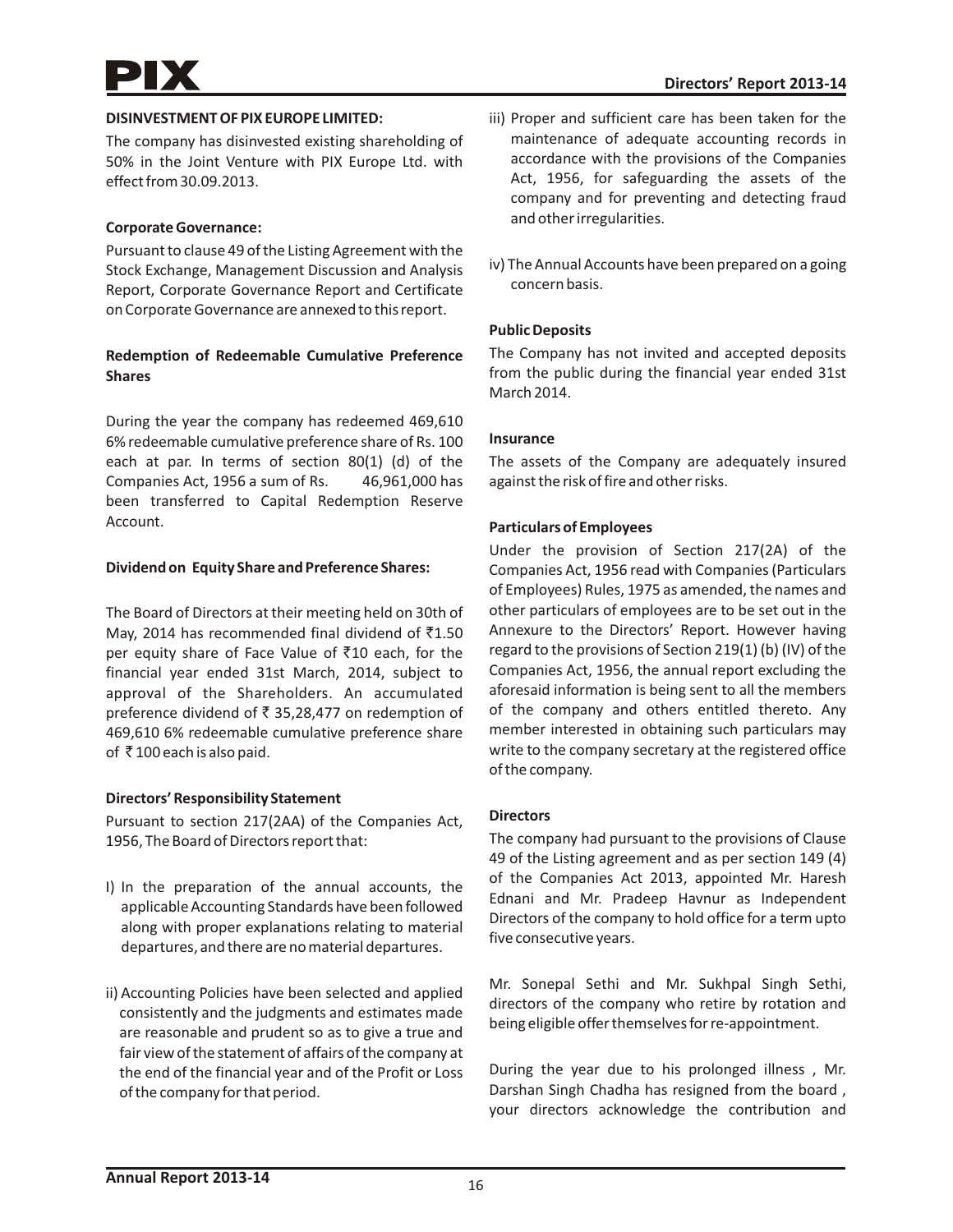services rendered by him towards the growth of the company during his tenure as Director .

## **Auditor**

M/s S. C. Bandi & Co. Chartered Accountants, Auditors of the Company, retire at the conclusion of the ensuring Annual General Meeting and being eligible offer themselves for re-appointment. Members are requested to re-appoint the statutory auditors.

## **Auditors' Report**

The notes forming part of the accounts are selfexplanatory and do not call for any further clarifications under Section 217(3) of the Companies Act, 1956.

#### **Cost Auditor**

As per the requirements of Central Government and in pursuance of Section 233B of the Companies Act, 1956, your Directors have appointed M/s. Manisha & Associates , Nagpur, Cost Accountants, as cost auditors of the Company to carry out the audit of cost accounting records for the financial year 2014-15.

## **CONSERVATION OF ENERGY AND TECHNOLOGY ABSORPTION**

#### **Conservation of Energy:**

Company is always looking towards every step in the direction of conservation of energy. Supply of better quality water and reduction of consumption of water, steam, fuel and electricity have improved consumption ratio with respect to per ton of finished product, thereby conserving energy.

The Major sources of energy in the company are:

| 1.0 | Fuel / Steam |
|-----|--------------|
| 2.0 | Electricity  |
| 3.0 | Water        |

## **1.0 Conservation of Steam**

- 1.1 Fuel change from furnace oil to Biomass briquette by replacing the steam boilers from furnace oil fired Boiler to solid fuel Boiler has reduced the consumption of fuel.
- 1.2 Automation of the belt curing pots has optimized the steam utilization, controlled on steam wastage which has resulted to saving of steam consumption
- 1.3 Use of solid fuel adhesive has reduced the consumption of Biomass briquette fuel.
- 1.4 Waste heat recovery systems have been introduced in pot and press section. The waste heat is utilized for pre-heating of boiler feed water.
- 1.5 Reuse of condensate has reduced the consumption of fuel.
- 1.6 Heating of water by using flash steam in process area has reduced the steam consumption.
- 1.7 Reduction in fuel consumption by use of good quality water for boiler feed & regular cleaning & maintenance of boilers.
- 1.8 Optimum utilization of steam, control on wastage & leakages of steam and maintaining proper insulation has contributed to saving of steam consumption.

## **2.0 Conservation of Electricity**

- 2.1 Old reciprocating type air compressors / chilling plants and same old process machineries has been replaced by energy efficient screw type air compressors / chilling plants and new automated process machineries has reduced significant electricity consumption.
- 2.2 Optimum utilization of compressed air & chilled water, control on wastage & leakages and maintaining proper insulation has contributed to saving of compressed air & chilled water, which has resulted to saving of electricity.

## **3.0 Conservation of Water**

- 3.1 By setting up a new sewage treatment plant & new effluent treatment plant, treated water is used for gardening, floor washing, toilets etc which resulted in reduction of fresh water consumption.
- 3.2 Installation of cooling towers for re-circulation of water used for machines cooling, conserve the ample quantity of fresh water.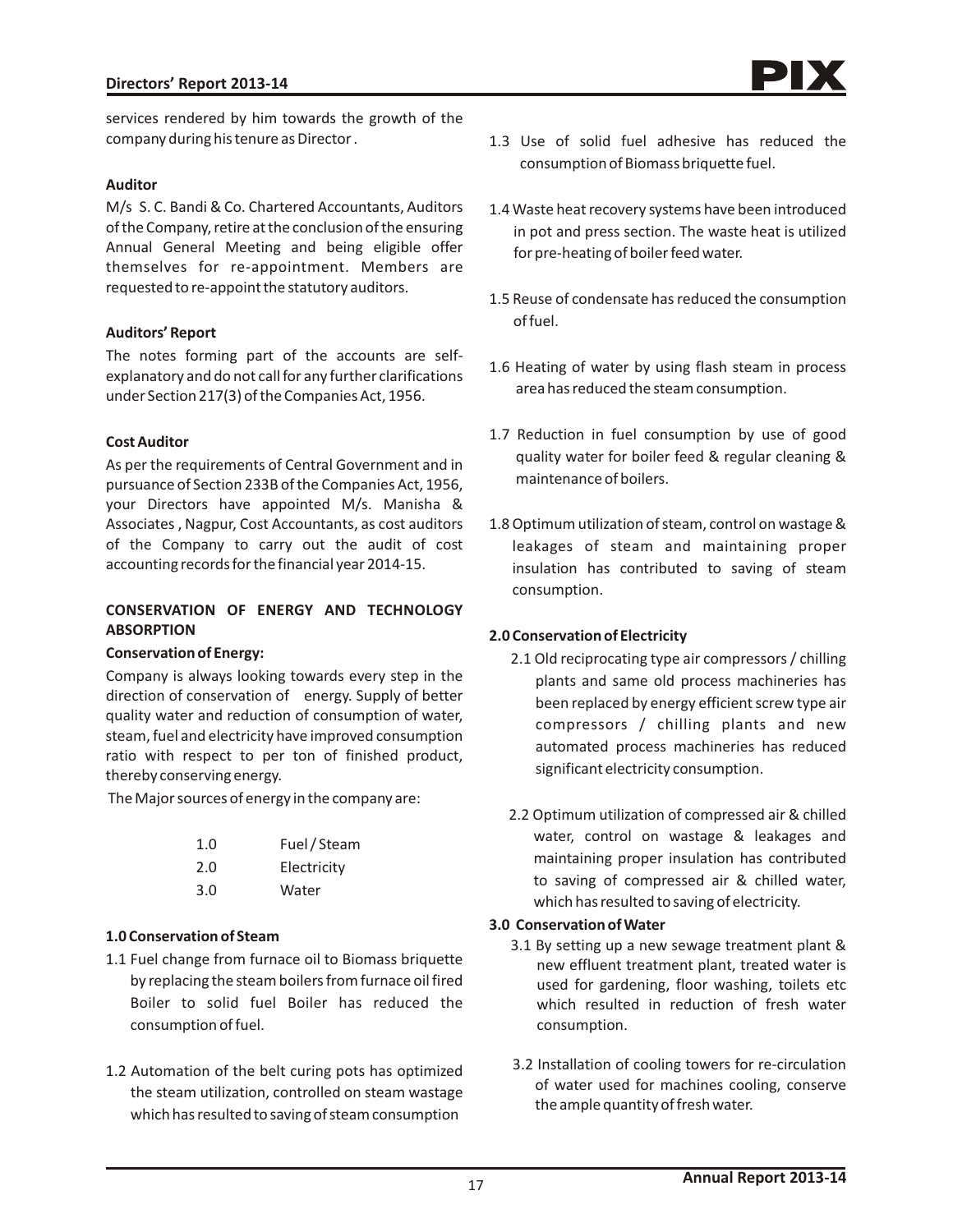

- 3.3 Use of reverse osmosis plant & water softening plant for treating of raw water, helps to reduce feed water consumption in boiler, increases the life of process machineries and provide good quality of drinking water.
- 3.4 Collection of maximum amount of steam condensate, reduce the feed water consumption in Boilers.
- 3.5 Company is introducing rain water harvesting systems which will help to retain the rainwater in our area and conserve the water.

As a result to above energy conservation measures; Cost of fuel, Electricity and water per ton of goods production has reduced considerably and made consequent impact on the cost of finished goods.

The Form A for disclosure of particulars with respect to conservation of energy is attached to the Directors' Report.

#### **A.Technology absorption**

Efforts made in technological absorption were carried out by the company. After total introduction of new products the same will be absorbed and maintained for higher productivity and better quality.

## **B.Foreign Exchange Earnings & Outgo**

Particulars regarding foreign exchange earnings and outgo are presented in Schedule 44 & 45 of the Audited Account.

The Company has retained its status as a net forex earner.

#### **Environmental Policy**

The Company is committed to follow systematic approach to achieve continual improvement in environmental performance by strengthening the greening of supply chain, occupational health & safety while complying with all applicable legal, safety legislation and other requirements.

#### **Design & Development/Testing Laboratory**

The strength of the company lies in the introduction of new products through robust Design, Development, Testing and introduction .The Design and Development activity at the company is carried out using the best resources and facilities.

The Company has at its disposal a rich talent pool of technical manpower from Rubber Technology, Mechanical Engineering, Computer engineering and Material Procurement who design and develop the product and process.

The Company has State of the Art facilities capable for validating and verifying the entire product range of Belts and Allied Products that the organization has in its range and proposes to innovate.

The Company has foot prints in the global market place by setting the pace for reduced innovation cycle time for turning around a product. All Design and Development outputs are reviewed at regular intervals by the Top Management.

#### **Acknowledgements**

The Directors wish to place on record their appreciation towards all associates including Customers, Collaborators, Government Agencies, Financial Institutions, Bankers, Suppliers, Shareholders, Employees and others who have reposed their confidence in the Company.

#### **For and on behalf of the Board of Directors**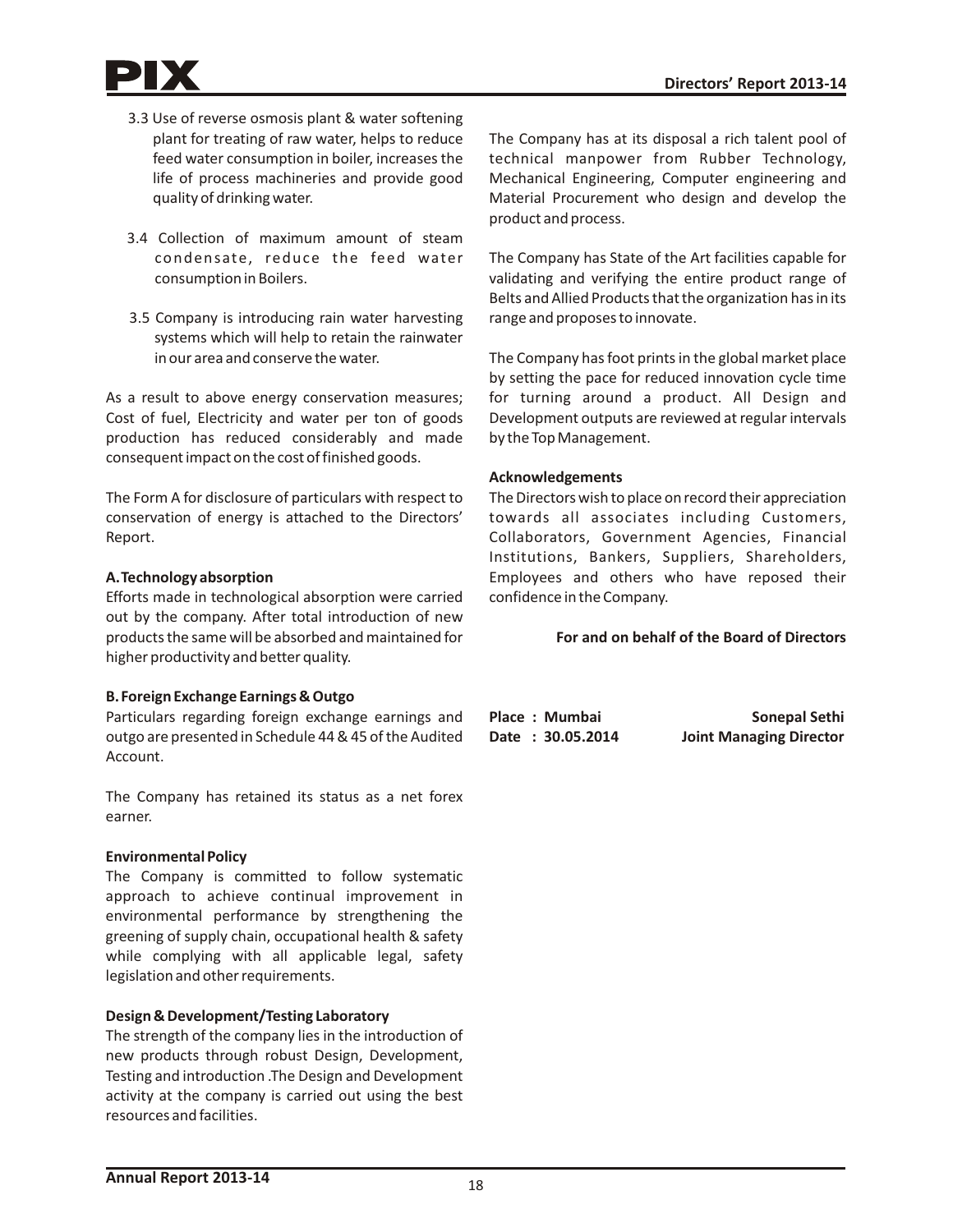| (DISCLOSURE OF PARTICULARS IN THE REPORT OF BOARD OF DIRECTORS) RULES, 1988 |  |  |
|-----------------------------------------------------------------------------|--|--|
|-----------------------------------------------------------------------------|--|--|

|                                                                                                                                                                                                  | <b>Year Ended</b>                                                          | <b>Year Ended</b>               |
|--------------------------------------------------------------------------------------------------------------------------------------------------------------------------------------------------|----------------------------------------------------------------------------|---------------------------------|
| <b>Particulars</b>                                                                                                                                                                               | on 31.3.2014                                                               | on 31.3.2013                    |
| (A) POWER & FUEL CONSUMPTION<br>(1) Electricity<br>(a) Purchased units<br>Total Amount (Rs)<br>Rate/Unit(Rs)                                                                                     | 6,842,050<br>52,401,440<br>7.66                                            | 8,548,331<br>60,638,330<br>7.09 |
| (b) Own generation through diesel generator:<br>Unit<br>Unit per Ltr. of Diesel Oil<br>Cost/Unit (Rs)<br>Through Steam Turbine/Generator:<br>Unit<br>Unit per Ltr. Of Fuel/Gas<br>Cost/Unit (Rs) |                                                                            |                                 |
| $(2)$ Coal<br>Quantity (M.T.)<br>Total Cost (Rs)<br>Average Rate (Rs)                                                                                                                            |                                                                            |                                 |
| a)Furnace oil<br>(3)<br>Quantity K. Ltr.<br>Total Amount (Rs)<br>Average Rate(Rs)                                                                                                                | 3,12,294<br>12,835,314.46<br>41.10                                         | 1614<br>79,208,328<br>49.07     |
| b) Furnace oil<br>Quantity MT.<br>Total Amount (Rs)<br>Average Rate(Rs)                                                                                                                          |                                                                            | 279<br>14,646,357<br>52.47      |
| (4) Others/Internal generation:<br>Quantity<br>Total Cost (Rs)<br>Rate/Unit (Rs)                                                                                                                 |                                                                            |                                 |
| (B) Consumption per unit of production:*<br>Product Unit:<br><b>Electricity KWH PMT</b><br>Furnace Oil Ltr. PMT<br>Coal                                                                          | Due to multiplicity of products consumption per<br>unit not ascertainable. |                                 |

#### **For and on behalf of the Board of Directors**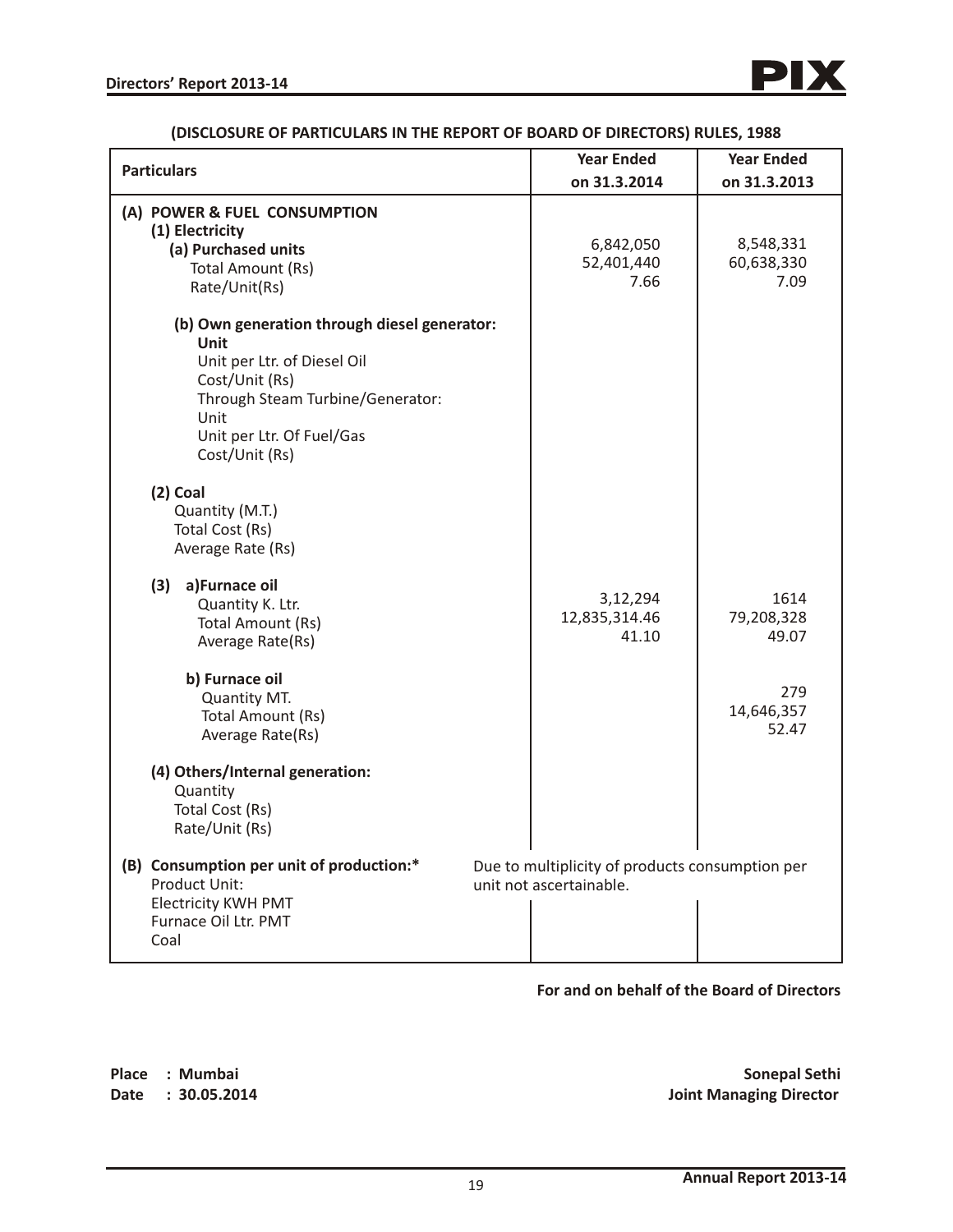

| Sr. No.          | <b>Particulars</b>                                                                                                                                | <b>PIX Middle East</b> | <b>PIX Transmissions</b> |
|------------------|---------------------------------------------------------------------------------------------------------------------------------------------------|------------------------|--------------------------|
|                  |                                                                                                                                                   | <b>FZC, UAE</b>        | (Europe)Limited          |
| $\mathbf{1}$     | Financial Year of the Subsidiary Company ended on                                                                                                 | 31.03.2014             | 31.03.2014               |
| 2                | Shares of the Subsidiary Company held on the above<br>date and extent of holding                                                                  |                        |                          |
| (a)<br>(b)       | <b>Equity Shares</b><br><b>Extent of Holding</b>                                                                                                  | 1,50,000<br>87%        | 1,00,000<br>100%         |
|                  |                                                                                                                                                   |                        |                          |
| 3                | The net aggregate amount of the Subsidiary<br>profit/(loss) so far as it is concerned with the<br>members of PIX Transmissions Limited            |                        |                          |
| i)<br>(a)<br>(b) | Not dealt within the holding company's accounts<br>For the financial year of the Subsidiary<br>For the Previous Financial Years of the subsidiary | <b>NIL</b><br>NIL      | <b>NIL</b><br><b>NIL</b> |
|                  | /since became the Holding company's subsidiary                                                                                                    |                        |                          |
| ii)<br>a)        | Dealt within the holding company's accounts<br>For the financial year of the Subsidiary                                                           | NIL<br><b>NIL</b>      | <b>NIL</b><br><b>NIL</b> |
| b)               | For the previous financial years of the subsidiary<br>/since it became the Holding company's subsidiary                                           | NIL                    | <b>NIL</b>               |

# **Statement Pursuant to Section 212 of the Companies Act, 1956 relating to Subsidiary Companies**

**For and on behalf of the Board of Directors**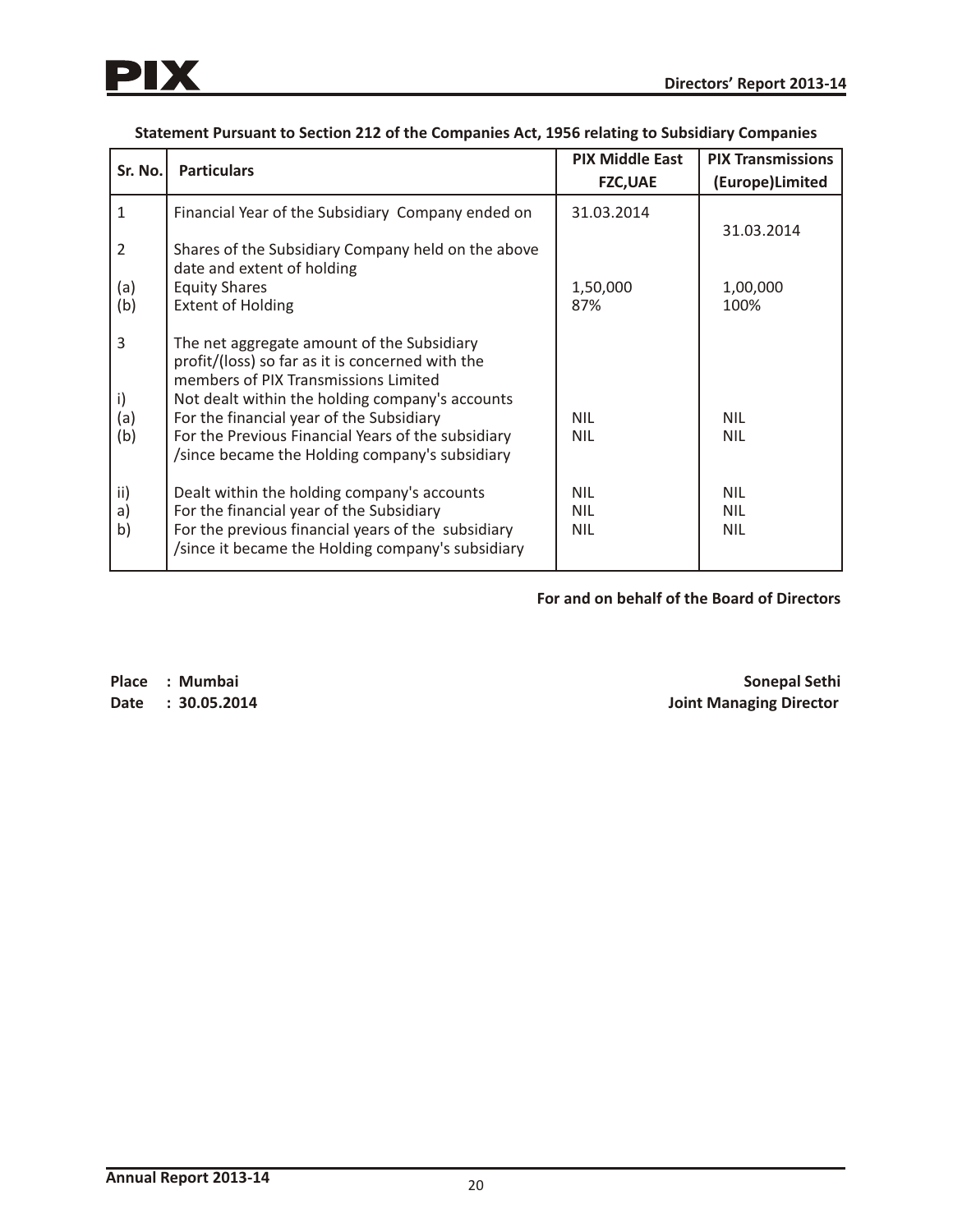# **Management Discussion and Analysis Overview of the Economy**

The year 2013-14 commenced with hopes of economic recovery however ended as a year of uncertainty. The deterioration in the Indian economic landscape created by lack of governance, policy and government spending impacted India's growth. While the Global Economy resumed on the recovery path initiated by advanced economies, activity in many emerging markets was disappointing due to less favourable internal and external financial environment. The renewed increase in the financial volatility highlights the challenges for emerging market economies posed by the changing external environment, higher inflation and wider current account deficits.

Retention of talent remains a big challenge especially in view of the growth momentum of the Indian economy and alternate avenues that may open up. We have rich talent pool of the technical manpower, skilled workers who have grown with the company.

## **Review of operations**

Total Turnover (net of excise) for the year under review is  $\bar{\bar{\tau}}$  1,97,59.36 Lacs. The profit before interest and depreciation and tax is  $\bar{\mathfrak{c}}$  3,503.84 Lacs

The profit before tax from operations is  $\bar{\tau}$  667.41 Lacs after providing  $\bar{\tau}$  1,531.67 Lacs for Interest and  $\bar{\tau}$ . 1,304.75 Lacs for Depreciation.

With the rate of interest still high compared to the global standards, there is a further scope to reduce the interest rate and the growth of the corporate sector will depend much upon the availability of credit at the right time and right price. Though it is expected that softening commodity prices and stimulus packages would have a positive impact on the industrial production in the months ahead, the economic recovery on a sustainable basis requires a revival of the global economy.

# **CORPORATE GOVERNANCE**

Corporate Governance sets forth guidelines for maintaining and sustaining a transparent, information oriented culture wherein authority and responsibilities are co-existent and co-extensive. It also provides guidelines on accountability of various positions within the organization. These values govern not only the Board of Directors, but also the management and the employees of the Company. This Governance protects and balances the interests of all stakeholders thereby enhancing shareholder value.

# **For and on behalf of the Board of Directors**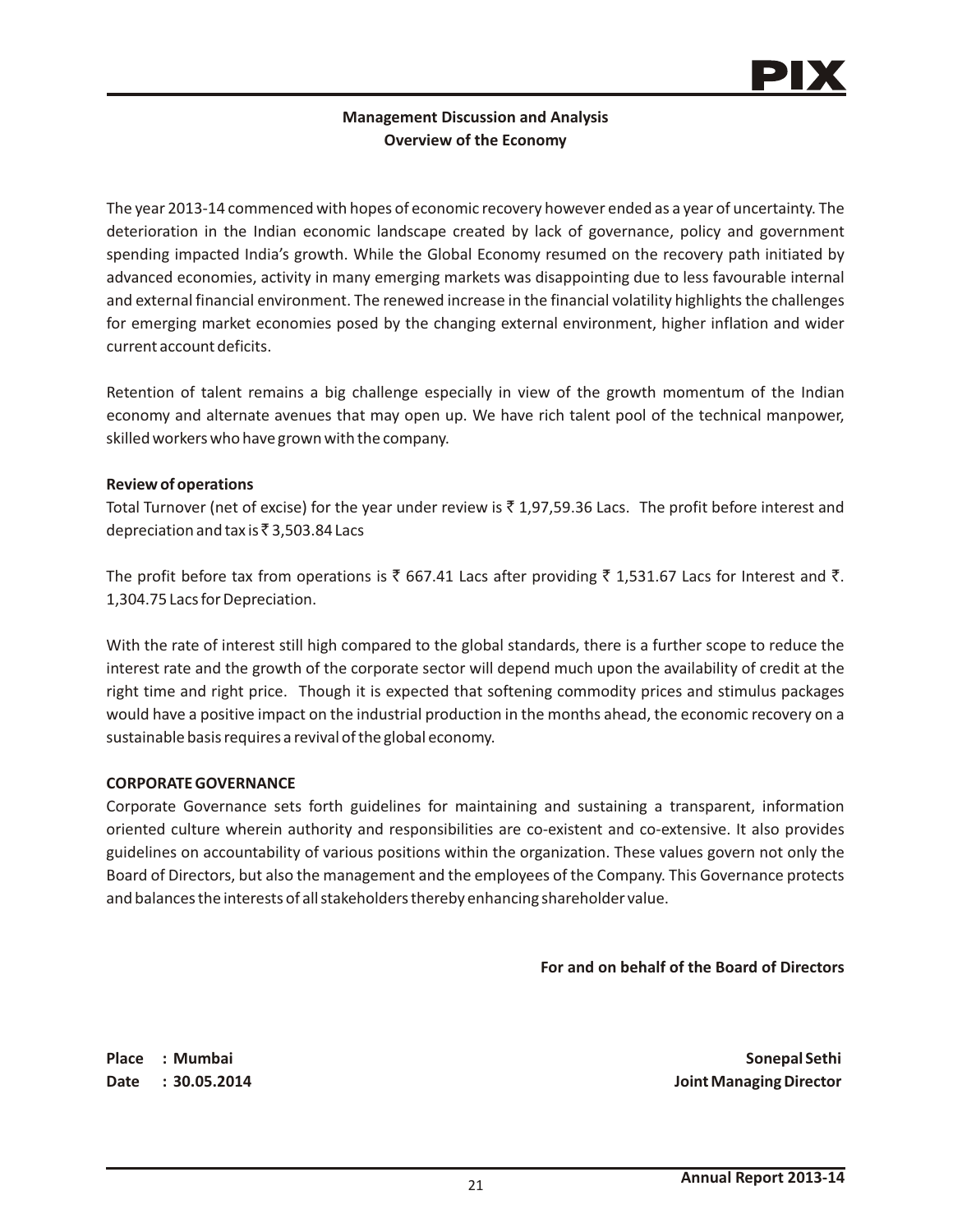#### **REPORT ON CORPORATE GOVERNANCE**

In compliance with the Corporate Governance requirements as stipulated in Clause 49 of the Listing Agreement with the Stock Exchanges, the company has incorporated for the last few years a separate section on Corporate Governance in the Annual Report. The Share holders and investors of the Company would have found the information informative and useful.

The company is committed to good Corporate Governance practices aimed at increasing value for all shareholders and investors.

The Company's policies on the Corporate Governance and due compliance report on specific areas wherever applicable for the year ended 31st March 2014 are given hereunder divided into the following areas:

#### **Shareholders**

The company is committed to enhancing long-term shareholder value and delivering speedy and efficient services to the shareholders.

#### **Customers**

Customers are the primary focus of our business activity. Quality, cost and delivery are the key driving forces for achieving customer benefit. The company is constantly taking initiative in achieving world class quality, innovation and continues investment to enhance customer satisfaction.

#### **MANDATORY REQUIREMENTS**

#### **1. Company's philosophy on Corporate Governance**

The Company's philosophy on Corporate Governance is aimed at assisting the top management of the Company in the efficient conduct of its business and in meeting its obligations to shareholders.

## **2. Board of Directors**

The strength of the Board was eleven Directors as on 31st March 2014, comprising of five Whole-Time Promoter Directors, one Executive Director and five Non-executive Independent

| Sr.<br>No.     | <b>Name of the Director</b>                     | Category / Status                  | <b>No. of Directorship</b><br>in other boards as<br>on 31.03.2014<br>[Refer note below]* | No. of memberships in<br>other board committee<br>as on 31.03.2014<br>[Refer note below]** |
|----------------|-------------------------------------------------|------------------------------------|------------------------------------------------------------------------------------------|--------------------------------------------------------------------------------------------|
| 1              | Amarpal Sethi [Chairman<br>& Managing Director] | <b>Executive Promoter Director</b> |                                                                                          |                                                                                            |
| $\overline{2}$ | Sonepal Sethi [Joint<br>Managing Director]      | <b>Executive Promoter Director</b> |                                                                                          |                                                                                            |
| 3              | Sukhpal Singh Sethi                             | <b>Executive Promoter Director</b> |                                                                                          |                                                                                            |
| 4              | Rishipal Sethi                                  | <b>Executive Promoter Director</b> |                                                                                          |                                                                                            |
| 5.             | Karanpal Sethi                                  | <b>Executive Promoter Director</b> |                                                                                          |                                                                                            |
| 6              | Joe Paul                                        | <b>Executive Director</b>          |                                                                                          |                                                                                            |
| 7              | Jose Jacob                                      | Independent Non-Executive Director |                                                                                          |                                                                                            |
| 8              | Haresh Edinani                                  | Independent Non-Executive Director |                                                                                          |                                                                                            |
| 9              | Pardeep Havnur                                  | Independent Non-Executive Director | --                                                                                       | --                                                                                         |
| 10             | Aqueel A. Mulla                                 | Independent Non-Executive Director |                                                                                          |                                                                                            |
| 11             | Om Prakash Arora                                | Independent Non-Executive Director |                                                                                          |                                                                                            |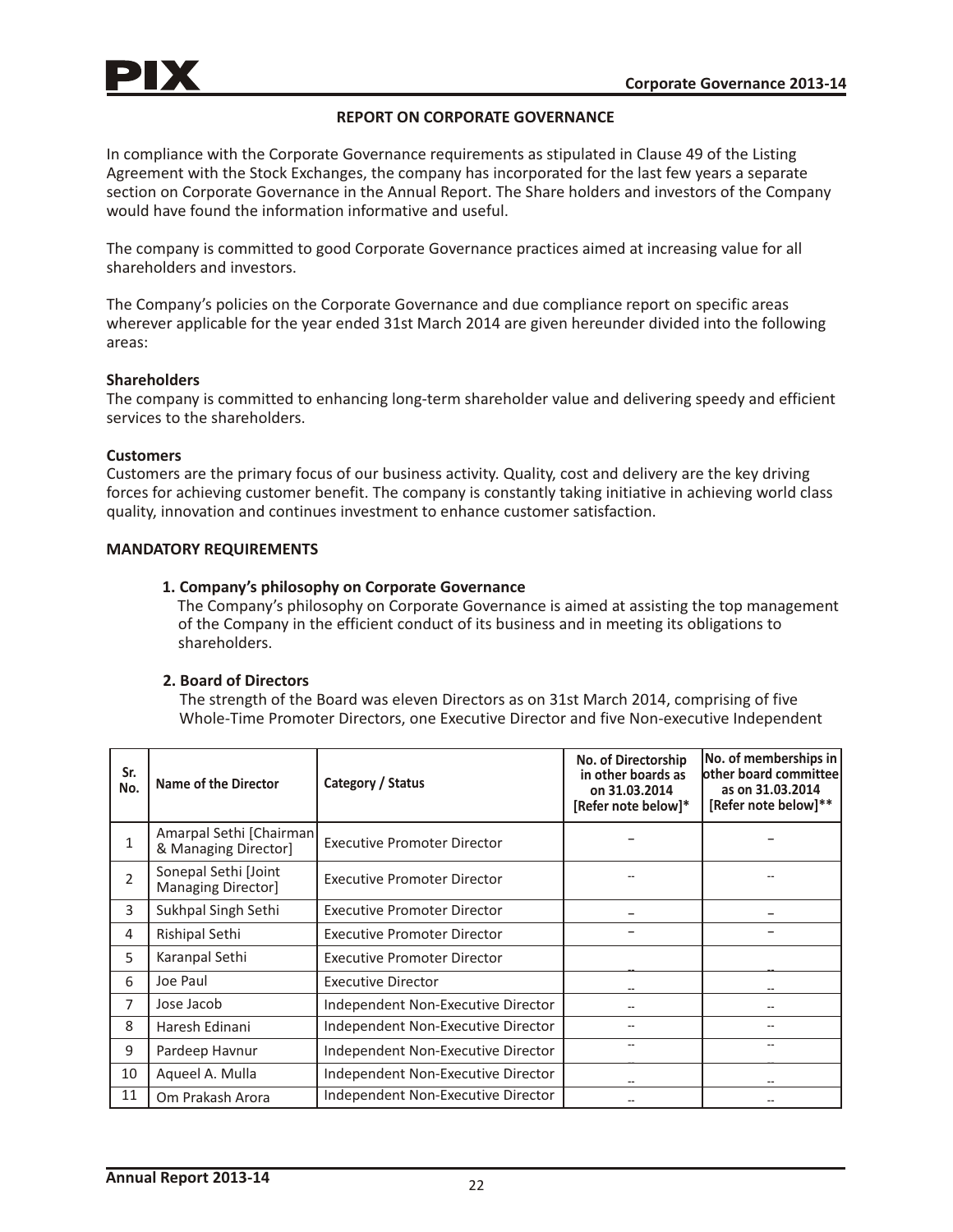- \* Excludes Directorship in Indian Private Limited Companies membership of managing committee of various bodies.
- \*\* Board Committees include chairmanship/membership of Audit committees, shareholder grievance committee and remuneration committee other than PIX Transmissions Limited.
- \*\*\* Mr. Amarpal Sethi, Mr. Sonepal Sethi and Mr. Rishipal Sethi and Mr Karanpal Sethi are Directors on behalf of M/s. PIX Transmissions Limited in PIX Transmissions Europe Limited subsidiary Company, registered in U.K.
- \*\*\* Mr. Amarpal Sethi, Mr. Sonepal Sethi and Mr. Rishipal Sethi are Directors on behalf of M/s. PIX Transmissions Limited in PIX QCS Limited, Ireland which is a Joint Venture Company, registered in U.K.
- \*\*\*\* Mr. Amarpal Sethi, Mr. Sonepal Sethi and Mr. Rishipal Sethi are Directors on behalf of M/s. PIX Transmissions Limited in M/s. PIX Middle East FZC, UAE., a subsidiary company of M/s. PIX Transmissions Limited.

Non-Executive Directors are eminent professionals with experience in management, finance and law, who bring a wide range of skills and experience to the Board.

# **2.1 Board meetings and attendance of Directors:**

The meetings of the Board of Directors are scheduled well in advance and generally held at Mumbai. The notice convening the meeting and the detailed agenda is sent at least seven days in advance to all the Directors. The Board meets at least once a quarter to review the quarterly performance and financial results.

# **2.2 Number of Board meetings:**

During the year from 1st April, 2013 to 31st March, 2014 the Board of Directors met eleven times on the following days:

| Sr. No.      | Date     | Board    | <b>No. of Directors</b> |
|--------------|----------|----------|-------------------------|
|              |          | Strength | Present                 |
| $\mathbf{1}$ | 12.04.13 | 12       | 5                       |
| 2            | 29.05.13 | 12       | 5                       |
| 3            | 24.06.13 | 12       | 11                      |
| 4            | 16.07.13 | 12       | 5                       |
| 5            | 13.08.13 | 12       | 11                      |
| 6            | 25.09.13 | 12       | 5                       |
| 7            | 28.09.13 | 12       | 10                      |
| 8            | 01.11.13 | 12       | 6                       |
| 9            | 22.11.13 | 12       | 11                      |
| 10           | 28.01.14 | 12       | 11                      |
| 11           | 13.02.14 | 12       | 11                      |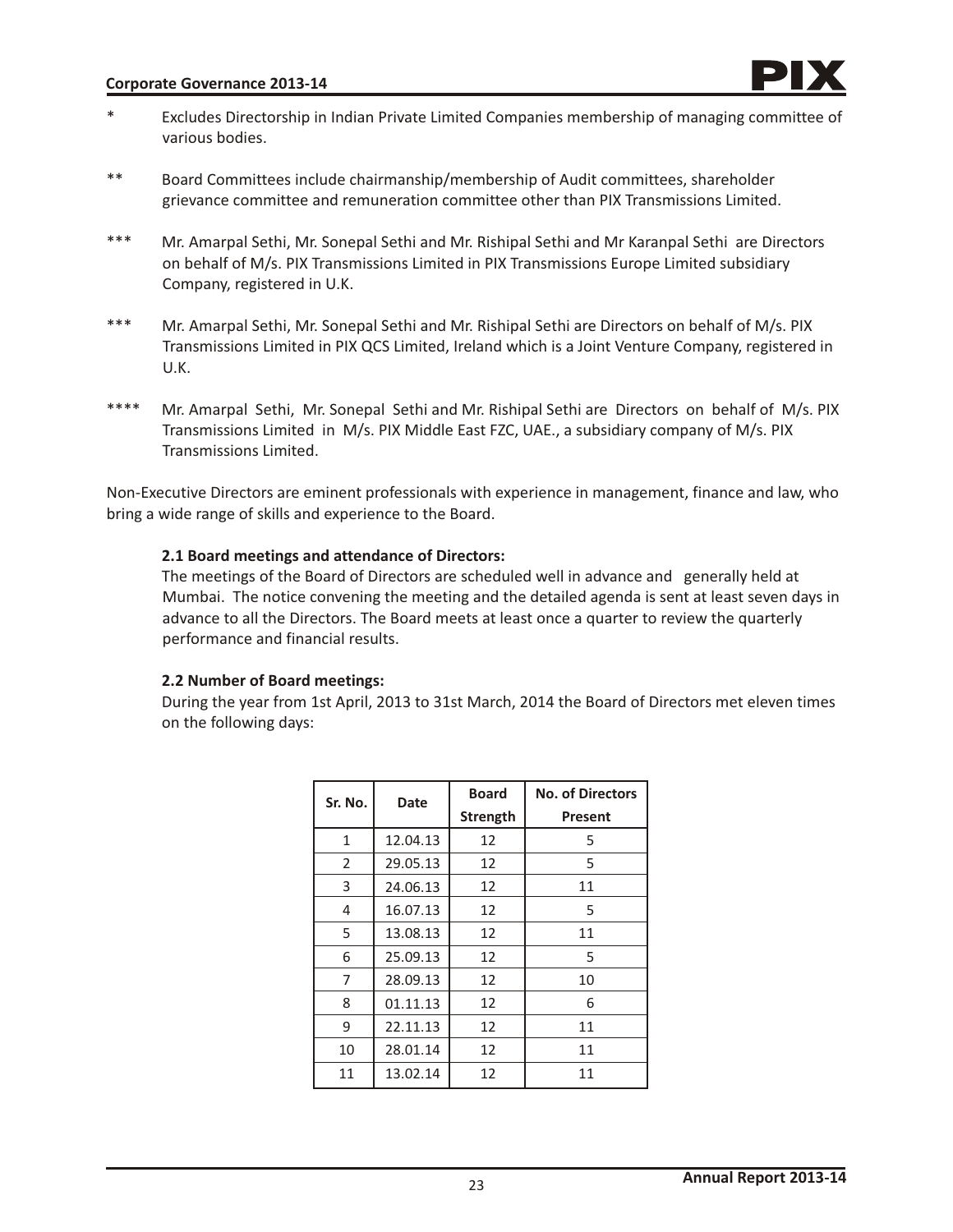

## **C. Attendance of Directors:**

|                |                                | No. of Board         | No. of Board             | <b>Attendance at</b>   |
|----------------|--------------------------------|----------------------|--------------------------|------------------------|
| Sr. No.        | <b>Name of Directors</b>       |                      |                          | the last Annual        |
|                |                                | <b>Meetings held</b> | <b>Meetings attended</b> | <b>General Meeting</b> |
| $\mathbf{1}$   | Amarpal Sethi                  | 11                   | 11                       | Yes                    |
|                | [Chairman & Managing Director] |                      |                          |                        |
| $\overline{2}$ | Sonepal Sethi                  | 11                   | 11                       | Yes                    |
|                | [Joint Managing Director]      |                      |                          |                        |
| 3              | Sukhpal Singh Sethi            | 11                   | 11                       | Yes                    |
| 4              | Rishipal Sethi                 | 11                   | 10                       | No                     |
|                | [Joint Managing Director]      |                      |                          |                        |
| 5              | Karanpal Sethi                 | 11                   | 7                        | No.                    |
| 6              | Darshan Singh Chadha           | 11                   | 0                        | No                     |
| 7              | Jose Jacob                     | 11                   | 6                        | No                     |
| 8              | Haresh Edinani                 | 11                   | 6                        | Yes                    |
| 9              | Joe Paul                       | 11                   | 11                       | Yes                    |
| 10             | Pardeep Havnur                 | 11                   | 6                        | No                     |
| 11             | Aqueel A. Mulla                | 11                   | 6                        | No                     |
| 12             | Om Prakash Arora               | 11                   | 6                        | No.                    |

## **3. Code of Conduct:**

The Company has formulated and implemented a code of conduct for Board Members and senior management of the company; requisite annual affirmations of compliance with the respective code have been made by the directors and senior management of the Company.

## **4. COMMITTEES OF DIRECTORS:**

- **I) Audit Committee:** The Audit Committee comprises of the following executive and non-executive independent members of the Board:
	- 1. Mr. Haresh Eidnani Non-Executive Independent Director
	- 2. Mr. Amarpal Sethi Chairman & Managing Director
	- 3. Mr. Jose Jacob Non-Executive Independent Director
	- 4. Mr. Pradeep Havnur Non-Executive Independent Director

Mr. Haresh Eidnani is the Chairman of the Audit Committee. The Company Secretary acts as the secretary to the Audit Committee. The statutory Auditor and Senior Manager [Finance & Accounts] also attend the Audit Committee meetings.

## **Terms of reference of the Audit Committee:**

The present terms of the Audit Committee includes the powers as laid out in Clause 49 (II) (C) and role as stipulated in clause 49 (II) (D) of the Listing Agreement with the Stock Exchanges. The Audit Committee also reviews information as per the requirements of clause 49 (II) (E) of the Listing Agreement.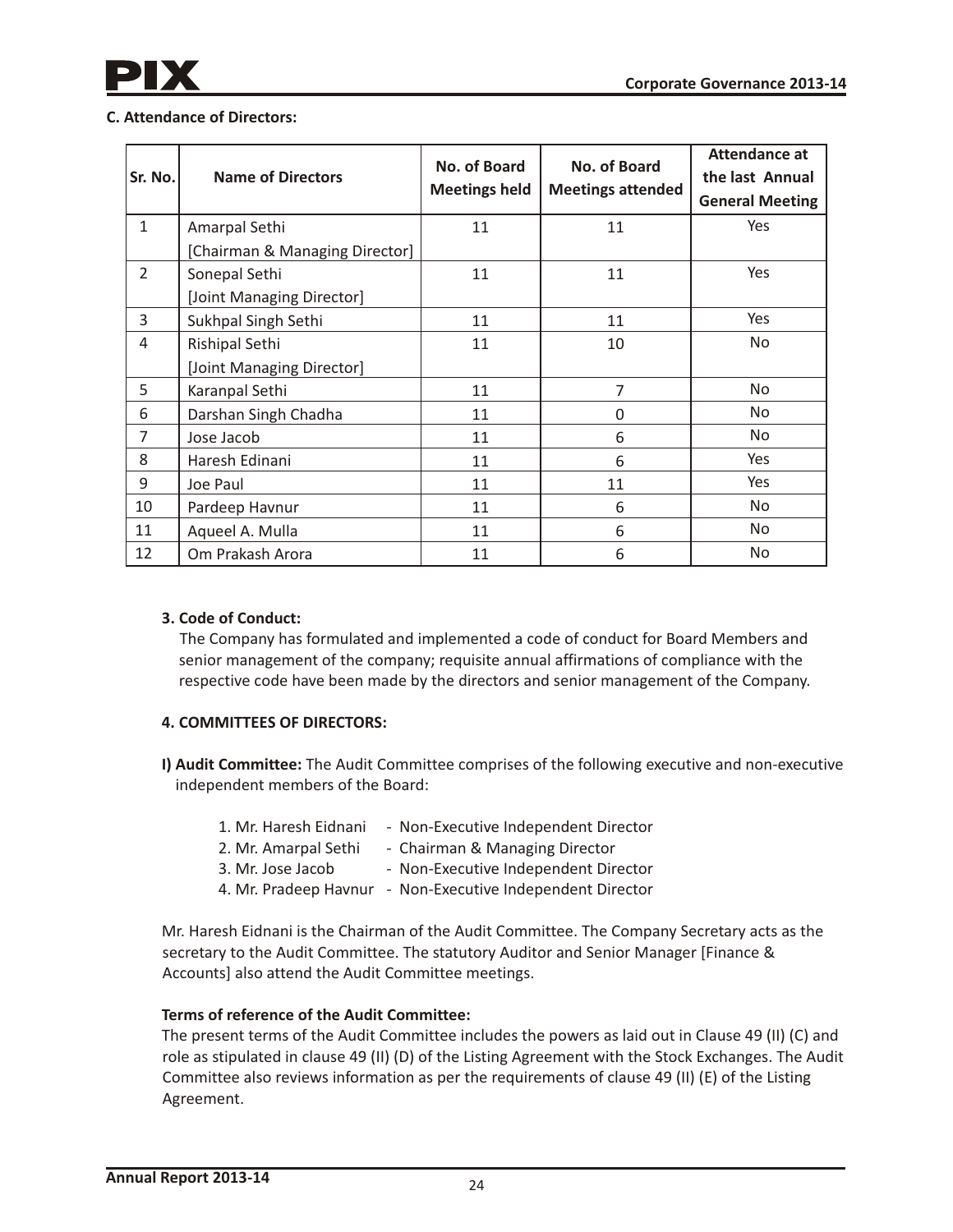## **Terms of reference of the Audit Committee:**

The Audit Committee performs the following functions:

- a) Overseeing the company's financial reporting process and disclosure of financial information to ensure that the financial statement is correct, sufficient and credible.
- b) Recommending appointment, remuneration and removal of external auditor.
- c) Reviewing with management the quarterly and annual financial statements before submission to the Board focusing primarily on.
	- I. Any Change in the accounting policies & practices.
	- II. Major accounting entries based on exercise of judgment by management
	- III. Significant adjustments arising out of audit.
	- IV. Compliance with listing and other legal requirements relating to financial statements.
	- V. Any related party transaction.
	- VI. To obtain external legal or other professional advice.
	- VII. Approval of payment to statutory auditors for any other services rendered by statutory auditors.
	- VIII. Reviewing the adequacy of the internal audit function.
	- IX. Carrying out any other function as per direction from the Board from time to time.

During the year from 01.04.2013 to 31.03.2014 the Audit committee met four times on the following dates:

- 1. 24.06.2013
- 2. 13.08.2013
- 3. 22.11.2013
- 4. 13.02.2014

Attendances of the Directors in the Audit Committee meetings are as under:

| Sr. No. | <b>Name of Directors</b>                           | <b>No. of Meetings</b><br>held | <b>No. of Meetings</b><br>attended |
|---------|----------------------------------------------------|--------------------------------|------------------------------------|
|         | Mr Haresh Eidnani                                  |                                |                                    |
| 2       | Mr Amarpal Sethi<br>(Chairman & Managing Director) |                                |                                    |
| ς       | Mr Jose Jacob                                      |                                |                                    |
| 4       | Mr Pradeep Havnur                                  |                                |                                    |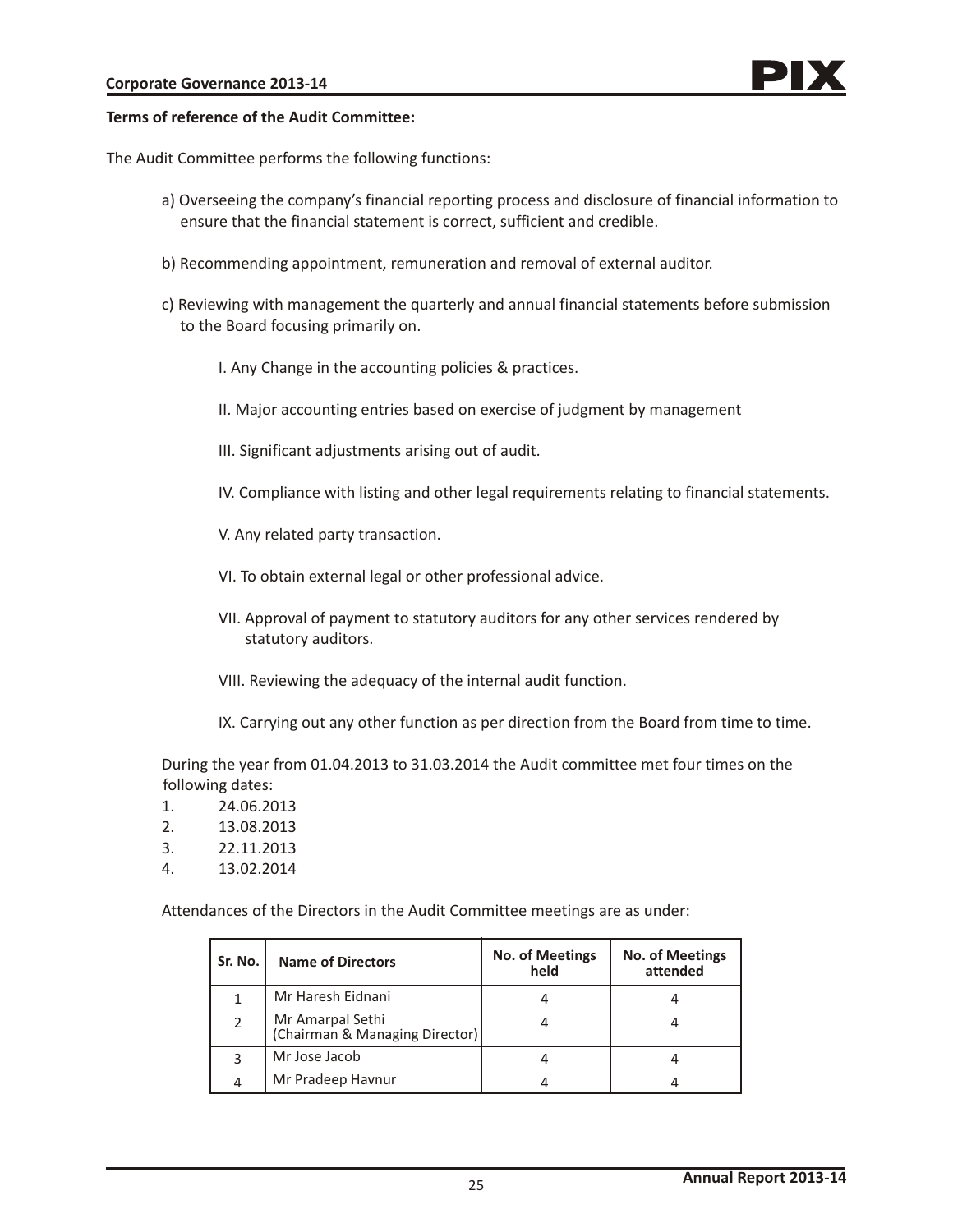

## **II) Shareholders Grievances and Share Transfer Committee:**

This Committee, comprises the following executive and non-executive independent members of the Board;

| Mr. Jose Jacob          | Non Executive Independent Director |
|-------------------------|------------------------------------|
| Mr. Sukhpal Singh Sethi | Whole-time Director                |
| Mr. Sonepal Sethi       | Joint Managing Director            |
| Mr. Haresh Eidnani      | Non Executive Independent Director |

Mr. Jose Jacob is the Chairman of this committee, the company has a large number of shareholders and this committee meets regularly to approve transfer of shares, splitting and consolidation of shares, issuance of duplicate shares and review/redress shareholder complaints.

During the year ended 31.03.2014, 35 complaints/queries were received. There were no complaints/queries pending for reply. There were no Share transfers pending for Registration for more than 15 days as on the said date.

During the year from 01.04.2013 to 31.03.2014 the Committee met 11 (eleven) times on the following dates;

30/04/2013 31/05/2013 29/06/2013 31/07/2013 30/09/2013 31/10/2013 30/11/2013 31/12/2013 31/01/2014 28/02/2014 31/03/2014

The attendance of the directors in the above meeting are as under:

| Sr. No.        | <b>Name of Directors</b> | <b>No. of Meetings</b><br>held | <b>No. of Meetings</b><br>attended |
|----------------|--------------------------|--------------------------------|------------------------------------|
|                | Mr. Jose Jacob           |                                | 11                                 |
| $\overline{2}$ | Mr. Sukhpal Singh Sethi  | 11                             |                                    |
| 3              | Mr. Sonepal Sethi        |                                |                                    |
| 4              | Mr. Haresh Eidnani       |                                |                                    |

#### **III) Remuneration Committee:**

Remuneration Committee comprises of following non-executive independent members of the Board:

- 1. Mr. Pradeep Havnur
- 2. Mr. Jose Jacob
- 3. Mr. Haresh Eidnani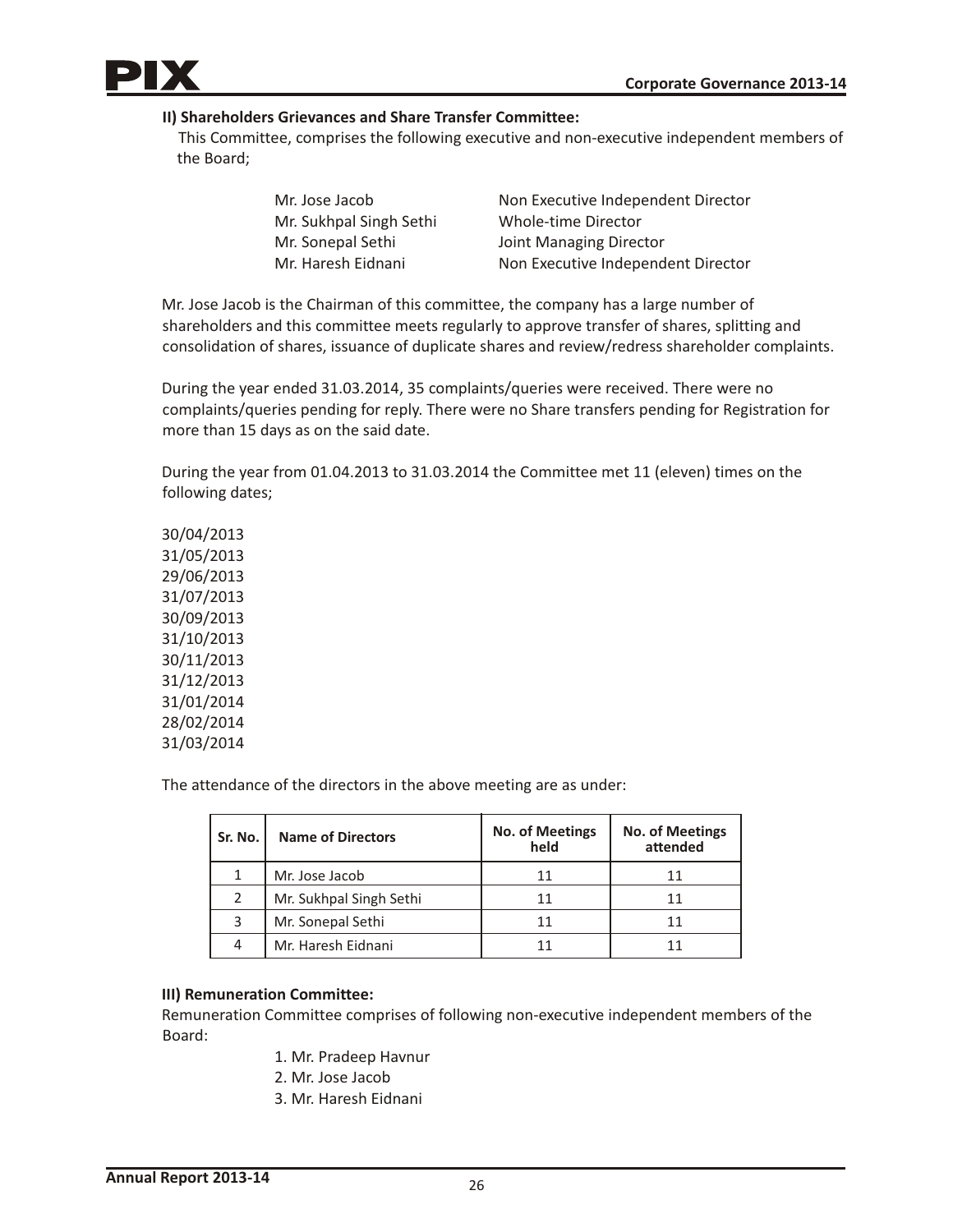This committee recommends and review remuneration package of Executive/Non-Executive Directors, present report to the Board on remuneration package of directors.

During the year from 01/04/2013 to 31/03/2014 the committee met twice on the following dates:

- 1. 13/08/2013
- 2. 13/02/2014

The attendance of the directors in the above meeting are as under :

| Sr. No. I | <b>Name of Directors</b> | <b>No. of Meetings</b><br>held | <b>No. of Meetings</b><br>attended |
|-----------|--------------------------|--------------------------------|------------------------------------|
|           | Mr. Pradeep Havnur       |                                |                                    |
|           | Mr. Jose jacob           |                                |                                    |
| З         | Mr. Haresh Eidnani       |                                |                                    |

## **Remuneration to Directors:**

Details of Directors' sitting fees, commission and remuneration paid / payable to directors during the financial year 2013-14:

#### **a) Promoter Directors:**

| <b>Name of Directors</b> | <b>Salary</b> | <b>Perquisites</b> | <b>Retirement</b><br>Benefits /<br>Leave<br><b>Encashment</b> | Performance<br>Linked<br><b>Incentive</b><br>/ Bonus |
|--------------------------|---------------|--------------------|---------------------------------------------------------------|------------------------------------------------------|
| Mr. Amarpal Sethi        | 57,60,000     |                    | N.A.                                                          | N.A.                                                 |
| Mr. Sonepal Sethi        | 54,00,000     |                    | N.A.                                                          | N.A.                                                 |
| Mr. Sukhpal Singh Sethi  | 54,00,000     |                    | N.A.                                                          | N.A.                                                 |
| Mr. Rishipal sethi       | 54,00,000     |                    | N.A.                                                          | N.A.                                                 |
| Mr. Karanpal Sethi       | 23,00,000     |                    | N.A.                                                          | N.A.                                                 |

#### **b) Executive Director:**

| <b>Name of Directors</b> | Salary    | <b>Perquisites</b> | <b>Retirement</b><br>Benefits /<br>Leave<br>Encashment | Performance<br>Linked<br><b>Incentive</b><br>Bonus |
|--------------------------|-----------|--------------------|--------------------------------------------------------|----------------------------------------------------|
| Mr. Joe Paul             | 34,25,778 |                    | N.A.                                                   | N.A.                                               |

#### **c) Independent Non-Executive Directors**

| <b>Name of Directors</b> | Commission<br><b>Provided</b><br>for | <b>Sitting</b><br>fees<br>paid |
|--------------------------|--------------------------------------|--------------------------------|
| Mr. Jose Jacob           | Nil                                  | 30000                          |
| Mr. Haresh Eidnani       | Nil                                  | 30000                          |
| Mr. Pradeep Havnur       | Nil                                  | 30000                          |
| Mr. Darshan Singh Chadha | Nil                                  | Nil                            |
| Mr. Aqueel A. Mulla      | Nil                                  | 30000                          |
| Mr. Om Prakash Arora     | Nil                                  | 30000                          |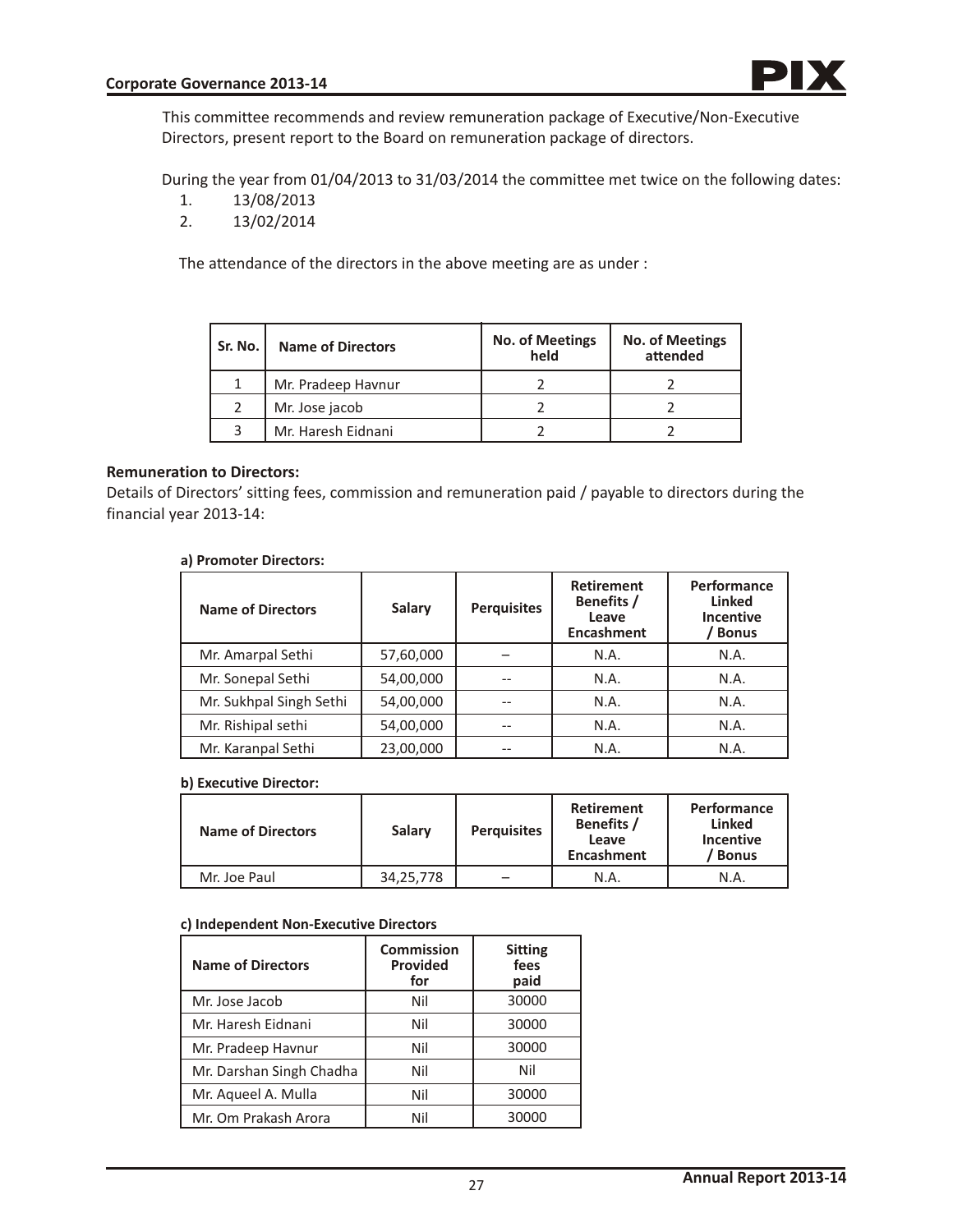

## **IV) Corporate Social Responsibilities Committee:**

As per the Companies Act 2013, all companies having net worth of  $\bar{\tau}$  500 crores or more or turnover of  $\bar{\mathfrak{c}}$  1000 crores or more or a net profit of  $\bar{\mathfrak{c}}$  5 crore or more during any financial year will be required to constitute a Corporate Social Responsibility (CSR) committee of the Board consisting of 3 or more directors, at least one of whom will be an independent Director.

Accordingly, the Board constituted CSR committee comprising;

- a. Mr. Rishipal Sethi
- b. Mr. Joe Paul
- c. Mr. Aqueel Mulla

The purpose of the committee is to formulate and monitor the CSR policy of the company. The CSR committee has adopted the policy that intend to:

- Strive for the economic development that positively impacts the society at large with the available resources.
- Be responsible for the Company's actions and encourage the positive impact through its activities on the environment, communities and stakeholders.

The committee will be overseeing area of CSR activities programs and execution of initiatives as per predefined guidelines.

## **V) Vigil Mechanism**

In April 2014 the Board adopted a policy on Vigil mechanism. In pursuance of the said policy employees can report their concerns about unethical behavior, actual or suspected fraud, or violation of code of conduct and ethics. It also provide for adequate safeguard against de-victimization of employees who avail of the mechanism, and allow direct access to the chairperson of the audit committee in exceptional cases.

## **5. INVESTOR SERVICES**

## **a) Share Transfer Process**

The Company's shares, which are in compulsory dematerialized (demat) list, are transferable through the depository system. Shares in physical form are processed by Registrar and Transfer Agent, M/s. Link Intime India Pvt. Ltd. The share transfers are processed within a period of 15 days from the date of receipt of the transfer documents by M/s Link Intime India Pvt. Ltd.

# **b) Investor Help Desk**

Share transfers and all other investors' related activities are attended to and processed at the office of our Registrar and Transfer Agents, viz., M/s Link Intime India Pvt. Ltd., address C-13, Pannalal Silk Mill Compound, L.B.S. Marg, Bhandup – West, Mumbai – 400078.

## **6. DISCLOSURES**

a) There has been no non-compliance of any legal requirements nor have there been any strictures imposed by any Stock Exchange or SEBI or any other statutory authorities on any matters relating to Capital market over the last three years.

## **b) Listing Agreement Compliance**

The Company complies with all the requirements of the listing Agreement including the mandatory requirements of clause 49 of the Agreement.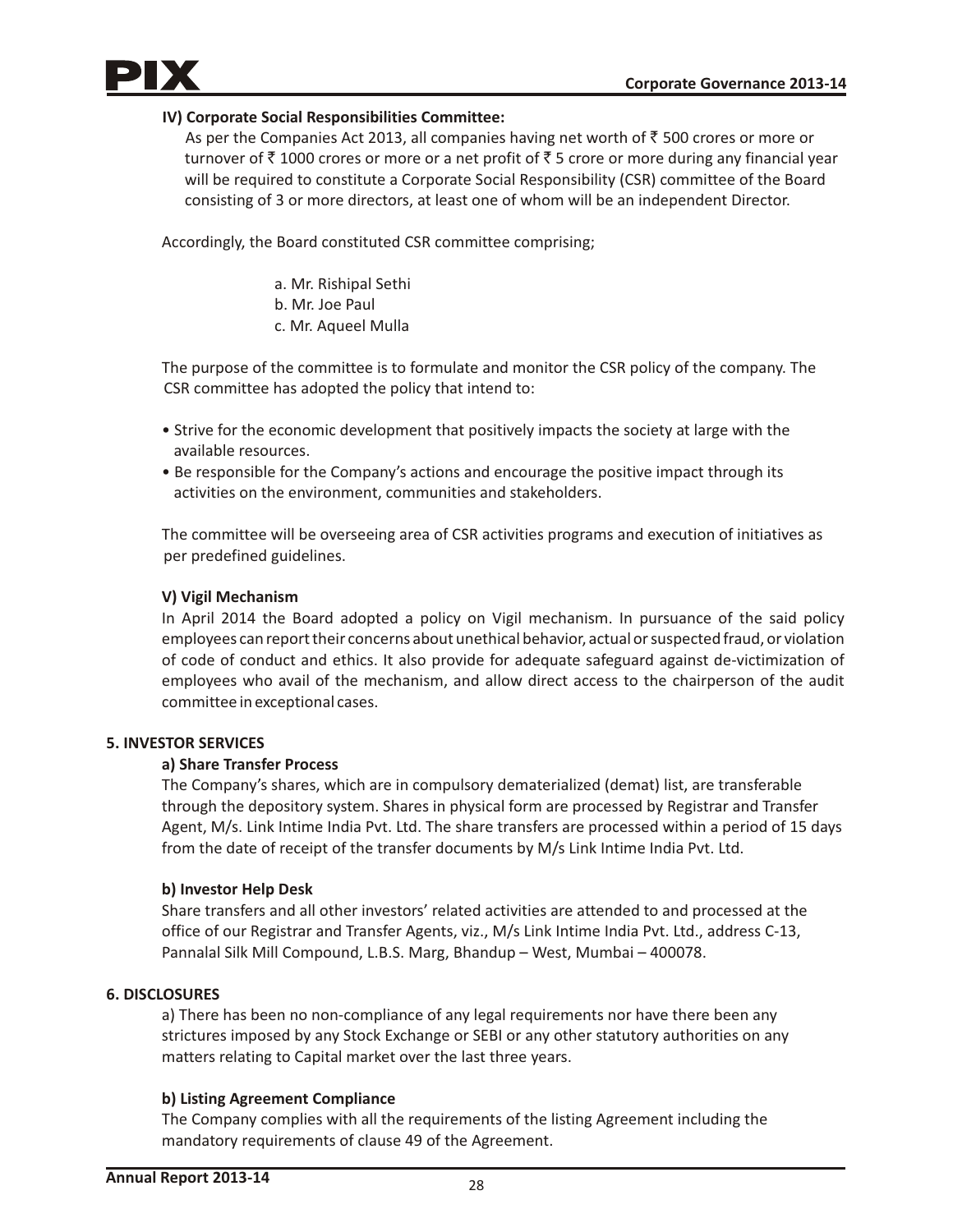## **7. Chief Financial Officer (CFO) Certification**

As per the requirement of clause 49 of the listing Agreement, a certificate duly signed by CFO of the company was placed at the Board Meeting of the Company.

## **8. General Body Meeting**

Details of the last three Annual General Meetings (AGMs) are given in table below:

| <b>Financial Year</b><br><b>Ended</b> | Date | <b>Time</b> | <b>Venue</b>                                                          |
|---------------------------------------|------|-------------|-----------------------------------------------------------------------|
| 31-03-2011                            |      |             | 21st September 2011   9.30 A.M.   J-7, MIDC, Hingna, Nagpur - 440 016 |
| 31-03-2012                            |      |             | 26th September 2012   9.30 A.M.   J-7, MIDC, Hingna, Nagpur - 440 016 |
| 31-03-2013                            |      |             | 25th September 2013   9.30 A.M.   J-7, MIDC, Hingna, Nagpur - 440 016 |

Details of Extra –ordinary General Meetings for the last three years are given in table below:

| Sr. No. l | <b>Date</b> | Time | Venue                                                             | <b>Purpose</b>                                           |
|-----------|-------------|------|-------------------------------------------------------------------|----------------------------------------------------------|
|           |             |      | , 26.12.2012   9.30 A.M.   J-7, MIDC, Hingna,<br>Nagpur - 440 016 | Revision of Remuneration of<br><b>Promoter Directors</b> |

## **9. Communication to Shareholders**

During the year, financial results of the company have been published in leading newspapers like Times of India and Maharashtra Times..

## **10. Annual General Meeting**

| Date & Time               | 9:30 AM, 18th September, 2014.          |
|---------------------------|-----------------------------------------|
| Venue                     | J-7, MIDC, Hingna Road, Nagpur – 440016 |
| <b>Financial Calendar</b> | 1st April 2013 to 31st March 2014.      |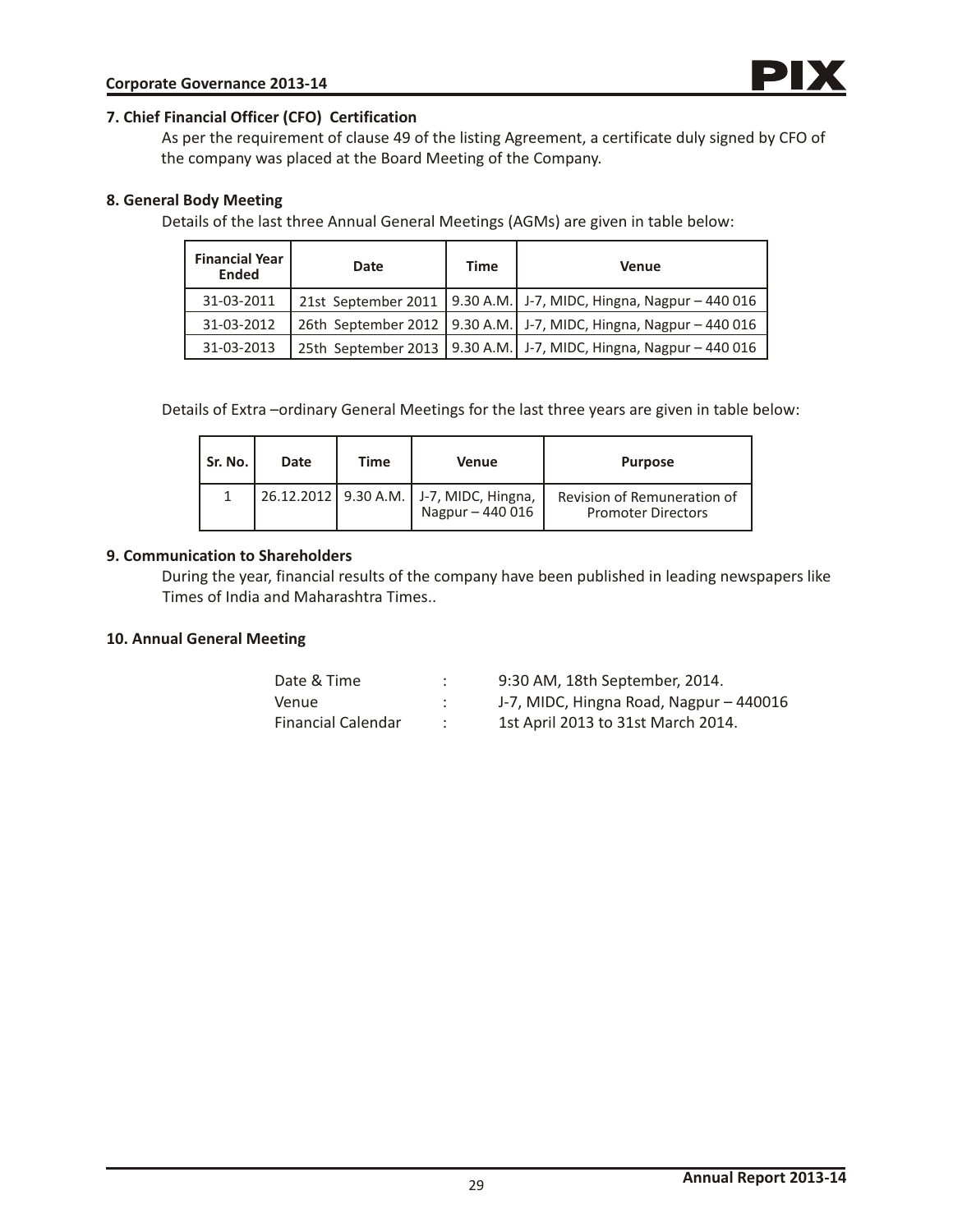

#### **Listing on Stock Exchange:**

The Company's shares are listed on Bombay Stock Exchange Ltd, Mumbai. The Annual Listing Fees for 2013-2014 has been paid to the Stock Exchange. The ISIN Number allotted to Company's Equity shares is INE751B01018.

#### **Stock Market Data**

Monthly / high / low during the year 2013-2014 on Bombay Stock Exchange

| Month     | High  | Low   |
|-----------|-------|-------|
| Apr- $13$ | 42.85 | 33.15 |
| $May-13$  | 49.90 | 33.05 |
| $Jun-13$  | 41.90 | 34.00 |
| $Jul-13$  | 41.65 | 35.50 |
| Aug- $13$ | 38.55 | 30.10 |
| $Sep-13$  | 39.00 | 30.00 |
| $Oct-13$  | 40.00 | 29.10 |
| $Nov-13$  | 41.65 | 34.00 |
| $Dec-13$  | 37.00 | 33.30 |
| $Jan-14$  | 36.90 | 32.00 |
| $Feb-14$  | 36.00 | 29.55 |
| $Mar-14$  | 36.00 | 30.20 |



Distribution of Share Holding as on 31st March, 2014

| <b>Share Holding</b><br>of Nominal<br>Value of | No. of<br><b>Share</b><br><b>Holders</b> | Percentage<br>of Share<br><b>Holders</b> | No.of<br><b>Shares</b><br><b>Held</b> | Percentage<br>of Shares<br>Held |
|------------------------------------------------|------------------------------------------|------------------------------------------|---------------------------------------|---------------------------------|
| Up to 500                                      | 15023                                    | 94.95%                                   | 1,519,665                             | 11.15%                          |
| 501 to 1000                                    | 392                                      | 2.48%                                    | 321.359                               | 2.36 %                          |
| 1001 to 2000                                   | 189                                      | 1.19%                                    | 290.575                               | 2.13 %                          |
| 2001 to 3000                                   | 62                                       | 0.39%                                    | 162.289                               | 1.19%                           |
| 3001 to 4000                                   | 20                                       | 0.13%                                    | 75.101                                | 0.56%                           |
| 4001 to 5000                                   | 27                                       | 0.17%                                    | 130,071                               | 0.95%                           |
| 5001 to 10000                                  | 46                                       | 0.29%                                    | 338.509                               | 2.49%                           |
| 10001 & above                                  | 63                                       | 0.40%                                    | 1,078,7631                            | 79.17 %                         |
| l Total                                        | 15.822                                   | 100.00%                                  | 13,625,200                            | 100.00 %                        |

Distribution of shareholding by ownership as on 31st March, 2014.

| Category                                    | No. Shares of<br>Rs. 10/-each | Percentage of<br>holding |
|---------------------------------------------|-------------------------------|--------------------------|
| Promoters (Indian Promoters including       |                               |                          |
| directors and their relatives)              | 8,086,936                     | 59.35                    |
| Mutual Funds, UTI, Banks,                   | 3,800                         | 0.03                     |
| Financial Institutions, Insurance Companies |                               |                          |
| (Central/State Government/ Non-Governments) |                               |                          |
| Institutions                                |                               |                          |
| Bodies corporate                            | 1,340,114                     | 9.84                     |
| Indian Public                               | 4,149,330                     | 30.45                    |
| NRI/OCB's                                   | 25,554                        | 0.19                     |
| Clearing Members / Market Maker             | 19.466                        | 0.14                     |
| TOTAL                                       | 13,625,200                    | 100.00                   |

#### **Dematerialization of shares and Liquidity**

The Company has arrangement with National Securities Depository Ltd. (NSDL) and Central Depository Services [India] Ltd. (CDSL) for demat facility. As on 31st March, 2014, 91.37% of the total equity capital is held in the demat form with NSDL and CDSL. The Company's Equity shares are in the compulsory demat mode with effect from 27th November 2000.

#### **Physical and Demat Shares**

| <b>Particulars</b>         | As on 31-03-2013 Percentage[%] |        |
|----------------------------|--------------------------------|--------|
| No. of Shares held by NSDL | 1,07,22,227                    | 78.69  |
| No. of Shares held by CDSL | 17,28,163                      | 12.68  |
| <b>Physical Shares</b>     | 11,74,810                      | 8.63   |
| Total                      | 1,36,25,200                    | 100.00 |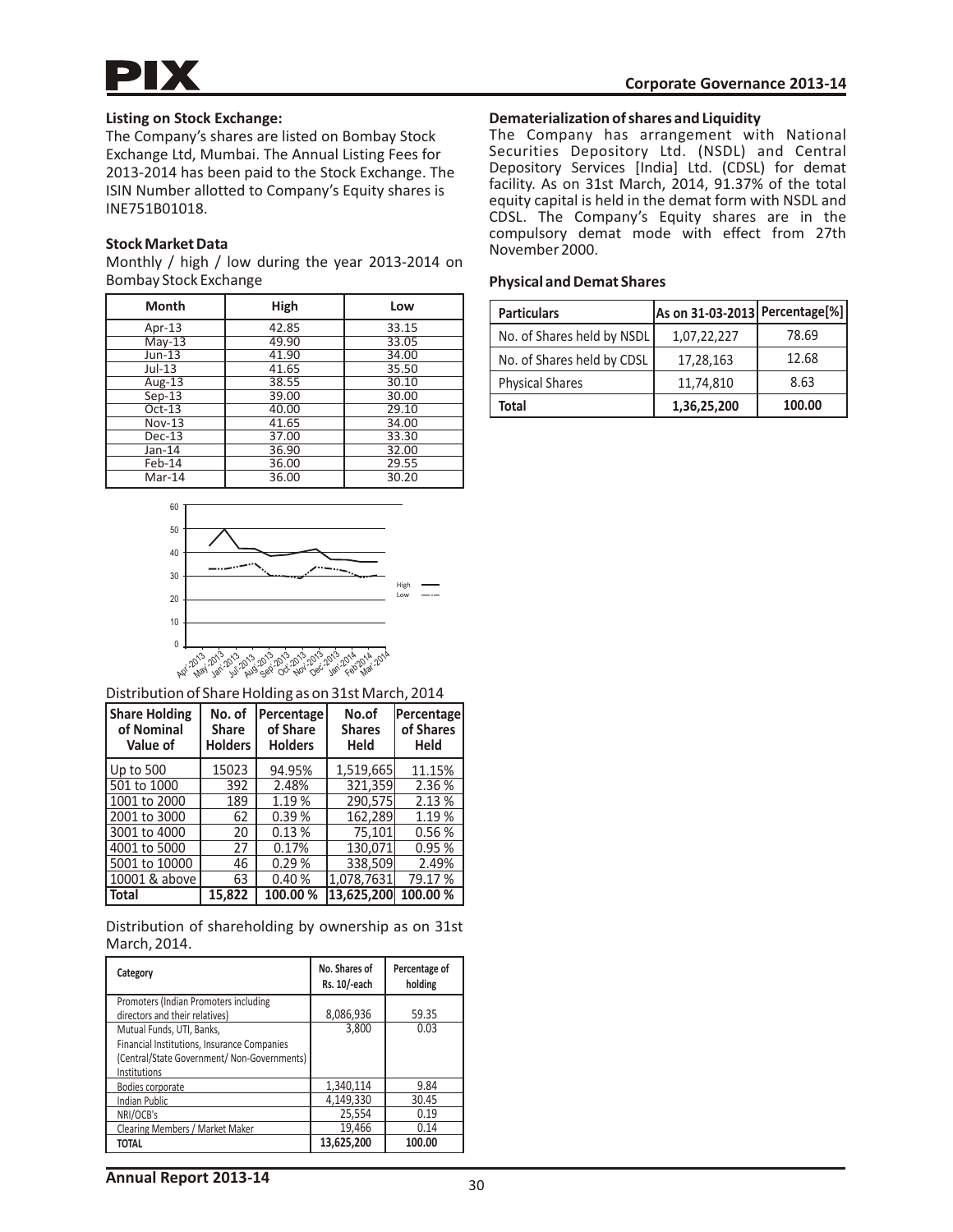

## **DECLARATION REGARDING CODE OF CONDUCT**

I, Amarpal Sethi, Chairman & Managing Director of PIX Transmissions Limited declare that all Board members and senior management personnel have affirmed compliance with the Code of Conduct for Board and Senior Management Personnel for the year ended 31st March, 2014.

> **For and on behalf of the Board of Directors Amarpal Sethi Chairman & Managing Director**

**Place : Mumbai Date : 28.06.2013**

#### **AUDITOR'S CERTIFICATE ON CORPORATE GOVERNANCE**

The Members of PIX Transmissions Limited

I have examined the compliance of conditions of Corporate Governance by PIX Transmissions Limited (the Company), for the year ended 31st March, 2014 as stipulated in Clause 49 of Listing Agreement of the Company with the Stock Exchange.

The compliance of Corporate Governance is the responsibility of the Management. My examination was limited to procedures and implementation thereof, adopted by the Company for ensuring the compliance of the conditions of Corporate Governance. It is neither an audit nor an expression of opinion of the financial statements of the Company

In my opinion and the best of my information and according to the explanations given to me, I that the Company has complied with the conditions of Corporate Governance as stipulated in the above mentioned Listing Agreement.

I further state that such compliance is neither an assurance as to the future viability of the Company nor the efficiency or effectiveness which the Management s conducted he affairs of the Company.

> For **S. C. Bandi & Co.** Chartered Accountants Firm Reg. No.130850W

**S. C. BANDI** (Proprietor) M. No.16932

Place: Mumbai Date: 30.05.2014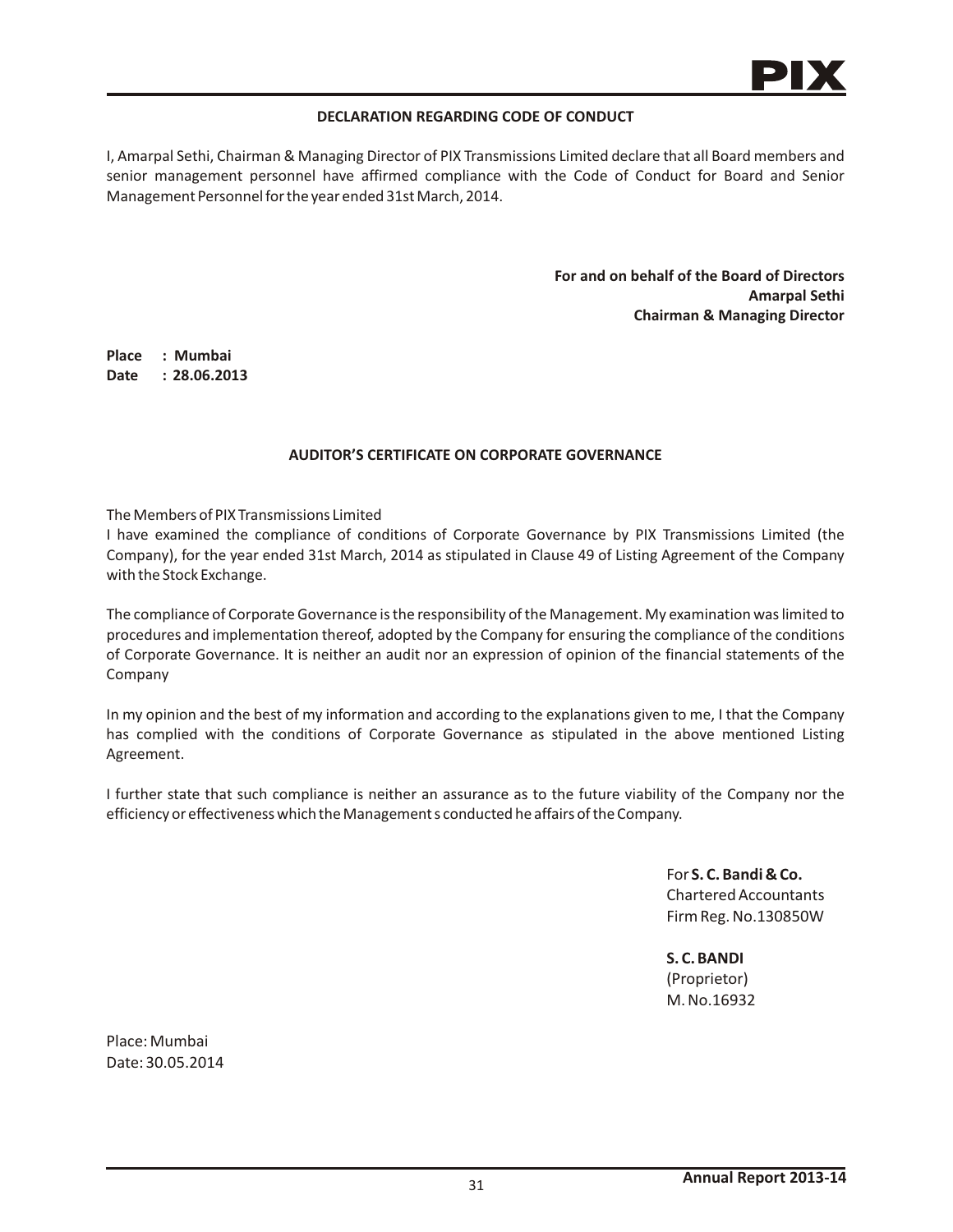## **CFO CERTIFICATION**

I, Karanpal Sethi, Chief Financial Officer, of PIX Transmissions Limited, to the best of my knowledge and belief, certify that:-

- 1. I have reviewed the Balance Sheet and Profit and Loss account (both consolidated and unconsolidated), and all its schedules and notes on accounts, as well as the Cash Flow Statements and the Directors' Report and annexure thereto.
- 2. Based on my knowledge and information, these statements do not contain any materially untrue statement or omit any material fact or contain statements that might be misleading.
- 3. Based on my knowledge and information, these statements together present true and fair view of the Company's affairs and are in compliance with existing accounting standards, applicable laws and regulations.
- 4. To the best of my knowledge and belief, no transactions entered into by the Company during the year are fraudulent, illegal or violative of the Company's Code of Conduct.
- 5. The Company's other certifying officers and I, are responsible for establishing and maintaining disclosure controls and procedures for the Company, and we have:
	- a) Designed such disclosure controls and procedures to ensure that material information relating to the Company, including its consolidated subsidiaries, is made known to us by others within those entities, particularly during the period in which this report is being prepared; and
	- b) Evaluated the effectiveness of the Company's disclosure, controls and procedure.
- 6. The Company's other certifying officers and I, have disclosed based on our most recent evaluation, wherever applicable, to the Company's auditors and audit committee of the Company's Board of Directors (and persons performing the equivalent functions):
	- a) All significant deficiencies in the design or operation of internal controls;
	- b) All significant changes in internal control during the year;
	- c) All significant changes in accounting policies during the year and the same have been disclosed in the notes to the financial statements; and
	- d) Instances of significant fraud, if any, of which we are aware and the involvement therein, if any, of the management or an employee having a significant role in the Company's internal control system.
- 7. I further declare that all Board members and senior management personnel have affirmed Compliance with the Code of Conduct for Board and Senior Management Personnel for the current year.
- 8. I affirm that I have not denied any personnel, access to the audit committee of the company (in respect of matters involving alleged misconduct) and I have provided protection to whistleblower from unfair termination and other unfair or prejudicial employment practices.

**Place: Mumbai Karanpal Sethi**

**Date: 30.05.2014 Chief Financial Officer**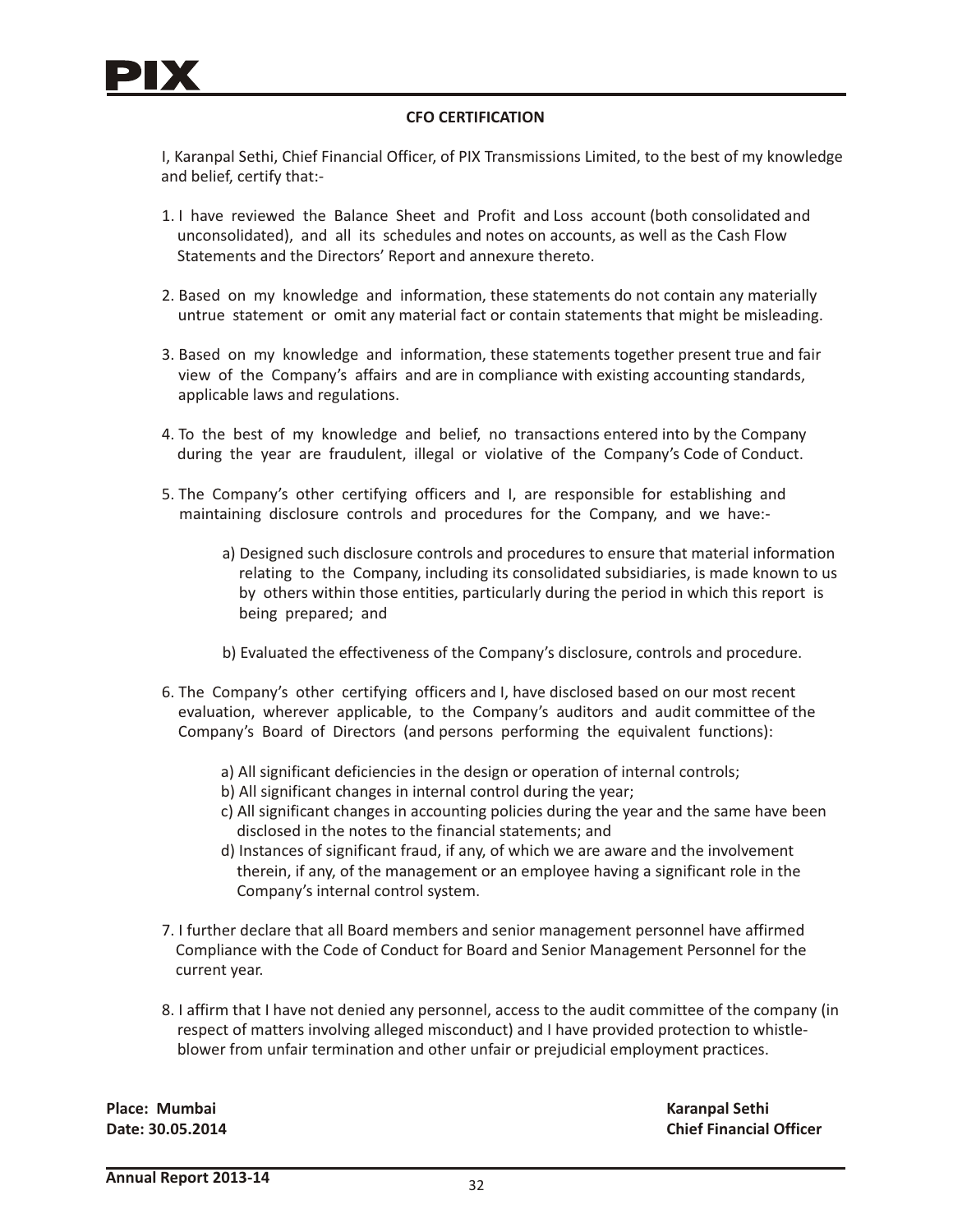#### **To the Members of PIX TRANSMISSIONS LIMITED**

#### **Report on the Financial Statements:**

I have audited the accompanying financial statements of PIX Transmissions Limited ("the Company"), which comprise the Balance Sheet as at March 31, 2014, and the Statement of Profit and Loss and Cash Flow Statement for the year then ended, and a summary of significant accounting policies and other explanatory information.

# **Management's Responsibility for the Financial Statements:**

Management is responsible for the preparation of these financial statements that give a true and fair view of the financial position, financial performance and cash flows of the Company in accordance with the Accounting Standards referred to in sub-section (3C) of section 211 of the Companies Act, 1956 ("the Act") read with General Circular 15/2013 dated 13th September 2013 of the Ministry of Corporate Affairs in respect of Section 133 of the Companies Act, 2013. This responsibility includes the design, implementation and maintenance of internal control relevant to the preparation and presentation of the financial statements that give a true and fair view and are free from material misstatement, whether due to fraud or error.

## **Auditor's Responsibility:**

My responsibility is to express an opinion on these financial statements based on my audit. I conducted my audit in accordance with the Standards on Auditing issued by the Institute of Chartered Accountants of India. Those Standards require that I comply with ethical requirements and plan and perform the audit to obtain reasonable assurance about whether the financial statements are free from material misstatement.

An audit involves performing procedures to obtain audit evidence about the amounts and disclosures in the financial statements. The procedures selected depend on the auditor's judgment, including the assessment of the risks of material misstatement of the financial statements, whether due to fraud or error. In making those risk assessments, the auditor considers internal control relevant to the Company's preparation and fair presentation of the financial statements in order to design audit procedures that are appropriate in the circumstances but not for the purpose of expressing an opinion on the effectiveness of the entity's internal control. An audit also includes evaluating the appropriateness of accounting policies used and the reasonableness of the accounting estimates made by management, as well as evaluating the overall presentation of the financial statements.

I believe that the audit evidence I have obtained is sufficient and appropriate to provide a basis for my audit opinion.

## **Opinion:**

In my opinion and to the best of my information and according to the explanations given to me, the financial statements give the information required by the Act in the manner so required and give a true and fair view in conformity with the accounting principles generally accepted in India:

(a) in the case of the Balance Sheet, of the state of affairs of the Company as at March 31, 2014;

(b) in the case of the Statement of Profit and Loss, of the profit for the year ended on that date; and

c) in the case of the Cash Flow Statement, of the cash flows for the year ended on that date.

# **Report on Other Legal and Regulatory Requirements**

1. As required by the Companies (Auditor's Report) Order, 2003 ("the Order") issued by the Central Government of India in terms of sub-section (4A) of section 227 of the Act, I give in the Annexure a statement on the matters specified in paragraphs 4 and 5 of the Order.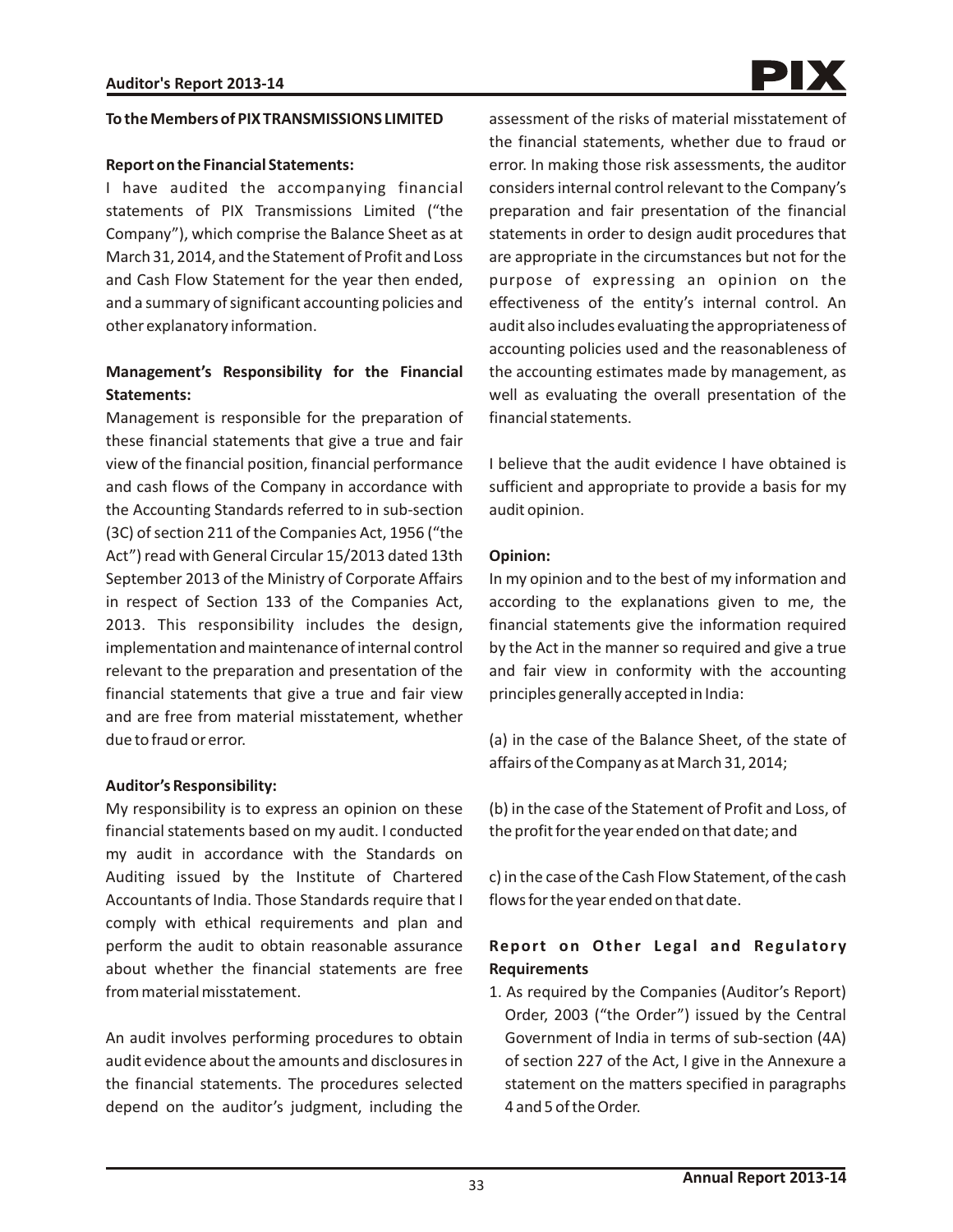

- 2. As required by section 227(3) of the Act, we report that:
	- a. I have obtained all the information and explanations which to the best of my knowledge and belief were necessary for the purpose of my audit;
	- b. in my opinion proper books of account as required by law have been kept by the Company so far as appears from my examination of those books;
	- c. the Balance Sheet, Statement of Profit and Loss, and Cash Flow Statement dealt with by this Report are in agreement with the books of account;
	- d. in my opinion, the Balance Sheet, Statement of Profit and Loss, and Cash Flow Statement comply with the Accounting Standards referred to in subsection (3C) of section 211 of the Companies Act, 1956 read with General Circular 15/2013 dated 13th September 2013 of the Ministry of Corporate Affairs in respect of Section 133 of the Companies Act, 2013;
	- e. on the basis of written representations received from the directors as on March 31, 2014, and taken on record by the Board of Directors, none of the directors are disqualified as on March 31, 2014, from being appointed as a director in terms of clause (g) of sub-section (1) of section 274 of the Companies Act, 1956.

For **S.C. Bandi & Co.** Chartered Accountants Firm Reg. No.130850W

# **S. C. BANDI**

(Proprietor) M. No.16932

Place: Mumbai Date : 30.05.2014

## **ANNEXURE TO THE AUDITOR'S REPORT**

The Annexure referred to in my report to the members of PIX Transmissions Limited ('the Company') for the year ended 31 March 2014. I report that;

- (I) (a) The Company has maintained proper records showing full particulars including quantitative details and situation of fixed assets.
	- (b) The assets have been physically verified by the management during the year and no discrepancies were noticed on such verification.
	- c) The fixed assets disposed off during the year were not substantial, and therefore, do not affect the going concern assumption.
- (ii) (a) The inventory has been physically verified during the year by the management. In my opinion, the frequency of verification is reasonable.
	- (b) The procedures of physical verification of inventories followed by the management are reasonable and adequate in relation to the size of the Company and the nature of its business.
	- c) The Company is maintaining proper records of inventory. The discrepancies noticed on verification between the physical stocks and the book records were not material.
- (iii) (a) The Company has granted any loans, secured or unsecured to companies, firms or other parties covered in the register maintained under Section 301 of the Companies Act, 1956. Therefore, the provisions of sub-clauses (a) to (d) of clause (iii) of paragraph 4 of the Order are not applicable to the Company.
	- (b) The Company has taken loans from parties covered in the register maintained under section 301 of the Companies Act, 1956. The maximum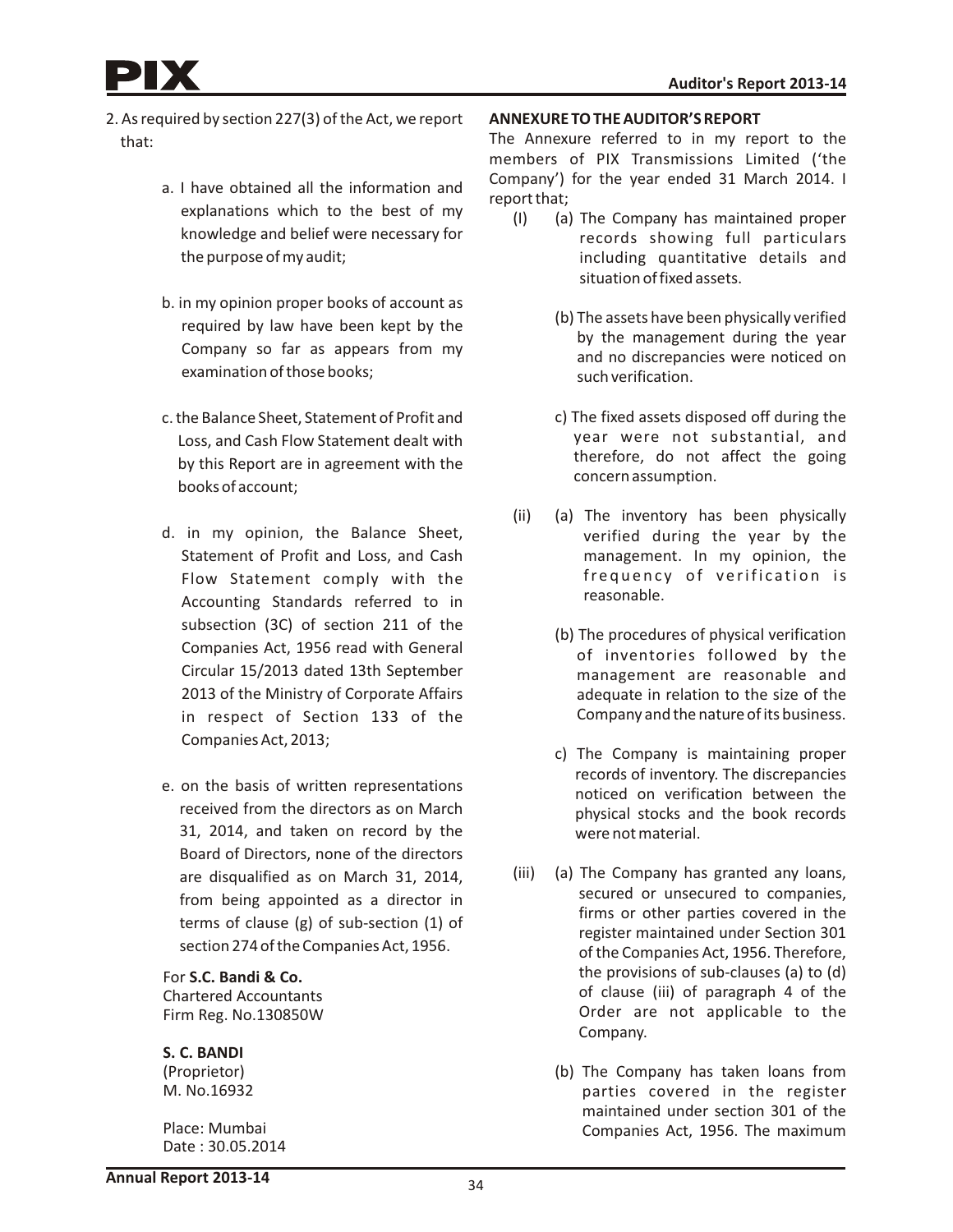amount involved during the year was  $\bar{\mathfrak{c}}$  1747.94 lakhs and the balance at the end of the year is  $\bar{\bar{\mathfrak{c}}}$  1747.94 lakhs.

- c) In my opinion, the rate of interest and other terms and conditions on which loans have been taken from the companies, firms or other parties listed in the register maintained under section 301 of the Companies Act, 1956 are, not prima facie, prejudicial to the interest of the Company.
- (d) There is no stipulation as to the time period for payment of the principal amount of unsecured loans and taken.
- (iv) In my opinion and according to the information and explanations given to me, there are adequate internal control procedures commensurate with the size of the Company and the nature of business with regard to purchases of inventory, fixed asset and with regard to the sale of goods and services. During the course of my audit, no major weakness has been noticed in internal control system.
- (v) (a) In my opinion and according to the information and explanations given to me, the particulars of contracts or arrangements referred to in section 301 of the Act have been entered in the register required to be maintained under that section.
	- (b) In my opinion, and according to the information and explanations given to me, the contracts and arrangements entered in the register maintained under section 301 of the Companies Act, 1956 have been made at prices which are reasonable having regard to the prevailing market price.
- (vi) The Company has not accepted any deposits from the public and hence, the provisions of clause (vi) of paragraph 4

of the Order are not applicable to the Company.

- (vii) In my opinion and according to the information and explanations given to me, there is an adequate internal audit system commensurate with the size of the Company and the nature of its business.
- (viii) On the basis of the records, I am of the opinion that prima-facie the cost records and accounts prescribed by the Central Government under Section 209(1)(d) of the Companies Act 1956 have been made and maintained in respect of the Company's product to which the said rule are made applicable.
- (ix) The Company is generally regular in depositing undisputed statutory dues including provident fund, investor education and protection fund, employees' state insurance, income tax, sales tax, wealth tax, service tax, custom duty, excise duty, cess and other statutory dues with the appropriate authorities.

According to the information and explanations given to me, no undisputed amounts payable in respect of provident fund, investor education and protection fund, employees' state insurance, income tax, sales tax, wealth tax, service tax, custom duty, excise duty, cess and other statutory dues were in arrears as at 31st March 2014 for a period of more than six months from the date they became payable.

- (x) The Company has no accumulated losses and has not incurred any cash losses during the financial year covered by my audit or in the immediately preceding financial year.
- (xi) According to the information and explanations given to me, the Company has not defaulted in repayment of dues to financial institutions or banks.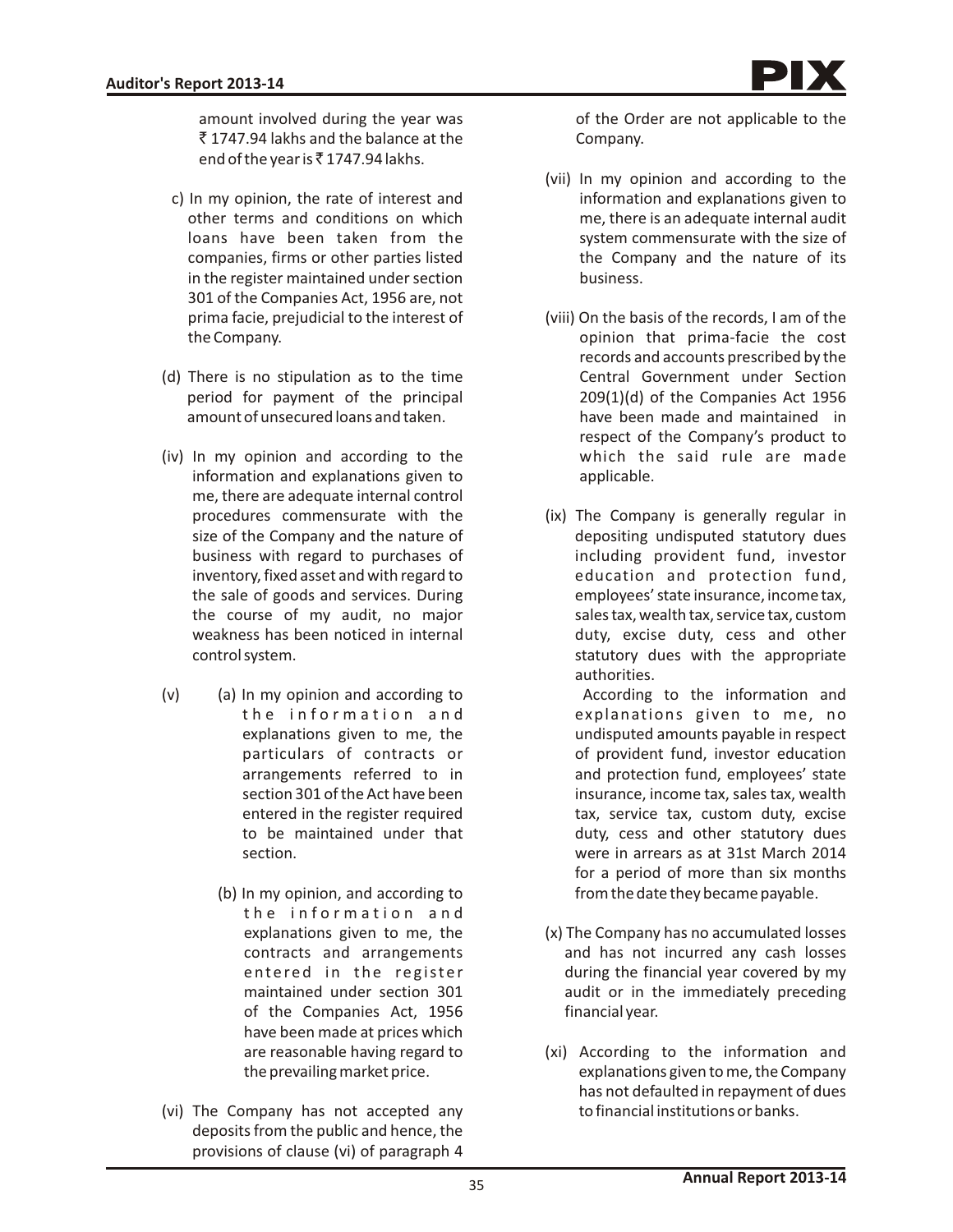

- (xii) According to the information and explanations given to me, no loans and advances have been granted by the Company on the basis of security by way of pledge of shares, debentures and other securities and hence the clause (xii) of paragraph 4 of the said Order relating to maintenance of documents and records are not applicable.
- (xiii) In my opinion, the Company is not a chit fund or a nidhi/ mutual benefit fund/ society. Therefore, the provisions of sub-clauses (a) to (d) of clause (xiii) of paragraph 4 of the said Order are not applicable to the Company.
- (xiv) In my opinion, the Company is not dealing in shares, securities and debentures and hence, the provisions of clause (xiv) of paragraph 4 of the said Order are not applicable to the Company.
- (xv) In my opinion and according to the information and explanations given to me, the Company has not given guarantee for loans taken by others from banks and financial institutions.
- (xvi) The Company has raised new term loan during the year. The term loans raised during the year have been applied for the purposes for which they were raised.
- (xvii) According to the information and explanations given to me and on an overall examination of the Balance Sheet of the Company, I report that no funds raised on short-term basis have been used for long-term investment.
- (xviii) The company has not made any preferential allotment of shares to parties and companies covered in the register maintained under section 301 of the Act during the year.
- (xix) The Company has not issued any Debentures during the financial year covered by my audit.

(xx) The Company has not raised any money by way of public issue during the year. However, convertible preference shares have been converted to equity shares.

**Auditor's Report 2013-14**

(xxi) According to the information and explanations given to me, no fraud on or by the company has been noticed or reported during the course of my audit.

## For **S. C. Bandi & Co.**

Chartered Accountants Firm Reg. No.130850W

## **S. C. BANDI**

(Proprietor) M. No.16932

Place: Mumbai Date: 30.05.2014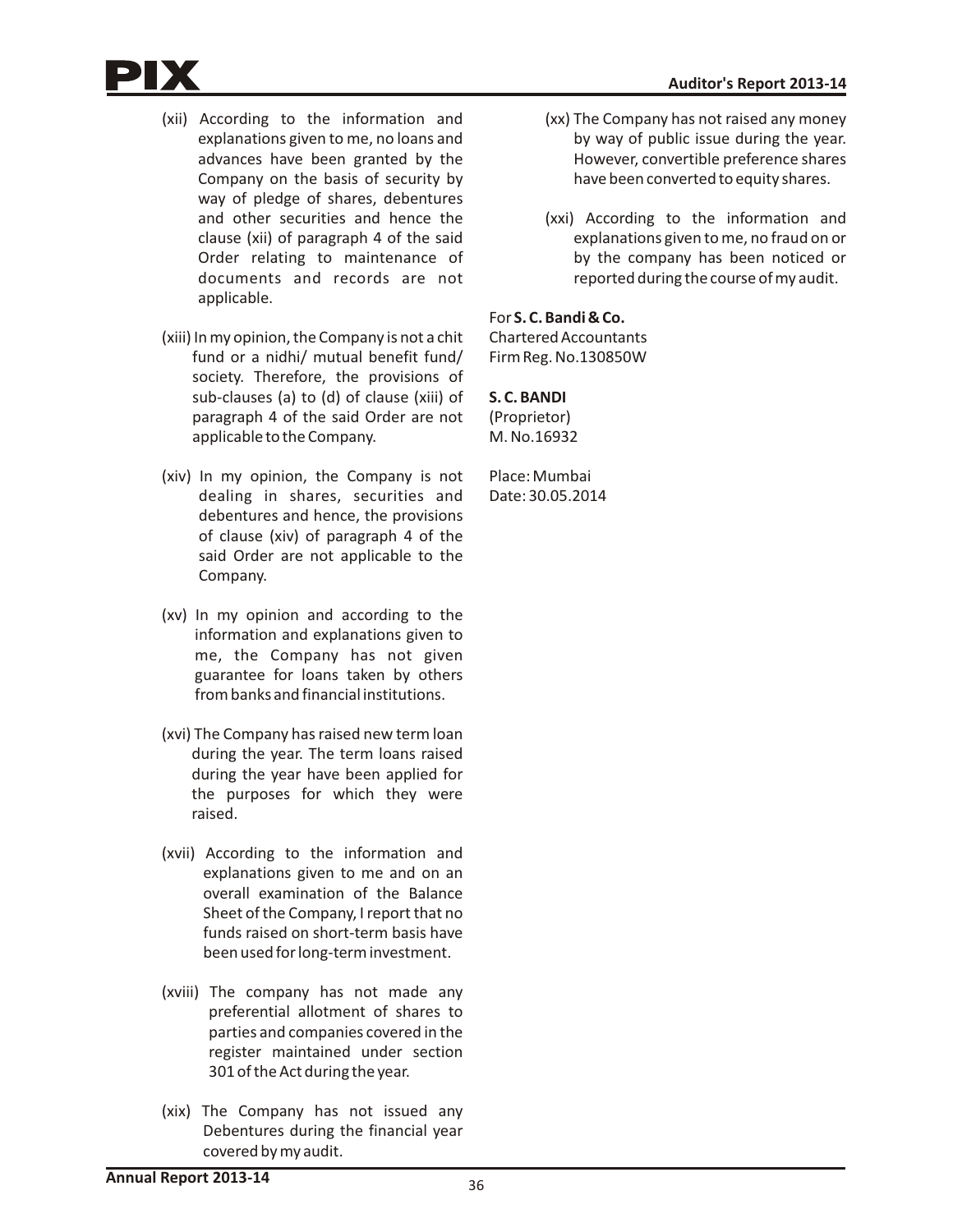## **PIX TRANSMISSIONS LIMITED Balance Sheet As at 31st March, 2014**

| <b>Particulars</b>                  | Note No.       | As at<br>31st March, 2014 | As at<br>31st March, 2013 |
|-------------------------------------|----------------|---------------------------|---------------------------|
| <b>EQUITY AND LIABILITIES</b>       |                |                           |                           |
| <b>Shareholder's Funds</b>          |                |                           |                           |
| <b>Share Capital</b>                | 3              | 136,241,000               | 183,202,000               |
| <b>Reserves and Surplus</b>         | 4              | 1,368,090,066             | 1,319,939,309             |
| <b>Non-Current Liabilities</b>      |                |                           |                           |
| Long-term Borrowings                | 5              | 465,888,407               | 224,918,590               |
| Deferred tax Liabilities (Net)      | 6              | 85,417,396                | 123,018,744               |
| Long Term Provisions                | $\overline{7}$ | 51,278,113                | 49,276,307                |
| <b>Current Liabilities</b>          |                |                           |                           |
| <b>Short-Term Borrowings</b>        | 8              | 690,322,648               | 583,053,368               |
| <b>Trade Payables</b>               | 9              | 305,123,429               | 351,503,379               |
| <b>Other Current Liabilities</b>    | 10             | 116,299,709               | 131,050,769               |
| <b>Short-term Provisions</b>        | 11             | 431,223,273               | 399,684,580               |
| <b>Total</b>                        |                | 3,649,884,041             | 3,365,647,045             |
| <b>ASSETS</b>                       |                |                           |                           |
| <b>Non-Current Assets</b>           |                |                           |                           |
| <b>Fixed Assets</b>                 |                |                           |                           |
| <b>Tangible Assets</b>              | 12             | 1,370,147,821             | 989,320,689               |
| <b>Intangible Assets</b>            | 13             | 15,248,430                | 9,424,706                 |
| Capital Work-in-Progress            | 14             | 66,380,151                | 151,935,906               |
| <b>Non-current Investments</b>      | 15             | 13,391,960                | 13,402,092                |
| <b>Long Term Loans and Advances</b> | 16             | 454,552,057               | 144,762,470               |
| <b>Other Non-current Assets</b>     | 17             | 155,872,070               | 156,188,295               |
| <b>Current Assets</b>               |                |                           |                           |
| <b>Current Investments</b>          | 18             | 145,296,416               |                           |
| Inventories                         | 19             | 479,478,856               | 541,205,477               |
| <b>Trade Receivables</b>            | 20             | 557,463,197               | 597,064,258               |
| Cash and Cash Equivalents           | 21             | 177,856,881               | 322,230,030               |
| Short-term Loans and Advances       | 22             | 190,806,214               | 437,776,312               |
| <b>Other Current Assets</b>         | 23             | 23,389,988                | 2,336,810                 |
| <b>Total</b>                        |                | 3,649,884,041             | 3,365,647,045             |

**All amounts in** ` **unless otherwise stated**

**Summary of significant accounting policies 2 The accompanying notes are an integral part of these financial statements**

**As per our report of even date For and on behalf of Board of Directors**

For S. C. Bandi & Co. Chartered Accountants Firm Reg. No.130850W

Karanpal Sethi Chief Financial Officer

S. C. Bandi Proprietor Membership No: 16932 Mumbai, 30.05.2014

Shybu Varghese Company Secretary

 Sonepal Sethi Joint Managing Director

Aqueel A. Mulla Director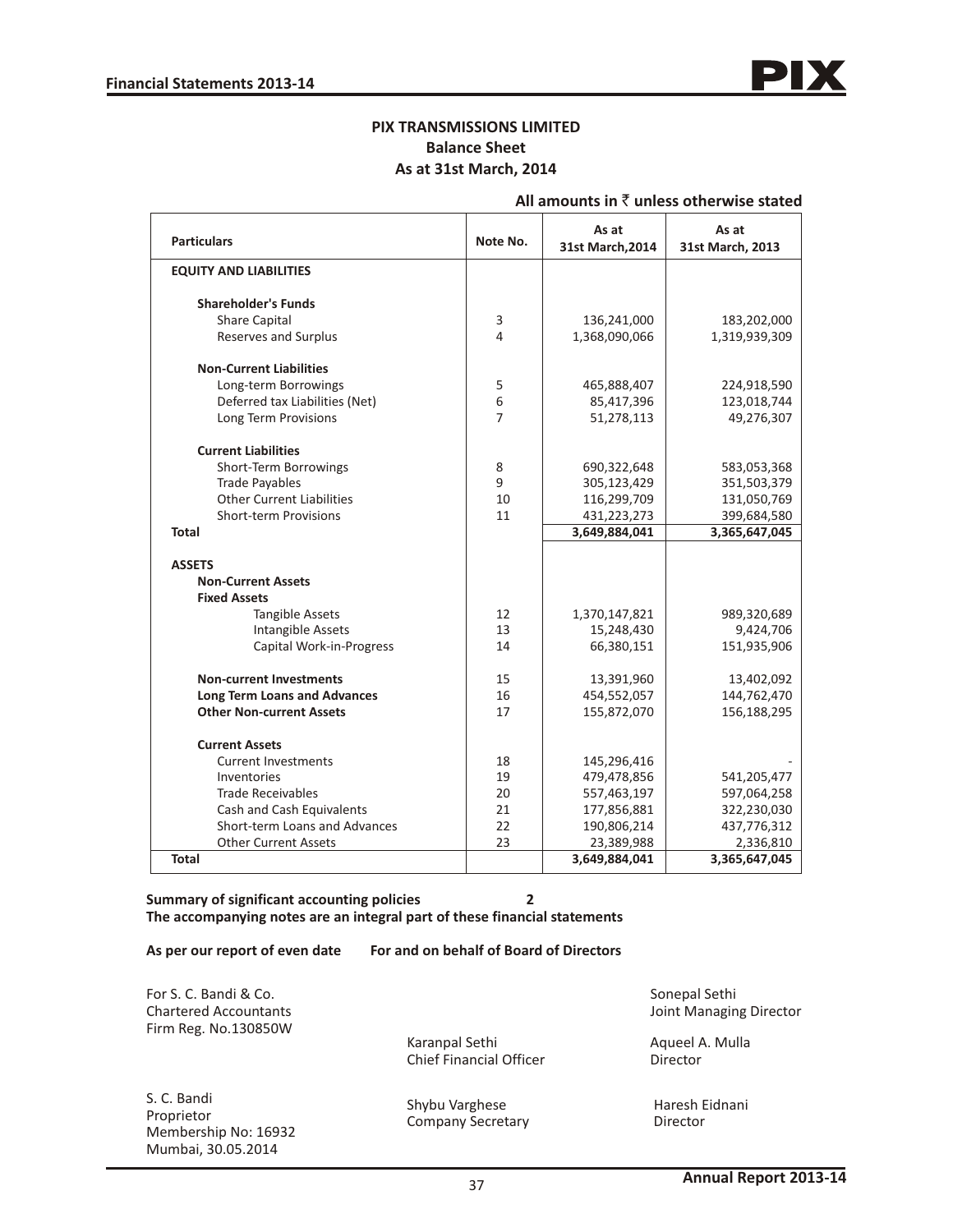## **PIX TRANSMISSIONS LIMITED Statement of Profit & Loss For the year ended 31st March, 2014**

| <b>Particulars</b>                                                                    | Note No. | As at<br>31st March, 2014  | As at<br>31st March, 2013 |
|---------------------------------------------------------------------------------------|----------|----------------------------|---------------------------|
| <b>REVENUE</b>                                                                        |          |                            |                           |
| <b>Revenue from Operation</b>                                                         | 24       | 1,928,793,914              | 2,421,785,167             |
| Less: Excise Duty                                                                     |          | 10,443,866                 | (100, 865, 964)           |
| Revenue from Operation (Net)                                                          |          | 1,939,237,780              | 2,320,919,203             |
| <b>Other Income</b>                                                                   | 25       | 36,698,691                 | 56,108,704                |
| <b>Total</b>                                                                          |          | 1,975,936,471              | 2,377,027,908             |
|                                                                                       |          |                            |                           |
| <b>EXPENSES</b>                                                                       |          |                            |                           |
| <b>Cost of Materials Consumed</b>                                                     | 26       | 810,510250                 | 1,322,107,640             |
| Changes in inventories of finished goods,                                             | 27       | 72,986,467                 | (52, 153, 128)            |
| work-in-progress and Stock-in-Trade                                                   |          |                            |                           |
| <b>Employee Benefit Expense</b>                                                       | 28       | 347,352,376                | 298,092,704               |
| <b>Other Expenses</b>                                                                 | 29       | 394,702,538                | 376,259,837               |
| <b>Financial Costs</b>                                                                | 30       | 153, 167, 243              | 188,285,816               |
| Depreciation and Amortization Expense                                                 | 31       | 130,475,608                | 132,818,752               |
| <b>Total</b>                                                                          |          | 1,909,194,482              | 2,265,411,621             |
| <b>Profit Before Exceptional and Extraordinary Items</b><br>and Tax                   |          | 66,741,989                 | 111,616,287               |
| <b>Exceptional Items</b>                                                              |          |                            | 1,339,618,848             |
| <b>Profit Before Tax</b>                                                              |          | 66,741,989                 | 1,451,235,135             |
| Tax Expense:<br><b>Current Tax</b><br>Deferred Tax                                    |          | 28,000,000<br>(37,601,348) | 370,000,000<br>15,811,114 |
| <b>Profit for the Year</b>                                                            |          | 76,343,337                 | 1,065,424,021             |
| Earning per share<br>Basic (FaceValue of ₹10 each)<br>Diluted (FaceValue of ₹10 each) |          | 5.60<br>5.60               | 78.20<br>78.20            |

## **All amounts in** ` **unless otherwise stated**

**Summary of significant accounting policies 2 The accompanying notes are an integral part of these financial statements**

**As per our report of even date For and on behalf of Board of Directors**

For S. C. Bandi & Co. Chartered Accountants Firm Reg. No.130850W

Karanpal Sethi Chief Financial Officer

S. C. Bandi Proprietor Membership No: 16932 Mumbai, 30.05.2014

Shybu Varghese Company Secretary

 Sonepal Sethi Joint Managing Director

Aqueel A. Mulla Director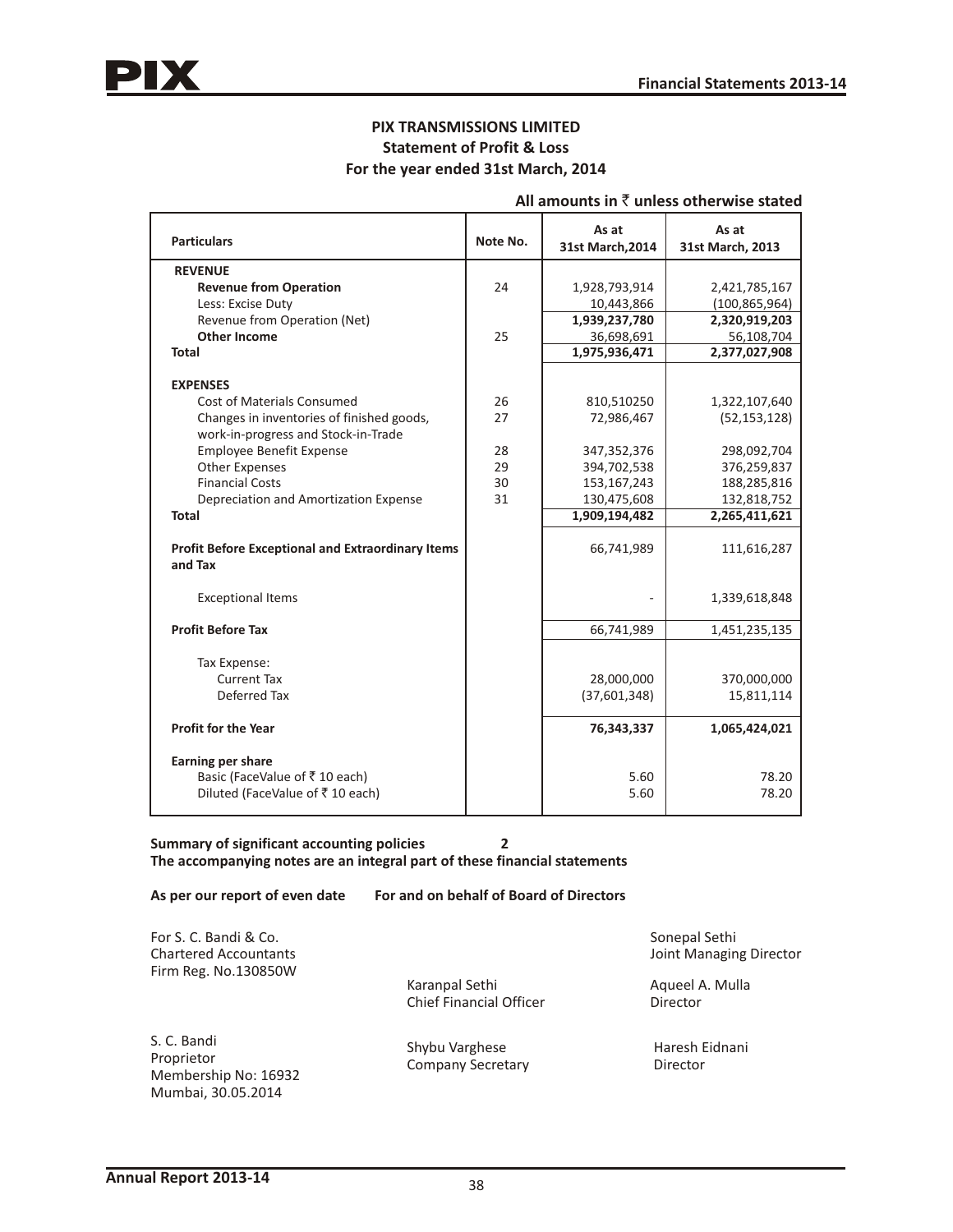

# **PIX Transmissions Limited Cash Flow Statement for the year ended 31 March, 2014**

| All Amount in $\bar{z}$ unless otherwise stated                 |                 |                              |                 |                              |  |  |
|-----------------------------------------------------------------|-----------------|------------------------------|-----------------|------------------------------|--|--|
| <b>Particulars</b>                                              |                 | <b>Year Ended 31.03.2014</b> |                 | <b>Year Ended 31.03.2013</b> |  |  |
| A. Cash flow from operating activities                          |                 |                              |                 |                              |  |  |
| Profit / (Loss) before extraordinary items and tax              |                 | 66,741,989                   |                 | 111,616,287                  |  |  |
| Adjustments for:                                                |                 |                              |                 |                              |  |  |
| Depreciation and amortisation expense                           | 130,475,608     |                              | 132,818,751     |                              |  |  |
| Finance costs                                                   | 153, 167, 243   |                              | 162,460,978     |                              |  |  |
|                                                                 |                 | 283,642,851                  |                 | 295,279,730                  |  |  |
| Operating profit / (loss) before working capital changes        |                 | 350,384,840                  |                 | 406,896,017                  |  |  |
| Changes in working capital:                                     |                 |                              |                 |                              |  |  |
| Adjustments for (increase) / decrease in operating assets:      |                 |                              |                 |                              |  |  |
| Inventories                                                     | 61,726,621      |                              | 149,239,965     |                              |  |  |
| Trade receivables                                               | 39,601,061      |                              | (169, 146, 174) |                              |  |  |
| Short-term loans and advances                                   | 246,970,098     |                              | (274, 730, 733) |                              |  |  |
| Long-term loans and advances                                    | (309, 789, 587) |                              | (16,885,897)    |                              |  |  |
| Other current assets                                            | (21,053,178)    |                              | 12,036,151      |                              |  |  |
| Other non-current assets                                        | 316,225         |                              | 53,816,225      |                              |  |  |
|                                                                 | 17,771,240      |                              | (245, 670, 463) |                              |  |  |
| Adjustments for increase / (decrease) in operating liabilities: |                 |                              |                 |                              |  |  |
| Trade payables                                                  | (46, 379, 950)  |                              | (133,994,825)   |                              |  |  |
| Other current liabilities                                       | (14, 751, 060)  |                              | 42,033,463      |                              |  |  |
| Other long-term liabilities                                     |                 |                              |                 |                              |  |  |
| Short-term provisions                                           | 3,538,693       |                              | (4,410,784)     |                              |  |  |
| Long-term provisions                                            | 2,001,806       |                              | 5,460,595       |                              |  |  |
|                                                                 | (55, 590, 511)  |                              | (90, 911, 551)  |                              |  |  |
|                                                                 |                 | (37, 819, 270)               |                 | (336,582,014)                |  |  |
| Cash flow from extraordinary items                              |                 |                              |                 | 1,339,618,848                |  |  |
| Cash generated from operations                                  |                 | 312,565,569                  |                 | 1,409,932,851                |  |  |
| Net income tax (paid) / refunds                                 |                 |                              |                 |                              |  |  |
| Net cash flow from / (used in) operating activities (A)         |                 | 312,565,569                  |                 | 1,409,932,851                |  |  |
| <b>B. Cash flow from investing activities</b>                   |                 |                              |                 |                              |  |  |
| Capital expenditure on fixed assets, including capital advances | (523, 412, 560) |                              | (415, 292, 331) |                              |  |  |
| Proceeds from sale of fixed assets                              | 91,841,853      |                              | 856,167,496     |                              |  |  |
| Change in Non-current Investment                                | 10,132          |                              | 2,015,100       |                              |  |  |
| Change in Current Investment                                    | (145, 296, 416) |                              |                 |                              |  |  |
|                                                                 | (576, 856, 992) |                              | 442,890,265     |                              |  |  |
|                                                                 |                 | (576, 856, 992)              |                 | 442,890,265                  |  |  |
| Net Wealth Tax Paid                                             |                 | (175,000)                    |                 | (112, 850)                   |  |  |
| Net income tax (paid) / refunds                                 |                 |                              |                 |                              |  |  |
| Net cash flow from / (used in) investing activities (B)         |                 | (577, 031, 992)              |                 | 442,777,415                  |  |  |
| C. Cash flow from financing activities                          |                 |                              |                 |                              |  |  |
| Proceeds from issue of equity shares                            |                 |                              | 7,000,000       |                              |  |  |
| Increase In Security Premium                                    |                 |                              | 57,750,000      |                              |  |  |
| Redemption / buy back of preference / equity shares             | (46,961,000)    |                              | (64, 750, 000)  |                              |  |  |
| Proceeds from long-term borrowings                              | 240,969,817     |                              |                 |                              |  |  |
| Repayment of long-term borrowings                               |                 |                              | (1,031,953,659) |                              |  |  |
| Net increase / (decrease) in working capital borrowings         | 107,269,280     |                              | (317, 550, 307) |                              |  |  |
| Finance costs (includes borrowing costs capitalised             | (153, 167, 243) |                              | (162, 460, 977) |                              |  |  |
| Dividends paid                                                  | (23,966,277)    |                              | (87, 496, 105)  |                              |  |  |
| Tax on dividend                                                 | (4,051,303)     |                              | (14, 193, 749)  |                              |  |  |
|                                                                 | 120,093,274     |                              | (1,613,654,797) |                              |  |  |
|                                                                 |                 | 120,093,274                  |                 | (1,613,654,797)              |  |  |
| Net cash flow from / (used in) financing activities (C)         |                 | 120,093,274                  |                 | (1,613,654,797)              |  |  |
| Net increase / (decrease) in Cash and cash equivalents (A+B+C)  |                 | (144, 373, 149)              |                 | 239,055,468                  |  |  |
| Cash and cash equivalents at the beginning of the year          |                 | 322,230,030                  |                 | 83,174,562                   |  |  |
| Cash and cash equivalents at the end of the year                |                 | 177,856,881                  |                 | 322,230,030                  |  |  |

For S. C. Bandi & Co. Chartered Accountants Firm Reg. No.130850W

S. C. Bandi Proprietor Membership No: 16932 Mumbai, 30.05.2014

Karanpal Sethi Karanpai Setni<br>Chief Financial Officer Action Aqueel A. Mulla

Shybu Varghese Company Secretary  Sonepal Sethi Joint Managing Director

Director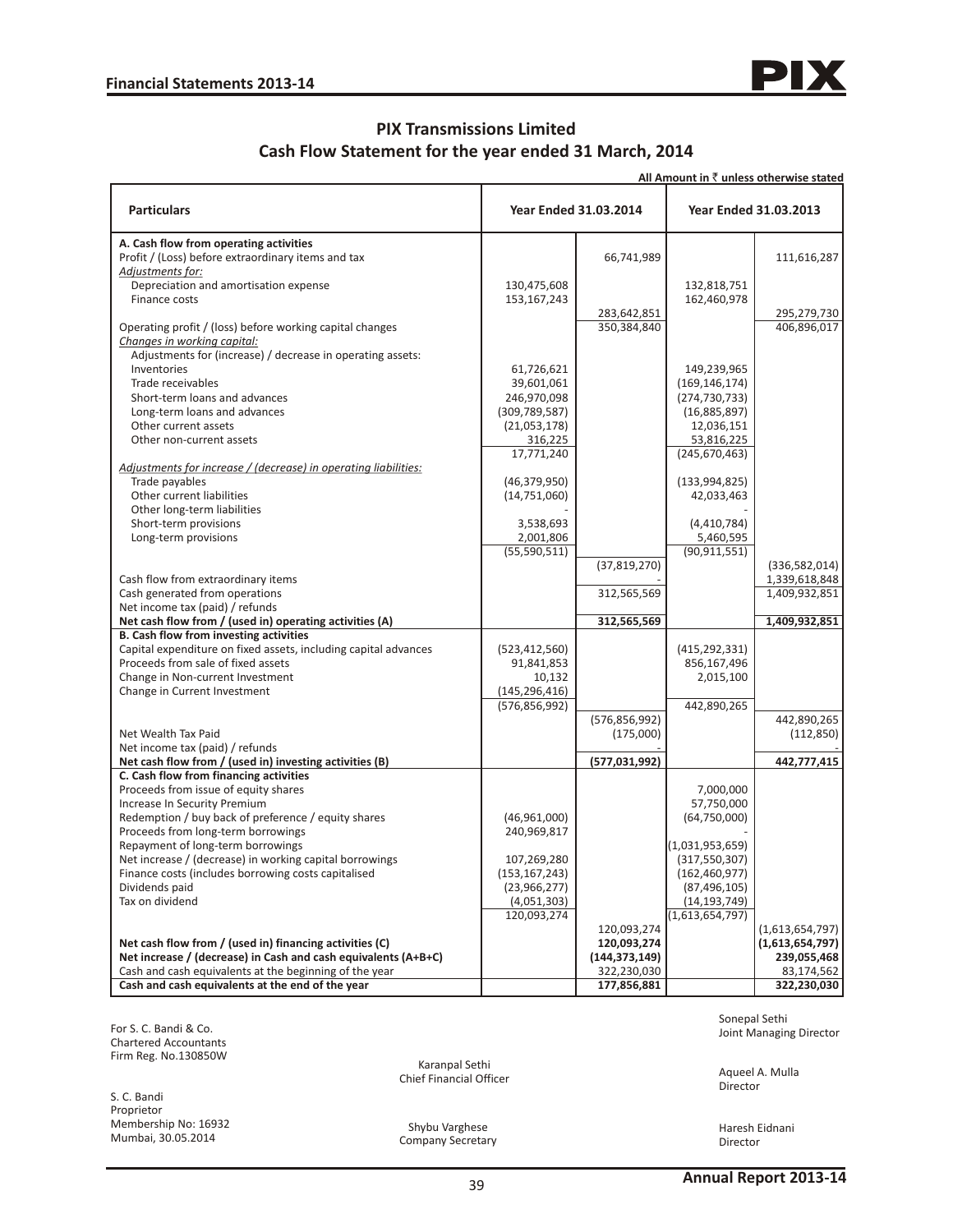

#### **1. Company Information:**

PIX Transmissions Limited was incorporated on 22nd July 1981 as a private limited company in the State of Maharashtra, India. The status of PIX Transmissions Limited changed from a Private Limited company to a Public Limited Company effective 27th September 1989. PIX Transmissions Limited completed its initial public offering of its equity shares in India in 4th December 1989. It is now listed on The Stock Exchange, Mumbai (BSE).

#### **2 Significant Accounting Policies**

2.1 Basis of Accounting: These financial statements have been prepared in accordance with the generally accepted accounting principles in India under the historical cost convention on accrual basis with the accounting standards notified under Section 211(3C) of the Companies Act, 1956 (which continue to be applicable in respect of section 133 of the Companies Act, 2013 in terms of General Circular 15/2013 dated September 13, 2013 of the Ministry of Corporate Affairs) and the relevant provisions of the Companies Act 1956 /Companies Act 2013. Accounting Policies not stated explicitly otherwise are consistent with generally accepted accounting principles in India.

All assets and liabilities have been classified as current or non-current as per the Company's normal operating cycle and other criteria set out in the Revised Schedule VI to the Companies Act, 1956. Based on the nature of products and the time between the acquisition of assets for processing and their realization in cash and cash equivalents, the Company has determined its operation cycle as twelve months for the purpose of current - non current classification of assets and liabilities.

- **2.2 Use of Estimates:** The preparation of financial statements in conformity with generally accepted accounting principles requires estimates and assumptions to be made that affect the reported amounts of assets that the management co-markets and liabilities disclosure of contingent liabilities as on the date of the financial statements and the reported amounts of revenues and expenses during the reporting period. Differences between actual results and estimates are recognized in the period in which the results are known/ materialized.
- **2.3 Revenue Recognition:** Sales are recognised when the substantial risk and rewards of ownership in the goods are transferred to the buyer, upon supply of goods, and are recorded net of trade discount, sales taxes and excise duties. It does not include inter-

divisional transfers.

Income from export incentives such as duty drawback and premium on sale of import licences is recognised on cash basis.

Interest is booked on a time proportion basis taking into account the amounts invested and the rate of interest.

Dividend income on investment is accounted for when the right to receive the payment is established.

**2.4 Tangible Fixed Assets:** Fixed assets are stated at cost less accumulated depreciation and accumulated impairment losses, If any. Subsequent expenditures related to an item of fixed asset are added to its book value only if they increase the future benefits from the existing assets beyond its previously assesssed standard performance.

Losses arising from the requirement of, and gains or losses arisisng from disposal of fixed assets which are carried at cost are recognised in the profit and Loss account.

Depreciation is provided under the straight line method at the rates specified in schedule XIV of the Companies Act 1956. Free hold Lands are not depreciated.

- **2.5 Intangible Assets:** Intangible Assets are stated at cost of acquisition less accumulated amortisation and accumulated impairment loss, if any.
- **2.6 Impairment of Assets:** Impairment loss, if any, is provided to the extent, the carrying amount of assets exceeds their recoverable amount. Recoverable amount is higher of an asset's net selling price and its value in use. Value in use is the present value of estimated future cash flows expected to arise from the continuing use of an asset and from its disposal at the end of its useful life.

Assessment is done at each balance sheet date as to whether there is any indication that an impairment loss recognised for an asset in prior accounting periods may no longer exist or may have decreased.

- **2.7 Investment**: Investments are classified into current and long-term investments. Long-term investments are carried at cost. Cost of acquisition includes all costs directly incurred on the acquisition of the investment after providing for diminution in value, if such diminution is of permanent nature.
- **2.8 Inventories**: Inventories are valued at lower of cost, computed on a weighted average basis, and estimated net realisable value, after providing for cost of obsolescence and other anticipated losses, wherever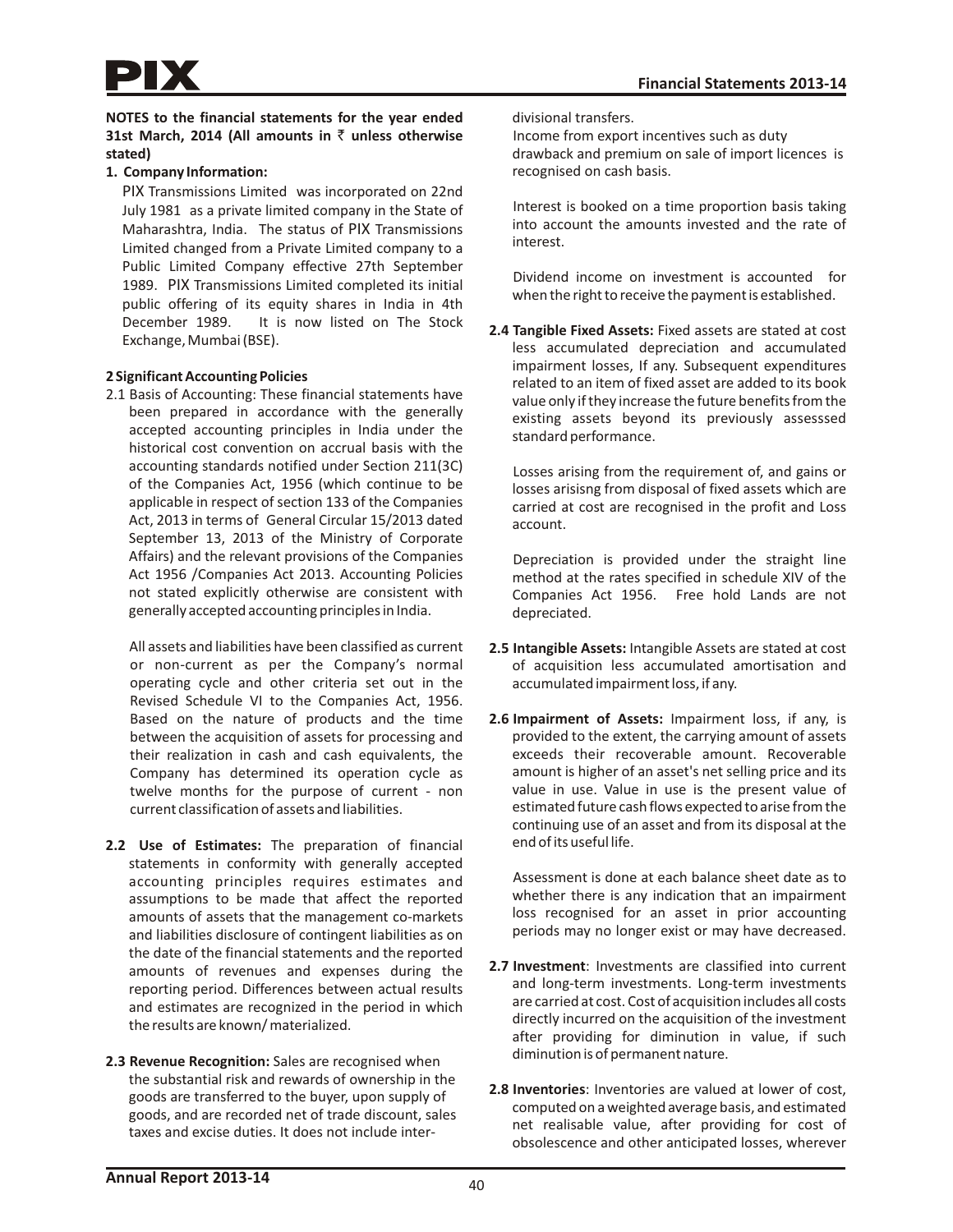considered nesessary. Finished goods and work in progress include costs of conversion and other costs incurred in bringing the inventories to their present location and condition.

- **2.9 Trade Receivables and Loans and Advances** Trade Receivables and Loans and Advances are stated at book value and no provision is made for doubtful debts.
- **2.10 Foreign Currency Transactions:** Transactions in foreign currencies are converted in Rupees at rate prevailing on the date of transaction. Monetary assets and liabilities denomination in foreign currency are translated at the period end exchange rates. Gains/losses arising on account of realisation/settlement of foreign exchange transactions and on translation of foreign currency assets and liabilities are recognised in the Profit and Loss Account.

All Foreign Currency liabilities and monetary assets are stated at the exchange rate prevailing as at the date of Balance Sheet and the difference taken to Profit & Loss account as Exchange Fluctuation loss or gain.

#### **2.11 Employee Benefits:**

#### **A. Post-employment Benefits**

**I. Defined Contribution Plans:** The Company has Defined Contribution Plan for Post employment benefit in the form of Provident Fund for all employees which are administrated by Regional Provident Fund Commissioner.

#### **ii. Defined Benefit Plans:**

**Funded Plan:** The Company has defined benefit & Leave Encashment plan for Post-employment benefit in the form of Gratuity for all employees. Liability for above defined benefit plan is provided on the basis of valuation, as at the Balance Sheet date, the actuarial method used for measuring the liability is the Projected Unit Credit method.

#### **B. Gratuity:**

The Provision has been made in the accounts for the present liability for future payment of gratuity to employees of the company in terms of Payment of Gratuity act, 1972.

- C. The actuarial gains and losses arising during the year are recognized in the Profit & Loss Account of the year.
- **2.12 Expenditure:** Expenses are accounted on accrual basis and provision is made all known losses and liabilies.

Revenue expenditure on research and development is

charged against the profit of the year in which it is incurred. Capital expenditure on research and development is shown as an addition to fixed assets.

**2.13 Current and Deferred Tax:** Income taxes comprise of current tax and deferred taxcharge. Current tax is the amount of tax payable on the taxable income for the year determined in accordance with the provisions of the Income Tax Act, 1961.

Deferred tax is recognised on timing differences, being the differences between the taxable income and the accounting income that originate in one period and are capable of reversal in one or more subsequent periods. Deferred tax assets and liabilities are measured using the tax rates and tax laws that that have been enacted or substantively enacted by the balance sheet date. In the event of unabsorbed depreciation and carry forward losses, deferred tax assets are recognised only to the extent that there is virtual certainty supported by convincing evidence that sufficient future taxable income will be available to realise such assets. in other situations, deferred tax assets are recognised only to the extent that there is reasonable certainty that sufficient future taxable income will be available to realise these assets.

- **2.14 Borrowing Cost:** Borrowing costs that are not directly attributable to the acquisition, construction or production of a qualifying asset is charged to Profit & Loss Account.
- **2.15 Contingencies:** The company creates a provision for loss, contingencies arising from claims, litigations, assessment, fines, penalties etc when there is a present obligation as a result of past events that probably requires outflow of resources and a reliable estimate can be made of the amount of obligation.
- **2.16 Segment Reporting:** The Company is engaged in the business of Industrial Rubber Products and there is no reportable primary segment as per Accounting Standard (AS 17) 'Segment Reporting'.

The company identified geographical locations as secondary segments. The products of the company are sold both in the domestic & export markets, which are considered different geographical segments.

**2.16 Earning per share:** Basic earning per share is calculated by dividing the net profit for the period attributable to equity shareholders by the weighted average number of equity shares outstanding during the period.

The weighted average number of equity shares outstanding during the period and for all periods presented is adjusted for events, such as bonus shares, other than the conversion of potential equity shares, that have changed the number of equity shares outstanding, without a corresponding change in resources.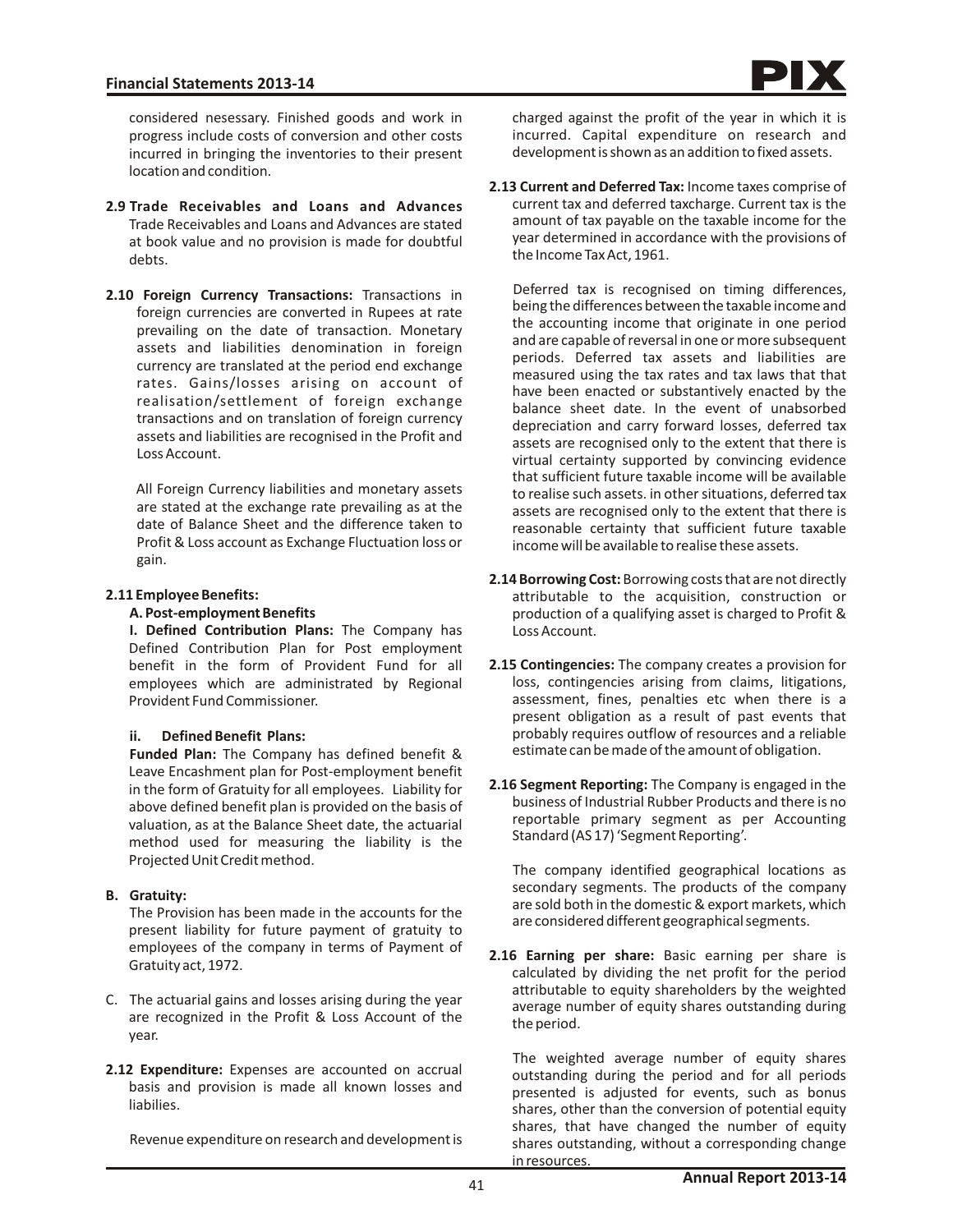

### **3. Share Capital**

The Authorised, Issued, Subscribed and Fully paid-up share capital comprises of equity shares having a par value  $\bar{\bar{\xi}}$  10 each as follows:

|    |                                                                                                   | 31.03.2014  | 31.03.2013         |
|----|---------------------------------------------------------------------------------------------------|-------------|--------------------|
|    | A Authorised                                                                                      |             |                    |
| i. | 2,05,00,000 (Previous year 2,05,00,000) equity                                                    |             |                    |
|    | shares of ₹10 each                                                                                | 205,000,000 | 205,000,000        |
|    | ii. 14,50,000 (Previous year 14,50,000) Convertible 6%<br>Preference Shares of ₹100 each          | 145,000,000 | 145,000,000        |
|    | iii. 15,00,000 (Previous year 15,00,000) non-                                                     |             |                    |
|    | convertible 6% cumulative Redeemable Preference                                                   |             |                    |
|    | Shares of ₹100 each                                                                               | 150,000,000 | 150,000,000        |
|    |                                                                                                   | 500,000,000 | 500,000,000        |
|    |                                                                                                   |             |                    |
|    | B Issued, Subscribed and Fully paid up                                                            |             |                    |
| L. | 1,36,25,200 (Previous year 1,36,25,200) equity                                                    |             |                    |
|    | shares of ₹10 each                                                                                | 136,252,000 | 136,252,000        |
|    | Less: Allotment money in arrears from public other                                                |             |                    |
|    | than Directors                                                                                    | (11,000)    | (11,000)           |
|    | ii. NIL (Previous year 4,69,610) non-convertible 6%<br>cumulative Redeemable Preference Shares of |             | 46,961,000         |
|    | ₹ 100 each                                                                                        | 136,241,000 | 183,202,000        |
|    |                                                                                                   |             |                    |
|    | <b>Reconciliation of numbers of shares</b>                                                        |             |                    |
|    | <b>Equity Shares</b>                                                                              |             |                    |
|    | <b>Opening Balance</b>                                                                            | 13,625,200  | 12,925,200         |
|    | Changes during the year                                                                           |             | 700,000            |
|    | Closing balance                                                                                   | 13,625,200  | 13,625,200         |
|    |                                                                                                   |             |                    |
|    | <b>Preference Shares</b>                                                                          |             |                    |
|    | <b>Convertible 6% Preference Shares</b>                                                           |             |                    |
|    | <b>Opening Balance</b><br>Changes during the year                                                 |             | 647,500<br>647,500 |
|    | Closing balance                                                                                   |             |                    |
|    |                                                                                                   |             |                    |
|    | Non-convertible 6% cumulative Redeemable                                                          |             |                    |
|    | <b>Preference Shares</b>                                                                          |             |                    |
|    | <b>Opening Balance</b>                                                                            | 469,610     | 469,610            |
|    | Changes during the year                                                                           | (469, 610)  |                    |
|    | Closing balance                                                                                   |             | 469,610            |
|    |                                                                                                   |             |                    |
|    |                                                                                                   |             |                    |

## **Rights, preferences and restrictions attached to shares**

### **a. Equity Shares**

The company has one class of shares having par value of Rs. 10 each. Each shareholder is eligible for one vote per share held. The dividend proposed by the Board of Directors is subject to the approval of the shareholders in the ensuing Annual General Meeting, except in case of interim dividend. In the event of liquidation, the equity shareholders are eligible to receive the remaining assets of the Company after distribution of all preferential amounts, in proportion to their shareholding.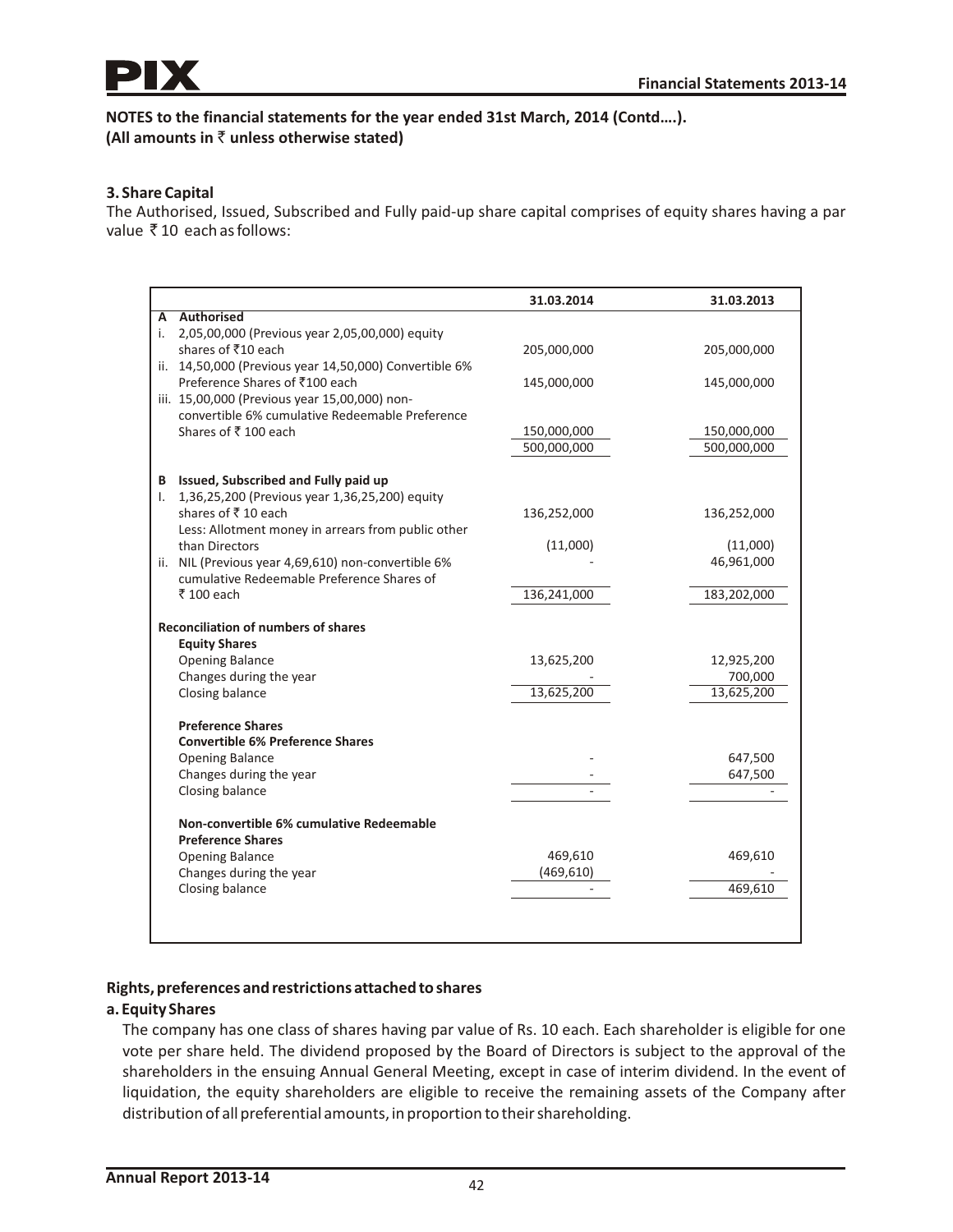## **b. Preference Shares**

## **Convertible Preference Shares**

During the year, 4,69,610 6% Redeemable Cumulative Preference Shares has been redeemed at par.

## **Details of shares held by shareholders holding more than 5% of the aggregate shares in the Company**

| <b>Equity Shares</b>                   | 31.03.2014          |        | 31.03.2013          |       |
|----------------------------------------|---------------------|--------|---------------------|-------|
|                                        | <b>No of Shares</b> | %      | <b>No of Shares</b> | %     |
| Nirmal Sethi                           | 959,212             | 7.04%  | 959,212             | 7.04% |
| Amarpal Singh Sethi / Inderjeet Sethi  | 993,825             | 7.29%  | 993,825             | 7.29% |
| Sukhpal Singh Sethi / Davinder Sethi   | 839,145             | 6.16%  | 839,145             | 6.16% |
| Sonepal Singh Sethi / Kamalpreet Sethi | 1,457,421           | 10.70% | 1,284,514           | 9.43% |
| Davinder Sethi / Sukhpal Singh Sethi   | 558,126             | 4.10%  |                     |       |
| Inderjeet Sethi / Amarpal Sethi        | 712,065             | 5.23%  | 712,065             | 5.23% |
| Rishipal Sethi / Saba Sethi            | 1,145,007           | 8.40%  | 981,460             | 7.20% |
| Karanpal Sethi                         | 938,217             | 6.89%  | 771,220             | 5.66% |

| 4. Reserves and Surplus                                                                                                                                                                                                                                                                                             | 31.03.2014                                                    | 31.03.2013                                                        |
|---------------------------------------------------------------------------------------------------------------------------------------------------------------------------------------------------------------------------------------------------------------------------------------------------------------------|---------------------------------------------------------------|-------------------------------------------------------------------|
| Reserves and surplus consist of the following reserves:                                                                                                                                                                                                                                                             |                                                               |                                                                   |
| a. Securities Premium Reserves                                                                                                                                                                                                                                                                                      | 138,709,200                                                   | 138,709,200                                                       |
| <b>b. Capital Reserves</b>                                                                                                                                                                                                                                                                                          | 9,407,880                                                     | 9,407,880                                                         |
| c. Capital Redemption Reserves                                                                                                                                                                                                                                                                                      | 112,413,000                                                   | 65,452,000                                                        |
| d. Amalgamation Reserves                                                                                                                                                                                                                                                                                            | 33,741,683                                                    | 33,741,683                                                        |
| e. General Reserves                                                                                                                                                                                                                                                                                                 | 25,192,608                                                    | 25,192,608                                                        |
| f. Surplus in Statement of Profit and Loss<br><b>Opening Balance</b><br>Current year Addition/(Deduction)<br><b>Less: Appropriations</b>                                                                                                                                                                            | 1,047,435,938<br>76,343,337<br>(75, 153, 580)                 | 83,814,621<br>1,065,424,021<br>(101, 802, 704)                    |
| Transferred to Capital Redemption Reserve<br>Interim Dividend on Equity Shares Dividend<br>Proposed Dividend on Equity Shares Dividend<br>Tax on Equity Dividend<br>Dividend on Non-Convertible Preference Shares<br>Dividend on Convertible Preference Shares<br>Tax on Non-Convertible Preference Shares Dividend | 46,961,000<br>20,437,800<br>3,473,404<br>3,528,477<br>577,899 | 40,875,600<br>20,437,800<br>20,678,955<br>5,503,750<br>14,193,749 |
| <b>Wealth Tax</b>                                                                                                                                                                                                                                                                                                   | 175,000<br>1,048,625,695                                      | 112,850<br>1,047,435,938                                          |
|                                                                                                                                                                                                                                                                                                                     |                                                               |                                                                   |
| <b>Total Transferred to Balance Sheet</b>                                                                                                                                                                                                                                                                           | 1,368,090,066                                                 | 1,319,939,309                                                     |

The Board of Directors at its meeting held on 30.05.2014 has recommended a final dividend of  $\bar{\bar{\tau}}$  1.50 per equity shares.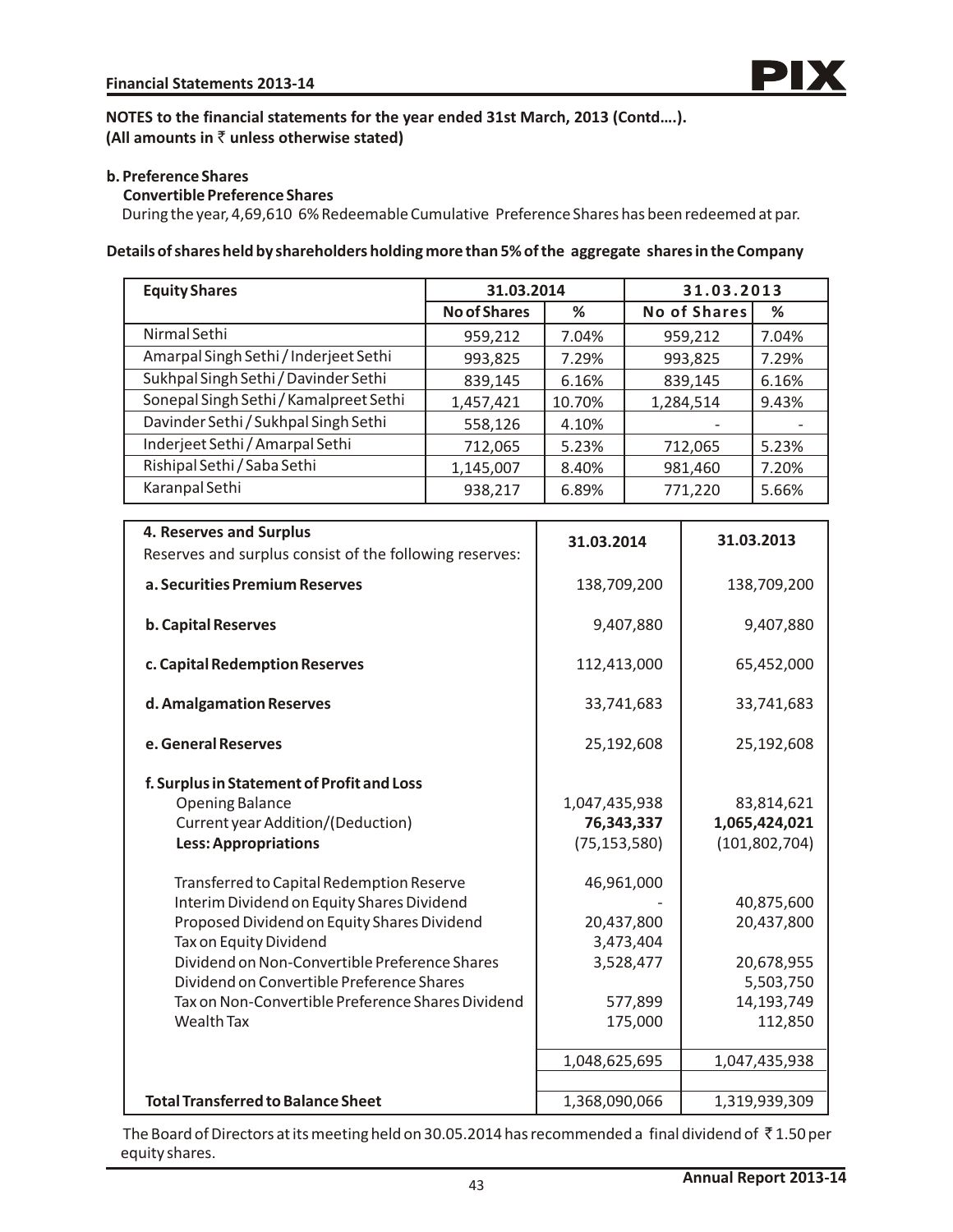

|                                       | 31.03.2014  | 31.03.2013  |
|---------------------------------------|-------------|-------------|
| 5. Long Term Borrowings               |             |             |
| a.Secured Loans                       |             |             |
| Term Loan                             | 235,210,100 | 60,860,586  |
| Loan Against Hypothication of Vehicle | 9,753,515   | 8,546,291   |
| Total                                 | 244,963,615 | 69,406,877  |
| <b>b.Unsecured Loans</b>              |             |             |
| From Others (Financials Companies)    | 46,131,066  | 46,678,351  |
| <b>From Directors</b>                 | 174,793,726 | 108,833,362 |
| Total                                 | 220,924,792 | 155,511,713 |

- 1. Term loan from banks are secured by first pari passu charge on all fixed assets and second charge on current assets of the company.
- 2. Term Loan and working Capital Facilities are further secured by personal guarantee of four Promoter's Directors.
- 3. Loan received against Hypothecation of vehicle is fully secured against vehicles.

|                                       | 31.03.2014  | 31.03.2013  |
|---------------------------------------|-------------|-------------|
| 6. Deferred Tax                       |             |             |
| Deferred tax liability (net)          | 85,417,396  | 123,018,744 |
|                                       | 85,417,396  | 123,018,744 |
| 7. Other Long Term Liabilities        |             |             |
|                                       | 51,278,113  | 49,276,307  |
| <b>Provision For Gratuity</b>         |             |             |
|                                       | 51,278,113  | 49,276,307  |
| 8. Short Term Borrowings              |             |             |
| Working Capital Loan from Banks       | 410,867,248 | 361,177,438 |
| Term Loan due within 12 Months        | 104,502,301 | 68,446,298  |
| Loan Against Hypothication of Vehicle | 2,000,000   | 949,588     |
| From banks against bill discounting   | 172,953,099 | 152,480,044 |
|                                       | 690,322,648 | 583,053,368 |

- 1.Working Capital from banks are secured by first pari pasu charges on current assets and second charges on all fixed assets.
- 2. Term loan from banks are secured by first pari passu charge on all fixed assets and second charge on current assets of the company.
- 3. Term loan/Working capital facilities are further secured by personal guarantee of four promoter's directors.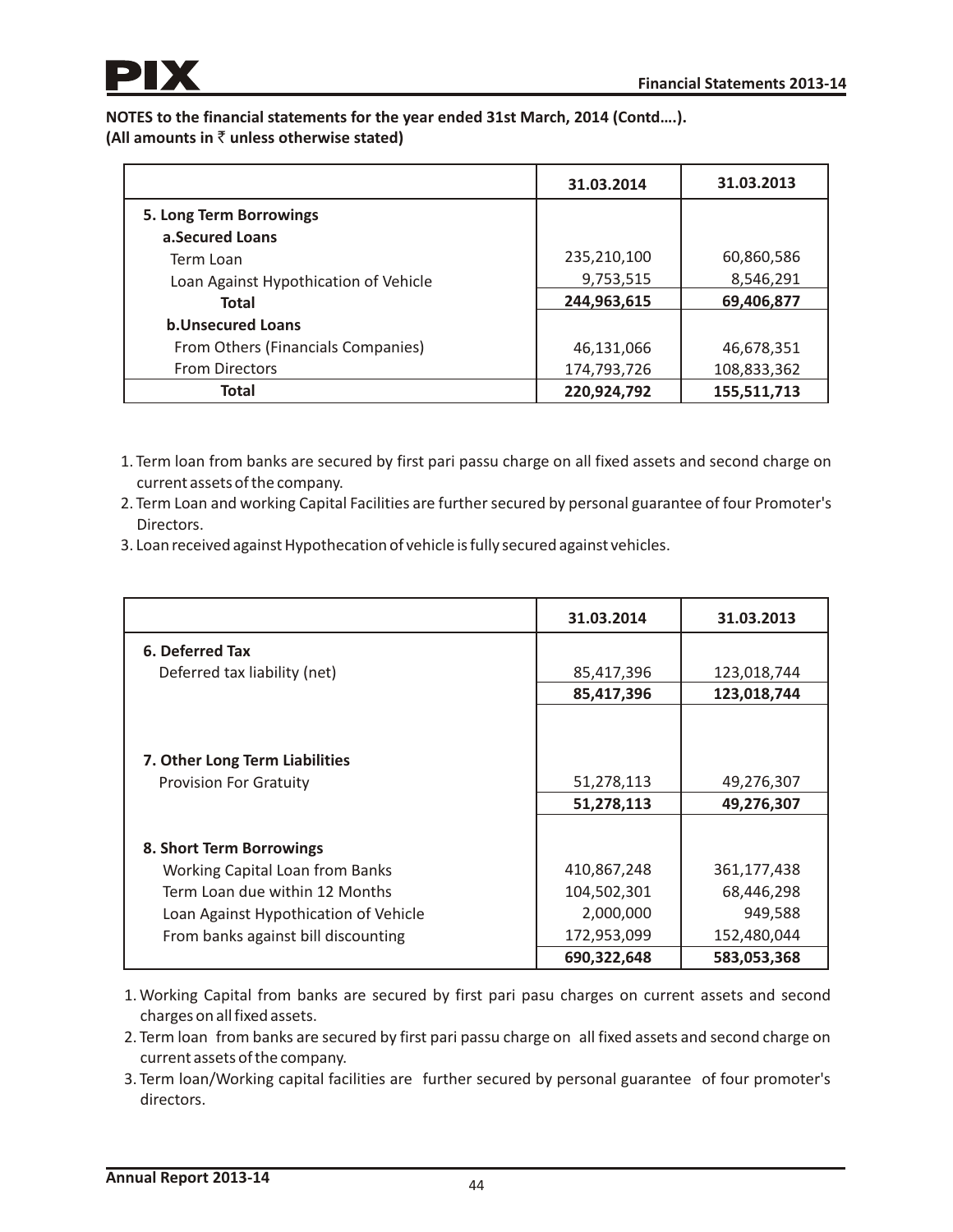|                         | 31.03.2014  | 31.03.2013  |
|-------------------------|-------------|-------------|
| 9. Trade Payables       |             |             |
| <b>Sundry Creditors</b> | 305,123,429 | 351,503,379 |
|                         | 305,123,429 | 351,503,379 |

The Company has not received information from vendors regarding their status under the Micro Small and Medium Enterprises Development Act, 2006. Hence disclosures relating to amounts un-paid as at year end together with interest paid / payable under this Act have not been given.

|                                     | 31.03.2013  | 31.03.2012  |
|-------------------------------------|-------------|-------------|
| <b>10 Other Current Liabilities</b> |             |             |
| <b>Unclaimed Dividend</b>           | 445.059     | 449,342     |
| Advance from Customers              | 33,245,757  | 58,306,565  |
| <b>Employees Benefits Payables</b>  | 79,305,415  | 64,918,233  |
| <b>TDS Payable</b>                  | 3,303,478   | 7,376,629   |
|                                     | 116,299,709 | 131,050,769 |
| <b>11 Short Term Provisions</b>     |             |             |
| Provision for Employees Benefits    |             |             |
| Provision for Income Tax            | 6,748,273   | 3,384,580   |
|                                     | 424,475,000 | 396,300,000 |
|                                     | 431,223,273 | 399,684,580 |

#### **SCHEDULE - 12 Fixed Assets**

|                                  | <b>GROSS BLOCK</b>                        |                                        |                                 |                                                                                                         |                     | <b>DEPRECIATION</b> |                        | <b>NET BLOCK</b> |                                         |                                         |
|----------------------------------|-------------------------------------------|----------------------------------------|---------------------------------|---------------------------------------------------------------------------------------------------------|---------------------|---------------------|------------------------|------------------|-----------------------------------------|-----------------------------------------|
| <b>Description</b>               | <b>Gross Value</b><br>as on<br>31.03.2013 | <b>Additions</b><br>During the<br>Year | Sold/Trf.<br>During<br>the Year | <b>Total Gross</b><br>Value as on<br>31.03.2014                                                         | As on<br>01.04.2013 | For the<br>Year     | Less<br>Written<br>off | <b>Total</b>     | <b>Net Value</b><br>as on<br>31.03.2014 | <b>Net Value</b><br>as on<br>31.03.2013 |
| Plot                             | 150,300,139                               | 51,000                                 |                                 | 150,351,139                                                                                             |                     |                     |                        |                  | 150,351,139                             | 150,300,139                             |
| <b>Factory Premises</b>          |                                           | 334,266,830 266,737,212                |                                 | 601,004,042                                                                                             | 60,147,891          | 12,847,192          |                        | 72,995,083       | 528,008,959                             | 274,118,939                             |
| <b>Plant &amp; Machinery</b>     | 921,621,854                               | 181,180,284                            |                                 | 1,102,802,138                                                                                           | 498,498,882         | 102,468,371         |                        | $-600,967,253$   | 501,834,886                             | 423,122,973                             |
| <b>Furnitures &amp; Fixtures</b> | 55,440,935                                | 9,886,164                              |                                 | 65,327,100                                                                                              | 20,705,912          | 3,627,452           |                        | 24,333,364       | 40,993,736                              | 34,735,023                              |
| <b>Electrical Installations</b>  | 92,874,109                                | 36,667,072                             |                                 | 129,541,181                                                                                             | 18,274,921          | 4,842,693           |                        | 23,117,614       | 106,423,567                             | 74,599,188                              |
| <b>Office Equipments</b>         | 48,537,159                                | 8,351,892                              |                                 | 56,889,051                                                                                              | 39,203,360          | 952,204             |                        | 40,155,564       | 16,733,487                              | 9,333,799                               |
| <b>Vehicles</b>                  | 33,760,307                                | 12,184,440                             | 11,993,926                      | 33,950,821                                                                                              | 10,649,678          | 3,206,923           | 5,707,828              | 8,148,773        | 25,802,048                              | 23,110,629                              |
|                                  |                                           |                                        |                                 |                                                                                                         |                     |                     |                        |                  |                                         |                                         |
| <b>TOTAL</b>                     | 1,636,801,333                             | 515,058,064                            |                                 | 11,993,926 2,139,865,471                                                                                | 647,480,643         | 127,944,835         |                        |                  | 5,707,828 769,717,650 1,370,147,821     | 989,320,689                             |
| Previous year                    |                                           |                                        |                                 | 2,970,718,734 253,931,719 1,587,849,120 1,636,801,333 1,246,343,515 132,818,753 731,681,624 647,480,644 |                     |                     |                        |                  |                                         | 989,320,689 1,724,375,219               |

#### **SCHEDULE - 13 Intengible Assets**

| <b>Description</b> | <b>GROSS BLOCK</b>                        |                                        |                                 |                                                 | <b>DEPRICIATION</b> |                 |                        |              | BLOCK                                   |                                         |
|--------------------|-------------------------------------------|----------------------------------------|---------------------------------|-------------------------------------------------|---------------------|-----------------|------------------------|--------------|-----------------------------------------|-----------------------------------------|
|                    | <b>Gross Value</b><br>as on<br>31.03.2013 | <b>Additions</b><br>During the<br>Year | Sold/Trf.<br>During<br>the Year | <b>Total Gross</b><br>Value as on<br>31.03.2014 | As on<br>01.04.2013 | For the<br>Year | Less<br>Written<br>off | <b>Total</b> | <b>Net Value</b><br>as on<br>31.03.2014 | <b>Net Value</b><br>as on<br>31.03.2013 |
| Software           | 9,424,706                                 | 8,354,496                              |                                 | 17,779,202                                      |                     | 2,530,773       |                        | 2,530,773    | 15,248,430                              | 9,424,706                               |
| l Total            | 9,424,706                                 | 8,354,496                              |                                 | 17,779,202                                      |                     | 2,530,773       | ٠                      | 2,530,773    | 15,248,430                              | 9,424,706                               |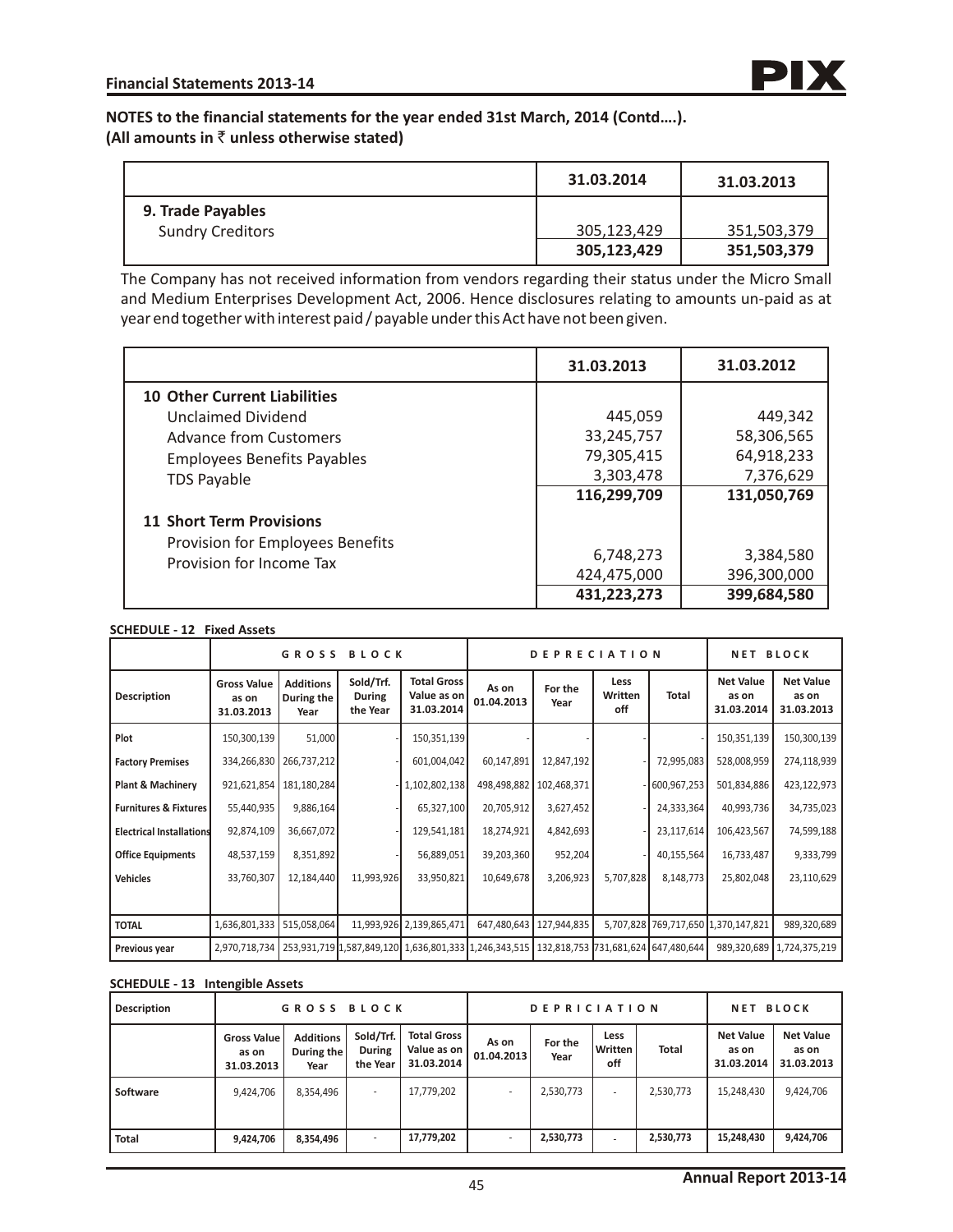#### **SCHEDULE - 14 Capital Work-in-progress**

| <b>Description</b>                   |                                           |                                        | <b>GROSS BLOCK</b>              |                                                   | <b>DEPRICIATION</b> |                 |                        | <b>BLOCK</b><br><b>NET</b> |                                         |                                         |
|--------------------------------------|-------------------------------------------|----------------------------------------|---------------------------------|---------------------------------------------------|---------------------|-----------------|------------------------|----------------------------|-----------------------------------------|-----------------------------------------|
|                                      | <b>Gross Value</b><br>as on<br>31.03.2013 | <b>Additions</b><br>During the<br>Year | Sold/Trf.<br>During<br>the Year | <b>Total Gross</b><br>Value as on l<br>31.03.2014 | As on<br>01.04.2013 | For the<br>Year | Less<br>Written<br>off | <b>Total</b>               | <b>Net Value</b><br>as on<br>31.03.2014 | <b>Net Value</b><br>as on<br>31.03.2013 |
| Work-in-progress                     | 148,089,580                               |                                        | 81,709,429                      | 66,380,151                                        |                     |                 |                        |                            | 66,380,151                              | 148,089,580                             |
| <b>Pre-Operating</b><br>Expenditures | 3,846,326                                 |                                        | 3,846,326                       |                                                   |                     |                 | ٠                      |                            |                                         | 3,846,326                               |
| <b>Total</b>                         | 151,935,906                               | ٠                                      | 85,555,755                      | 66,380,151                                        |                     |                 |                        |                            | 66,380,151                              | 151,935,906                             |

#### **15 Non Current Investment**

|                                                                                                        | 31.03.2014   |                |                       | 31.03.2013   |                |
|--------------------------------------------------------------------------------------------------------|--------------|----------------|-----------------------|--------------|----------------|
| Un-Quoted Fully Paid up (At Cost)                                                                      | <b>Units</b> | Face<br>Value  | <b>Total</b><br>Value | <b>Units</b> | Total<br>Value |
| A. Subsidiary Company<br>i. PIX Middle East FZC, UAE<br>(130 equity shares of 1000 Dhiram per share)   | 130          | 1000<br>Dhiram | 1,720,500             | 130          | 1,720,500      |
| ii. PIX Transmissions (Europe) Limited<br>(equity shares of per share)                                 | 100,000      | 1€             | 8,515,460             |              |                |
| <b>B. Joint Venture Companies</b><br>i. PIX Europe Limited<br>(125,000 equity shares of 1 £ per share) |              |                |                       | 125,000      | 8,525,592      |
| ii. PIX Quality Component Solutions Limited<br>$(50,000$ equity shares of $1 \in$ per share)           | 50,000       | 1€             | 3,156,000             | 50,000       | 3,156,000      |
|                                                                                                        |              |                | 13,391,960            |              | 13,402,092     |

#### **16 Long Term Loans and Advances**

| <b>Particulars</b>                     | 31.03.2014  | 31.03.2013  |
|----------------------------------------|-------------|-------------|
| Loans and Advances to Related Partires | 13,717,028  | 13,457,527  |
| <b>Securities Deposits</b>             | 6,536,458   | 7,053,587   |
| <b>Advances to Parties</b>             | 5,974,350   | 17,915,685  |
| Advance Income Tax (Net of Provision)  | 384,851,063 | 37,771,652  |
| Loans and Advances to Employees        | 4,429,619   |             |
| Receivable from Government Departments | 39,043,539  | 55,234,443  |
| Interest Receivable                    |             | 13,329,576  |
|                                        | 454,552,057 | 144,762,470 |
|                                        |             |             |
| i. PIX Europe Limited                  |             | 8,266,091   |
| ii. PIX Middle East FZC, UAE           | 4,131,815   | 4,131,815   |
| iii PIX Quality Component Solutions    | 1,059,621   | 1,059,621   |
| iv PIX Transmissions (Europe) Limited  | 8,525,592   |             |
|                                        | 13,717,028  | 13,457,527  |

**Note:** In the opinion of the Board of Directors, the Current assets, Loans and Advances are approximately of the values stated, if realized in the ordinary course of business. The Provision for depreciation and all known liabilities are adequate and not in excess of the amount reasonably necessary.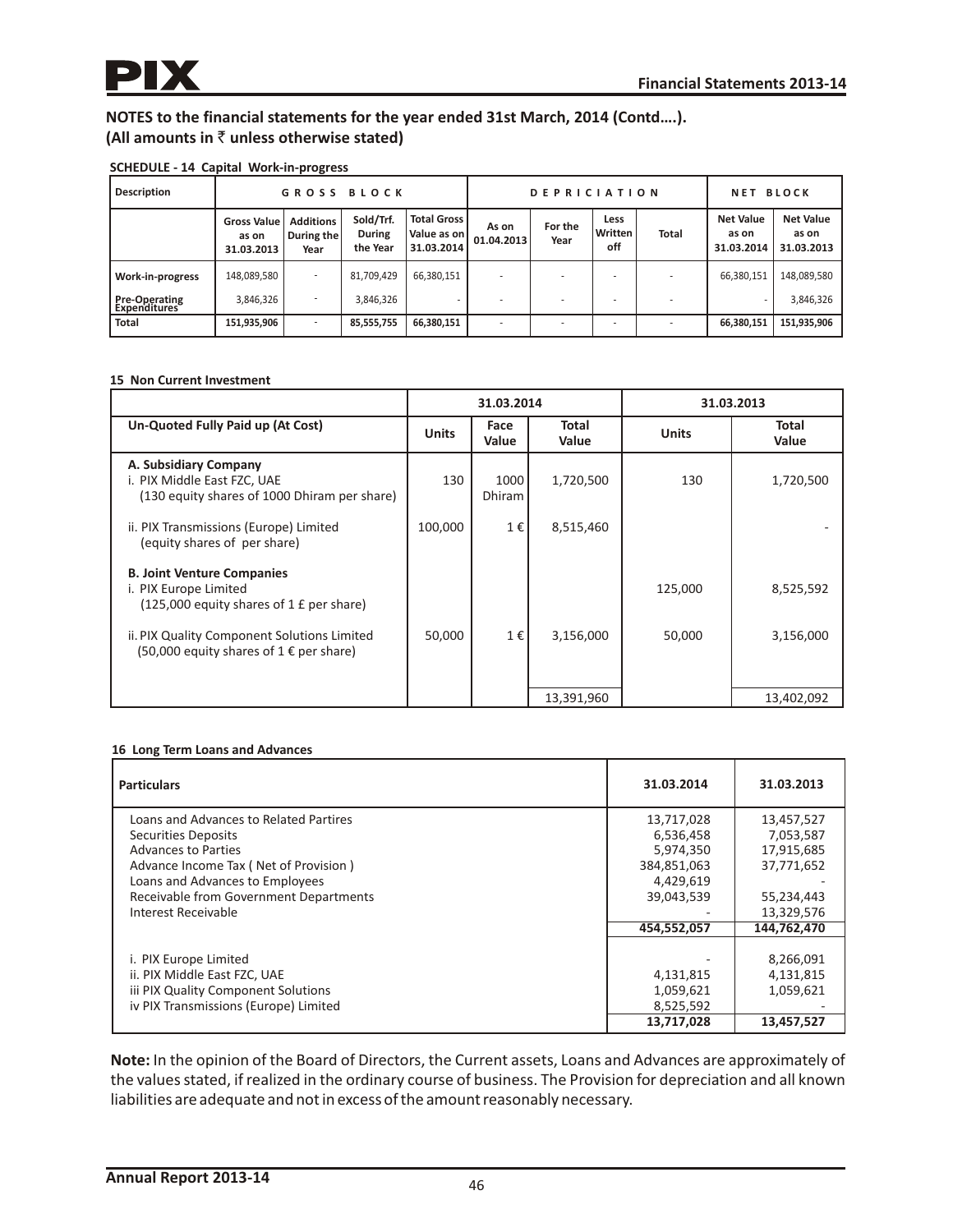### **17 Other Non-current Assets**

| <b>Particulars</b>                                          | 31.03.2014             | 31.03.2013               |
|-------------------------------------------------------------|------------------------|--------------------------|
| Product Development Expenditures<br>Preliminary Expenditure | 155,171,953<br>700.117 | 155,171,953<br>1,016,342 |
|                                                             | 155,872,070            | 156,188,295              |

#### **18 Current Investment**

| <b>Particulars</b>                                                                     | 31.03.2014   |               |                       | 31.03.2013   |                |
|----------------------------------------------------------------------------------------|--------------|---------------|-----------------------|--------------|----------------|
| Un-Quoted Fully Paid up (At Cost)<br><b>Investment in Mutual Funds</b>                 | <b>Units</b> | Face<br>Value | <b>Total</b><br>Value | <b>Units</b> | Total<br>Value |
| A. HDFC MUTUAL FUND                                                                    |              |               |                       |              |                |
| HDFC FMP 378 D Regular                                                                 | 500,000      | 10            | 5,000,000             |              |                |
| <b>HDFC Liquid Growth Fund</b>                                                         | 1,205,596    | 10            | 30,000,000            |              |                |
| <b>SUB TOTAL</b>                                                                       |              |               | 35,000,000            |              |                |
| KOTAK MUTUAL FUND                                                                      |              |               |                       |              |                |
| Kotak FMP Series 137 371 Days Growth                                                   | 500,000      | 10            | 5,000,000             |              |                |
| IDFC Fixed Term Plan Series 79 Regular Plan Growth                                     | 500,000      | 10            | 5,000,000             |              |                |
| ICICI Prudential FMP Series 72 425 Days<br>Plan N Regular Plan Cumulative              | 500,000      | 10            | 5,000,000             |              |                |
| <b>ICICI Prudential FMP Series 73378 Days</b><br>Plan O Regular Plan Cumulative        | 500,000      | 10            | 5,000,000             |              |                |
| IDFC Arbitrage Fund Regular Plan Dividend                                              | 326,222      | 10            | 4,114,504             |              |                |
| Kotak Equity Arbitrage Fund Monthly-Dividend                                           | 383,577      | 10            | 4,106,521             |              |                |
| Kotak Floater Short Term Daily Dividend                                                | 59,473       | 1,000         | 60,163,795            |              |                |
| <b>ICICI Prudential Blended Plan A -</b><br>Regular Plan - Dividend                    | 304,703      | 10            | 4,118,723             |              |                |
| ICICI Prudential Liquid - Regular Plan -<br>Daily Dividend                             | 940          | 100           | 94,030                |              |                |
| Sundaram Flexible Fund Short<br>Term Plan Regular Growth                               | 455,323      | 10            | 9,000,000             |              |                |
| <b>Sub Total</b>                                                                       |              |               | 101,597,572           |              |                |
| <b>B.SBI MUTUAL FUND</b><br>SBI Premiere Liquid Fund- Regular Plan -<br>Daily Dividend | 8,671        | 1,000         | 8,698,844             |              |                |
| <b>SUB TOTAL</b>                                                                       |              |               | 8,698,844             |              |                |
| <b>TOTAL CURRENT INVESTMENTS</b>                                                       |              |               | 145,296,416           |              |                |

**Note :1:** Aggregate value of quoted investment 146,175,587/- previous year nil. Unquoted investment Rs. 13,391,960/- previous year Rs. 13,402,092/-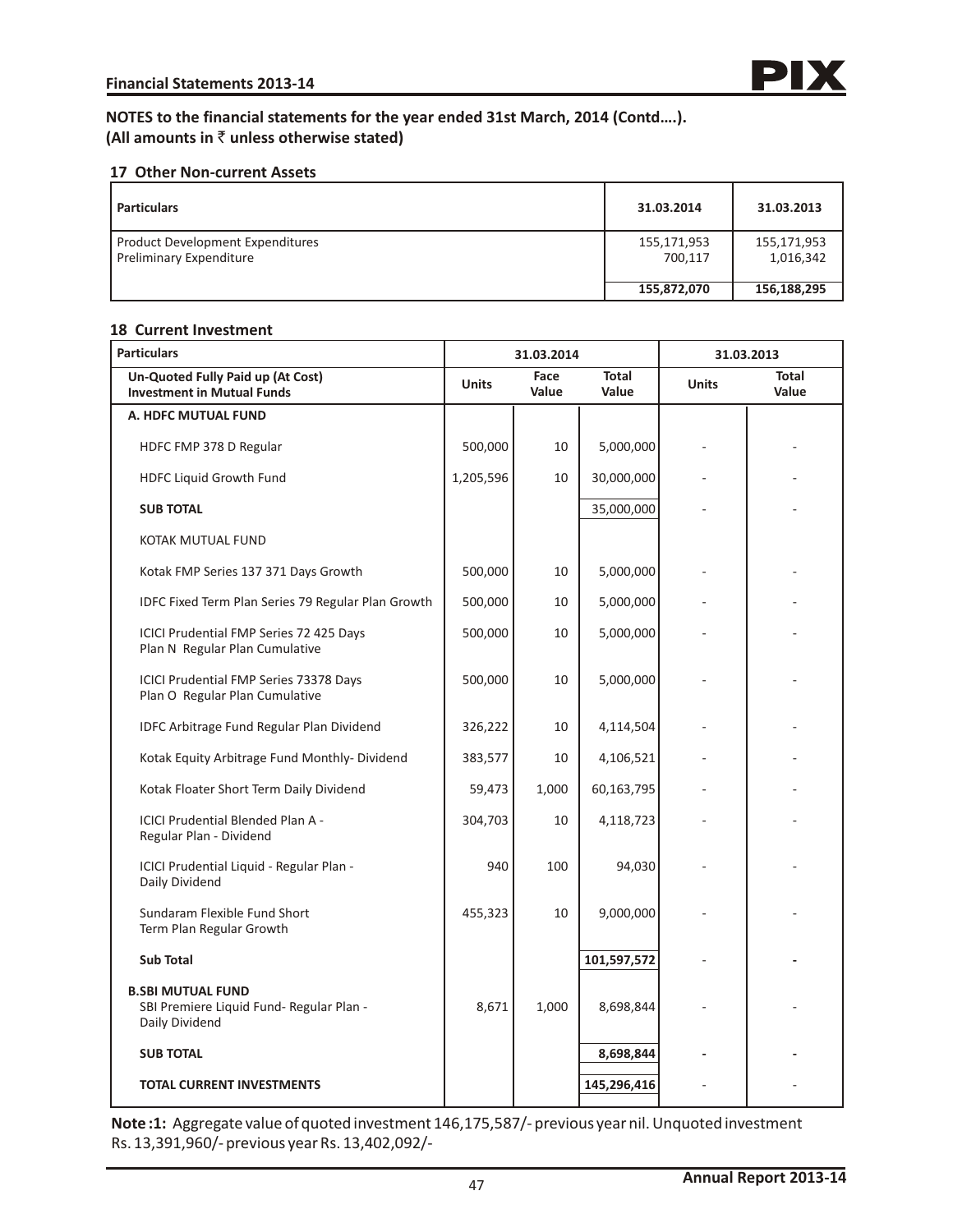**19 Inventories** (Valued at lower of cost and net realisable value)

| <b>Particulars</b>       | 31.03.2014  | 31.03.2013  |
|--------------------------|-------------|-------------|
| <b>Raw Material</b>      | 128,312,579 | 156,045,902 |
| Work-in-progress         | 44,751,409  | 46,894,290  |
| <b>Finished Goods</b>    | 139,692,826 | 210,536,412 |
| Stores and Spares        | 161,735,353 | 123,710,528 |
| <b>Packing Materials</b> | 4,159,387   | 3,573,399   |
| <b>Trading Goods</b>     | 827,302     | 444.946     |
|                          | 479,478,856 | 541,205,477 |

**Note:** The Value of Stocks is as per inventory taken, prepared, valued and certified by the Management.

#### **20 Trade Receivables**

| <b>Particulars</b>                                                                                                            | 31.03.2014                               | 31.03.2013                               |
|-------------------------------------------------------------------------------------------------------------------------------|------------------------------------------|------------------------------------------|
| i. Considered Good<br>Outstanding for a period exceeding six months from the<br>date they are due to payment<br><b>Others</b> | 98,731,536<br>458,731,661<br>557,463,197 | 65,197,947<br>531,866,311<br>597,064,258 |

**Note:** Book Debts, Advances, Bank Deposits and Credit balances are taken subject to their respective confirmation.

The Company has not received information from vendors regarding their status under the Micro Small and Medium Enterprises Development Act, 2006. Hence disclosures relating to amounts un-paid as at yearly end together with interest paid / payable under this Act have not been given.

#### **21 Cash & Cash Equivalent**

| <b>Particulars</b>                                           | 31.03.2014  | 31.03.2013  |
|--------------------------------------------------------------|-------------|-------------|
| A. Cash in Hand<br><b>B. Bank Balances</b>                   | 124,319     | 288,984     |
| On Current Account                                           | 20,757,077  | 20,908,525  |
| On Term Deposit (with original maturity more than 12 months) | 141,090,608 | 285,647,644 |
| <b>Margin Money Deposit</b>                                  | 15,884,877  | 15,384,877  |
|                                                              | 177,856,881 | 322,230,030 |

#### **22 Short Term Loans and Advances**

| <b>Particulars</b>                                        | 31.03.2014  | 31.03.2013   |
|-----------------------------------------------------------|-------------|--------------|
| Advances Recoverable in Cash or Kind or Value of Received |             |              |
| Unsecured Advances Considered Good                        | 92,508,605  | 78,177,317   |
| Advance Tax                                               | 12,215,502  | 272,625,929  |
| Receivables from various Govt. Departments                | 13,487,547  | 29,541,566   |
| <b>Security Deposits</b>                                  | 2,237,086   | 150,000      |
| <b>Balance with Central Excise</b>                        | 70,020,356  | 52,851,881   |
| <b>Staff Advances</b>                                     | 337,118     | 4,429,619.00 |
|                                                           | 190,806,214 | 437,776,312  |

**Note:** Sundry Advances includes deposit to the various government departments, amount receivable from Excise and Sales Tax departments, paid to subsidiaries companies and advance towards capital goods.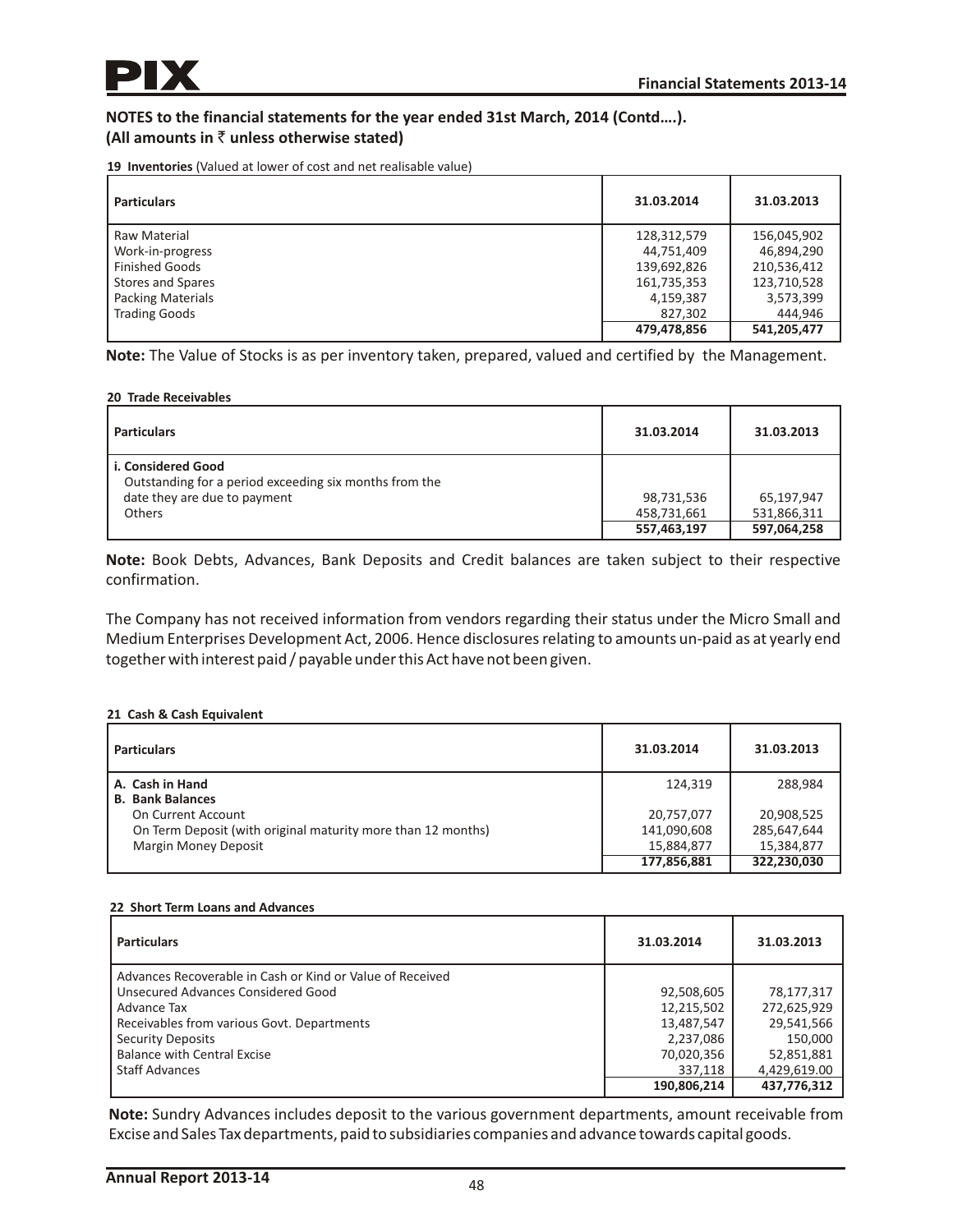#### **23 Other Current Assets**

| <b>Particulars</b>       | 31.03.2014 | 31.03.2013 |
|--------------------------|------------|------------|
| Interest Receivables     | 19,926,287 | 496.000    |
| <b>Pre-paid Expenses</b> | 3.463.701  | 1,840,810  |
|                          | 23,389,988 | 2,336,810  |

### **24 Revenue from Operation**

| <b>Particulars</b>         | 31.03.2014    | 31.03.2013    |
|----------------------------|---------------|---------------|
| A. Sale of Products        | 1,895,115,263 | 2,352,276,066 |
| B. Other Operating Revenue | 9,126,753     | 9,371,061     |
| C. Trading Sales           | 24,551,898    | 60,138,040    |
| D. Excise Duty             | 10,443,866    | (100,865,964) |
|                            | 1,939,237,780 | 2,320,919,203 |

#### **25 Other Income**

| <b>Particulars</b>                     | 31.03.2014               | 31.03.2013 |
|----------------------------------------|--------------------------|------------|
| Interest Received On FDR & From Others | 30,598,272               | 25,824,838 |
| Dividend Income                        | 6,100,419                | 5,534,522  |
| Defferal Sales Tax Written Back        |                          | 24,406,253 |
| Insurance Claim                        | $\overline{\phantom{a}}$ | 343.091    |
|                                        | 36,698,691               | 56,108,704 |

#### **26 Cost of Materials Consumed**

| <b>Particulars</b>                               | 31.03.2014  | 31.03.2013    |
|--------------------------------------------------|-------------|---------------|
| <b>Opening Inventories</b>                       |             |               |
| <b>Raw Materials</b>                             | 156,045,902 | 237,025,598   |
| <b>Packing Materials</b>                         | 3,573,399   | 31,075,000    |
| Stores and Spares                                | 123,710,528 | 132,510,000   |
| <b>Trading Goods</b>                             | 444,946     |               |
|                                                  | 283,774,775 | 400,610,598   |
| <b>Purchases</b>                                 |             |               |
| <b>Raw Materials</b>                             | 721,068,164 | 1,135,547,651 |
| <b>Packing Materials</b>                         | 20,408,777  | 25,219,156    |
| Stores and Spares                                | 66,029,008  | 38,094,375    |
| <b>Trading Goods</b>                             | 14,264,147  | 59,484,669    |
|                                                  | 821,770,096 | 1,258,345,851 |
| <b>Closing Inventories</b>                       |             |               |
| <b>Raw Materials</b>                             | 128,312,579 | 156,045,902   |
| <b>Packing Materials</b>                         | 4,159,387   | 3,573,399     |
| Stores and Spares                                | 161,735,353 | 123,710,528   |
| <b>Trading Goods</b>                             | 827,302     | 444,946       |
| Transfer to M/s Parker Hanniffin India Pvt. Ltd. |             | 53,074,034    |
|                                                  | 295,034,621 | 336,848,809   |
| Consumption                                      | 810,510,250 | 1,322,107,640 |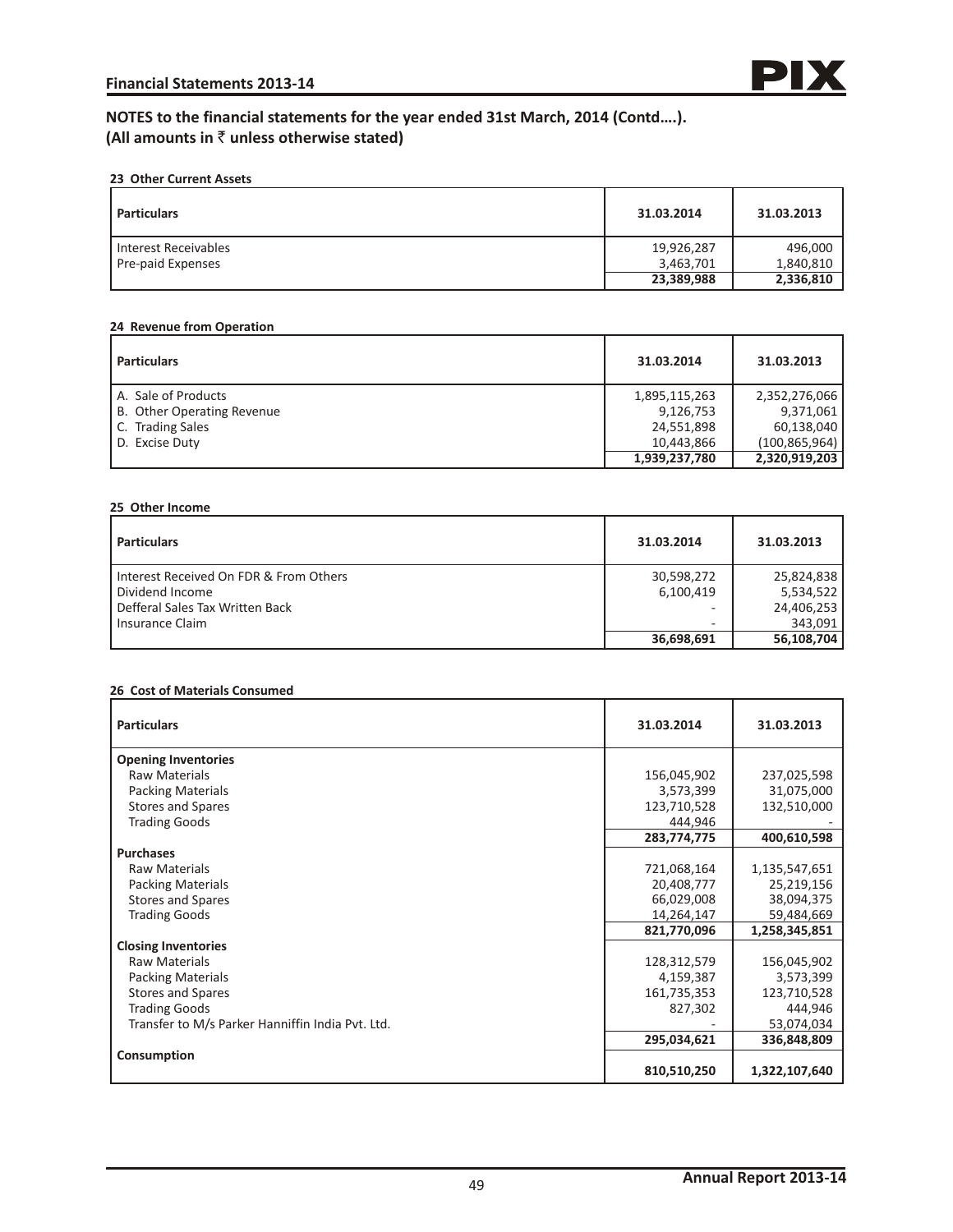#### **27 Change in Inventories**

| <b>Particulars</b>                               | 31.03.2014  | 31.03.2013     |
|--------------------------------------------------|-------------|----------------|
| <b>Opening Inventories</b>                       |             |                |
| Work-in-Progress                                 | 46,894,290  | 59,500,000     |
| <b>Finished Goods</b>                            | 210.536.412 | 230.334.844    |
|                                                  | 257,430,702 | 289,834,844    |
| <b>Closing Inventories</b>                       |             |                |
| Work-in-Progress                                 | 44,751,409  | 46,894,290     |
| <b>Finished Goods</b>                            | 139,692,826 | 210,536,412    |
| Transfer to M/s Parker Hanniffin India Pvt. Ltd. |             | 84,557,270     |
|                                                  | 184,444,235 | 341,987,972    |
|                                                  |             |                |
| <b>Total Change</b>                              | 72,986,467  | (52, 153, 128) |

### **28 Employee Benefits Expense**

| <b>Particulars</b>                  | 31.03.2014  | 31.03.2013  |
|-------------------------------------|-------------|-------------|
| <b>Salaries</b>                     | 104,601,170 | 89,635,465  |
| ii.<br><b>Wages</b>                 | 203,212,769 | 164,188,284 |
| iii. Contribution to Provident Fund | 13,458,080  | 13,472,399  |
| iv. Contribution to Gratuity Fund   | 6,121,293   | 10,833,847  |
| <b>Staff Welfare Expense</b><br>V.  | 14,445,858  | 14,688,164  |
| vi. E.S.I.C.                        | 5,513,206   | 5,274,544   |
|                                     | 347,352,376 | 298,092,704 |

#### **29 Other Expenses**

| <b>Particulars</b>               | 31.03.2014  | 31.03.2013  |
|----------------------------------|-------------|-------------|
| Advertisement                    | 456,332     | 1,147,344   |
| Auditor's Remuneration           |             | 340.000     |
| - Audit Fees                     | 300,000     |             |
| - Tax Audit Fees                 | 100,000     |             |
| <b>Bank Commission</b>           | 13,588,825  | 16,047,409  |
| Cess                             | 938,200     | 663,000     |
| Commission & Brokerage           | 2,082,314   | 3,014,502   |
| <b>Turnover Discount</b>         | 5,779,822   | 4,332,685   |
| Director's Remuneration          | 31,845,778  | 29,064,895  |
| <b>Travelling Expenses</b>       | 32,750,903  | 24,181,012  |
| <b>Discount</b>                  | 59,256,604  | 54,789,927  |
| <b>Power Expenses</b>            | 51,518,997  | 53,496,314  |
| <b>Export Expenses</b>           | 3,551,426   | 3,410,577   |
| Freight & Transportation         | 59,436,844  | 97,030,895  |
| Insurance                        | 3,463,881   | 6,554,955   |
| Legal & Professional Fees        | 12,653,723  | 11,400,622  |
| Rent                             | 3,222,400   | 3,510,700   |
| Research & Development           | 4,590       | 2,178       |
| <b>Printing &amp; Stationery</b> | 550,135     | 1,755,837   |
| Repairs & Maintenance            | 19,512,536  | 16,652,653  |
| Car & Scooter Expenses           | 5,991,445   | 2,295,211   |
| <b>Miscellaneous Expenses</b>    | 69,973,156  | 42,529,226  |
| Loss on Sale of Investment       |             | 343,290     |
| Telephone Telex & Postage        | 4,052,024   | 3,380,380   |
| <b>Bad Debts</b>                 | 13,356,377  |             |
| Preliminary Expenses Written off | 316,225     | 316,225     |
|                                  | 394,702,538 | 376,259,837 |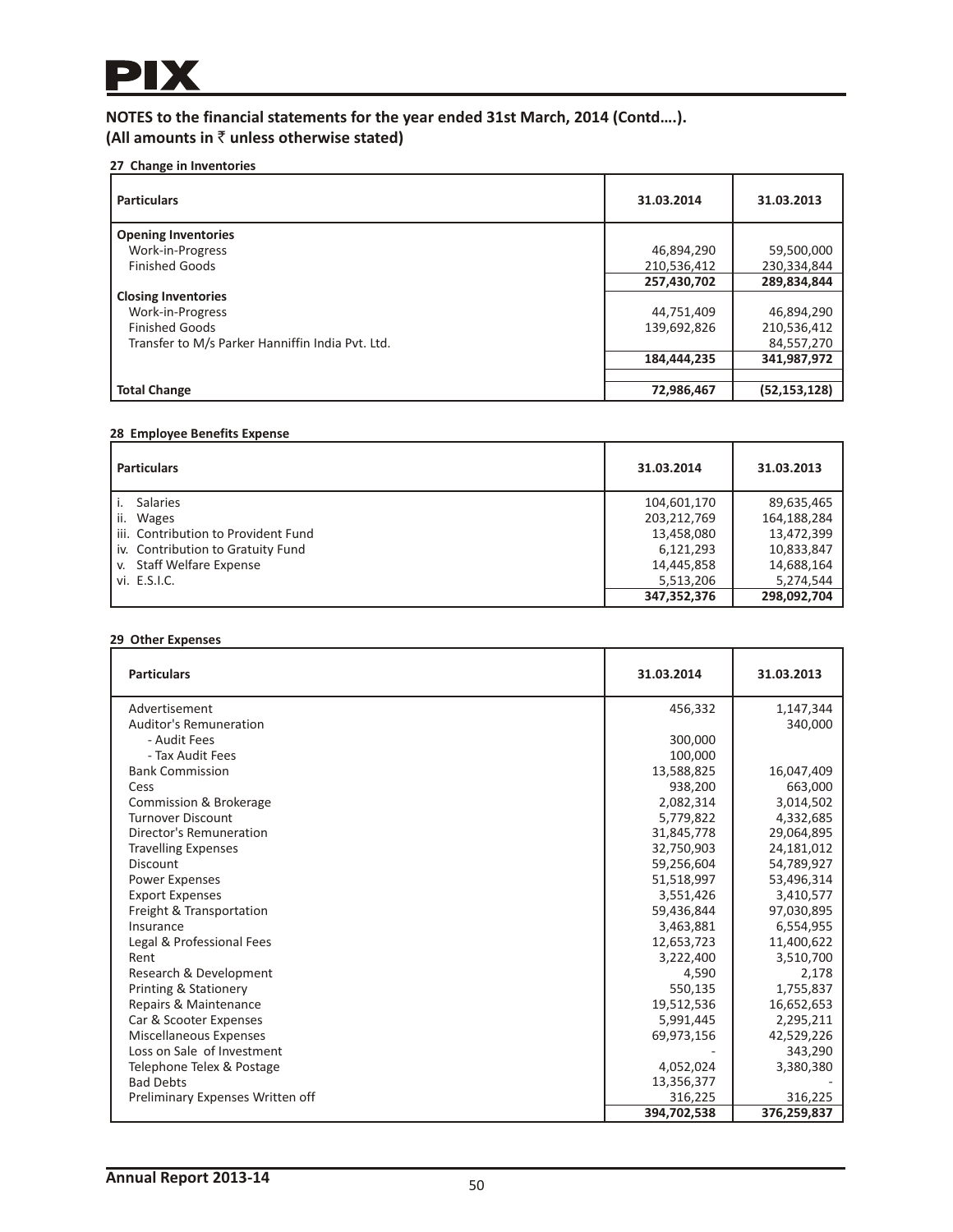**30 Finance Cost**

| <b>Particulars</b> | 31.03.2014  | 31.03.2013  |
|--------------------|-------------|-------------|
| <b>Discounts</b>   | 4,181,633   | 4,166,720   |
| Interest           | 148,985,610 | 184,119,096 |
|                    | 153,167,243 | 188,285,816 |

#### **31 Depreciation**

| <b>Particulars</b>               | 31.03.2014  | 31.03.2013  |
|----------------------------------|-------------|-------------|
| <b>Factory Premises</b>          | 12,847,192  | 12,946,067  |
| Plant & Machinery                | 102,468,371 | 104,791,594 |
| Electrical Installations         | 4,842,693   | 3,398,944   |
| <b>Furnitures &amp; Fixtures</b> | 3,627,452   | 4,428,262   |
| <b>Office Equipments</b>         | 952.204     | 4,370,465   |
| Vehicles                         | 3,206,923   | 2,883,421   |
| <b>Computer Software</b>         | 2,530,773   |             |
|                                  | 130,475,608 | 132,818,752 |

#### **32 Earning Per Share (EPS)**

| <b>Particulars</b>                                   | 31.03.2014 | 31.03.2013    |
|------------------------------------------------------|------------|---------------|
| Profit for the year                                  | 76,343,337 | 1,065,424,021 |
| Weighted average number of Equity shares outstanding | 13,625,200 | 13,625,200    |
| <b>Basic Earning Per Share</b>                       | 5.60       | 78.20         |
| Weighted average number of potential equity shares   |            |               |
| outstanding                                          | <b>NIL</b> | <b>NIL</b>    |
| Weighted average number of Equity shares outstanding | 13,625,200 | 13,625,200    |
| (including dilutive shares)                          |            |               |
| <b>Diluted Earning Per Share</b>                     | 5.60       | 78.20         |

#### **33 Contingent Liabilities**

| <b>Particulars</b>      | 31.03.2014  | 31.03.2013  |
|-------------------------|-------------|-------------|
| Letters of Credit       | 112,488,645 | 125,674,715 |
| <b>Bill Discounting</b> | <b>NIL</b>  | <b>NIL</b>  |
| <b>Bank Guarantee</b>   | 338,539     | 2,817,660   |

- 34 Depreciation on the Assets added / deducted during the year has been provided on pro-rata basis with reference to the months of addition/deduction.
- 35 The Company has received loans from Directors. The same has been grouped under long term borrowings.
- 36 The company has incurred expenditure on development of production of various new belts for local and Export market. The company intends to develop manufacture of speciality belts for the hitec applications and innovations that are coming in the power transmissions industry and Maintenance Free type belts for the new generation packaging machines and EPDM rubber cover belts for automotive industries. These would be able to withstand higher temperature and perform longer.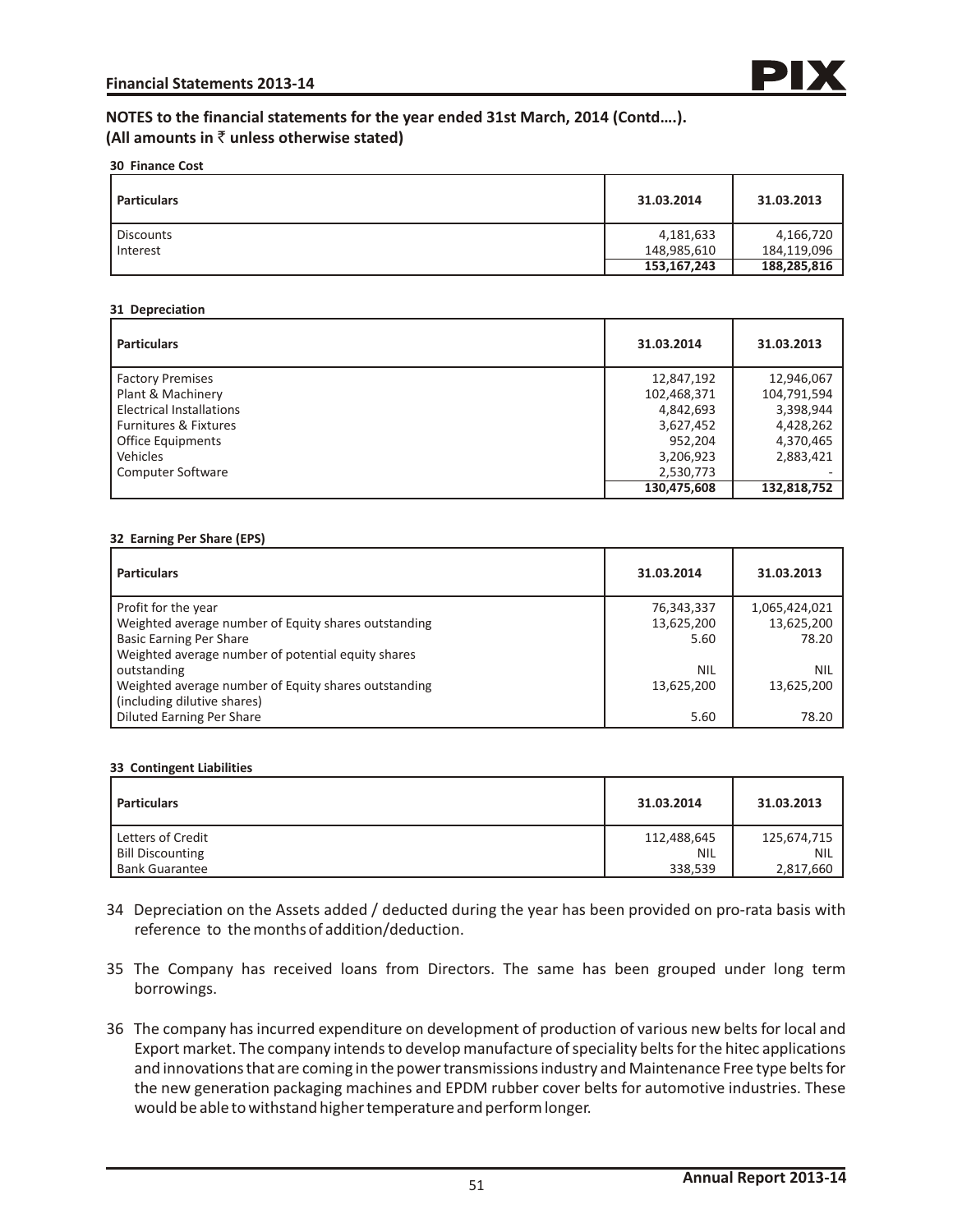

**36** All the above are new generation products that the company is now proceeding to manufacture to take care of the future needs of the power transmissions industry.

Up to previous year the company has incurred expenditure on development of new product which yet to be manufactured commercially have been carry forward in Product Development Expenditures under the head Other Non-Current Assets.

| <b>Particulars</b>                  | 31.03.2014  | 31.03.2013   |
|-------------------------------------|-------------|--------------|
| Opening Balance                     | 155,171,953 | 208,671,953  |
| Addition/(Deletion) during the year | $\sim$      | (53,500,000) |
| <b>Total</b>                        | 155,171,953 | 155,171,953  |

- **37** The Accounting Standard 15 (Revised 2005) on "Employee Benefits" issued by the Institute of Chartered Accountants of India (ICAI) has been adopted by the Company as under:
- **Defined Contribution Plans** The Company has recognized the following amounts in the Profit and Loss **37.1** Account for the year

| <b>Particulars</b>                       | 31.03.2014 | 31.03.2013 |
|------------------------------------------|------------|------------|
| Contribution to Employees Provident Fund | 13,458,080 | 13,472,399 |

### **37.2 Defined Benefit Plan** – The following figures as per actuarial valuation as at the Balance Sheet date have been debited to profit and loss

## **A. Gratuity**

| <b>Particulars</b>                                              | 31.03.2014    | 31.03.2013  |
|-----------------------------------------------------------------|---------------|-------------|
| Opening: Actuarial value of Projected Benefit Obligations (PBO) | 49,276,307    | 43,815,712  |
| Interest cost for the year                                      | 3,942,105     | 2,628,136   |
| Service Cost for the year                                       | 3,628,671     | 3,459,801   |
| Benefits paid for the year                                      | (4, 119, 487) | (2,231,757) |
| Actuarial Gain / (Loss) on obligations                          | (1,449,483)   | 1,604,415   |
| Closing: Actuarial value of Projected Benefit Obligations (PBO) | 51,278,113    | 49,276,307  |
| <b>Balance Sheet Statement</b>                                  |               |             |
|                                                                 | 31.03.2014    | 31.03.2013  |
| Present value of the obligation at 31.03.14                     | 51,278,113    | 49,276,307  |
| Fair value of plan assets 31.03.14                              | NII           | <b>NIL</b>  |
| Un-funded liability 31.03.14                                    | 51,278,113    | 49,276,307  |
| Un-recognized gains / losses in opening balance                 | NII.          | <b>NII</b>  |
| Un-funded liability recognized in Balance sheet                 | 51,278,113    | 49,276,307  |
| <b>Profit &amp; Loss Account Statement</b>                      |               |             |
|                                                                 | 31.03.2014    | 31.03.2013  |
| Interest cost for the year                                      | 3,942,105     | 2,628,136   |
| Service Cost for the year                                       | 3,628,671     | 3,459,801   |
| Actual return on plan assets from 01.04.13 to 31.03.14          | <b>NII</b>    | <b>NIL</b>  |
| Actuarial Gain / (Loss) on obligations                          | (1,449,483)   | 1,604,415   |
| Gratuity to be provided as expenses in Profit & Loss a/c.       | 6,121,293     | 7,692,352   |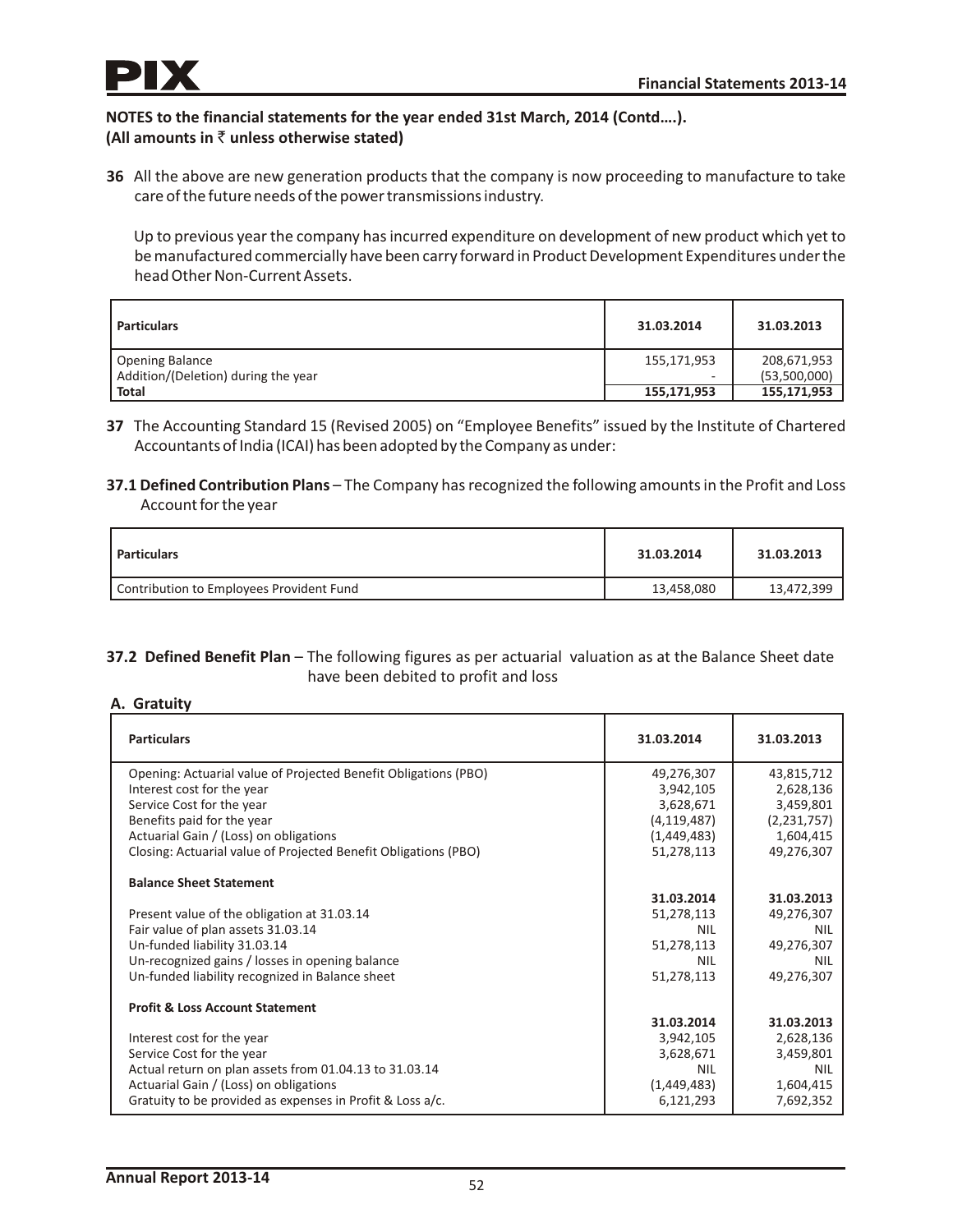## **B Leave Encashment Changes in Benefit Obligation**

| <b>Particulars</b>                                              | 31.03.2014  | 31.03.2013  |
|-----------------------------------------------------------------|-------------|-------------|
| Opening: Actuarial value of Projected Benefit Obligations (PBO) | 3,384,580   | 2,795,364   |
| Interest cost for the year                                      | 270,766     | 223,629     |
| Service Cost for the year                                       | 2,674,704   | 2,381,542   |
| Benefits paid for the year                                      | (2,634,964) | (1,878,594) |
| Actuarial Gain / (Loss) on obligations                          | 3,053,187   | (137, 361)  |
| Closing: Actuarial value of Projected Benefit Obligations (PBO) | 6,748,273   | 3,384,580   |
| <b>Balance Sheet Statement</b>                                  |             |             |
|                                                                 | 31.03.2014  | 31.03.2013  |
| Present value of the obligation at 31.03.14                     | 6,748,273   | 3,384,580   |
| Fair value of plan assets 31.03.14                              | NIL         | <b>NIL</b>  |
| Un-funded liability 31.03.14                                    | 6,748,273   | 3,384,580   |
| Un-recognized gains / losses in opening balance                 | NII         | <b>NIL</b>  |
| Un-funded liability recognized in Balance sheet                 | 6,748,273   | 3,384,580   |
| <b>Profit &amp; Loss Account Statement</b>                      |             |             |
|                                                                 | 31.03.2014  | 31.03.2013  |
| Interest cost for the year                                      | 270,766     | 223,629     |
| Service Cost for the year                                       | 2,674,704   | 2,381,542   |
| Actual return on plan assets from 01.04.13 to 31.03.14          | <b>NIL</b>  | <b>NIL</b>  |
| Actuarial (Gain) / Loss on obligations                          | 3,053,187   | (137, 361)  |
| Gratuity to be provided as expenses in Profit & Loss a/c.       | 5,998,657   | 2,467,810   |

## **38 Segment Reporting:**

The Company is engaged in the business of Industrial Rubber Products and there is no reportable segment as per Accounting Standard (AS 17) 'Segment Reporting'.

| Revenue      | 31.03.2014    | 31.03.2013       |
|--------------|---------------|------------------|
| Domestic     | 984,375,978   | 1,097,705,465    |
| Export       | 954,856,457   | 1,223,213,738    |
| <b>Total</b> | 1,939,232,435 | 2,320,919,203.35 |

The company has manufacturing facility at Nagpur, India. It is not possible to directly attribute or allocate on a reasonable basis, the expenses, assets and liabilities to these geographical segments.

## **39 Deferred Tax:**

Deferred Tax has been provided in accordance with Accounting Standard 22- Accounting for Taxes on income issued by the Institute of Chartered Accountants of India.

The major components of the net deferred tax liability as on 31.03.2014 are as under:

| l Particulars                    | 31.03.2013   | During the Year | 31.03.2014   |
|----------------------------------|--------------|-----------------|--------------|
| <b>DEFERRED TAX LIABILITY</b>    |              |                 |              |
| Depreciation                     | 140,724,941  | (32,587,485)    | 108,137,456  |
| <b>DEFERRED TAX ASSETS</b>       |              |                 |              |
| Provision for Employees Benefits | (17,706,198) | (5,013,862)     | (22,720,060) |
| Net Deferred Tax Liability       | 123,018,744  |                 | 85,417,396   |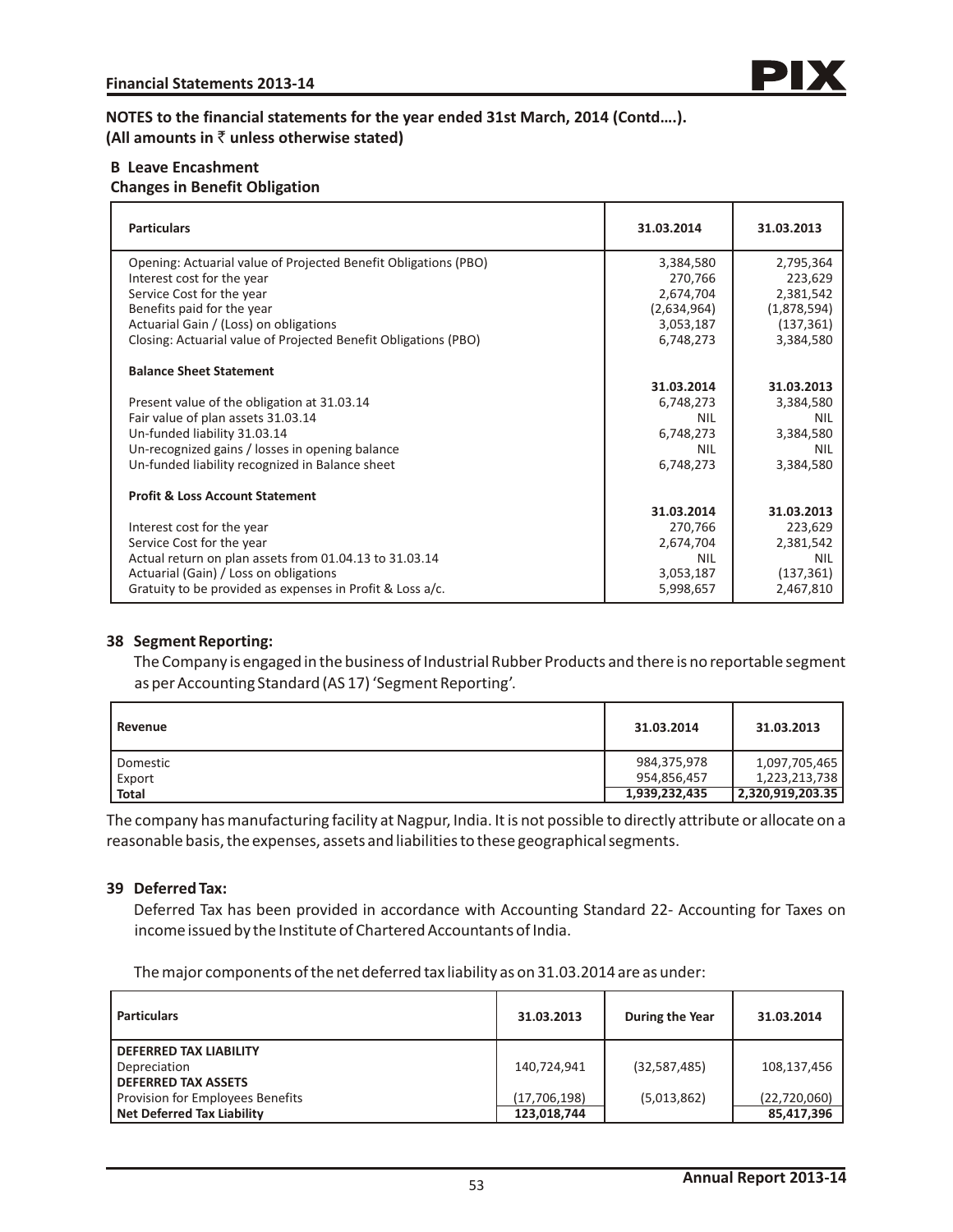

### **40 Related Parties' Disclosures:**

**i. Names of Related parties with whom transactions have taken place during the year :**

## **A. Subsidiary Companies**

- **1. Subsidiary**
- i. PIX Middle East FZC, UAE
- ii. PIX Transmissions (Europe) Limited, England

### **2. Fellow Subsidiaries**

- i. PIX Germany GmbH, Germany
	- (Subsidiary company of PIX Transmissions (Europe) Limited)
- ii. PIX Middle East Trading LLC, UAE
	- (Subsidiary company of PIX Middle East FZC, UAE)

#### **B. Joint Venture Company**

i. PIX QCS Limited, Ireland

### **C. Key Management Personnel:**

- i. Mr. Sukhpal Singh Sethi
- ii. Mr. Amarpal Sethi
- iii. Mr. Sonepal Sethi
- iv. Mr. Rishipal Sethi
- v. Mr. Joe Paul
- vi. Mr. Karanpal Sethi

#### **D. Relatives of key Management Personnel**

- i. Mrs. Nirmal Sethi
- ii. Mrs. Davinder Sethi
- iii. Mrs. Inderjeet Sethi
- iv. Mrs. Kamalpreet Sethi
- v. Mrs. Saba Sethi
- vi. Mrs. Roshni Sethi
- vii. Miss Shirley Paul

### **E. Enterprises over which key Management Personnel or Relatives have influence**

- i. Amit Beneficiary Trust
- ii. K. S. Beneficiary Trust
- iii. R. S. Beneficiary Trust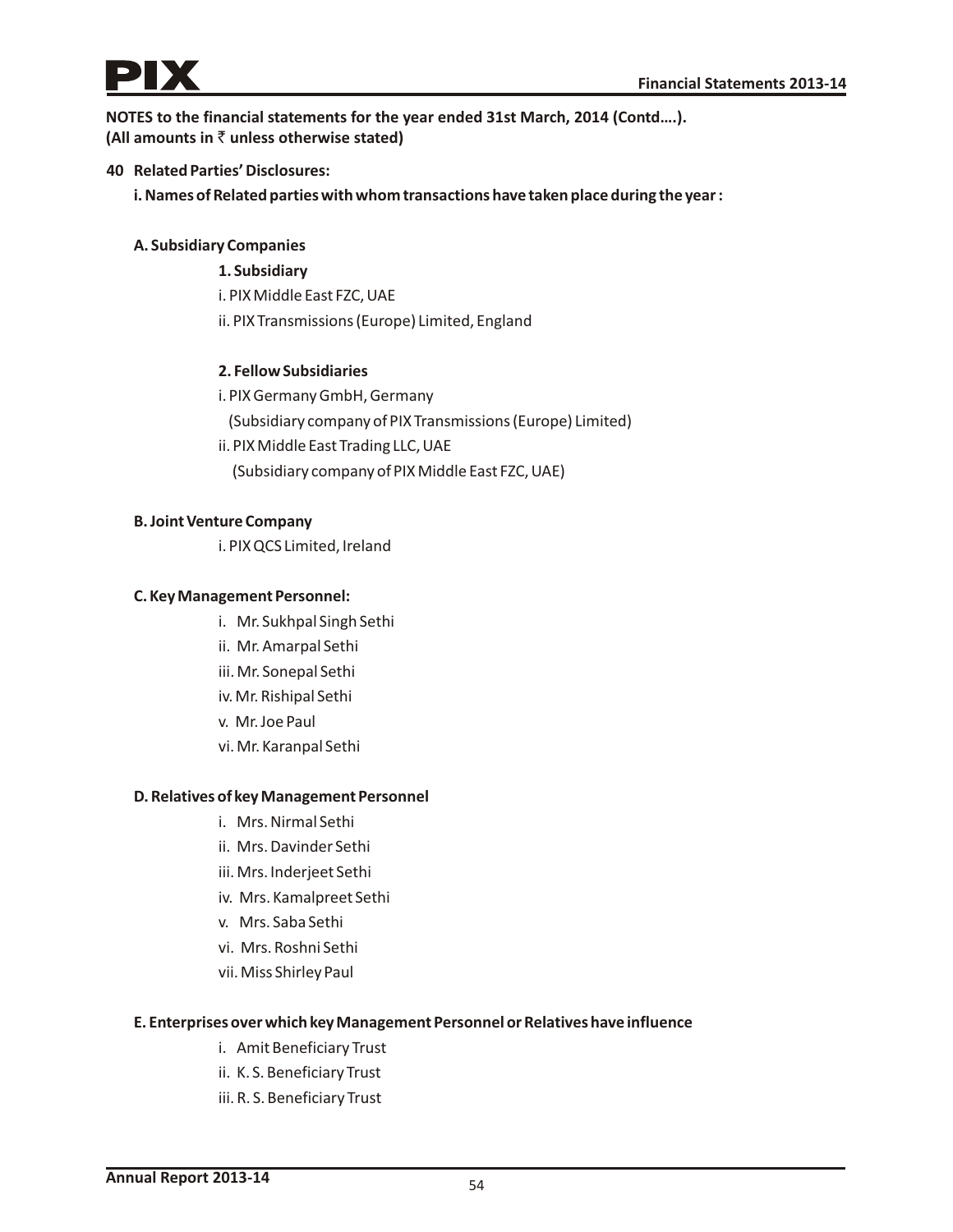| ii. Transactions with related parties for the year ended March 31, 2014<br>31.03.2014<br>31.03.2013<br>A. Subsidiary<br>Sale of Goods<br>16,714,425<br>122,629,451<br><b>B. Fellow Subsidiaries</b><br><b>NIL</b><br>51,713,293<br>Sale of Goods<br><b>C. Joint Venture</b><br>Sale of Goods<br>131,850,197<br>220,861,104<br>4,110,120<br><b>NIL</b><br>Dividend Received<br>D. Key Management Personnel:<br>29,064,895<br><b>Remuneration Paid</b><br>37,079,018<br>8,629,143<br>12,480,773<br>Interest Paid<br>164,644<br>331,824<br>Perquisites/Allowances Paid<br>E. Relatives of key Management Personnel<br>3,153,240<br>3,153,240<br><b>Remuneration Paid</b><br>217,800<br>217,800<br><b>Rent Paid</b><br>6,361,340<br>25,639,565<br><b>Interest Paid</b><br>F. Enterprises over which key Management Personnel<br>or Relatives have influence<br>2,574,000<br>2,574,000<br>Rent paid<br>iii. Balance at the end of the year 31st March 2014<br>A. Subsidiary<br>21,737,460<br><b>Trade Receivables</b><br>124,449,265<br>4,131,815<br>Loan & Advances<br>8,525,592<br>Investment<br><b>B. Fellow Subsidiaries</b><br>49,741,882<br><b>NIL</b><br><b>Trade Receivables</b><br><b>C. Joint Venture</b><br><b>NIL</b><br>118,636,193<br><b>Trade Receivables</b><br>1,059,621<br>9,325,712<br>Loan & Advances<br>D. Key Management Personnel:<br>141,214,917<br>42,523,786<br>Payables<br><b>E. Relatives of key Management Personnel</b><br>33,587,809<br>44,267,166<br>Payables | 40. Related Parties' Disclosures: (Contd) |  |
|------------------------------------------------------------------------------------------------------------------------------------------------------------------------------------------------------------------------------------------------------------------------------------------------------------------------------------------------------------------------------------------------------------------------------------------------------------------------------------------------------------------------------------------------------------------------------------------------------------------------------------------------------------------------------------------------------------------------------------------------------------------------------------------------------------------------------------------------------------------------------------------------------------------------------------------------------------------------------------------------------------------------------------------------------------------------------------------------------------------------------------------------------------------------------------------------------------------------------------------------------------------------------------------------------------------------------------------------------------------------------------------------------------------------------------------------------------------------------------------|-------------------------------------------|--|
|                                                                                                                                                                                                                                                                                                                                                                                                                                                                                                                                                                                                                                                                                                                                                                                                                                                                                                                                                                                                                                                                                                                                                                                                                                                                                                                                                                                                                                                                                          |                                           |  |
|                                                                                                                                                                                                                                                                                                                                                                                                                                                                                                                                                                                                                                                                                                                                                                                                                                                                                                                                                                                                                                                                                                                                                                                                                                                                                                                                                                                                                                                                                          |                                           |  |
|                                                                                                                                                                                                                                                                                                                                                                                                                                                                                                                                                                                                                                                                                                                                                                                                                                                                                                                                                                                                                                                                                                                                                                                                                                                                                                                                                                                                                                                                                          |                                           |  |
|                                                                                                                                                                                                                                                                                                                                                                                                                                                                                                                                                                                                                                                                                                                                                                                                                                                                                                                                                                                                                                                                                                                                                                                                                                                                                                                                                                                                                                                                                          |                                           |  |
|                                                                                                                                                                                                                                                                                                                                                                                                                                                                                                                                                                                                                                                                                                                                                                                                                                                                                                                                                                                                                                                                                                                                                                                                                                                                                                                                                                                                                                                                                          |                                           |  |
|                                                                                                                                                                                                                                                                                                                                                                                                                                                                                                                                                                                                                                                                                                                                                                                                                                                                                                                                                                                                                                                                                                                                                                                                                                                                                                                                                                                                                                                                                          |                                           |  |
|                                                                                                                                                                                                                                                                                                                                                                                                                                                                                                                                                                                                                                                                                                                                                                                                                                                                                                                                                                                                                                                                                                                                                                                                                                                                                                                                                                                                                                                                                          |                                           |  |
|                                                                                                                                                                                                                                                                                                                                                                                                                                                                                                                                                                                                                                                                                                                                                                                                                                                                                                                                                                                                                                                                                                                                                                                                                                                                                                                                                                                                                                                                                          |                                           |  |
|                                                                                                                                                                                                                                                                                                                                                                                                                                                                                                                                                                                                                                                                                                                                                                                                                                                                                                                                                                                                                                                                                                                                                                                                                                                                                                                                                                                                                                                                                          |                                           |  |
|                                                                                                                                                                                                                                                                                                                                                                                                                                                                                                                                                                                                                                                                                                                                                                                                                                                                                                                                                                                                                                                                                                                                                                                                                                                                                                                                                                                                                                                                                          |                                           |  |
|                                                                                                                                                                                                                                                                                                                                                                                                                                                                                                                                                                                                                                                                                                                                                                                                                                                                                                                                                                                                                                                                                                                                                                                                                                                                                                                                                                                                                                                                                          |                                           |  |
|                                                                                                                                                                                                                                                                                                                                                                                                                                                                                                                                                                                                                                                                                                                                                                                                                                                                                                                                                                                                                                                                                                                                                                                                                                                                                                                                                                                                                                                                                          |                                           |  |
|                                                                                                                                                                                                                                                                                                                                                                                                                                                                                                                                                                                                                                                                                                                                                                                                                                                                                                                                                                                                                                                                                                                                                                                                                                                                                                                                                                                                                                                                                          |                                           |  |
|                                                                                                                                                                                                                                                                                                                                                                                                                                                                                                                                                                                                                                                                                                                                                                                                                                                                                                                                                                                                                                                                                                                                                                                                                                                                                                                                                                                                                                                                                          |                                           |  |
|                                                                                                                                                                                                                                                                                                                                                                                                                                                                                                                                                                                                                                                                                                                                                                                                                                                                                                                                                                                                                                                                                                                                                                                                                                                                                                                                                                                                                                                                                          |                                           |  |
|                                                                                                                                                                                                                                                                                                                                                                                                                                                                                                                                                                                                                                                                                                                                                                                                                                                                                                                                                                                                                                                                                                                                                                                                                                                                                                                                                                                                                                                                                          |                                           |  |
|                                                                                                                                                                                                                                                                                                                                                                                                                                                                                                                                                                                                                                                                                                                                                                                                                                                                                                                                                                                                                                                                                                                                                                                                                                                                                                                                                                                                                                                                                          |                                           |  |
|                                                                                                                                                                                                                                                                                                                                                                                                                                                                                                                                                                                                                                                                                                                                                                                                                                                                                                                                                                                                                                                                                                                                                                                                                                                                                                                                                                                                                                                                                          |                                           |  |
|                                                                                                                                                                                                                                                                                                                                                                                                                                                                                                                                                                                                                                                                                                                                                                                                                                                                                                                                                                                                                                                                                                                                                                                                                                                                                                                                                                                                                                                                                          |                                           |  |
|                                                                                                                                                                                                                                                                                                                                                                                                                                                                                                                                                                                                                                                                                                                                                                                                                                                                                                                                                                                                                                                                                                                                                                                                                                                                                                                                                                                                                                                                                          |                                           |  |
|                                                                                                                                                                                                                                                                                                                                                                                                                                                                                                                                                                                                                                                                                                                                                                                                                                                                                                                                                                                                                                                                                                                                                                                                                                                                                                                                                                                                                                                                                          |                                           |  |
|                                                                                                                                                                                                                                                                                                                                                                                                                                                                                                                                                                                                                                                                                                                                                                                                                                                                                                                                                                                                                                                                                                                                                                                                                                                                                                                                                                                                                                                                                          |                                           |  |
|                                                                                                                                                                                                                                                                                                                                                                                                                                                                                                                                                                                                                                                                                                                                                                                                                                                                                                                                                                                                                                                                                                                                                                                                                                                                                                                                                                                                                                                                                          |                                           |  |
|                                                                                                                                                                                                                                                                                                                                                                                                                                                                                                                                                                                                                                                                                                                                                                                                                                                                                                                                                                                                                                                                                                                                                                                                                                                                                                                                                                                                                                                                                          |                                           |  |
|                                                                                                                                                                                                                                                                                                                                                                                                                                                                                                                                                                                                                                                                                                                                                                                                                                                                                                                                                                                                                                                                                                                                                                                                                                                                                                                                                                                                                                                                                          |                                           |  |
|                                                                                                                                                                                                                                                                                                                                                                                                                                                                                                                                                                                                                                                                                                                                                                                                                                                                                                                                                                                                                                                                                                                                                                                                                                                                                                                                                                                                                                                                                          |                                           |  |
|                                                                                                                                                                                                                                                                                                                                                                                                                                                                                                                                                                                                                                                                                                                                                                                                                                                                                                                                                                                                                                                                                                                                                                                                                                                                                                                                                                                                                                                                                          |                                           |  |
|                                                                                                                                                                                                                                                                                                                                                                                                                                                                                                                                                                                                                                                                                                                                                                                                                                                                                                                                                                                                                                                                                                                                                                                                                                                                                                                                                                                                                                                                                          |                                           |  |
|                                                                                                                                                                                                                                                                                                                                                                                                                                                                                                                                                                                                                                                                                                                                                                                                                                                                                                                                                                                                                                                                                                                                                                                                                                                                                                                                                                                                                                                                                          |                                           |  |
|                                                                                                                                                                                                                                                                                                                                                                                                                                                                                                                                                                                                                                                                                                                                                                                                                                                                                                                                                                                                                                                                                                                                                                                                                                                                                                                                                                                                                                                                                          |                                           |  |
|                                                                                                                                                                                                                                                                                                                                                                                                                                                                                                                                                                                                                                                                                                                                                                                                                                                                                                                                                                                                                                                                                                                                                                                                                                                                                                                                                                                                                                                                                          |                                           |  |
|                                                                                                                                                                                                                                                                                                                                                                                                                                                                                                                                                                                                                                                                                                                                                                                                                                                                                                                                                                                                                                                                                                                                                                                                                                                                                                                                                                                                                                                                                          |                                           |  |
|                                                                                                                                                                                                                                                                                                                                                                                                                                                                                                                                                                                                                                                                                                                                                                                                                                                                                                                                                                                                                                                                                                                                                                                                                                                                                                                                                                                                                                                                                          |                                           |  |
|                                                                                                                                                                                                                                                                                                                                                                                                                                                                                                                                                                                                                                                                                                                                                                                                                                                                                                                                                                                                                                                                                                                                                                                                                                                                                                                                                                                                                                                                                          |                                           |  |
|                                                                                                                                                                                                                                                                                                                                                                                                                                                                                                                                                                                                                                                                                                                                                                                                                                                                                                                                                                                                                                                                                                                                                                                                                                                                                                                                                                                                                                                                                          |                                           |  |
|                                                                                                                                                                                                                                                                                                                                                                                                                                                                                                                                                                                                                                                                                                                                                                                                                                                                                                                                                                                                                                                                                                                                                                                                                                                                                                                                                                                                                                                                                          |                                           |  |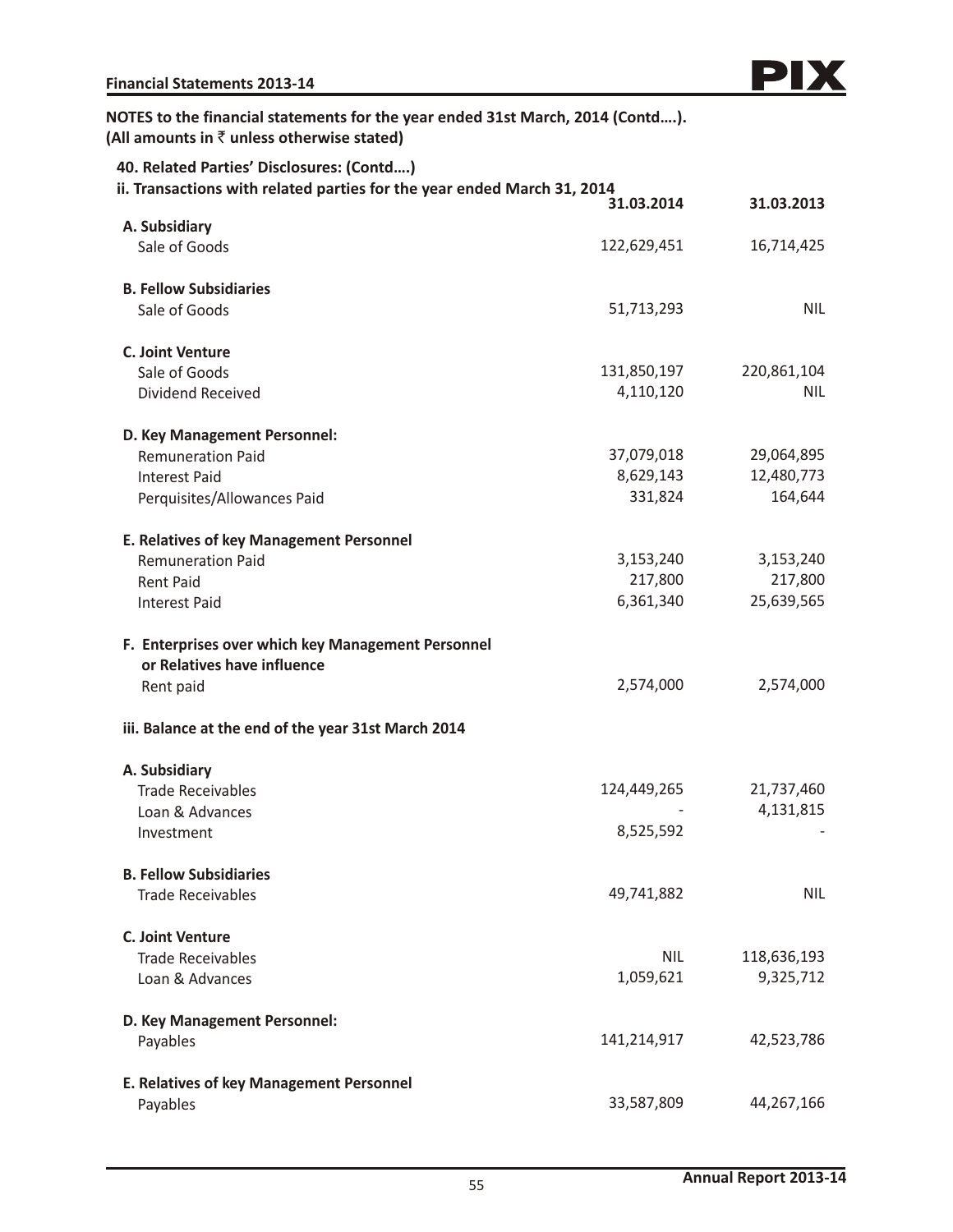**41 Additional Information pursuant to the provision of paragraph 3 and 4 of Part II of the Schedule VI to the Companies Act, 1956**

**Quantitative details of goods for the period ended 31st March 2014. (As certified by Management)**

## **A. Consumption Statement**

| Sr. No.<br><b>Particulars</b> |               | Unit       | <b>Current Year</b> |             | <b>Previous Year</b> |               |
|-------------------------------|---------------|------------|---------------------|-------------|----------------------|---------------|
|                               |               |            | Quantity            | Value       | Quantity             | Value         |
|                               | Rubber        | КG         | 1,358,000           | 235,376,577 | 1,953,389            | 415,334,434   |
| 2                             | Carbon Black  | КG         | 990,365             | 92,369,517  | 1,396,329            | 116,430,826   |
| 3                             | Fabric/Rayon  | <b>MTR</b> | 1,946,330           | 250,757,684 | 1,675,363            | 294,568,783   |
| 4                             | Chemicals     | КG         | 962,726             | 92,326,841  | 1,283,705            | 122,260,766   |
| 5                             | Fuel & Oil    | <b>LTR</b> | 363,700             | 37,667,614  | 425,762              | 95,909,172    |
| 6                             | <b>Others</b> |            |                     | 40,303,254  | 597,348              | 136,139,826   |
|                               |               |            | 5,621,121           | 748,801,487 | 7,331,896            | 1,180,643,807 |

## **B. Goods Purchased**

| Sr. No. | <b>Particulars</b> | <b>Current Year</b><br>Value | <b>Previous Year</b><br>Value |
|---------|--------------------|------------------------------|-------------------------------|
| 1       | Rubber             | 240,250,767                  | 402,666,977                   |
| 2       | Carbon Black       | 78,011,425                   | 116,742,688                   |
| 3       | Fabric/Rayon       | 246,692,315                  | 313,948,165                   |
| 4       | Chemicals          | 84,648,007                   | 127,929,451                   |
| 5       | Fuel & Oil         | 37,987,731                   | 99,846,214                    |
| 6       | <b>Others</b>      | 33,477,919                   | 74,414,156                    |
|         | <b>Total</b>       | 721,068,164                  | 1,135,547,651                 |

## **C. Manufactured Goods**

| Sr. No. |          | Sales ( $\bar{\tau}$ in lacs)<br><b>Particulars</b><br><b>Previous Year</b><br><b>Current Year</b> |           |                          |                          | Unit in Nos. |  |
|---------|----------|----------------------------------------------------------------------------------------------------|-----------|--------------------------|--------------------------|--------------|--|
|         |          |                                                                                                    |           | <b>Closing Inventory</b> | <b>Opening Inventory</b> |              |  |
|         | V- Belts | 18.425.02                                                                                          | 19.693.00 | 992.113                  | 995.177                  |              |  |

## **D. Work in Progress**

| Particulars      | <b>Current Year</b><br>Value | <b>Previous Year</b><br>Value |
|------------------|------------------------------|-------------------------------|
| Work in Progress | 44.751.409                   | 46.894.290                    |

## **42. Trading Company Disclosures**

| Sr. No. | <b>Particulars</b> | Purchase                                    |            |  |
|---------|--------------------|---------------------------------------------|------------|--|
|         |                    | <b>Current Year</b><br><b>Previous Year</b> |            |  |
|         | Indigenous         | 13,021,666                                  | 53,233,391 |  |
|         | Import             | 1.242.481                                   | 6.251.278  |  |
|         | Total              | 14.264.147                                  | 59.484.669 |  |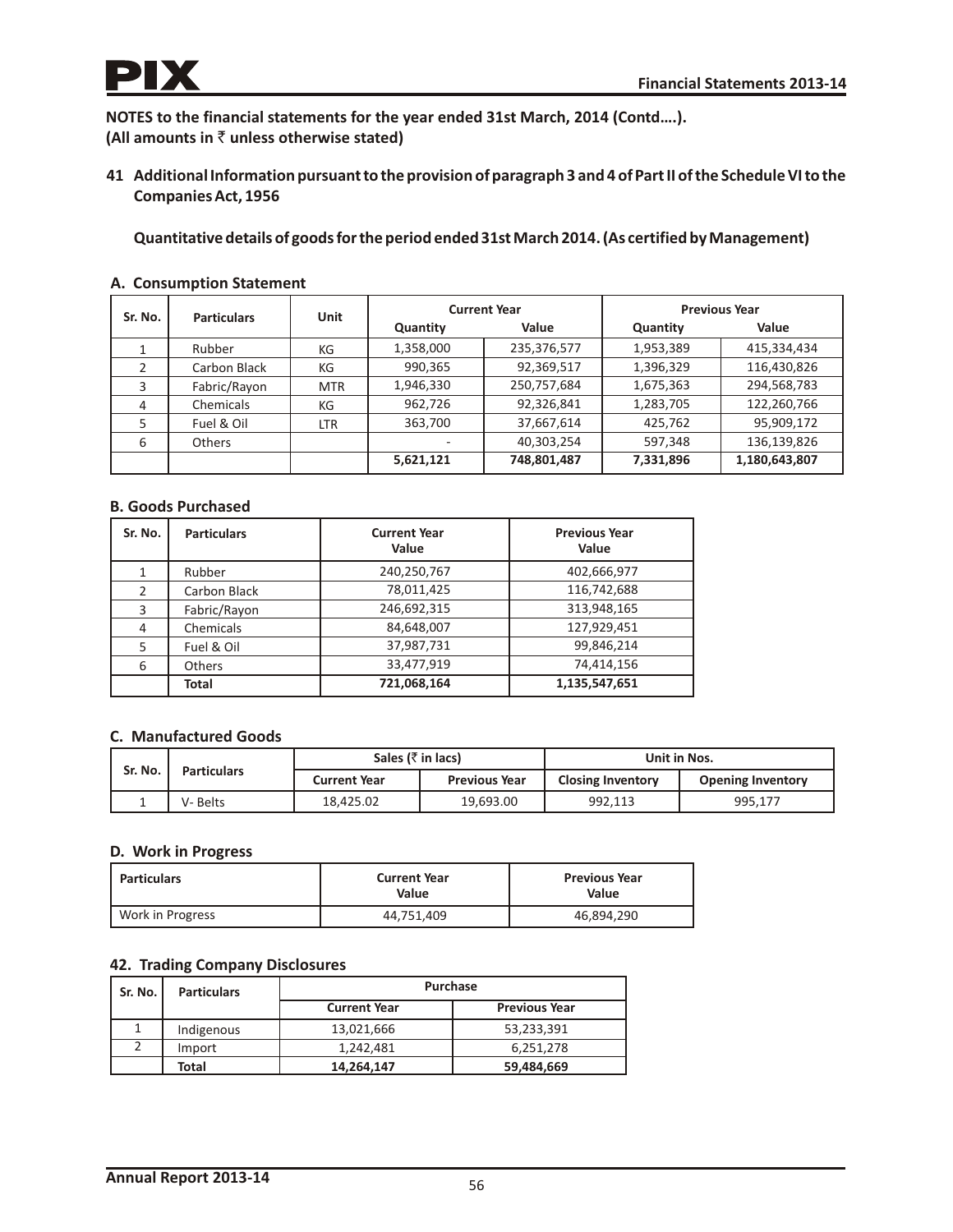| Sr. No. | <b>Particulars</b> | <b>Sales</b>        |                      |  |
|---------|--------------------|---------------------|----------------------|--|
|         |                    | <b>Current Year</b> | <b>Previous Year</b> |  |
|         | Domestic           | 7,893,593           | 43,566,260           |  |
|         | Export             | 810.875             | 15.828.336           |  |
|         | Total              | 8,704,468           | 59,394,596           |  |

## **43 Value of imported and indigenous raw materials stores and spare parts consumed during the period. (As Certified by Management)**

## **A. Raw Materials**

| Sr. No. | <b>Items</b> | <b>Current Year</b> |            |               | <b>Previous Year</b> |
|---------|--------------|---------------------|------------|---------------|----------------------|
|         |              | Value               | Percentage | Value         | Percentage           |
|         | Indigenous   | 409.439.324         | 55%        | 651,519,780   | 55%                  |
|         | Imported     | 339,362,163         | 45%        | 529.124.028   | 45%                  |
|         |              | 748,801,487         | 100%       | 1,180,643,807 | 100%                 |

## **B. Stores and Spares**

| Sr. No. | <b>Items</b> | <b>Current Year</b> |            |            | <b>Previous Year</b> |
|---------|--------------|---------------------|------------|------------|----------------------|
|         |              | Value               | Percentage | Value      | Percentage           |
|         | Indigenous   | 25,643,323          | 92%        | 31,040,975 | 87%                  |
|         | Imported     | 2,360,860           | 08%        | 4,677,378  | 13%                  |
|         |              | 28,004,183          | 100%       | 35,718,353 | 100%                 |

| 44. Imports                         | <b>Current Year</b> | <b>Previous Year</b> |
|-------------------------------------|---------------------|----------------------|
| A. Raw Materials (On CIF Basis)     | 274,031,571         | 451,166,457          |
| B. Capital Goods (On CIF Basis)     | 87,290,956          | 4,653,488            |
| 45. Expenditure in Foreign currency | <b>Current Year</b> | <b>Previous Year</b> |
| A. Travelling                       | 13,931,966          | 7,457,682            |
| <b>B.</b> Others                    | 1,628,910           | 893,122              |
| 46. Earning in Foreign Currency     | <b>Current Year</b> | <b>Previous Year</b> |
| A. Exports of Goods (On FOB basis)  | 928,559,873         | 1,227,487,499        |
| <b>B.</b> Dividend                  | 4,110,120           | NIL                  |

**47. The previous year figures are regrouped, where ever necessary to confirm with this year's classification.**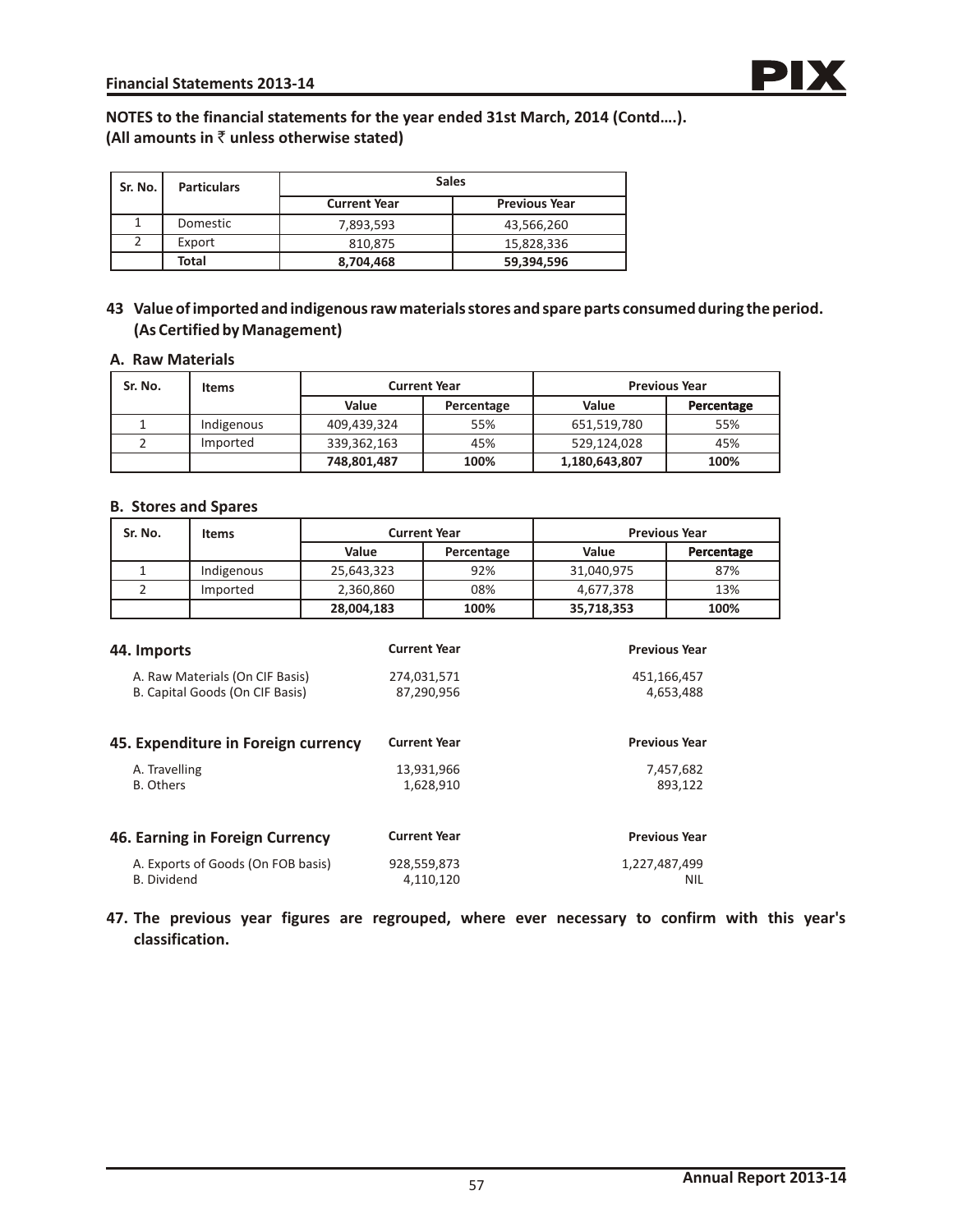| Sr. No. | <b>Particular</b>                 |                                           |                          |                            |             |  |  |  |
|---------|-----------------------------------|-------------------------------------------|--------------------------|----------------------------|-------------|--|--|--|
| 1       | <b>Name of Subsidiary Company</b> | <b>PIX Transmissions (Europe) Limited</b> |                          | <b>PIX Middle East FZC</b> |             |  |  |  |
| 2       | <b>Reporting Currecny</b>         | Euro                                      | <b>INR</b>               | <b>Dhiram</b>              | <b>INR</b>  |  |  |  |
| 3       | Capital                           | 100,000                                   | 8,256,000                | 150,000                    | 2,448,000   |  |  |  |
| 4       | Reserves                          | (40, 633)                                 | (3,356,804)              | (603,939)                  | (9,856,671) |  |  |  |
| 5       | <b>Total Assets</b>               | 3,601,657                                 | 297,352,802              | 1,715,014                  | 27,989,028  |  |  |  |
| 6       | <b>Total Liabilities</b>          | 3,601,657                                 | 297,352,802              | 1,715,014                  | 27,989,028  |  |  |  |
| 7       | Investment                        |                                           | ٠                        |                            |             |  |  |  |
| 8       | Turnover                          | 3,411,110                                 | 276,504,577              | 1,696,627                  | 27,913,931  |  |  |  |
| 9       | <b>Profit Before Taxation</b>     | (42,062)                                  | (3,409,546)              | 139,137                    | 2,289,169   |  |  |  |
| 10      | <b>Provisio for Taxation</b>      |                                           | ۰                        |                            |             |  |  |  |
| 11      | <b>Profit After Taxation</b>      | (42,062)                                  | (3,409,546)              | 139,137                    | 2,289,169   |  |  |  |
| 12      | <b>Proposed Dividend</b>          |                                           | $\overline{\phantom{a}}$ | -                          |             |  |  |  |
| 13      | Country                           | England                                   |                          | <b>UAE</b>                 |             |  |  |  |

# **Financial Information of Subsidiary Companies**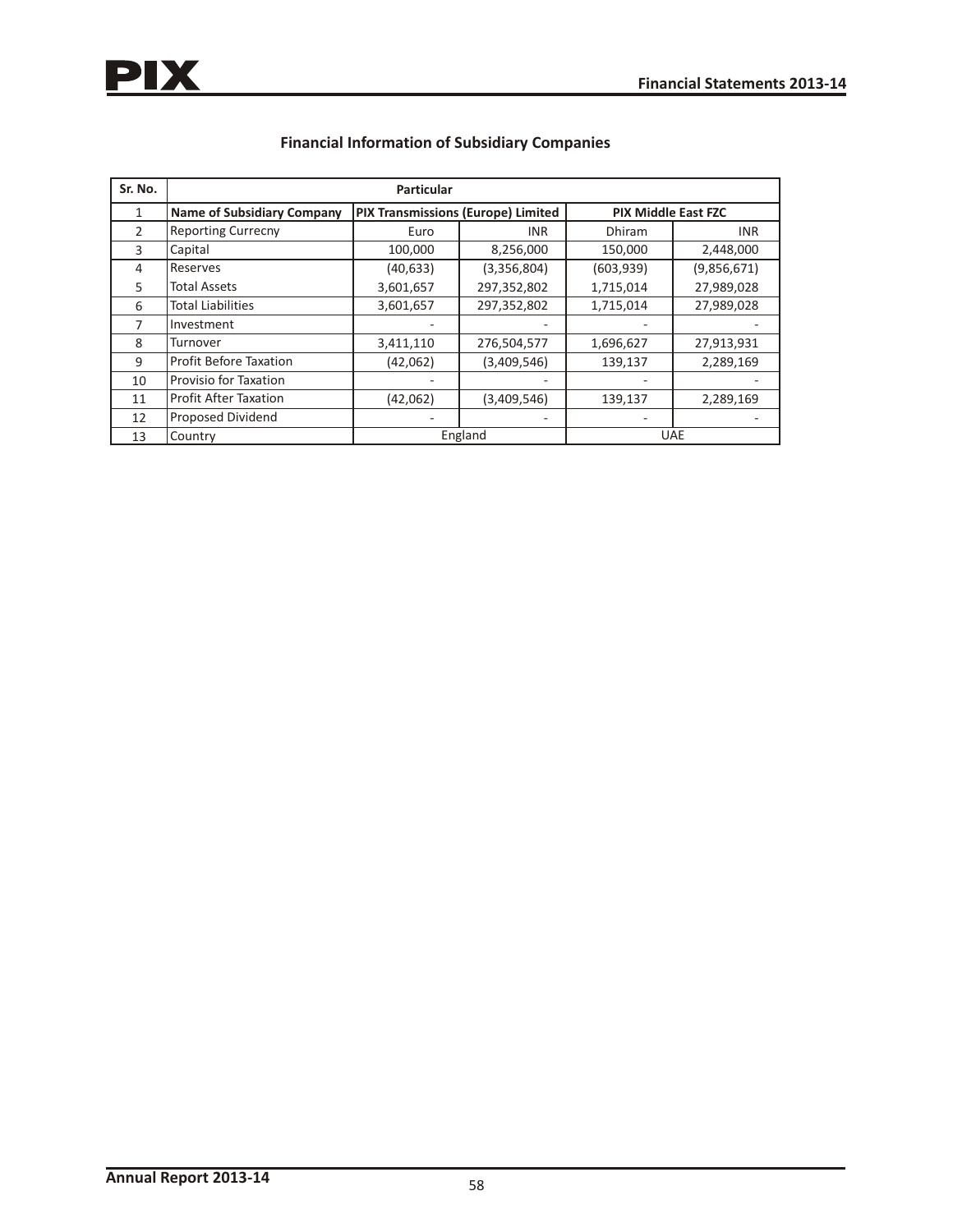**PIX Transmissions Limited Consolidated Financial Statements for the year ended 31 March, 2014**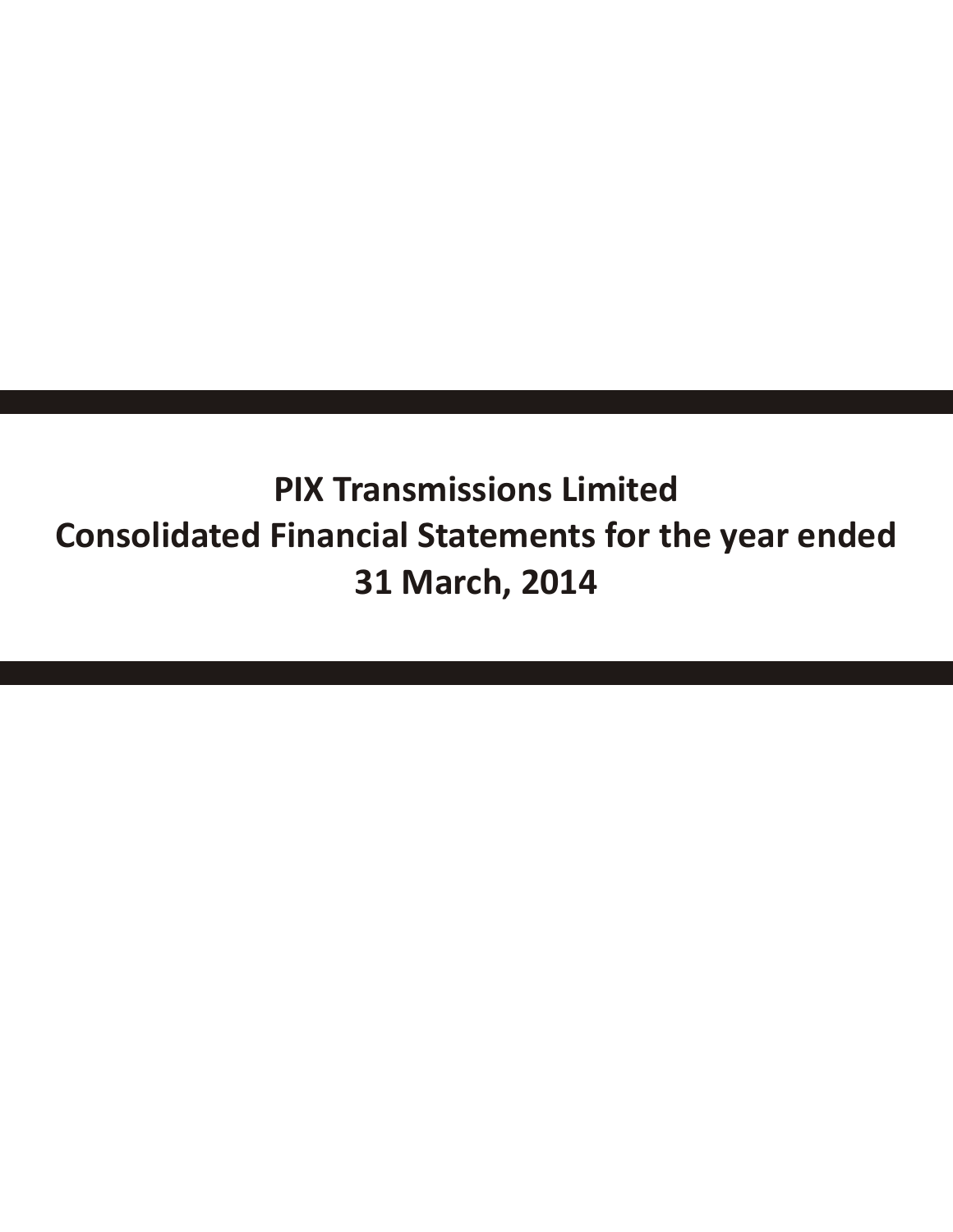## **To the Board of Directors of PIX TRANSMISSIONS LIMITED**

## **Report on the Consolidated Financial Statements:**

I have audited the accompanying consolidated financial statements of PIX TRANSMISSIONS LIMITED ("the Company"), its subsidiaries and jointly controlled entity (collectively referred to as "the Group") which comprise the Consolidated Balance Sheet as at March 31, 2014, and the Consolidated Statement of Profit and Loss and Consolidated Cash Flow Statement for the year then ended, and a summary of significant accounting policies and other explanatory information.

## **Management's Responsibility for the Consolidated Financial Statements:**

Management is responsible for the preparation of these financial statements that give a true and fair view of the consolidated financial position, consolidated financial performance and consolidated cash flows of the Company in accordance with the Accounting Standards notified under the Companies Act, 1956 ("the Act") read with General Circular 15/2013 dated 13th September 2013 of the Ministry of Corporate Affairs in respect of Section 133 of the Companies Act, 2013. This responsibility includes the design, implementation and maintenance of internal control relevant to the preparation and presentation of the consolidated financial statements that give a true and fair view and are free from material misstatement, whether due to fraud or error.

## **Auditor's Responsibility:**

My responsibility is to express an opinion on these consolidated financial statements based on my audit. I conducted my audit in accordance with the Standards on Auditing issued by the Institute of Chartered Accountants of India. Those Standards require that I comply with ethical requirements and plan and perform the audit to obtain reasonable assurance about whether the consolidated financial statements are free from material misstatement.

An audit involves performing procedures to obtain audit evidence about the amounts and disclosures in the financial statements. The procedures selected depend on the auditor's judgment, including the assessment of the risks of material misstatement of the financial statements, whether due to fraud or error. In making those risk assessments, the auditor considers internal control relevant to the Company's preparation and fair presentation of the financial statements in order to design audit procedures that are appropriate in the circumstances but not for the purpose of expressing an opinion on the effectiveness of the entity's internal control. An audit also includes evaluating the appropriateness of accounting policies used and the reasonableness of the accounting estimates made by management, as well as evaluating the overall presentation of the financial statements.

I believe that the audit evidence I have obtained is sufficient and appropriate to provide a basis for my audit opinion.

## **Opinion:**

We report that the consolidated financial statements have been prepared by the Company's Management in accordance with the requirements of Accounting Standard (AS) 21- Consolidated Financial Statements notified under section 211(3C) of the Companies Act, 1956.

In my opinion and to the best of my information and according to the explanations given to me, the consolidated financial statements give the information required by the Act in the manner so required and give a true and fair view in conformity with the accounting principles generally accepted in India: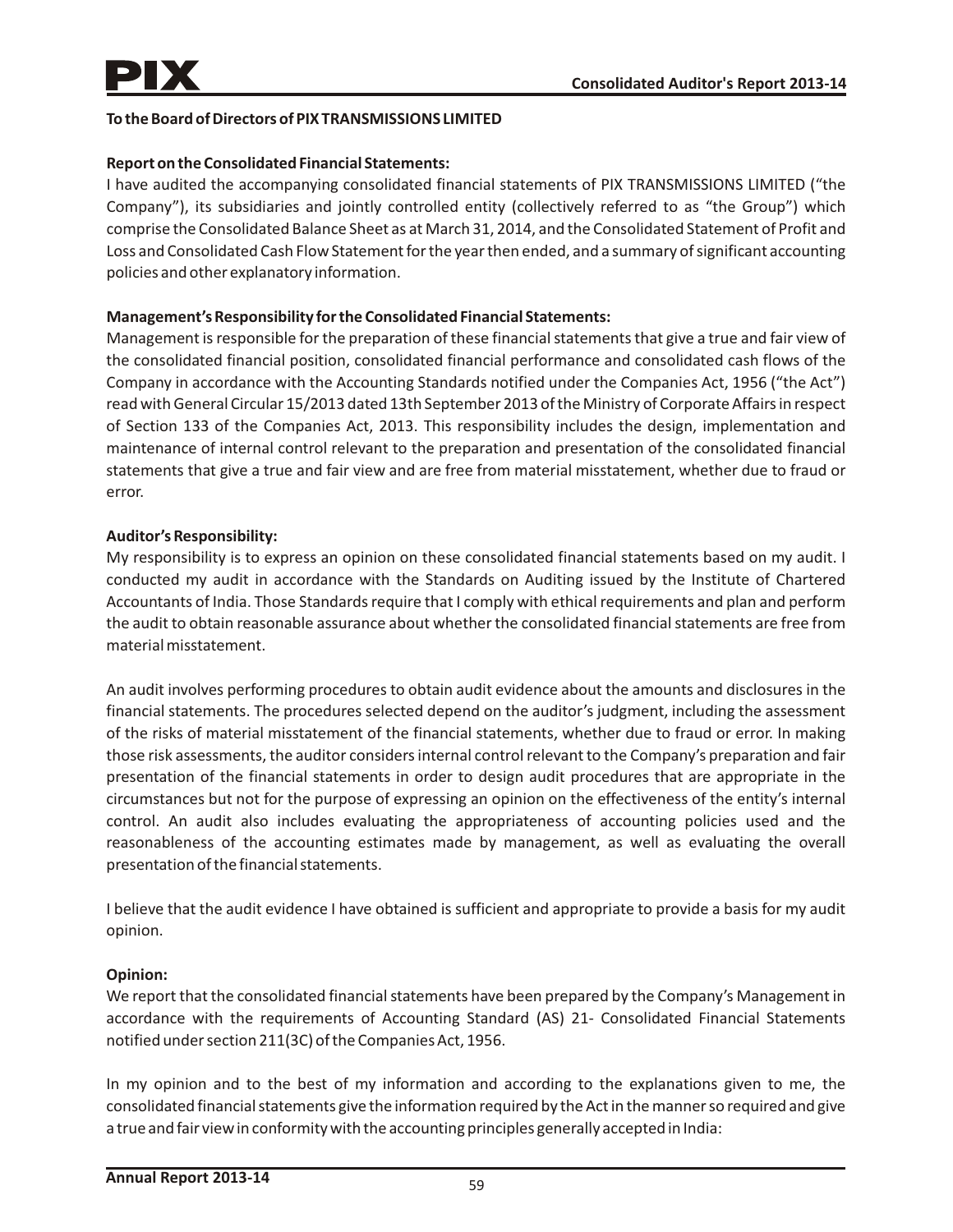- (a) in the case of the Consolidated Balance Sheet, of the state of affairs of the Company as at March 31, 2014;
- (b) in the case of the Consolidated Statement of Profit and Loss, of the profit for the year ended on that date; and
- (c) in the case of the Consolidated Cash Flow Statement, of the cash flows for the year ended on that date.

## **Other Matter:**

I did not audit the financial statements/consolidated financial statements of subsidiary/joint venture companies. The financial statements/consolidated financial statements reflecting the total assets of  $\bar{\mathfrak{Z}}$ 3,25,341 thousand as at 31st March 2014, total revenues (Turnover) of ₹ 3,04,304 thousand for the year ended on that date as considered in the Consolidated Financial Statements are not audited. These financial statements have been certified by the management and our opinion, in so far as it relates to the amounts included in respect of the subsidiary, is based solely on these certified financial statements.

## **Report on Other Legal and Regulatory Requirements**

- 1. As required by the Companies (Auditor's Report) Order, 2003 ("the Order") issued by the Central Government of India in terms of sub-section (4A) of section 227 of the Act, I give in the Annexure a statement on the matters specified in paragraphs 4 and 5 of the Order.
- 2. As required by section 227(3) of the Act, we report that:
	- a. I have obtained all the information and explanations which to the best of my knowledge and belief were necessary for the purpose of my audit;
	- b. in my opinion proper books of account as required by law have been kept by the Company so far as appears from my examination of those books;
	- c. the Balance Sheet, Statement of Profit and Loss, and Cash Flow Statement dealt with by this Report are in agreement with the books of account;
	- d. in my opinion, the Balance Sheet, Statement of Profit and Loss, and Cash Flow Statement comply with the Accounting Standards referred to in subsection (3C) of section 211 of the Companies Act, 1956;
	- e. on the basis of written representations received from the directors as on March 31, 2014, and taken on record by the Board of Directors, none of the directors are disqualified as on March 31, 2014, from being appointed as a director in terms of clause (g) of sub-section (1) of section 274 of the Companies Act, 1956.

**For S. C. Bandi & Co.** Chartered Accountants Firm Reg. No.130850W

## **S. C. BANDI**

(Proprietor) M. No.16932

Place: Mumbai Date : 30.05.2014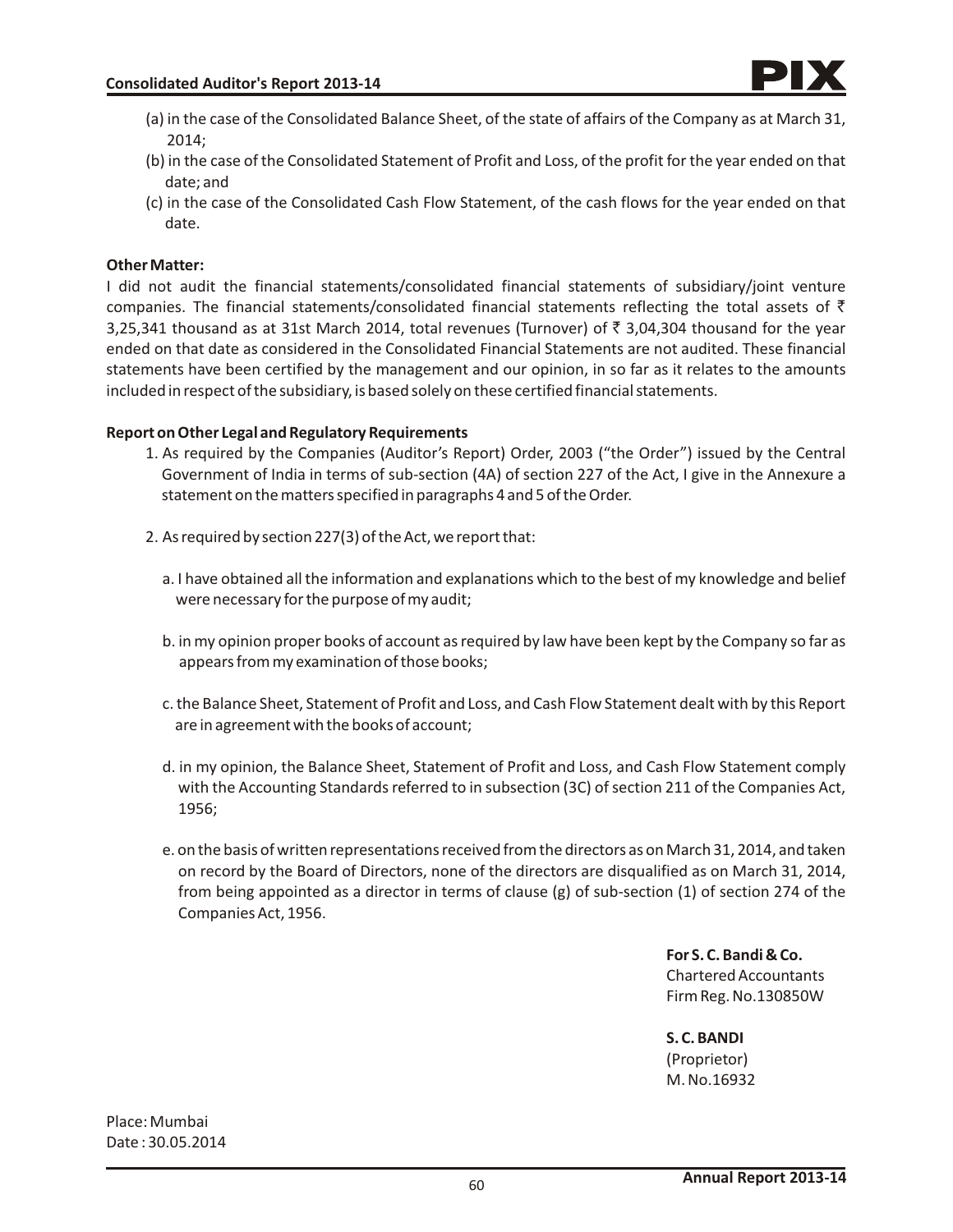## **ANNEXURE TO THE AUDITOR'S REPORT**

The Annexure referred to in my report to the members of PIX Transmissions Limited ('the Company') for the year ended 31 March 2014. I report that;

- (i) (a) The Company has maintained proper records showing full particulars including quantitative details and situation of fixed assets.
	- (b) The assets have been physically verified by the management during the year and no discrepancies were noticed on such verification.
	- (c) The fixed assets disposed off during the year were not substantial, and therefore, do not affect the going concern assumption.
- (ii) (a) The inventory has been physically verified during the year by the management. In my opinion, the frequency of verification is reasonable.
	- (b) The procedures of physical verification of inventories followed by the management are reasonable and adequate in relation to the size of the Company and the nature of its business.
	- (c) The Company is maintaining proper records of inventory. The discrepancies noticed on verification between the physical stocks and the book records were not material.
- (iii) (a) The Company has not granted any loans, secured or unsecured to companies, firms or other parties covered in the register maintained under Section 301 of the Companies Act, 1956. Therefore, the provisions of sub-clauses (a) to (d) of clause (iii) of paragraph 4 of the Order are not applicable to the Company.
	- (b) The Company has taken loans from parties covered in the register maintained under section 301 of the Companies Act, 1956. The maximum amount involved during the year was  $\bar{\bar{\tau}}$  1763.08 lakhs and the balance at the end of the year is  $\bar{\mathfrak{c}}$  1763.08 lakhs.
	- (c) In my opinion, the rate of interest and other terms and conditions on which loans have been taken from the companies, firms or other parties listed in the register maintained under section 301 of the Companies Act, 1956 are, not prima facie, prejudicial to the interest of the Company.
	- (d) There is no stipulation as to the time period for payment of the principal amount of unsecured loans and taken.
- (iv) In my opinion and according to the information and explanations given to me, there are adequate internal control procedures commensurate with the size of the Company and the nature of business with regard to purchases of inventory, fixed asset and with regard to the sale of goods and services. During the course of my audit, no major weakness has been noticed in internal control system.
- (v) (a) In my opinion and according to the information and explanations given to me, the particulars of contracts or arrangements referred to in section 301 of the Act have been entered in the register required to be maintained under that section.
	- (b) In my opinion, and according to the information and explanations given to me, the contracts and arrangements entered in the register maintained under section 301 of the Companies Act, 1956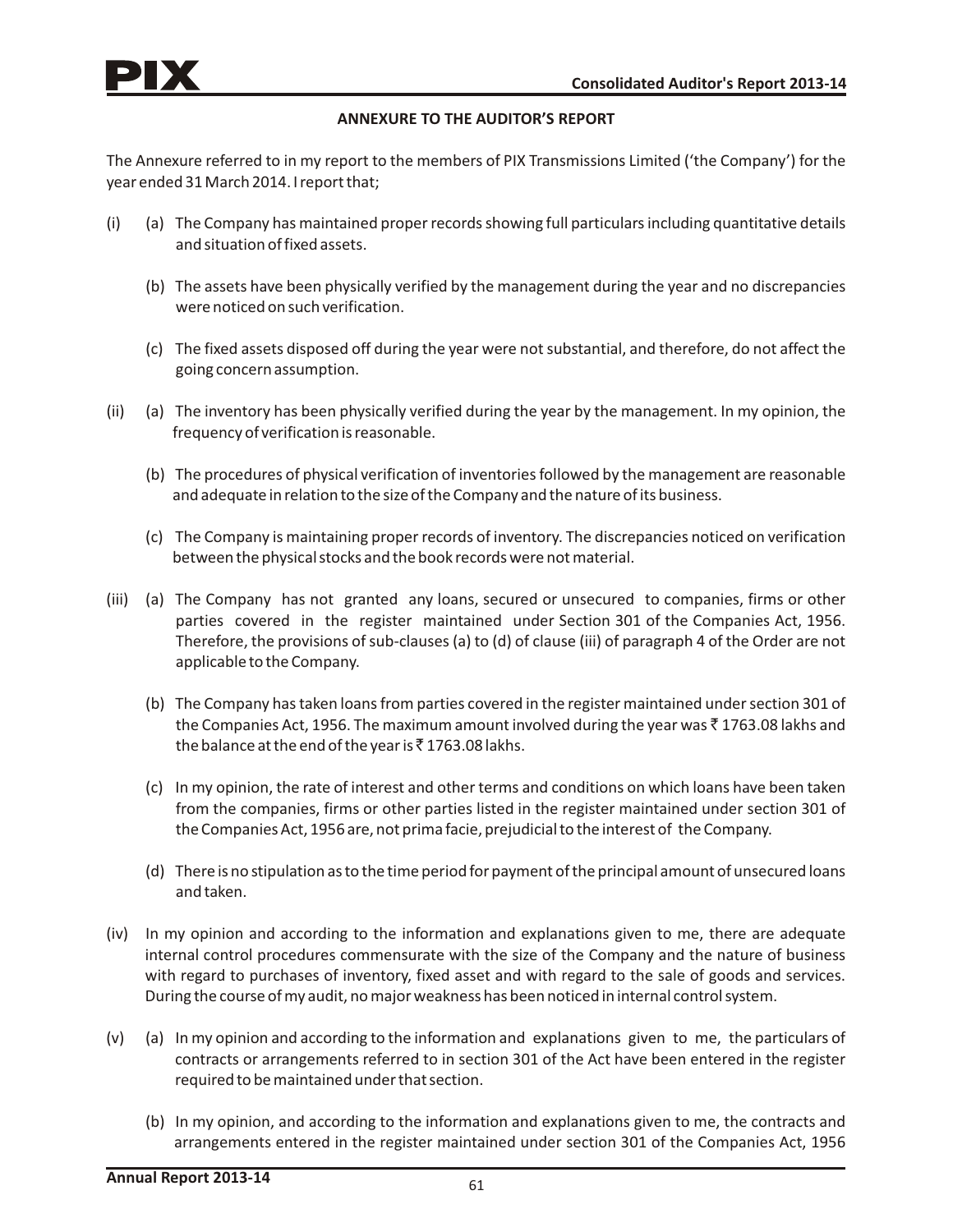have been made at prices which are reasonable having regard to the prevailing market price.

- (vi) The Company has not accepted any deposits from the public and hence, the provisions of clause (vi) of paragraph 4 of the Order are not applicable to the Company.
- (vii) In my opinion and according to the information and explanations given to me, there is an adequate internal audit system commensurate with the size of the Company and the nature of its business.
- (viii) On the basis of the records, I am of the opinion that prima-facie the cost records and accounts prescribed by the Central Government under Section 209(1)(d) of the Companies Act 1956 have been made and maintained in respect of the Company's product to which the said rule are made applicable.
- (ix) The Company is generally regular in depositing undisputed statutory dues including provident fund, investor education and protection fund, employees' state insurance, income tax, sales tax, wealth tax, service tax, custom duty, excise duty, cess and other statutory dues with the appropriate authorities.

According to the information and explanations given to me, no undisputed amounts payable in respect of provident fund, investor education and protection fund, employees' state insurance, income tax, sales tax, wealth tax, service tax, custom duty, excise duty, cess and other statutory dues were in arrears as at 31st March 2014 for a period of more than six months from the date they became payable.

- (x) The Company has no accumulated losses and has not incurred any cash losses during the financial year covered by my audit or in the immediately preceding financial year.
- (xi) According to the information and explanations given to me, the Company has not defaulted in repayment of dues to financial institutions or banks.
- (xii) According to the information and explanations given to me, no loans and advances have been granted by the Company on the basis of security by way of pledge of shares, debentures and other securities and hence the clause (xii) of paragraph 4 of the said Order relating to maintenance of documents and records are not applicable.
- (xiii) In my opinion, the Company is not a chit fund or a nidhi/ mutual benefit fund/ society. Therefore, the provisions of sub-clauses (a) to (d) of clause (xiii) of paragraph 4 of the said Order are not applicable to the Company.
- (xiv) In my opinion, the Company is not dealing in shares, securities and debentures and hence, the provisions of clause (xiv) of paragraph 4 of the said Order are not applicable to the Company.
- (xv) In my opinion and according to the information and explanations given to me, the Company has not given guarantee for loans taken by others from banks and financial institutions.
- (xvi) The Company has raised new term loan during the year. The term loans raised during the year have been applied for the purposes for which they were raised.
- (xvii) According to the information and explanations given to me and on an overall examination of the Balance Sheet of the Company, I report that no funds raised on short-term basis have been used for long-term investment.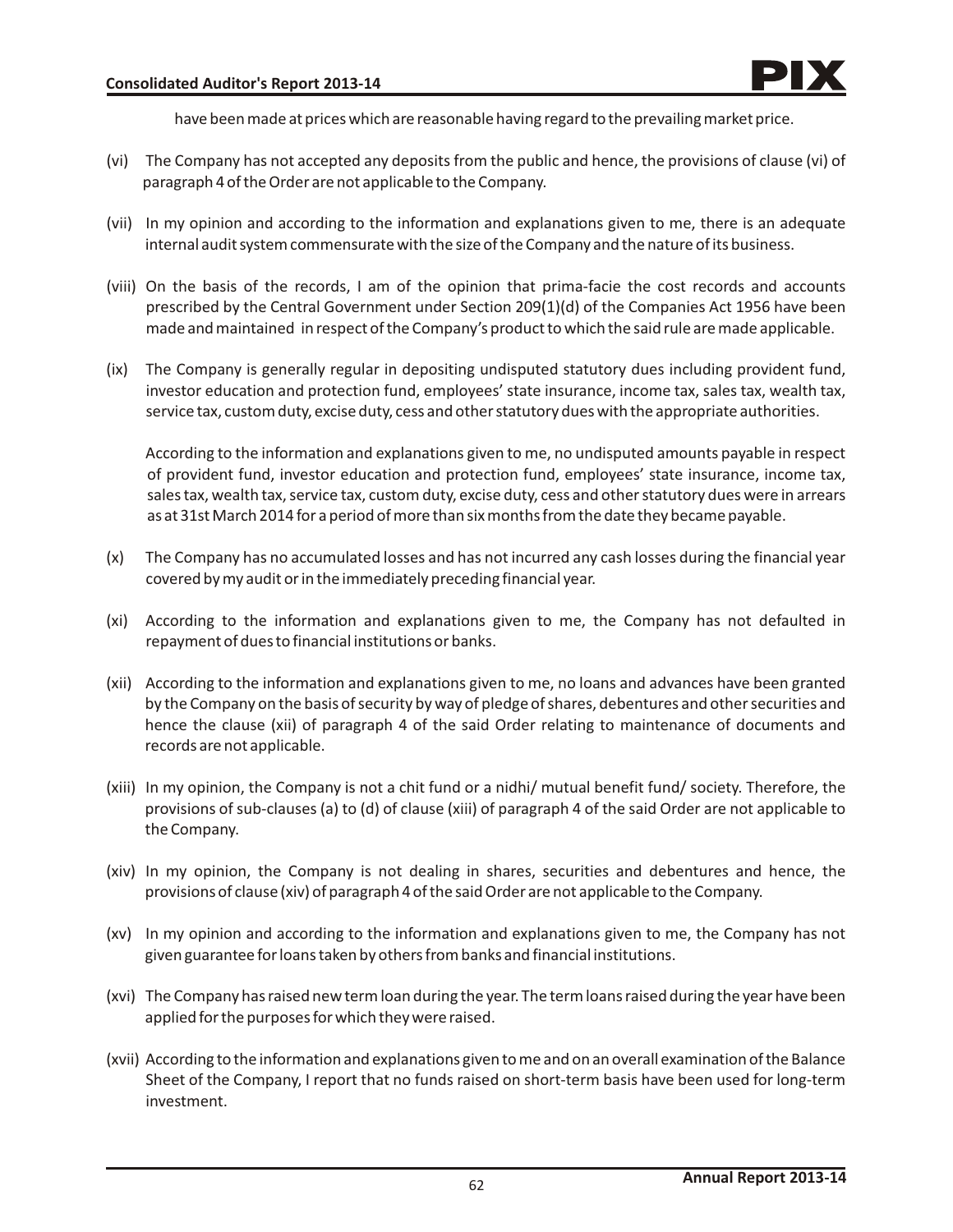

- (xviii) The company has not made any preferential allotment of shares to parties and companies covered in the register maintained under section 301 of the Act during the year.
- (xix) The Company has not issued any Debentures during the financial year covered by my audit.
- (xx) The Company has not raised any money by way of public issue during the year. However, convertible preference shares have been converted to equity shares.
- (xxi) According to the information and explanations given to me, no fraud on or by the company has been noticed or reported during the course of my audit.

**For S. C. Bandi & Co.** Chartered Accountants Firm Reg. No.130850W

**S. C. BANDI** (Proprietor) M. No.16932

Place: Mumbai Date : 30.05.2014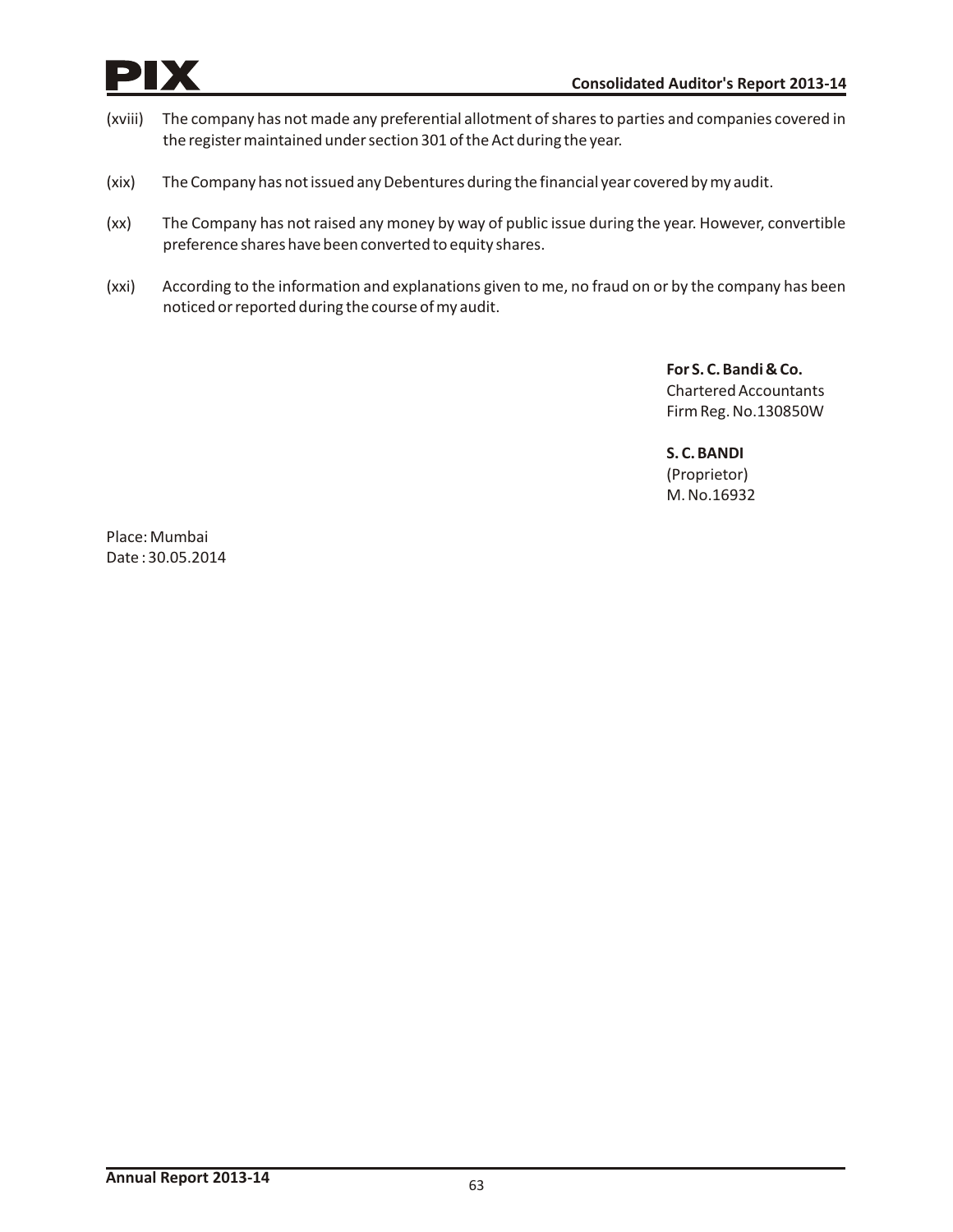## **PIX TRANSMISSIONS LIMITED Consolidated Balance Sheet As at 31st March, 2014**

| <b>Particulars</b>                  | Note No.       | As at<br>31st March, 2014 | As at<br>31st March, 2013 |  |
|-------------------------------------|----------------|---------------------------|---------------------------|--|
| <b>EQUITY AND LIABILITIES</b>       |                |                           |                           |  |
| <b>Shareholder's Funds</b>          |                |                           |                           |  |
| Share Capital                       | 3              | 136,241                   | 183,202                   |  |
| Reserves and Surplus                | $\overline{4}$ | 1,345,145                 | 1,313,312                 |  |
| Minority Interest                   | 5              | (1, 372)                  |                           |  |
| <b>Non-Current Liabilities</b>      |                |                           |                           |  |
| Long-term Borrowings                | 6              | 487,592                   | 321,990                   |  |
| Deferred Tax Liabilities (Net)      | $\overline{7}$ | 85,417                    | 123,019                   |  |
| Long Term Provisions                | 8              | 51,278                    | 49,276                    |  |
| <b>Current Liabilities</b>          |                |                           |                           |  |
| Short-Term Borrowings               | 9              | 690,323                   | 583,054                   |  |
| <b>Trade Payables</b>               | 10             | 425,041                   | 261,297                   |  |
| <b>Other Current Liabilities</b>    | 11             | 116,368                   | 131,651                   |  |
| <b>Short-term Provisions</b>        | 12             | 431,223                   | 399,685                   |  |
| <b>Total</b>                        |                | 3,767,256                 | 3,366,485                 |  |
| <b>ASSETS</b>                       |                |                           |                           |  |
| <b>Non-Current Assets</b>           |                |                           |                           |  |
| <b>Fixed Assets</b>                 |                |                           |                           |  |
| <b>Tangible Assets</b>              | 13             | 1,373,797                 | 991,543                   |  |
| <b>Intangible Assets</b>            | 14             | 51,172                    | 9,425                     |  |
| Capital Work-in-Progress            | 15             | 66,380                    | 151,936                   |  |
| <b>Non-current Investments</b>      | 16             |                           | 11,682                    |  |
| <b>Long Term Loans and Advances</b> | 17             | 441,895                   | 140,631                   |  |
| <b>Other Non-current Assets</b>     | 18             | 155,872                   | 156,188                   |  |
| <b>Current Assets</b>               |                |                           |                           |  |
| <b>Current Investments</b>          | 19             | 145,296                   |                           |  |
| Inventories                         | 20             | 555,397                   | 553,871                   |  |
| <b>Trade Receivables</b>            | 21             | 565,974                   | 586,641                   |  |
| Cash and Cash Equivalents           | 22             | 195,159                   | 324,465                   |  |
| Short-Term Loans and Advances       | 23             | 192,925                   | 438,262                   |  |
| <b>Other Current Assets</b>         | 24             | 23,390                    | 1,841                     |  |
| <b>Total</b>                        |                | 3,767,256                 | 3,366,485                 |  |

#### **All amounts in** ` **in thousand, unless otherwise stated**

**Summary of significant accounting policies 2 The accompanying notes are an integral part of these financial statements**

**As per our report of even date For and on behalf of Board of Directors**

For S. C. Bandi & Co. Chartered Accountants Firm Reg. No.130850W

Karanpal Sethi Chief Financial Officer

S. C. Bandi Proprietor Membership No: 16932 Mumbai, 30.05.2014

Shybu Varghese Company Secretary

 Sonepal Sethi Joint Managing Director

Aqueel A. Mulla Director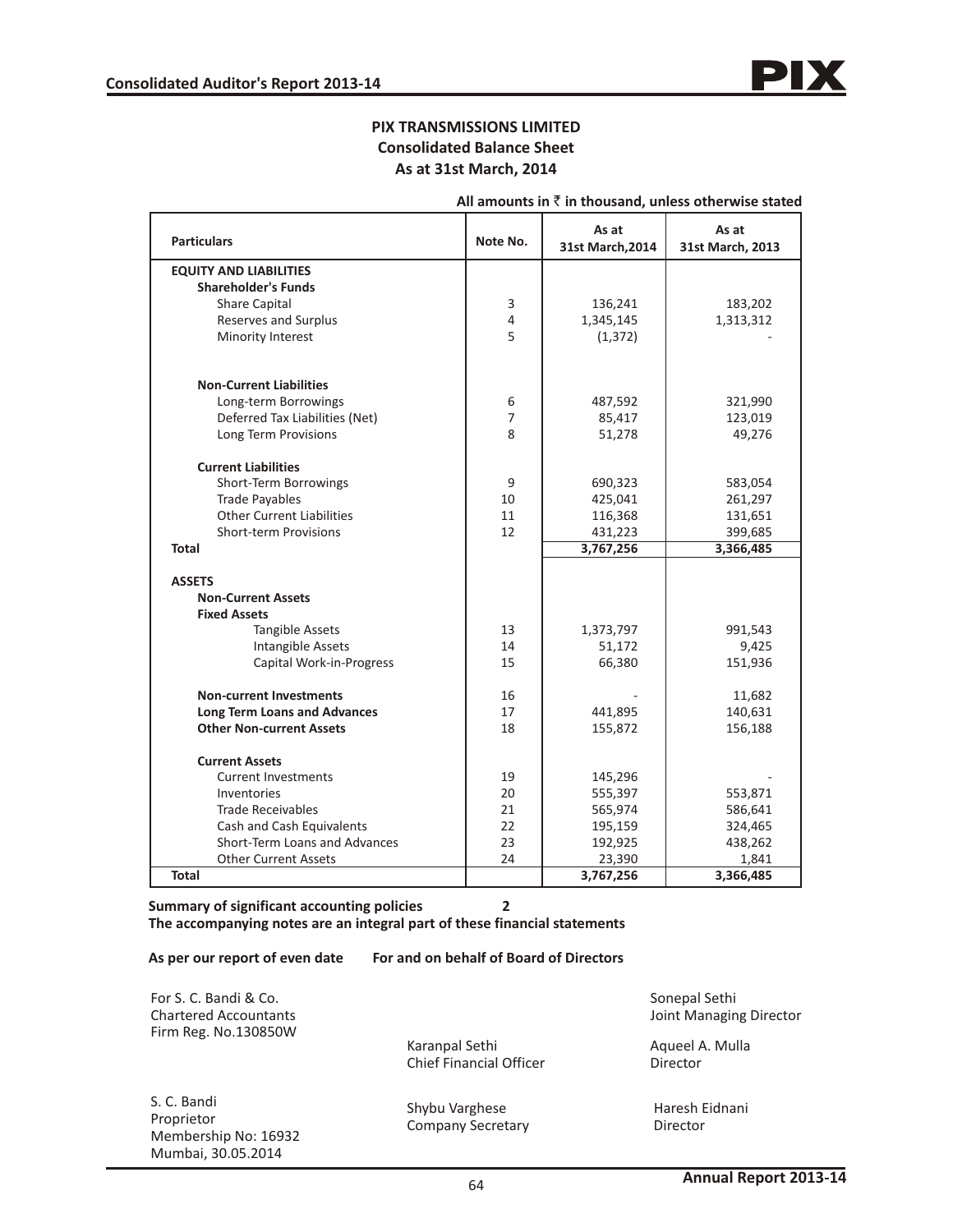## **PIX Transmissions Limited Consolidated Statement of Profit and Loss For the year ended 31st March, 2014**

|                                                                                              | All diffusities in N in Glousditu, unless otherwise stated |                                              |                                              |  |
|----------------------------------------------------------------------------------------------|------------------------------------------------------------|----------------------------------------------|----------------------------------------------|--|
| <b>Particulars</b>                                                                           | Note No.                                                   | <b>Year Ended 31st</b><br><b>March, 2014</b> | <b>Year Ended 31st</b><br><b>March, 2013</b> |  |
|                                                                                              |                                                            |                                              |                                              |  |
| <b>REVENUE</b>                                                                               |                                                            |                                              |                                              |  |
| <b>Revenue from Operation</b>                                                                | 25                                                         | 2,058,754                                    | 2,434,629                                    |  |
| Less: Excise Duty                                                                            |                                                            | 10,444                                       | (100, 866)                                   |  |
| Revenue from Operation (Net)                                                                 |                                                            | 2,069,198                                    | 2,333,763                                    |  |
| <b>Other Income</b>                                                                          | 26                                                         | 36,814                                       | 55,613                                       |  |
| Total                                                                                        |                                                            | 2,106,012                                    | 2,389,376                                    |  |
|                                                                                              |                                                            |                                              |                                              |  |
| <b>EXPENSES</b>                                                                              |                                                            |                                              |                                              |  |
| <b>Cost of Materials Consumed</b>                                                            | 27                                                         | 872,347                                      | 1,332,849                                    |  |
| Changes in inventories of finished goods,<br>work-in-progress and Stock-in-Trade             | 28                                                         | 72,986                                       | (52, 153)                                    |  |
| <b>Employee Benefit Expense</b>                                                              | 29                                                         | 374,204                                      | 300,904                                      |  |
| <b>Other Expenses</b>                                                                        | 30                                                         | 430,804                                      | 379,753                                      |  |
| <b>Financial Costs</b>                                                                       | 31                                                         | 154,860                                      | 188,286                                      |  |
| Depreciation and Amortization Expense                                                        | 32                                                         | 135,190                                      | 133,189                                      |  |
| <b>Total</b>                                                                                 |                                                            | 2,040,391                                    | 2,282,829                                    |  |
| <b>Profit Before Exceptional and Extraordinary</b><br><b>Items and Tax</b>                   |                                                            | 65,621                                       | 106,547                                      |  |
| <b>Exceptional Items</b>                                                                     |                                                            |                                              | 1,339,619                                    |  |
| <b>Profit Before Tax</b>                                                                     |                                                            | 65,621                                       | 1,446,165                                    |  |
| Tax Expense:<br><b>Current Tax</b><br>Deferred Tax                                           |                                                            | 28,000<br>(37,601)                           | 370,000<br>15,811                            |  |
| <b>Profit for the Year</b>                                                                   |                                                            | 75,222                                       | 1,060,354                                    |  |
| <b>Earning per Share</b><br>Basic (FaceValue of ₹10 each)<br>Diluted (FaceValue of ₹10 each) | 33                                                         | 5.52<br>5.52                                 | 77.82<br>77.82                               |  |
|                                                                                              |                                                            |                                              |                                              |  |

**All amounts in** ` **in thousand, unless otherwise stated**

**Summary of significant accounting policies 2**

**The accompanying notes are an integral part of these financial statements**

#### **As per our report of even date For and on behalf of Board of Directors**

For S. C. Bandi & Co. Chartered Accountants Firm Reg. No.130850W

Karanpal Sethi Chief Financial Officer

S. C. Bandi Proprietor Membership No: 16932 Mumbai, 30.05.2014

Shybu Varghese Company Secretary Sonepal Sethi

Joint Managing Director

Aqueel A. Mulla Director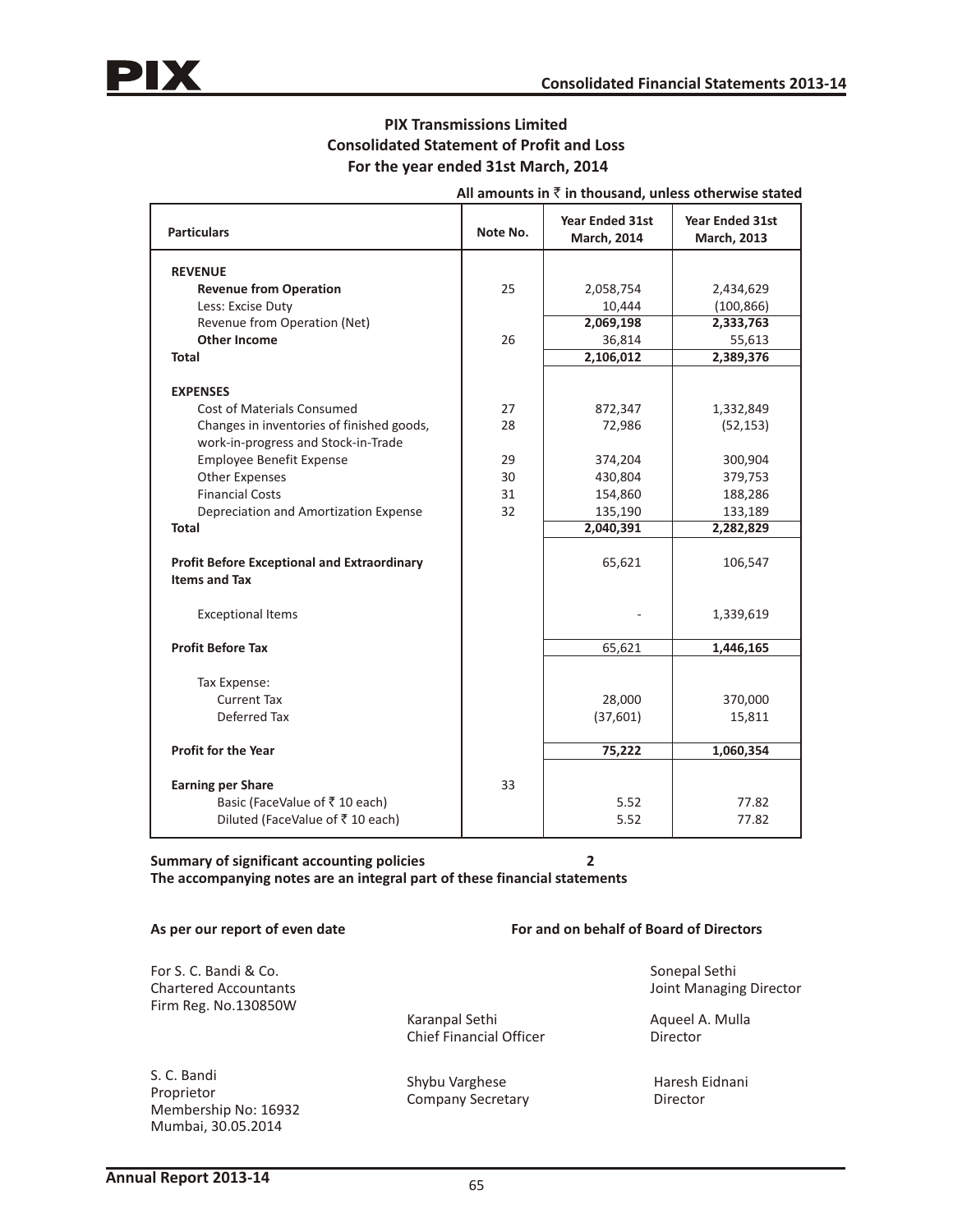#### **PIX Transmissions Limited Consolidated Cash Flow Statement for the year ended 31 March, 2014**

**All amounts in** ` **in thousand, unless otherwise stated**

| <b>Particulars</b>                                                                                         | Year Ended 31st<br><b>March, 2014</b> |                    | <b>Year Ended 31st</b><br><b>March, 2013</b> |                    |
|------------------------------------------------------------------------------------------------------------|---------------------------------------|--------------------|----------------------------------------------|--------------------|
| A. Cash flow from operating activities                                                                     |                                       |                    |                                              |                    |
| Profit / (Loss) before extraordinary items and tax                                                         |                                       | 65,621             |                                              | 106,547            |
| Adjustments for:                                                                                           |                                       |                    |                                              |                    |
| Depreciation and amortisation expense                                                                      | 135190                                |                    | 133,189                                      |                    |
| Finance costs                                                                                              | 154,860                               |                    | 162,957                                      |                    |
| Operating profit / (loss) before working capital changes                                                   |                                       | 290,050<br>355,671 |                                              | 296,146<br>402,693 |
| Changes in working capital:                                                                                |                                       |                    |                                              |                    |
| Adjustments for (increase) / decrease in operating assets:                                                 |                                       |                    |                                              |                    |
| Inventories                                                                                                | (1,526)                               |                    | 153,802                                      |                    |
| Trade receivables                                                                                          | 20,667                                |                    | (168, 961)                                   |                    |
| Short-term loans and advances                                                                              | 245,337                               |                    | (274, 772)                                   |                    |
| Long-term loans and advances<br>Other current assets                                                       | (301, 264)<br>(21, 549)               |                    | (48, 186)<br>12,532                          |                    |
| Other non-current assets                                                                                   | 316                                   |                    | 53,818                                       |                    |
|                                                                                                            | (58, 018)                             |                    | (271, 767)                                   |                    |
| Adjustments for increase / (decrease) in operating liabilities:                                            |                                       |                    |                                              |                    |
| Trade payables                                                                                             | 163,744                               |                    | (125, 325)                                   |                    |
| Other current liabilities                                                                                  | (15, 283)                             |                    | 42,634                                       |                    |
| Short-term provisions<br>Long-term provisions                                                              | 3,538<br>2,002                        |                    | 26,890<br>5,460                              |                    |
|                                                                                                            | 154,001                               |                    | (50, 341)                                    |                    |
|                                                                                                            |                                       | 95,983             |                                              | (322, 108)         |
| Cash flow from extraordinary items                                                                         |                                       |                    |                                              | 1,339,619          |
| Cash generated from operations                                                                             |                                       | 451,654            |                                              | 1,420,204          |
| Net Income tax (paid) / refunds                                                                            |                                       | 451,654            |                                              | 1,420,204          |
| Net cash flow from / (used in) operating activities (A)<br><b>B. Cash flow from investing activities</b>   |                                       |                    |                                              |                    |
| Capital expenditure on fixed assets, including capital advances                                            | (568, 127)                            |                    | (415, 295)                                   |                    |
| Proceeds from sale of fixed assets                                                                         | 94,492                                |                    | 856,167                                      |                    |
| Change in Non-current Investment                                                                           | 11,682                                |                    | 2,015                                        |                    |
| Change in Current Investment                                                                               | (145, 296)                            |                    |                                              |                    |
|                                                                                                            | (607, 249)                            | (607, 249)         | 442,887                                      | 442,887            |
| Net Wealth Tax Paid                                                                                        |                                       | (175)              |                                              | (113)              |
| Net Income tax (paid) / refunds                                                                            |                                       |                    |                                              |                    |
| Net cash flow from / (used in) investing activities (B)                                                    |                                       | (607, 424)         |                                              | 442,774            |
| C. Cash flow from financing activities                                                                     |                                       |                    |                                              |                    |
| Proceeds from issue of equity shares                                                                       |                                       |                    | 7,000                                        |                    |
| Increase In Security Premium<br>Capital Loss (Exchange gain/Loss)                                          | (16, 570)                             |                    | 57,750<br>(12, 244)                          |                    |
| Redemption / buy back of preference / equity shares                                                        | (46, 961)                             |                    | (64, 750)                                    |                    |
| Proceeds from long-term borrowings                                                                         | 165,602                               |                    |                                              |                    |
| Repayment of long-term borrowings                                                                          |                                       |                    | (1,028,255)                                  |                    |
| Net increase / (decrease) in working capital borrowings                                                    | 107,269                               |                    | (317, 550)                                   |                    |
| Finance costs (includes borrowing costs capitalised<br>Dividends paid                                      | (154, 860)<br>(23,966)                |                    | (162, 957)<br>(87, 496)                      |                    |
| Tax on dividend                                                                                            | (4,051)                               |                    | (14, 194)                                    |                    |
|                                                                                                            | 26,464                                |                    | (1,622,696)                                  |                    |
|                                                                                                            |                                       | 26,464             |                                              | (1,622,696)        |
| Net cash flow from / (used in) financing activities (C)                                                    |                                       | 26,464             |                                              | (1,622,696)        |
| Net increase / (decrease) in Cash and cash equivalents (A+B+C)                                             |                                       | (129, 305)         |                                              | 240,281            |
| Cash and cash equivalents at the beginning of the year<br>Cash and cash equivalents at the end of the year |                                       | 324,465<br>195,159 |                                              | 84,184<br>324,465  |
|                                                                                                            |                                       |                    |                                              |                    |

For S. C. Bandi & Co. Chartered Accountants Firm Reg. No.130850W

S. C. Bandi **Example 20** Chief Financial Officer **COMENT CONSUMER** Director Proprietor Membership No: 16932 Mumbai, 30.05.2014

Karanpal Sethi

Shybu Varghese Company Secretary  Sonepal Sethi Joint Managing Director

Aqueel A. Mulla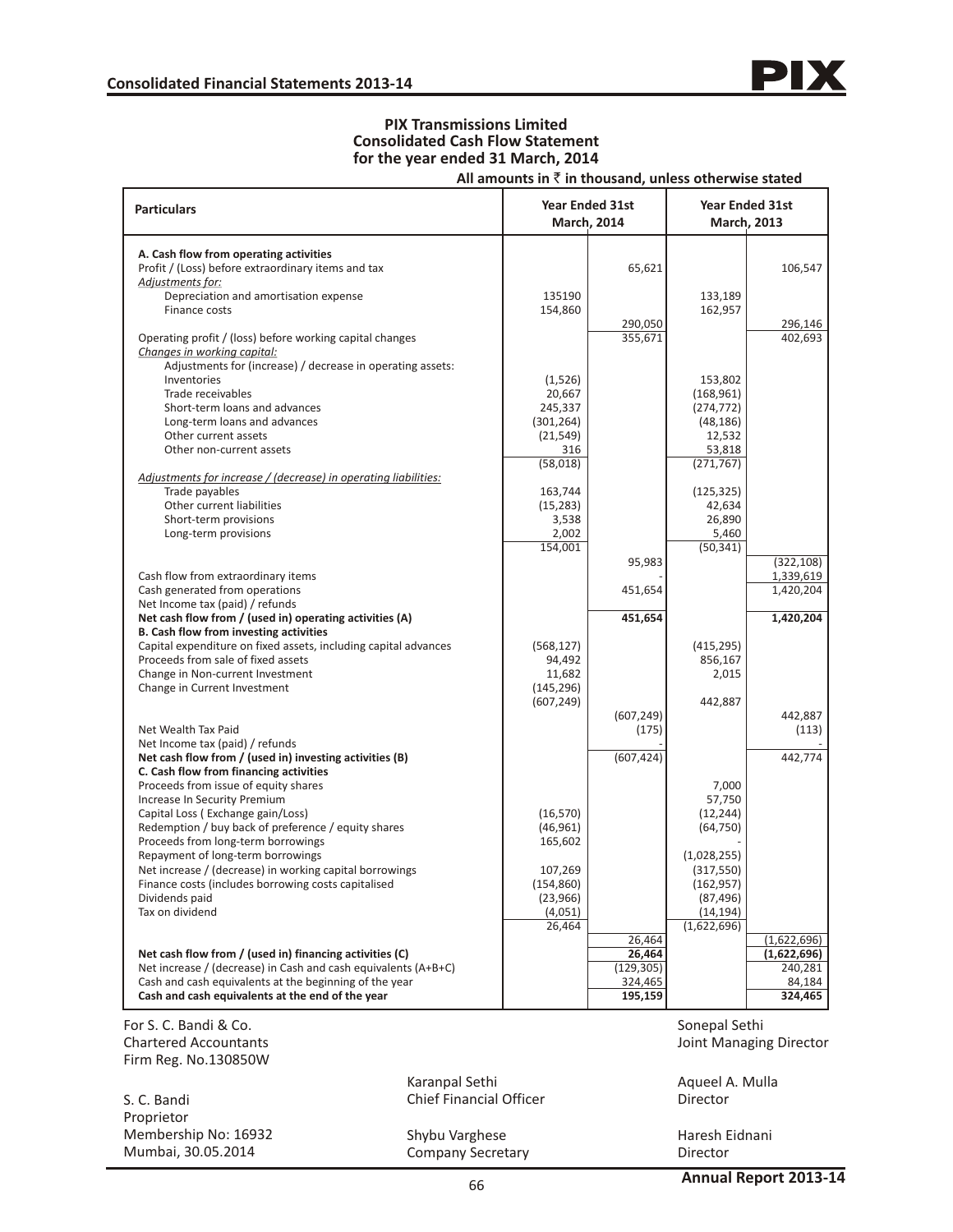

## **Notes: To the consolidated financial statements for the year ended 31st March, 2014** (All amounts in  $\bar{\tau}$  in thousand, unless otherwise stated)

# **1. Company Information**

PIX Transmissions Limited was incorporated on 22nd July 1981 as a private limited company in the State of Maharashtra, India. The status of PIX Transmissions Limited changed from a Private Limited company to a Public Limited Company effective 27th September 1989. PIX Transmissions Limited completed its initial public offering of its equity shares in India in 4th December 1989. It is now listed on The Stock Exchange, Mumbai (BSE).

The Company has trading subsidiaries in the UK, Germany & Middle East.

It has a wholly owned subsidiary in the UK, PIX Transmissions Europe Limited (PTEL). This entity owns 95% equity interest in PIX Germany GmbH, which is incorporated in Germany.

The Company owns 87% equity interest in PIX Middle East FZC, UAE a company incorporated in UAE. This company owns 49% equity interest in PIX Middle East Trading LLC, UAE.

The company has also entered in joint venture with PIX QCS Limited (50% interest), a company incorporated in Ireland.

## **2. Significant Accounting Policies**

## **2.1 Basis of Accounting:**

These financial statements have been prepared in accordance with the generally accepted accounting principles in India under the historical cost convention on an accrual basis with the accounting standards notified under Section 211(3C) of the Companies Act, 1956 (which continue to be applicable in respect of section 133 of the Companies Act, 2013 in terms of General Circular 15/2013 dated September 13, 2013 of the Ministry of Corporate Affairs) and the relevant provisions of the Companies Act 1956 /Companies Act 2013. Accounting Policies not stated explicitly otherwise are consistent with generally accepted accounting principles in India.

The financial statements of the Parent Company and its subsidiaries have been combined on a line-by-line basis by adding together the book values of like items of assets, liabilites, income and expenses after eliminating intra-group balances and transactions and resulting unrealized profits in full. Unrealized losses resulting from intra-group transactions have also been eliminated unless cost cannot be recovered in full. The amount shown in respect of accumulated reserves, is the total amount of the relevant reserves as per the balance sheet of the parent company and its share in the post acquisition increase/decrease in the reserves/deficit of its subsidiaries.

The consolidated financial statements are prepared under the historical cost convention on the accrual basis of accounting in accordance with the generally accepted accounting principles, the applicable mandatory Accounting Standards and the relevant provisions of the Companies Act, 1956.

Consolidated Financial Statements are prepared using uniform accounting policies across the Group.

All assets and liabilities have been classified as current or non-current as per the Company's normal operating cycle and other criteria set out in the Revised Schedule VI to the Companies Act, 1956. Based on the nature of products and the time between the acquisition of assets for processing and their realization in cash and cash equivalents, the Company has determined its operation cycle as twelve months for the purpose of current - non current classification of assets and liabilities.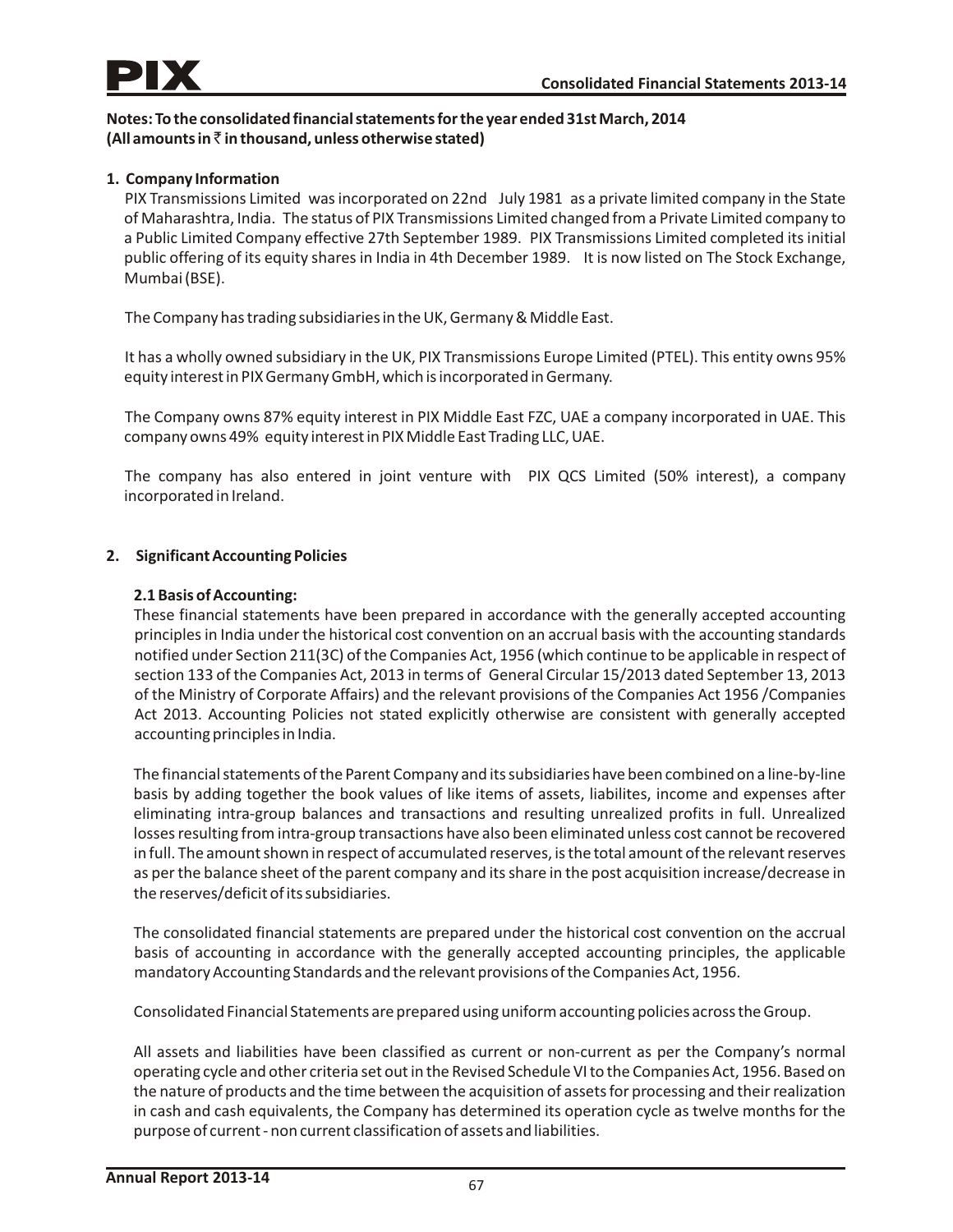## (All amounts in  $\bar{\tau}$  in thousand, unless otherwise stated) **Notes: To the consolidated financial statements for the year ended 31st March, 2014**

## **2.2 Use of Estimates:**

The preparation of financial statements in conformity with generally accepted accounting principles requires estimates and assumptions to be made that affect the reported amounts of assets that the management co-markets and liabilities disclosure of contingent liabilities as on the date of the financial statements and the reported amounts of revenues and expenses during the reporting period. Differences between actual results and estimates are recognized in the period in which the results are known/ materialized.

## **2.3 Revenue Reorganization:**

Sales are recognised when the substantial risk and rewards of ownership in the goods are transferred to the buyer, upon supply of goods, and are recorded net of trade discount, sales taxes and excise duties. It does not include inter-divisional transfers.

Income from export incentives such as duty drawback and premium on sale of import licences is recognised on cash basis.

Dividend income on investment is accounted for when the right to receive the payment is established.

## **2.4 Tangible Fixed Assets**

Fixed assets are stated at cost less accumulated depreciation and accumulated impairment losses, If any. Subsequent expenditures related to an item of fixed asset are added to its book value only if they increase the future benefits from the existing assets beyond its previously assessed standard performance.

Losses arising from the requirement of, and gains or losses arising from disposal of fixed assets which are carried at cost are recognised in the Statement of Profit and Loss.

Depreciation is provided under the straight line method at the rates specified in schedule XIV of the Companies Act 1956. Free hold Land is not depreciated.

Depreciation is provided by PIX Middle East FZT using straight line method over their estimated useful economic lives.

Depreciation is provided by PIX Transmissions Europe Limited using straight line method over their estimated useful economic lives.

## **2.5 Intangible Assets**

Intangible Assets are stated at cost of acquisition less accumulated amortisation and accumulated impairment loss, if any.

## **2.6 Impairment of Assets**

Impairment loss, if any, is provided to the extent, the carrying amount of assets exceeds their recoverable amount. Recoverable amount is higher of an asset's net selling price and its value in use. Value in use is the present value of estimated future cash flows expected to arise from the continuing use of an asset and from its disposal at the end of its useful life.

Assessment is done at each balance sheet date as to whether there is any indication that an impairment loss recognised for an asset in prior accounting periods may no longer exist or may have decreased.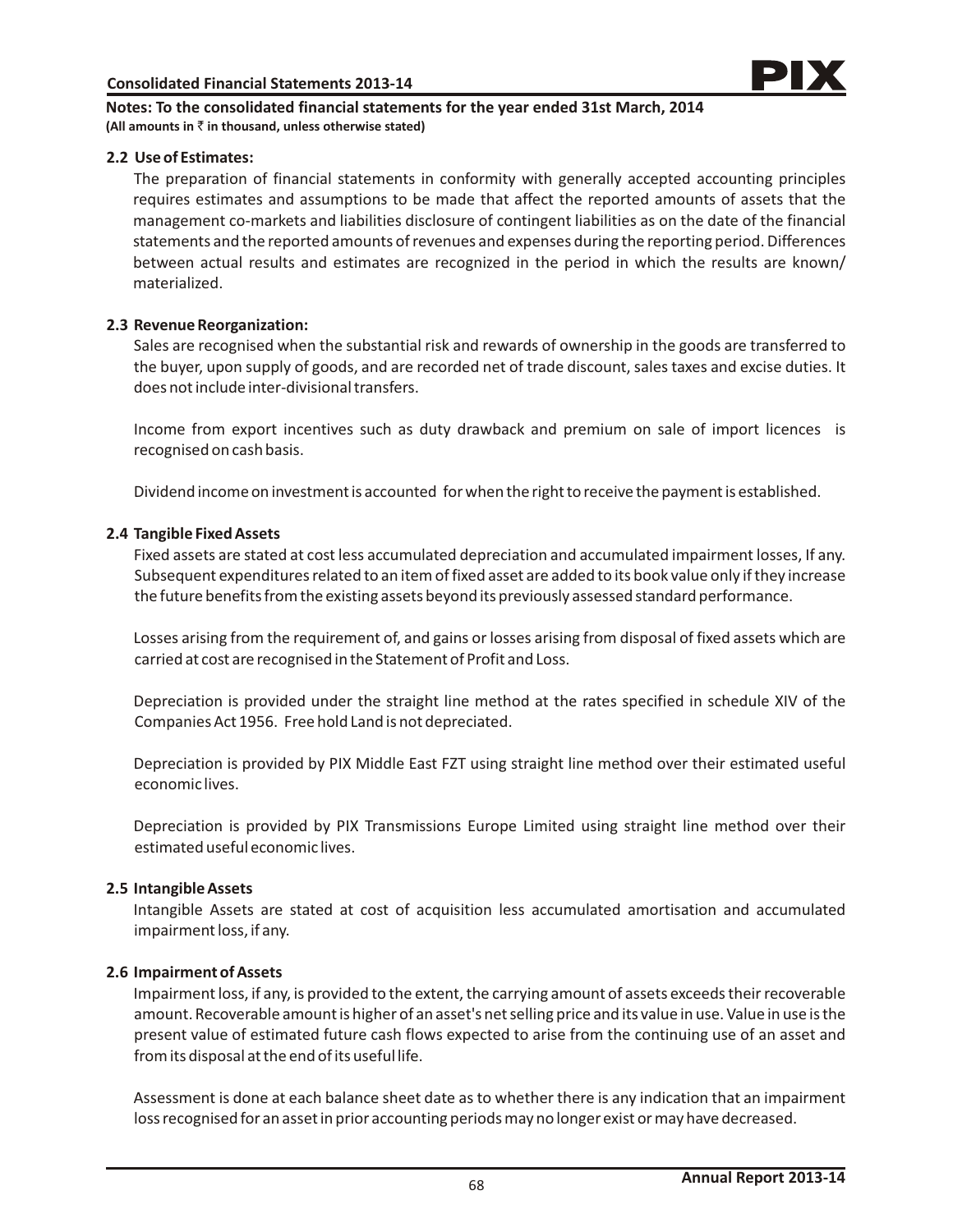

### **(All amounts in** ` **in thousand, unless otherwise stated) Notes: To the consolidated financial statements for the year ended 31st March, 2014**

## **2.7 Investment**

Investments are classified into current and long-term investments. Long-term investments are carried at cost. Cost of acquisition includes all costs directly incurred on the acquisition of the investment after providing for diminution in value, if such diminution is of permanent nature.

## **2.8 Inventories**

Inventories are valued at lower of cost, computed on a weighted average basis, and estimated net realisable value, after providing for cost of obsolence and other anticipated losses, wherever considered necessary. Finished goods and work in progress include costs of conversion and other costs incurred in bringing the inventories to their present location and condition.

## **2.9 Trade Receivables and Loans and Advances**

Trade Receivables and Loans and Advances are stated at book value and no provision is made for doubtful debts.

## **2.10 Foreign Currency Transactions:**

Transactions in foreign currencies are converted in Rupees at the rate prevailing on the transaction date. Monetary assets and liabilities denominated in foreign currencies are translated at the period ending exchange rates. Gains/losses arising on account of realisation / settlement of foreign exchange transactions and on translation of foreign currency assets and liabilities are recognised in the Statement of Profit and Loss.

All Foreign Currency liabilities and monetary assets are stated at the exchange rate prevailing as at the date of Balance Sheet and the difference taken to Statement of Profit & Loss as Exchange Fluctuation loss or gain.

## **2.11 Employee Benefits:**

## **A. Post-employment Benefits**

## **I. Defined Contribution Plans:**

The Comp any has a Defined Contribution Plan for Post employment benefit in the form of Provident Fund for all employees which are administrated by Regional Provident Fund Commissioner.

## **ii. Defined Benefit Plans:**

**Funded Plan:** The Company has defined benefit & Leave Encashment plan for Post-employment benefit in the form of Gratuity for all employees. Liability for above defined benefit plan is provided on the basis of valuation, as at the Balance Sheet date, the actuarial method used for measuring the liability is the Projected Unit Credit method.

## **B. Gratuity:**

The Provision has been made in the accounts for the present liability for future payment of gratuity to employees of the company in terms of Payment of Gratuity act, 1972.

**C.** The actuarial gains and losses arising during the year are recognized in the Profit & Loss Account of the year.

## **2.12 Expenditure**

Expenses are accounted on an accrual basis and provision is made against all known losses and liabilities. Revenue expenditure on research and development is charged against the profit of the year in which it is incurred. Capital expenditure on research and development is shown as an addition to fixed assets.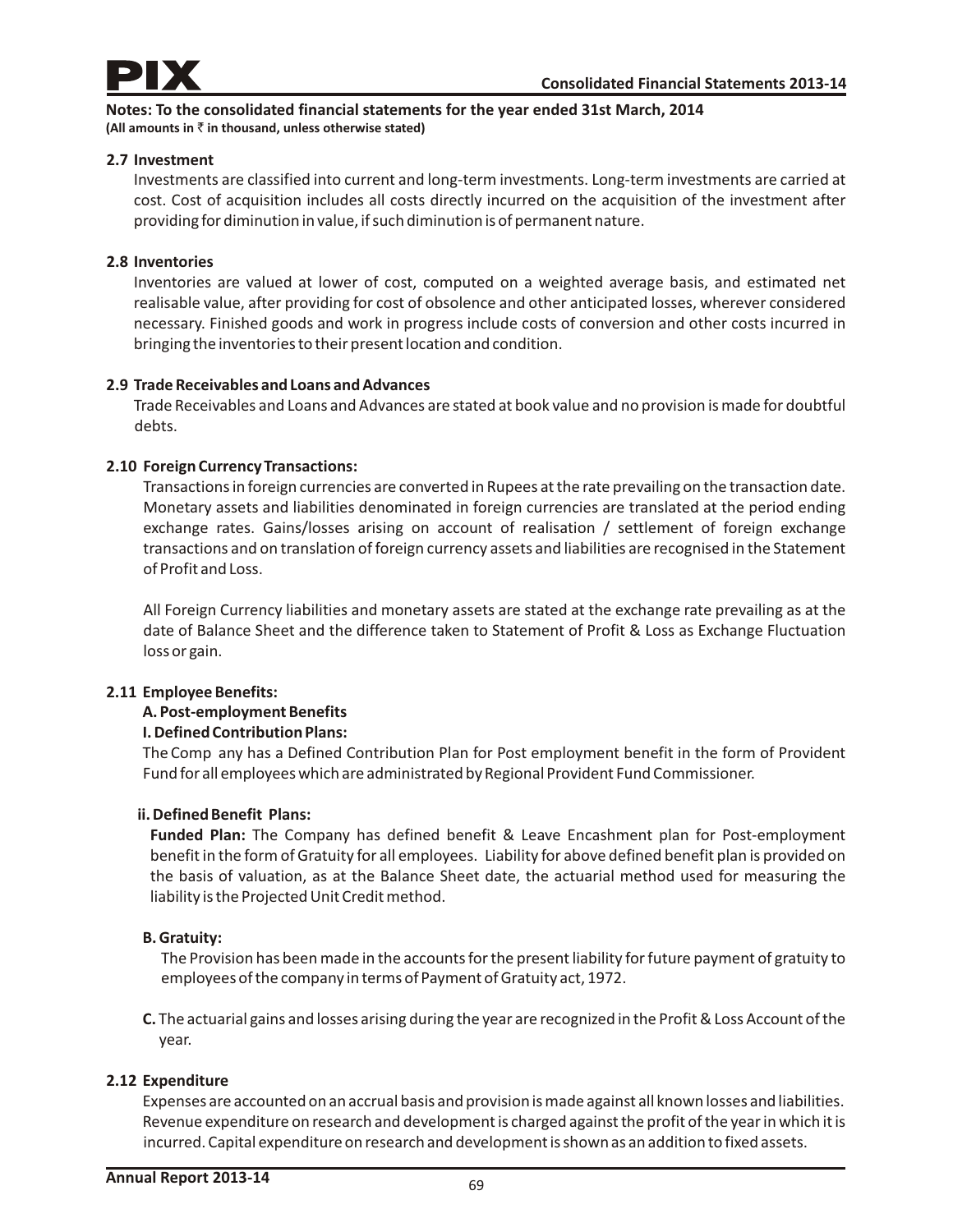## (All amounts in  $\bar{\tau}$  in thousand, unless otherwise stated) **Notes: To the consolidated financial statements for the year ended 31st March, 2014**

## **2.13 Current and Deferred Tax**

Income taxes comprise of current tax and deferred tax charge. Current tax is the amount of tax payable on the taxable income for the year determined in accordance with the provisions of the Income Tax Act, 1961.

Deferred tax is recognised on timing differences, being the differences between the taxable income and the accounting income that originate in one period and are capable of reversal in one or more subsequent periods. Deferred tax assets and liabilities are measured using the tax rates and tax laws that that have been enacted or substantively enacted by the balance sheet date. In the event of unabsorbed depreciation and carry forward losses, deferred tax assets are recognised only to the extent that there is virtual certainty supported by convincing evidence that sufficient future taxable income will be available to realise such assets. In other situations, deferred tax assets are recognised only to the extent that there is reasonable certainty that sufficient future taxable income will be available to realise these assets.

## **2.14 Borrowing Cost**

Borrowing costs that are not directly attributable to the acquisition, construction or production of a qualifying asset is charged to Profit & Loss Account.

## **2.15 Contingencies**

The Company creates a provision for loss, contingencies arising from claims, litigations, assessment, fines, penalties etc when there is a present obligation as a result of past events that probably requires outflow of resources and a reliable estimate can be made of the amount of obligation.

## **2.16 Segment Reporting**

The Company is engaged in the business of Industrial Rubber Products and there is no reportable primary segment as per Accounting Standard (AS 17) 'Segment Reporting'.

The company identified geographical locations as secondary segments. The products of the company are sold both in the domestic & export markets, which are considered different geographical segments.

## **2.16 Earning Per Share**

Basic earning per share is calculateed by dividing the net profit for the period attributable to equity shareholders by the weighted averagenumber of equity shares outstanding during the period.

The weighted average number of equity shares outstanding during the period and for all periods presented is adjusted for events, such as bonus shares, other than the conversion of potential equity shares, that have changed the number of equity shares outstanding, without a corresponding change in resources.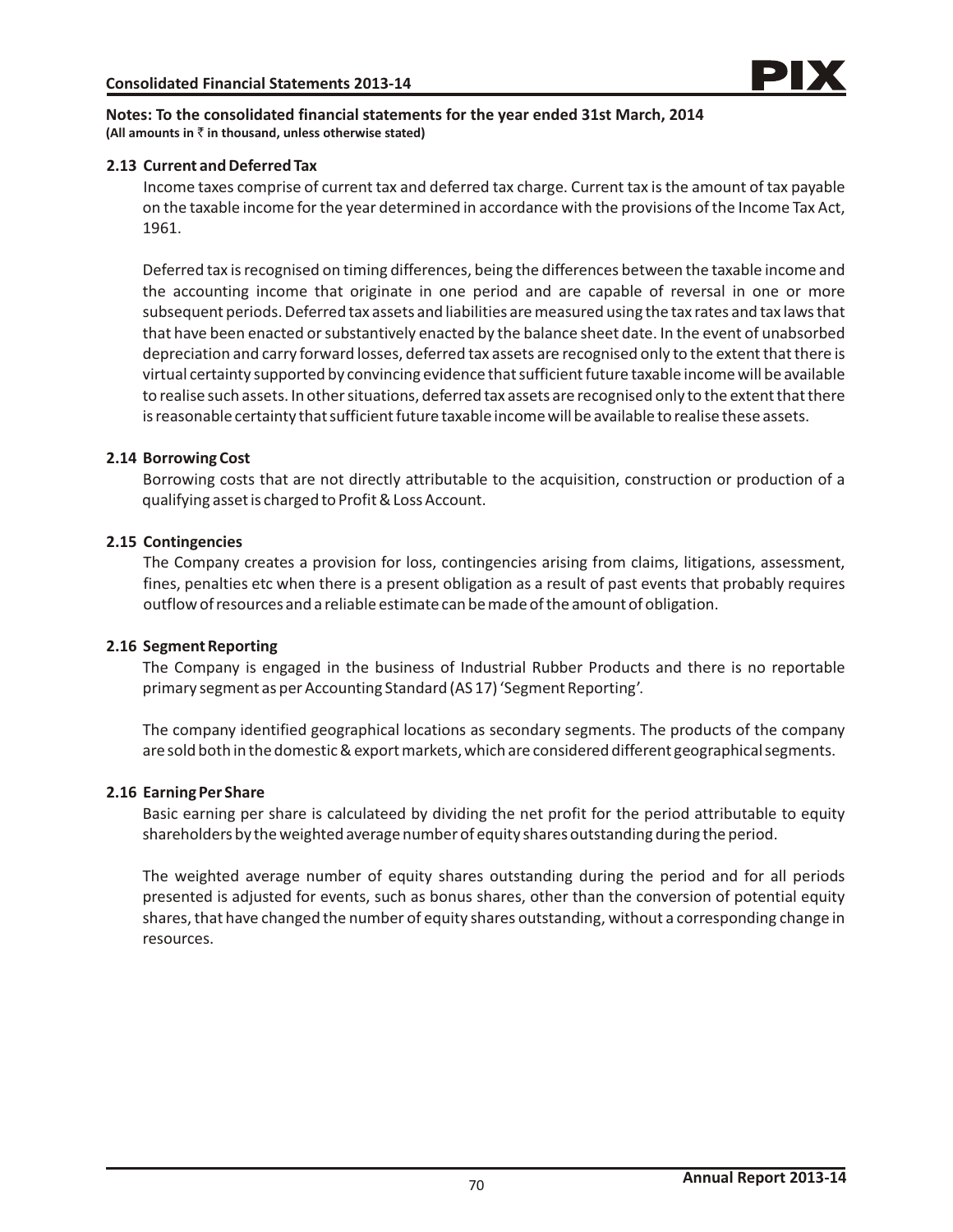# **3 Share Capital**

The Authorised, Issued, Subscribed and Fully paid-up share capital comprises of equity shares having a par value  $\overline{5}$  10 each as follows:

| <b>Particulars</b>                                                                                                  | 31.03.2014 | 31.03.2013 |
|---------------------------------------------------------------------------------------------------------------------|------------|------------|
| A. Authorised                                                                                                       |            |            |
| i. 2,05,00,000 (Previous year 2,05,00,000) equity shares of ₹10 each                                                | 205,000    | 205,000    |
| ii. 14,50,000 (Previous year 14,50,000) Convertible 6% Preference Shares of ₹100<br>each                            | 145,000    | 145,000    |
| iii. 15,00,000 (Previous year 15,00,000) non-convertible 6% cumulative Redeemable<br>Preference Shares of ₹100 each | 150,000    | 150,000    |
|                                                                                                                     | 500,000    | 500,000    |
| <b>B.Issued, Subscribed and Fully paid up</b>                                                                       |            |            |
| i. 1,36,25,200 (Previous year 1,29,25,200) equity shares of ₹10 each                                                | 136,252    | 136,252    |
| Less: Allotment money in arrears from public other than Directors                                                   | (11)       | (11)       |
| ii. NIL (Previous year 4,69,610) non-convertible 6% cumulative Redeemable                                           |            | 46,961     |
| Preference Shares of ₹100 each                                                                                      |            |            |
|                                                                                                                     | 136,241    | 183,202    |
| <b>Reconciliation of numbers of shares</b>                                                                          |            |            |
| <b>Equity Shares</b>                                                                                                |            |            |
| <b>Opening Balance</b>                                                                                              | 13,625,200 | 12,925,200 |
| Changes during the year                                                                                             |            | 700,000    |
| Closing balance                                                                                                     | 13,625,200 | 13,625,200 |
| <b>Preference Shares</b>                                                                                            |            |            |
| <b>Convertible 6% Preference Shares</b>                                                                             |            |            |
| <b>Opening Balance</b>                                                                                              |            | 647,500    |
| Changes during the year                                                                                             |            | 647,500    |
| Closing balance                                                                                                     |            |            |
| Non-convertible 6% cumulative Redeemable Preference Shares                                                          |            |            |
| <b>Opening Balance</b>                                                                                              | 469,610    | 469,610    |
| Changes during the year                                                                                             | (469, 610) |            |
| Closing balance                                                                                                     |            | 469,610    |
|                                                                                                                     |            |            |

# **Rights, preferences and restrictions attached to shares**

# **a. Equity Shares**

The company has one class of shares having par value of Rs. 10 each. Each shareholder is eligible for one vote per share held. The dividend proposed by the Board of Directors id subject to the approval of the shareholders in the ensuing Annual General Meeting, except in case of interim dividend. In the event of liquidation, the equity shareholders are eligible to receive the remaining assets of the Company after distribution of all preferential amounts, in proportion to their shareholding.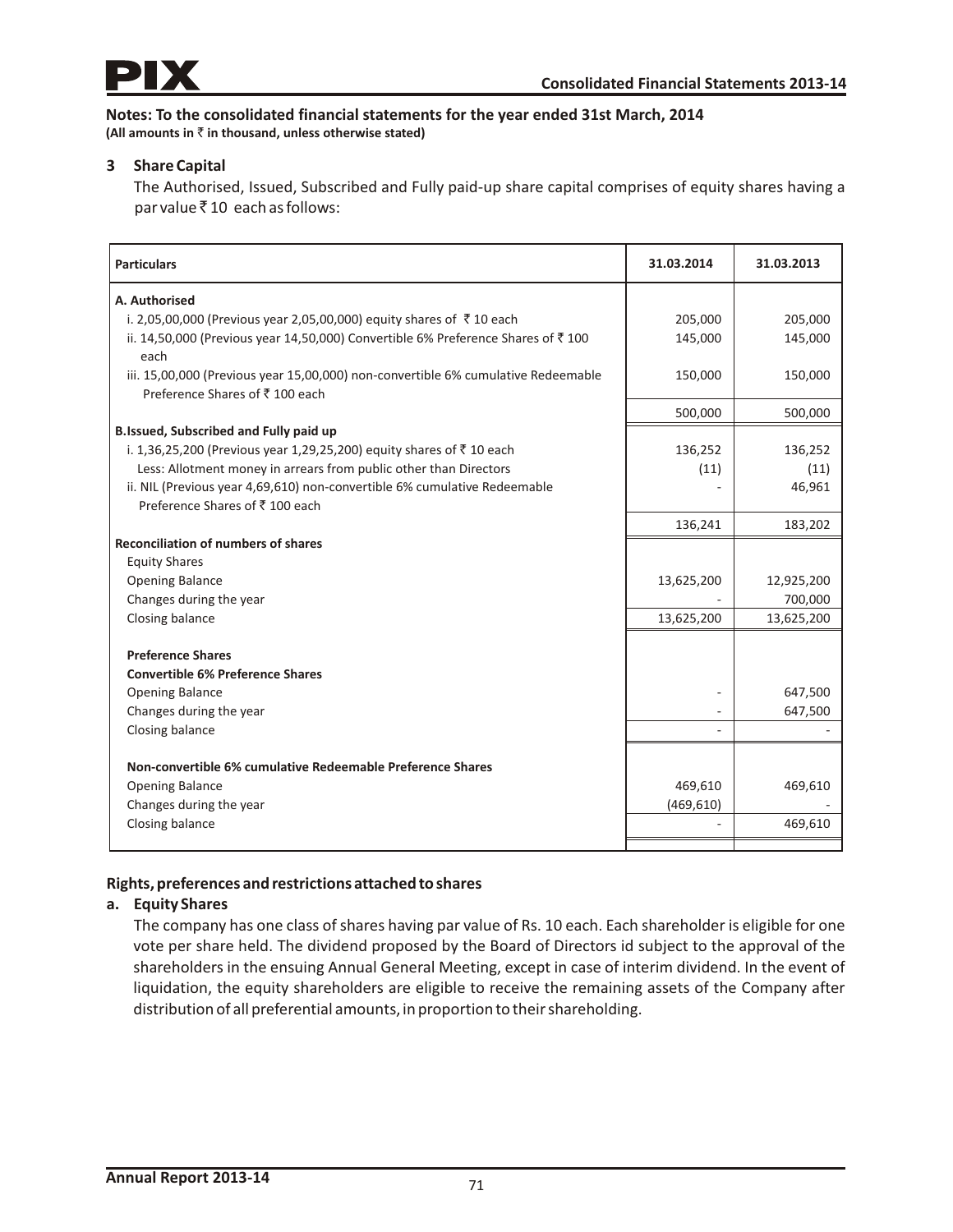# **Details of shares held by shareholders holding more than 5% of the aggrigate shares in the Company**

| <b>Equity Shares</b>                   | 31.03.2014<br>No. of Shares | %      | 31.03.2013<br><b>No. of Shares</b> | %     |
|----------------------------------------|-----------------------------|--------|------------------------------------|-------|
| Nirmal Sethi                           | 959.212                     | 7.04%  | 959.212                            | 7.04% |
| Amarpal Singh Sethi/Inderjeet Sethi    | 993.825                     | 7.29%  | 993.825                            | 7.29% |
| Sukhpal Singh Sethi / Davinder Sethi"  | 839.145                     | 6.16%  | 839.145                            | 6.16% |
| Sonepal Singh Sethi / Kamalpreet Sethi | 1.457.421                   | 10.70% | 1.284.514                          | 9.43% |
| Davinder Sethi / Sukhpal Singh Sethi   | 558.126                     | 4.10%  |                                    |       |
| Inderjeet Sethi / Amarpal Sethi        | 712,065                     | 5.23%  | 712.065                            | 5.23% |
| Rishipal Sethi / Saba Sethi            | 1,145,007                   | 8.40%  | 981.460                            | 7.20% |
| Karanpal Sethi                         | 938.217                     | 6.89%  | 771.220                            | 5.66% |

### **4. Reserves and Surplus**

Reserves and surplus consist of the following reserves:

| <b>Particulars</b>                            | 31.03.2014 | 31.03.2013 |
|-----------------------------------------------|------------|------------|
| a. Securities Premium Reserves                | 138,709    | 138,709    |
| <b>b. Capital Reserves</b>                    | 9,408      | 9.408      |
| c. Capital Reserves on Consolidation          | (18, 241)  | (3, 173)   |
| d. Capital Redemption Reserves                | 112,413    | 65,452     |
| e. Amalgamation Reserves                      | 33,742     | 33,742     |
| f. General Reserves                           | 25,193     | 25,193     |
| g. Exchange Rate Difference Reserve           | (130)      |            |
| h. Surplus in Statement of Profit and Loss    |            |            |
| <b>Opening Balance</b>                        | 1,043,981  | 85,430     |
| Current year Addition/(Deduction)             | 75,222     | 1,060,354  |
| <b>Less: Appropriations</b>                   | (75, 153)  | (101, 803) |
| Transferred to Capital Redemption Reserve     | 46,961     |            |
| Proposed Dividend on Equity Shares Dividend   | 20,438     | 61,314     |
| Tax on Dividend                               | 4,051      | 14,194     |
| Dividend on Non-Convertible Preference Shares | 3,528      | 20,679     |
| Dividend on Convertible Preference Shares     |            | 5,504      |
| Wealth Tax                                    | 175        | 113        |
|                                               | 1,044,051  | 1,043,981  |
| <b>Total Transferred to Balance Sheet</b>     | 1,345,145  | 1,313,312  |

#### **5. Minority Interest**

| <b>Particulars</b> | 31.03.2014 | 31.03.2013 |
|--------------------|------------|------------|
| Minority interest  | (1, 372)   |            |
|                    | (1, 372)   | -          |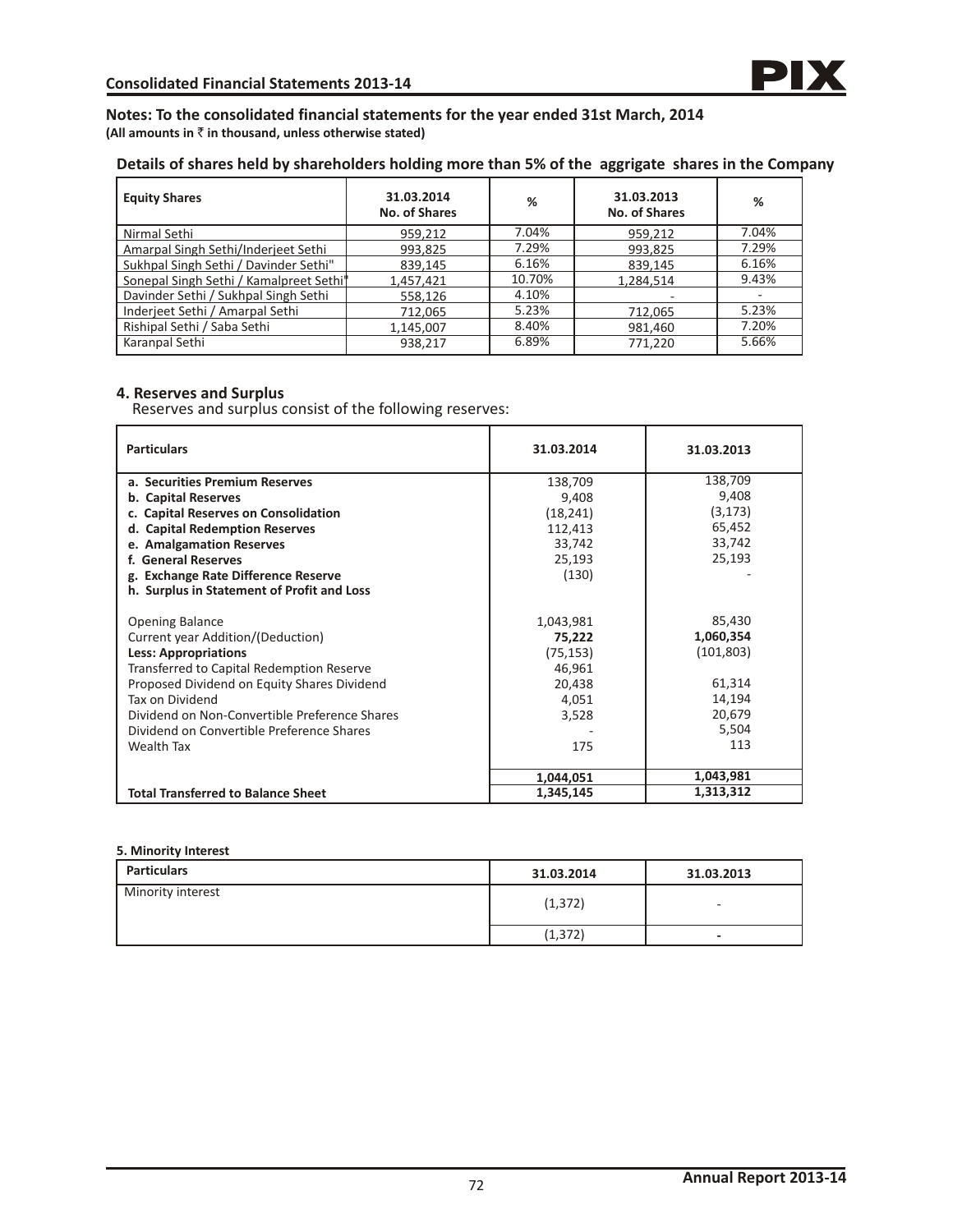#### **6. Long Term Borrowings**

Long term borrowing consist of the following:

| <b>Particulars</b>                    | 31.03.2014 | 31.03.2013 |
|---------------------------------------|------------|------------|
| a. Secured Loans                      |            |            |
| Term Loan                             | 235,210    | 60,861     |
| Loan Against Hypothecation of Vehicle | 9.754      | 8,546      |
|                                       | 244.964    | 69,407     |
| b. Unsecured Loan                     |            |            |
| From Others (Financials Companies)    | 46,131     | 46,678     |
| <b>From Directors</b>                 | 196,497    | 113,497    |
|                                       |            |            |
| Total                                 | 242,628    | 252,583    |

1. Term loan from banks are secured by first pari passu charge on all fixed assets and second charge on current assets of the company.

2. Corporate loan and working capital from banks are secured by first pari passu charge on current assets and second charge on all fixed assets.

3. Loan received against Hypothecation of vehicle is fully secured against vehicles.

## **7. Deferred Tax**

| Particulars                  | 31.03.2014 | 31.03.2013 |
|------------------------------|------------|------------|
| Deferred tax liability (net) | 85.417     | 123.019    |
|                              | 85.417     | 123.019    |

### **8. Other Long Term Liabilities**

| Particulars                   | 31.03.2014 | 31.03.2013 |
|-------------------------------|------------|------------|
| <b>Provision For Gratuity</b> | 51.278     | 49.276     |
|                               | 51.278     | 49.276     |

### **9. Short Term Borrowings**

| <b>Particulars</b>                     | 31.03.2014 | 31.03.2013 |
|----------------------------------------|------------|------------|
| Working Capital Loan from Banks        | 410.867    | 361,177    |
| Term Loan due within 12 Months         | 104.503    | 68,446     |
| Loan Against Hypothecation of Vehicles | 2.000      | 950        |
| From Banks against Bill Discounting    | 172.953    | 152.480    |
|                                        | 690.323    | 583,054    |

1. Working Capital from banks are secured by first pari pasu charges on current assets and second charges on all fixed assets.

2. Term loan from banks are secured by first pari passu charge on all fixed assets and second charge on current assets of the company.

3. Term loan/Working capital facilities are further secured by personal guarantee of four promoter's directors.

#### **10. Trade Payables**

| <b>Particulars</b>      | 31.03.2014 | 31.03.2013 |
|-------------------------|------------|------------|
| <b>Sundry Creditors</b> | 425.041    | 261.297    |
|                         | 425.041    | 261.297    |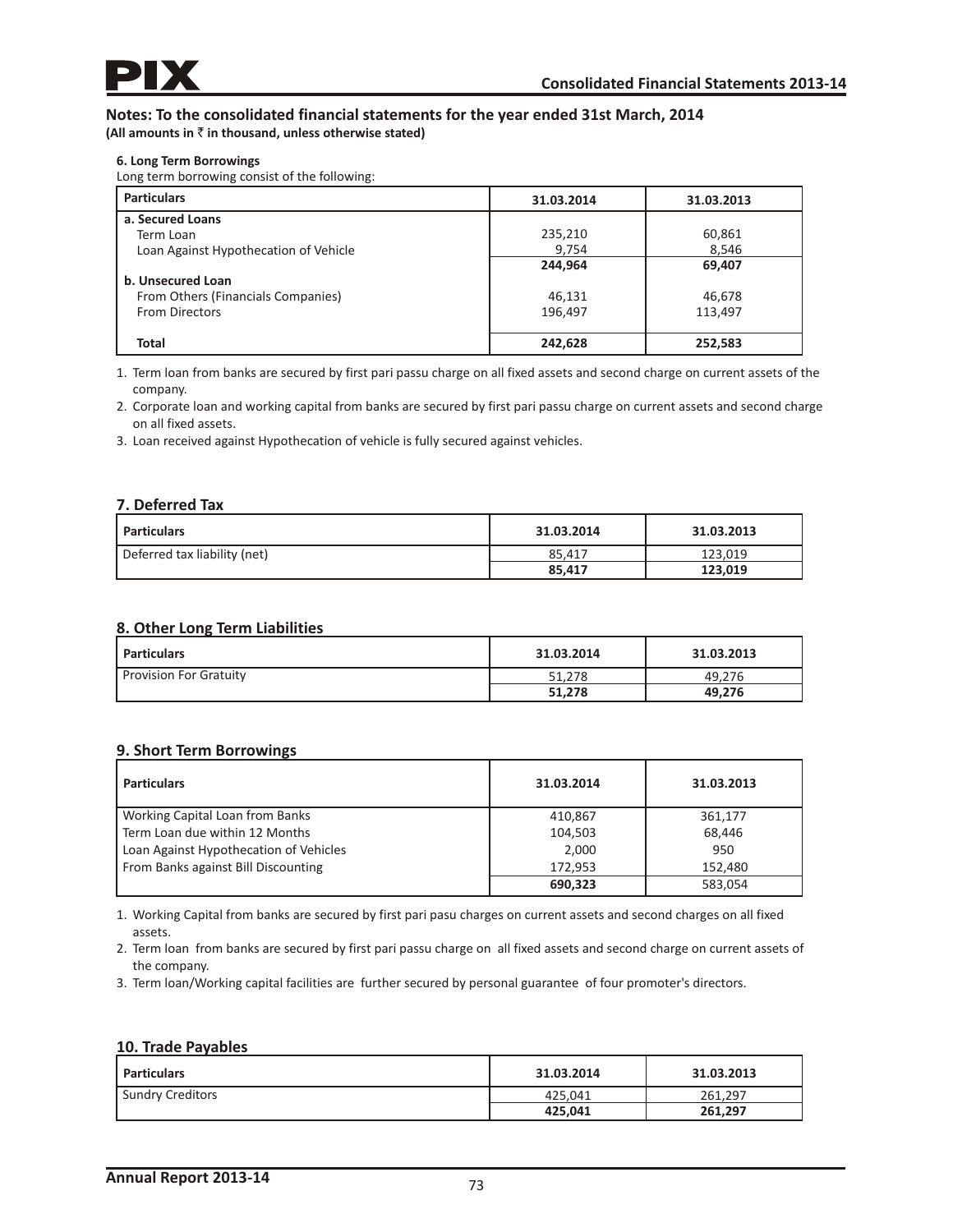### **11. Other Current Liabilities**

| <b>Particulars</b>                 | 31.03.2014 | 31.03.2013 |
|------------------------------------|------------|------------|
| <b>Unclaimed Dividend</b>          | 445        | 449        |
| <b>Advance from Customers</b>      | 33,246     | 58,326     |
| <b>Employees Benefits Payables</b> | 79,373     | 64,918     |
| TDS Payable                        | 3,304      | 7,377      |
| Others                             |            | 581        |
|                                    | 116,368    | 131,651    |

# **12. Short Term Provisions**

| <b>Particulars</b>               | 31.03.2014 | 31.03.2013 |
|----------------------------------|------------|------------|
| Provision for Employees Benefits | 424.475    | 396.300    |
| Provision for Income Tax         | 6.748      | 3.385      |
|                                  | 431.223    | 399.685    |

# **Schedule - 13 Fixed Assets**

|                                  |                                           | <b>GROSS BLOCK</b>                     |                            |                                                 | <b>DEPRECIATION</b> |                 |                          | <b>NET BLOCK</b> |                                         |                                         |
|----------------------------------|-------------------------------------------|----------------------------------------|----------------------------|-------------------------------------------------|---------------------|-----------------|--------------------------|------------------|-----------------------------------------|-----------------------------------------|
| <b>Description</b>               | <b>Gross Value</b><br>as on<br>01.04.2013 | <b>Additions</b><br>During the<br>Year | Sold<br>During<br>the Year | <b>Total Gross</b><br>Value as on<br>31.03.2014 | As on<br>01.04.2013 | For the<br>Year | Less<br>Written<br>off   | Total            | <b>Net Value</b><br>as on<br>31.03.2014 | <b>Net Value</b><br>as on<br>31.03.2013 |
| Plot                             | 150,300                                   | 51                                     |                            | 150,351                                         |                     |                 | ÷                        |                  | 150,351                                 | 150,300                                 |
| <b>Factory Premises</b>          | 334,267                                   | 266,737                                |                            | 601,004                                         | 60,148              | 12,847          | ٠                        | 72,995           | 528,009                                 | 274,119                                 |
| <b>Plant &amp; Machinery</b>     | 921,621                                   | 185,821                                | 1,223                      | 1,106,219                                       | 498,499             | 102,730         | $\overline{\phantom{a}}$ | 601,229          | 504,991                                 | 423,123                                 |
| <b>Furnitures &amp; Fixtures</b> | 55,615                                    | 9,945                                  |                            | 65,560                                          | 21,158              | 3,913           | $\overline{\phantom{a}}$ | 25,071           | 40,490                                  | 34,458                                  |
| <b>Electrical Installations</b>  | 92,875                                    | 36,667                                 |                            | 129,542                                         | 18,275              | 4,843           | ٠                        | 23,118           | 106,424                                 | 74,600                                  |
| <b>Office Equipments</b>         | 49,093                                    | 8,452                                  |                            | 57,545                                          | 39,449              | 989             | ٠                        | 40,438           | 17,106                                  | 11,070                                  |
| <b>Vehicles</b>                  | 34,772                                    | 12,184                                 | 11,994                     | 34,962                                          | 10,899              | 3,345           | 5,708                    | 8,536            | 26,426                                  | 23,873                                  |
|                                  |                                           |                                        |                            |                                                 |                     |                 |                          |                  |                                         |                                         |
| <b>TOTAL</b>                     | 1,638,543                                 | 519,857                                | 13,217                     | 2,145,183                                       | 648,428             | 128,667         | 5,708                    | 771,387          | 1,373,797                               | 991,543                                 |
| <b>Previous Year</b>             | 2,977,642                                 | 253,934                                | 1,587,849                  | 1,643,726                                       | 1,250,676           | 133,189         | 731,682                  | 652,184          | 991,543                                 | 1,726,670                               |

# **Schedule - 14 Intangible Assets**

| <b>Description</b> | <b>GROSS BLOCK</b>                        |                                        |                            | <b>DEPRECIATION</b>                             |                     |                 |                          | <b>NET BLOCK</b> |                                         |                                         |
|--------------------|-------------------------------------------|----------------------------------------|----------------------------|-------------------------------------------------|---------------------|-----------------|--------------------------|------------------|-----------------------------------------|-----------------------------------------|
|                    | <b>Gross Value</b><br>as on<br>01.04.2013 | <b>Additions</b><br>During the<br>Year | Sold<br>During<br>the Year | <b>Total Gross</b><br>Value as on<br>31.03.2014 | As on<br>01.04.2013 | For the<br>Year | Less<br>Written<br>off   | <b>Total</b>     | <b>Net Value</b><br>as on<br>31.03.2014 | <b>Net Value</b><br>as on<br>31.03.2013 |
| Goodwill           | 0.00                                      | 39,915.00                              |                            | 39,915                                          |                     | 3,992           |                          | 3,992            | 35,923                                  |                                         |
| Software           | 9,425                                     | 8,355                                  |                            | 17.780                                          |                     | 2,531           | ۰                        | 2,531            | 15.249                                  | 9,425                                   |
| <b>TOTAL</b>       | 9,425                                     | 48,270                                 | $\overline{\phantom{a}}$   | 57,695                                          |                     | 6,523           | $\overline{\phantom{a}}$ | 6,523            | 51,172                                  | 9,425                                   |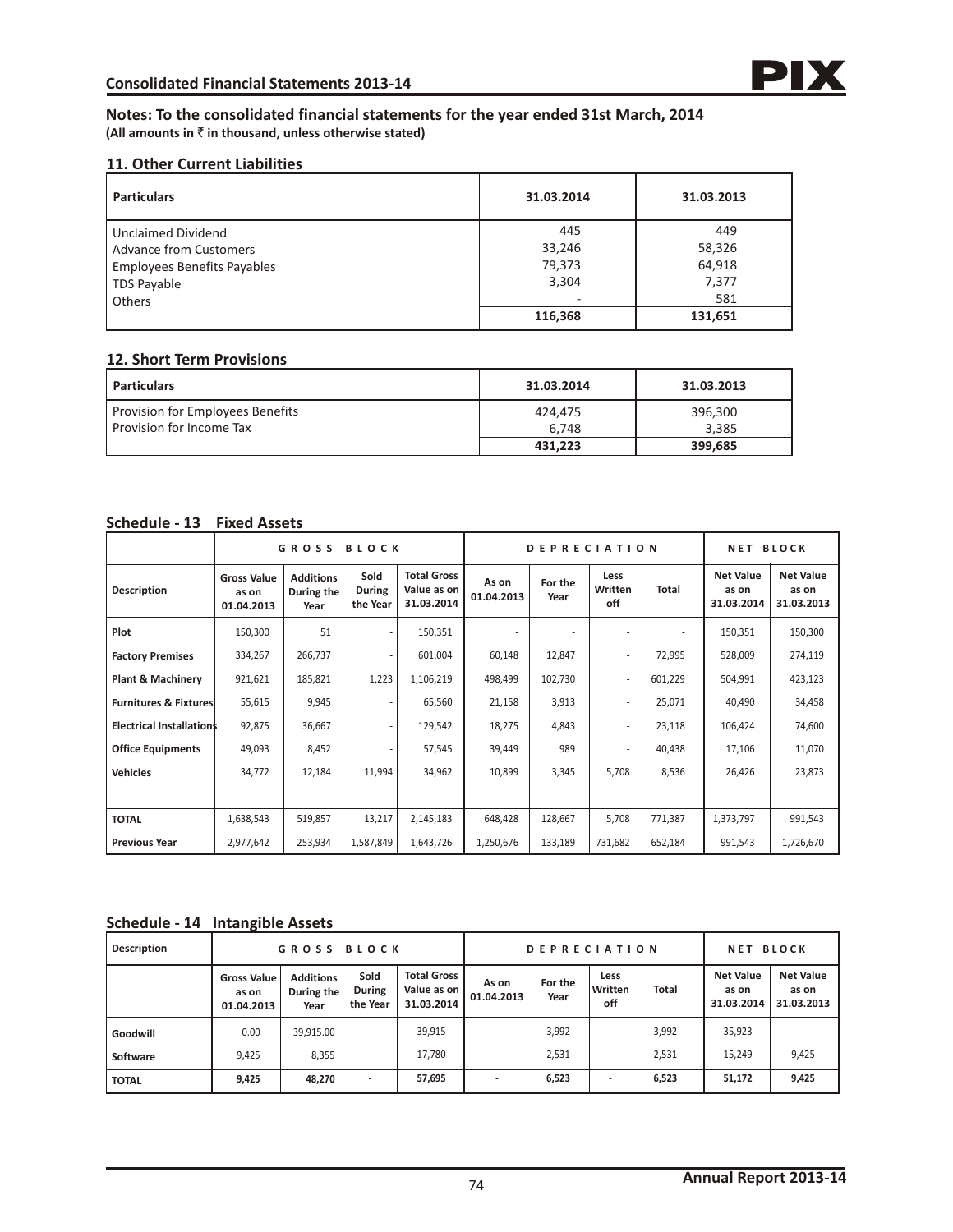|  | Schedule - 15 Capital Work-in-progress |
|--|----------------------------------------|
|--|----------------------------------------|

| <b>Description</b>      | <b>GROSS BLOCK</b>                        |                                        |                                       | <b>DEPRECIATION</b>                             |                     |                 |                          | <b>NET BLOCK</b> |                                         |                                         |
|-------------------------|-------------------------------------------|----------------------------------------|---------------------------------------|-------------------------------------------------|---------------------|-----------------|--------------------------|------------------|-----------------------------------------|-----------------------------------------|
|                         | <b>Gross Value</b><br>as on<br>01.04.2013 | <b>Additions</b><br>During the<br>Year | <b>Transfer</b><br>During<br>the Year | <b>Total Gross</b><br>Value as on<br>31.03.2014 | As on<br>01.04.2013 | For the<br>Year | Less<br>Written<br>off   | <b>Total</b>     | <b>Net Value</b><br>as on<br>31.03.2014 | <b>Net Value</b><br>as on<br>31.03.2013 |
| <b>Work-in-progress</b> | 151.936                                   |                                        | 85.556                                | 66,380                                          |                     |                 | $\overline{\phantom{a}}$ |                  | 66.380                                  | 151,936                                 |
| <b>Total</b>            | 151,936                                   | $\sim$                                 | 85.556                                | 66,380                                          |                     |                 | $\overline{\phantom{a}}$ |                  | 66.380                                  | 151,936                                 |

# **16. Non Current Investment**

|                                                                                                       | 31.03.2014   |                          |              | 31.03.2013         |
|-------------------------------------------------------------------------------------------------------|--------------|--------------------------|--------------|--------------------|
| Un-Quoted Fully Paid up (At Cost)                                                                     | <b>Units</b> | <b>Total Value</b>       | <b>Units</b> | <b>Total Value</b> |
| <b>Joint Venture Companies</b><br>i. PIX Europe Limited<br>$(125,000$ equity shares of 1 £ per share) |              | $\overline{\phantom{a}}$ |              | 8,526              |
| ii. PIX QCS Limited<br>$(50,000$ equity shares of $1 \in$ per share)                                  |              | $\sim$                   | 50,000       | 3,156              |
|                                                                                                       |              |                          |              | 11,682             |

# **17. Long Term Loans and Advances**

| <b>Particulars</b>                     | 31.03.2014 | 31.03.2013 |
|----------------------------------------|------------|------------|
| Loans and Advances to Related Parties  | 1,060      | 9,326      |
| Securities Deposits                    | 6,536      | 7,054      |
| Loans and Advances to Parties          | 5.974      | 17,916     |
| Loans and Advances to Employees        | 4,430      |            |
| Advance Tax (net of Provision)         | 384,851    | 37,772     |
| Interest Receivables                   |            | 13,330     |
| Receivable from Government Departments | 39,044     | 55,234     |
|                                        | 441.895    | 140,631    |

**Note:** In the opinion of the Board of Directors, the Current assets, Loans and Advances are approximately of the values stated, if realized in the ordinary course of business. The Provision for depreciation and all known liabilities are adequate and not in excess of the amount reasonably necessary.

### **18. Other Non-current Assets**

| <b>Particulars</b>                                                                      | 31.03.2014 | 31.03.2013 |
|-----------------------------------------------------------------------------------------|------------|------------|
| Product Development Expenditure<br>(Unsecured, Considered good unless stated otherwise) | 155,172    | 155,172    |
| <b>Preliminary Expenditure</b>                                                          | 700        | 1,016      |
|                                                                                         | 155,872    | 156,188    |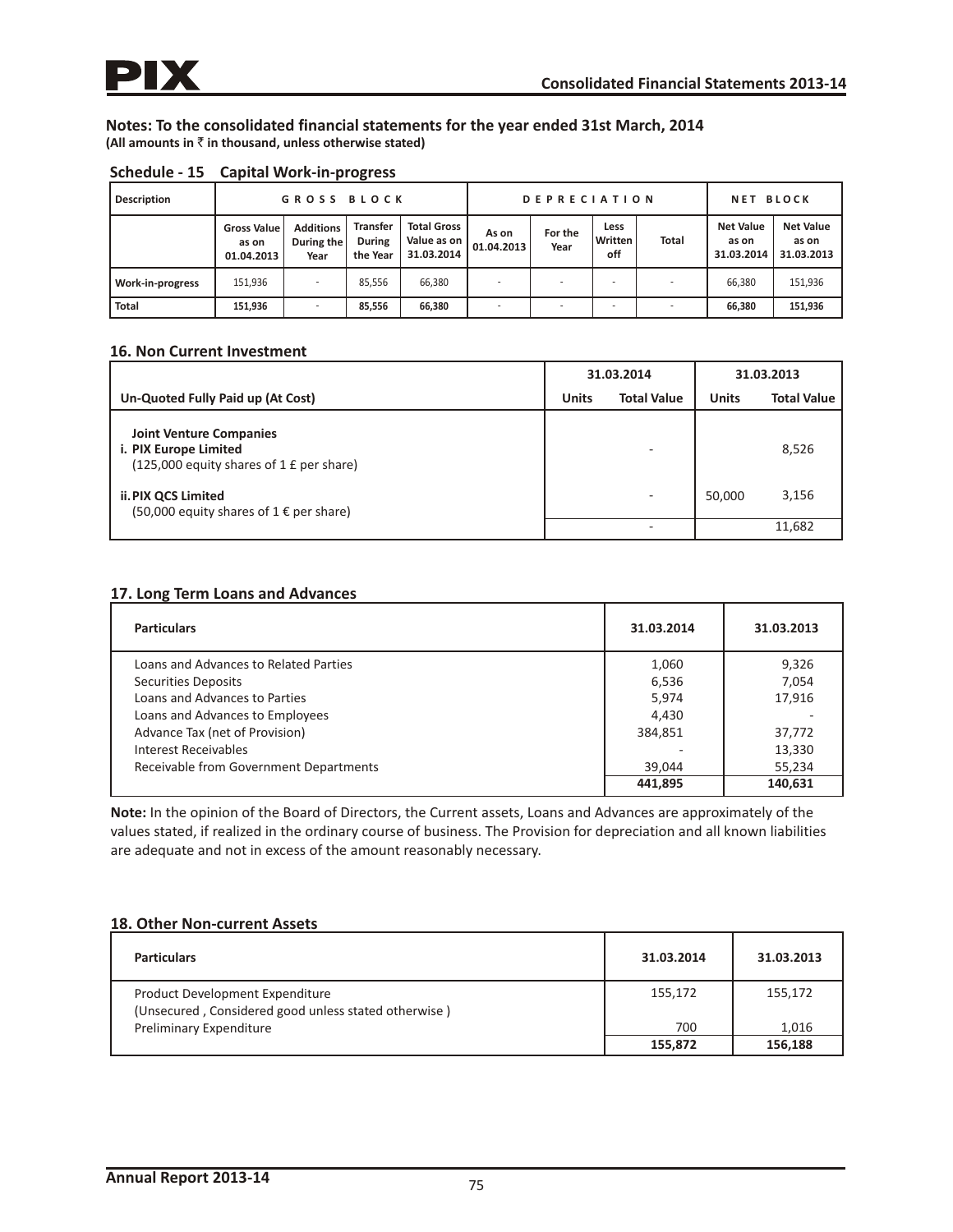

# **19. Current Investment**

| <b>Particulars</b>                                                                      |              | 31.03.2014    |                       | 31.03.2013   |                |
|-----------------------------------------------------------------------------------------|--------------|---------------|-----------------------|--------------|----------------|
| Un-Quoted Fully Paid up (At Cost)<br><b>Investment in Mutual Funds</b>                  | <b>Units</b> | Face<br>Value | <b>Total</b><br>Value | <b>Units</b> | Total<br>Value |
| A. HDFC MUTUAL FUND                                                                     |              |               |                       |              |                |
| HDFC FMP 378 D Regular                                                                  | 500,000      | 10            | 5,000                 |              |                |
| HDFC Liquid Growth Fund                                                                 | 1,205,596    | 10            | 30,000                |              |                |
| <b>SUB TOTAL</b>                                                                        |              |               | 35,000                |              |                |
| KOTAK MUTUAL FUND                                                                       |              |               |                       |              |                |
| Kotak FMP Series 137 371 Days Growth                                                    | 500,000      | 10            | 5,000                 |              |                |
| IDFC Fixed Term Plan Series 79 Regular Plan Growth                                      | 500,000      | 10            | 5,000                 |              |                |
| ICICI Prudential FMP Series 72 425 Days<br>Plan N Regular Plan Cumulative               | 500,000      | 10            | 5,000                 |              |                |
| <b>ICICI Prudential FMP Series 73378 Days</b><br>Plan O Regular Plan Cumulative         | 500,000      | 10            | 5,000                 |              |                |
| IDFC Arbitrage Fund Regular Plan Dividend                                               | 326,222      | 10            | 4,114                 |              |                |
| Kotak Equity Arbitrage Fund Monthly-Dividend                                            | 383,577      | 10            | 4,106                 |              |                |
| Kotak Floater Short Term Daily Dividend                                                 | 59,473       | 1,000         | 60,164                |              |                |
| <b>ICICI Prudential Blended Plan A -</b><br>Regular Plan - Dividend                     | 304,703      | 10            | 4,119                 |              |                |
| ICICI Prudential Liquid - Regular Plan -<br>Daily Dividend                              | 940          | 100           | 94                    |              |                |
| Sundaram Flexible Fund Short<br>Term Plan Regular Growth                                | 455,323      | 10            | 9,000                 |              |                |
| <b>Sub Total</b>                                                                        |              |               | 101,597               |              |                |
| <b>B. SBI MUTUAL FUND</b><br>SBI Premiere Liquid Fund- Regular Plan -<br>Daily Dividend | 8,671        | 1,000         | 8,699                 |              |                |
| <b>SUB TOTAL</b>                                                                        |              |               | 8,699                 |              |                |
| <b>TOTAL CURRENT INVESTMENTS</b>                                                        |              |               | 145,296               |              |                |

NOTE :1: Aggregate value of quoted investment  $\bar{\tau}$  146,175,587/- previous year nil. Unquoted investment ₹ 13,391,960/- previous year ₹ 13,402,092/-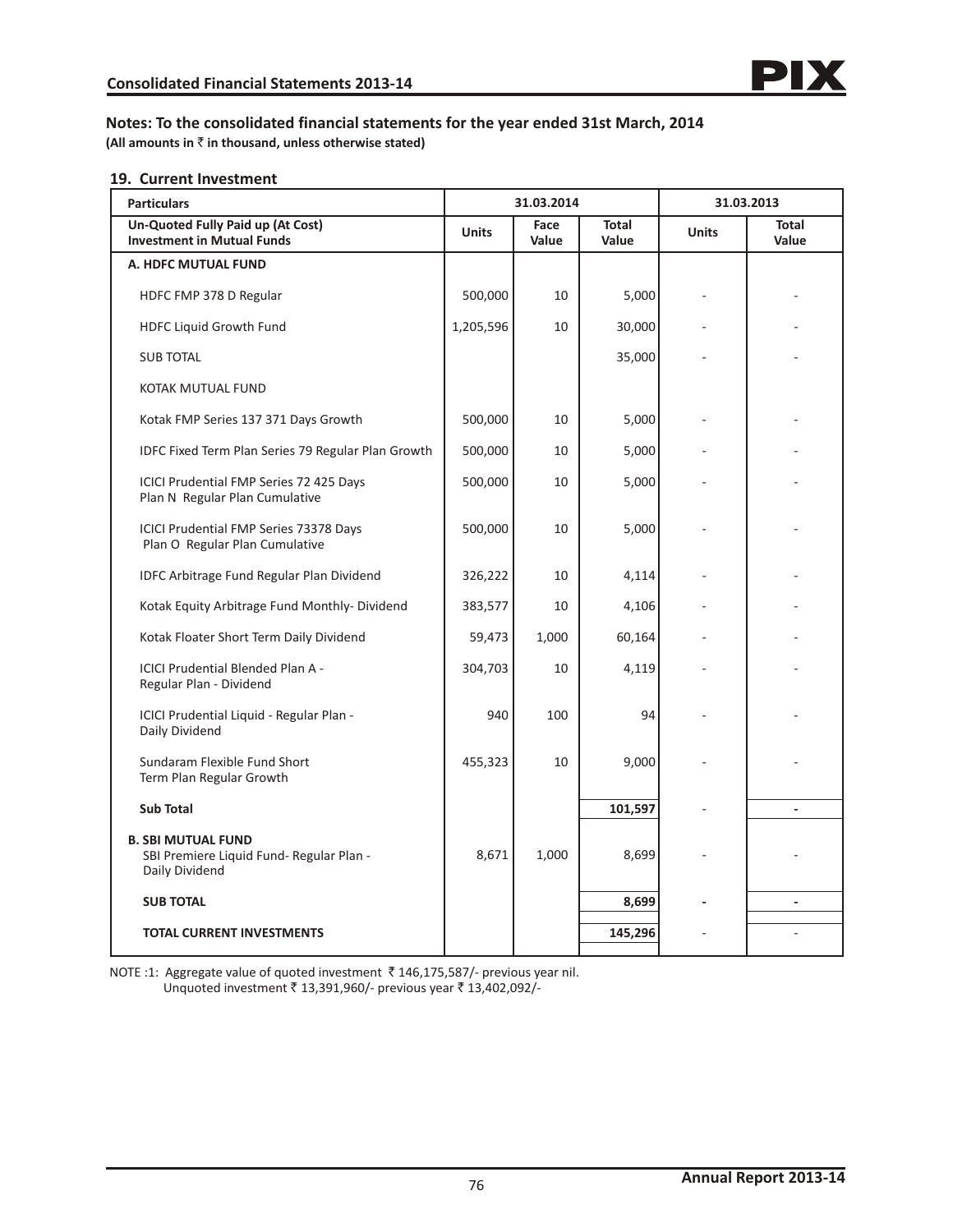# **20. Inventories** (At lower of cost and net realisable value)

| <b>Particulars</b>       | 31.03.2014 | 31.03.2013 |
|--------------------------|------------|------------|
| <b>Raw Material</b>      | 128,313    | 156,046    |
| Work-in-progress         | 44,751     | 46,894     |
| <b>Finished Goods</b>    | 139,693    | 210,536    |
| <b>Stores and Spares</b> | 161,735    | 123,711    |
| <b>Packing Materials</b> | 4,160      | 3,573      |
| <b>Trading Stock</b>     | 76,745     | 13,110     |
|                          | 555,397    | 553,871    |

**Note:** The Value of Stocks is as per inventory taken, prepared, valued and certified by the Management.

## **21. Trade Receivables**

| <b>Particulars</b>                                                                     | 31.03.2014 | 31.03.2013 |
|----------------------------------------------------------------------------------------|------------|------------|
| <b>Unsecured</b><br>Li. Considered Good                                                |            |            |
| Outstanding for a period exceeding six months from the date they are due to<br>payment | 115,837    | 70,263     |
| Others                                                                                 | 450,137    | 516,378    |
|                                                                                        | 565,974    | 586,641    |

# **22. Cash and Cash Equivalent**

| <b>Particulars</b>                                                                          | 31.03.2014                   | 31.03.2013                   |
|---------------------------------------------------------------------------------------------|------------------------------|------------------------------|
| l A. Cash in Hand                                                                           | 172                          | 293                          |
| <b>B. Bank Balances</b><br>On Current Account                                               | 38,011                       | 23,140                       |
| On Term Deposit (with original maturity more than 12 months)<br><b>Margin Money Deposit</b> | 141,091<br>15,885<br>195,159 | 285,648<br>15,385<br>324,465 |

### **23. Short Term Loans and Advances**

| <b>Particulars</b>                            | 31.03.2014 | 31.03.2013 |
|-----------------------------------------------|------------|------------|
| Unsecured Advances Considered Good            | 93,150     | 78,177     |
| Advance Tax                                   | 12,216     | 272,626    |
| <b>Security Deposit</b>                       | 2,466      | 150        |
| <b>Balance with Central Excise</b>            | 70,020     | 52,852     |
| Receivables from Government Department/Others | 14,736     | 30,028     |
| <b>Staff Advances</b>                         | 337        | 4,430      |
|                                               | 192,925    | 438,262    |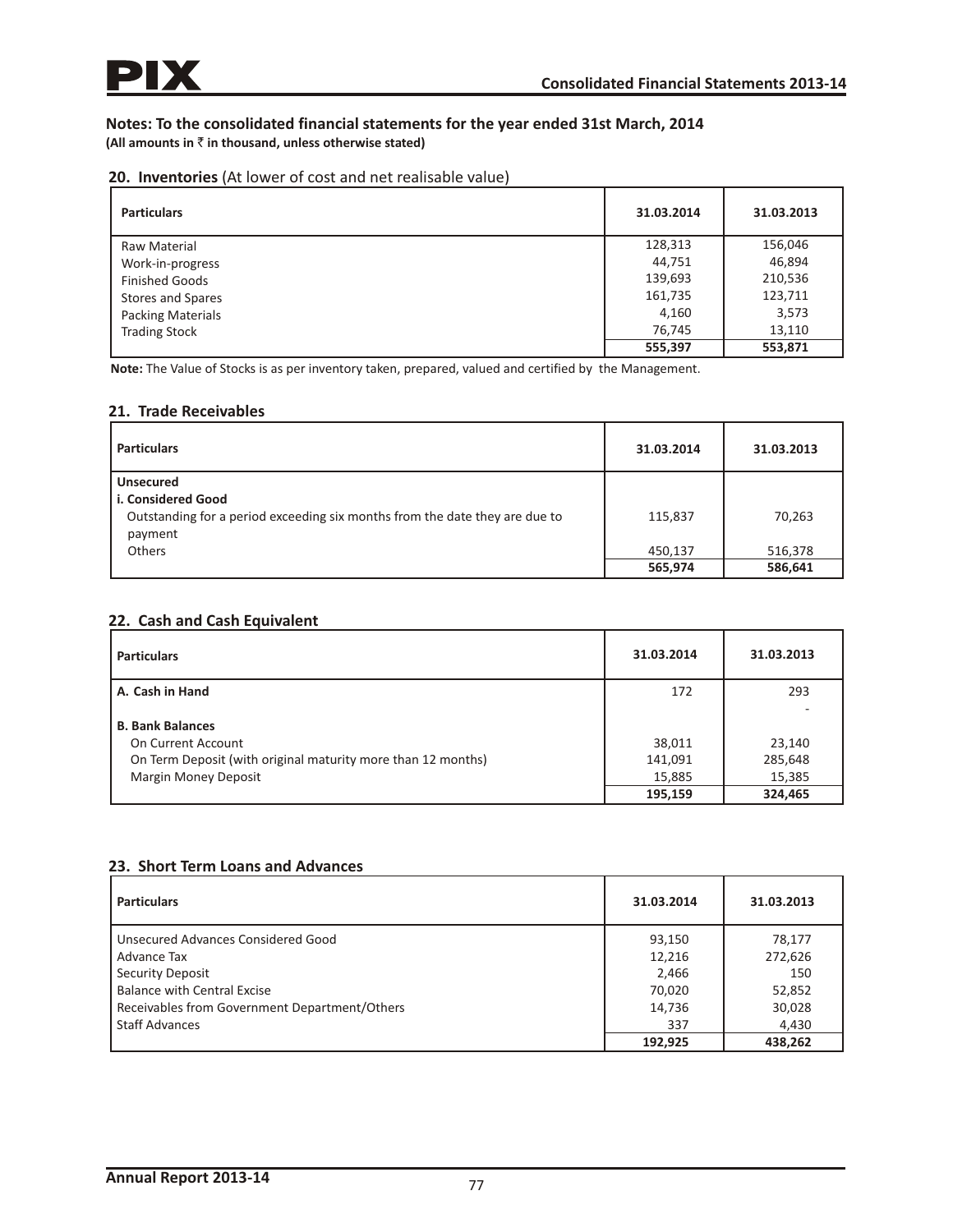

### **24. Other Current Assets**

| <b>Particulars</b>                        | 31.03.2014    | 31.03.2013 |
|-------------------------------------------|---------------|------------|
| Interest Receivables<br>Pre-paid Expenses | 19926<br>3464 | 1,841      |
|                                           | 23,390        | 1,841      |

# **25. Revenue from Operation**

| <b>Particulars</b>  | 31.03.2014 | 31.03.2013 |
|---------------------|------------|------------|
| A. Sale of Products | 2,058,754  | 2,434,629  |
| Excise Duty         | 10.444     | (100, 866) |
|                     | 2,069,198  | 2,333,763  |

### **26. Other Income**

| <b>Particulars</b>                                    | 31.03.2014                                  | 31.03.2013             |
|-------------------------------------------------------|---------------------------------------------|------------------------|
| Interest Income<br>Dividend Income<br>Insurance Claim | 30,599<br>6,100<br>$\overline{\phantom{a}}$ | 25,329<br>5,535<br>343 |
| <b>Incentive Written Back</b><br>Others               | $\overline{\phantom{a}}$<br>115<br>36,814   | 24,406<br>55,613       |

# **27. Cost of Raw Materials Consumed**

| <b>Particulars</b>                               | 31.03.2014 | 31.03.2013 |
|--------------------------------------------------|------------|------------|
| <b>Opening Inventories</b>                       |            |            |
| <b>Raw Materials</b>                             | 156,046    | 237,026    |
| <b>Packing Materials</b>                         | 3,573      | 31,075     |
| <b>Stores and Spares</b>                         | 123,711    | 132,510    |
| <b>Trading Goods</b>                             | 16,645     | 18,401     |
|                                                  | 299,975    | 419,012    |
| <b>Purchases</b>                                 |            |            |
| Purchase                                         |            |            |
| <b>Raw Materials</b>                             | 721,068    | 1,135,548  |
| <b>Packing Materials</b>                         | 20,409     | 25,219     |
| <b>Stores and Spares</b>                         | 66,029     | 38,094     |
| <b>Trading Goods</b>                             | 142,654    | 64,491     |
|                                                  | 950,160    | 1,263,352  |
| <b>Closing Inventories</b>                       |            |            |
| <b>Raw Materials</b>                             | 128,313    | 156,046    |
| <b>Packing Materials</b>                         | 4,159      | 3,573      |
| <b>Stores and Spares</b>                         | 161,735    | 123,711    |
| <b>Trading Goods</b>                             | 83,581     | 13,110     |
| Transfer to M/s Parker Hanniffin India Pvt. Ltd. |            | 53,074     |
|                                                  | 377,788    | 349,514    |
| Consumption                                      | 872,347    | 1,332,849  |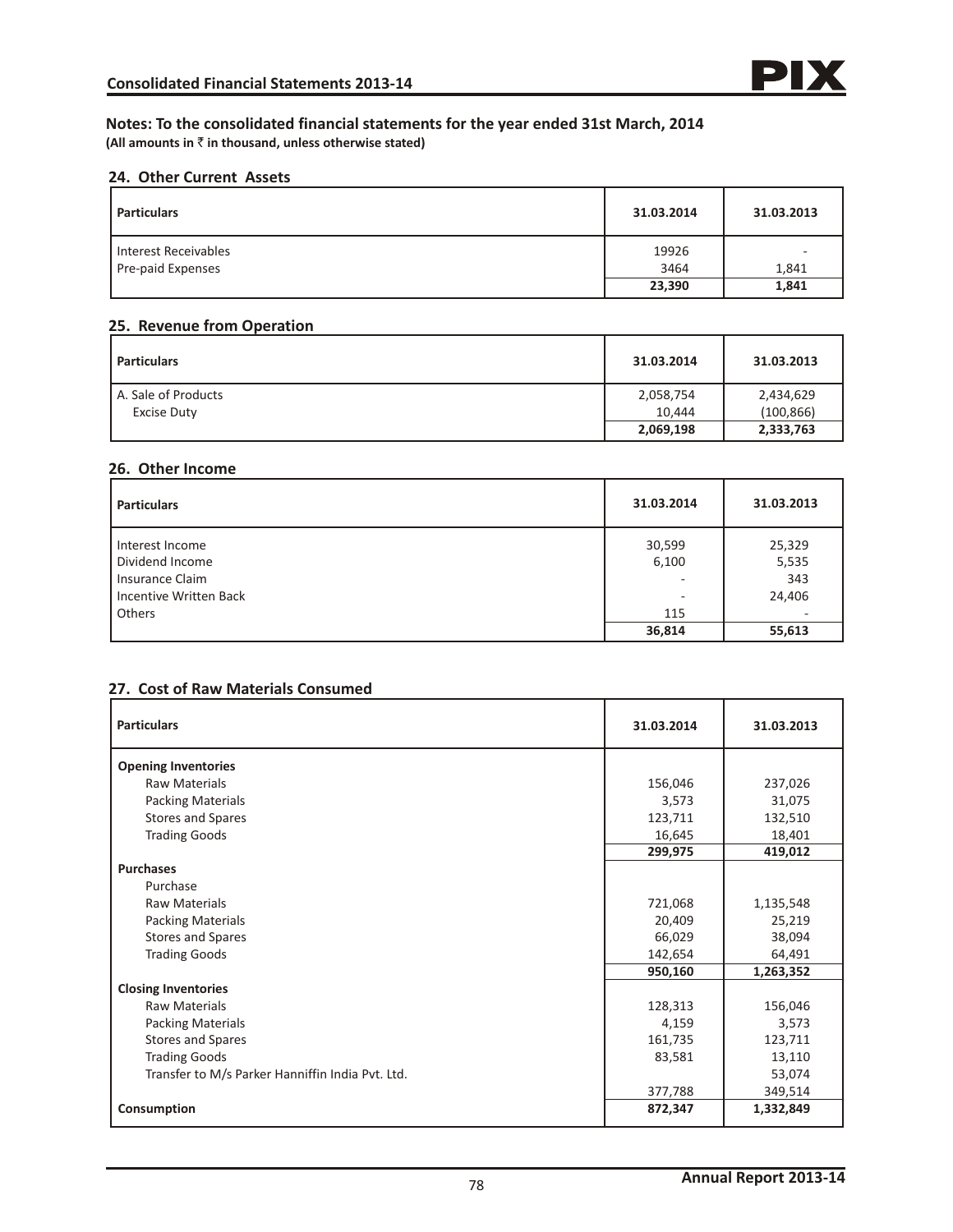# **28. Change in Inventories**

| <b>Particulars</b>                               | 31.03.2014 | 31.03.2013 |
|--------------------------------------------------|------------|------------|
| <b>Opening Inventories</b>                       |            |            |
| <b>Work-in-Progress</b>                          | 46,894     | 59,500     |
| <b>Finished Goods</b>                            | 210,536    | 230,335    |
|                                                  | 257,430    | 289835     |
| <b>Closing Inventories</b>                       |            |            |
| Work-in-Progress                                 | 44,751     | 46,894     |
| <b>Finished Goods</b>                            | 139,693    | 210,536    |
| Transfer to M/s Parker Hanniffin India Pvt. Ltd. |            | 84,557     |
|                                                  | 184.444    | 341,988    |
|                                                  |            |            |
| <b>Total Change</b>                              | 72,986     | (52, 153)  |

# **29. Employee Benefit Expense**

| <b>Particulars</b>                         | 31.03.2014 | 31.03.2013 |
|--------------------------------------------|------------|------------|
| <b>Employee Benefits Expense</b>           |            |            |
| <i>i.</i> Salaries                         | 131,453    | 92,447     |
| ii. Wages                                  | 203,213    | 164,188    |
| <b>iii.</b> Contribution to Provident Fund | 13,458     | 13,472     |
| iv. Contribution to Gratuity Fund          | 6,121      | 10,834     |
| v. Staff Welfare Expense                   | 14,446     | 14,688     |
| <b>vi.</b> E.S.I.C.                        | 5,513      | 5,275      |
|                                            | 374,204    | 300,904    |

# **30. Other Expenses**

| <b>Particulars</b>               | 31.03.2014 | 31.03.2013    |
|----------------------------------|------------|---------------|
| Advertisement                    | 2,488      | 2,165         |
| <b>Auditor's Remuneration</b>    |            | 399           |
| - Audit Fees                     | 551        |               |
| - Tax Audit Fees                 | 100        |               |
| <b>Bank Commission</b>           | 13,589     | 16,047        |
| Cess                             | 938        | 663           |
| Commission & Brokerage           | 2,299      | 3,015         |
| <b>Turnover Discount</b>         | 5.780      | 4,333         |
| Director's Remuneration          | 34,343     | 29,065        |
| <b>Travelling Expenses</b>       | 36,847     | 24,663        |
| <b>Discount</b>                  | 59,257     | 54,790        |
| <b>Power Expenses</b>            | 52,082     | 53,496        |
| <b>Export Expenses</b>           | 3,551      | 3,411         |
| Freight & Transportation         | 64,495     | 97,031        |
| Insurance                        | 4.399      | 6,555         |
| Legal & Professional Fees        | 15,483     | 11,528        |
| Rent                             | 10,192     | 4,298         |
| Research & Development           | 5          | $\mathfrak z$ |
| <b>Printing &amp; Stationery</b> | 887        | 1,756         |
| Repairs & Maintenance            | 21,747     | 17,231        |
| Car & Scooter Expenses           | 7,452      | 2,295         |
| <b>Miscellaneous Expenses</b>    | 75,373     | 42,689        |
| Loss on Sale of Investment       |            | 343           |
| Telephone Telex & Postage        | 4,930      | 3,662         |
| <b>Bad Debts</b>                 | 13,701     |               |
| Preliminary Expenses Written off | 316        | 316           |
|                                  | 430,804    | 379,753       |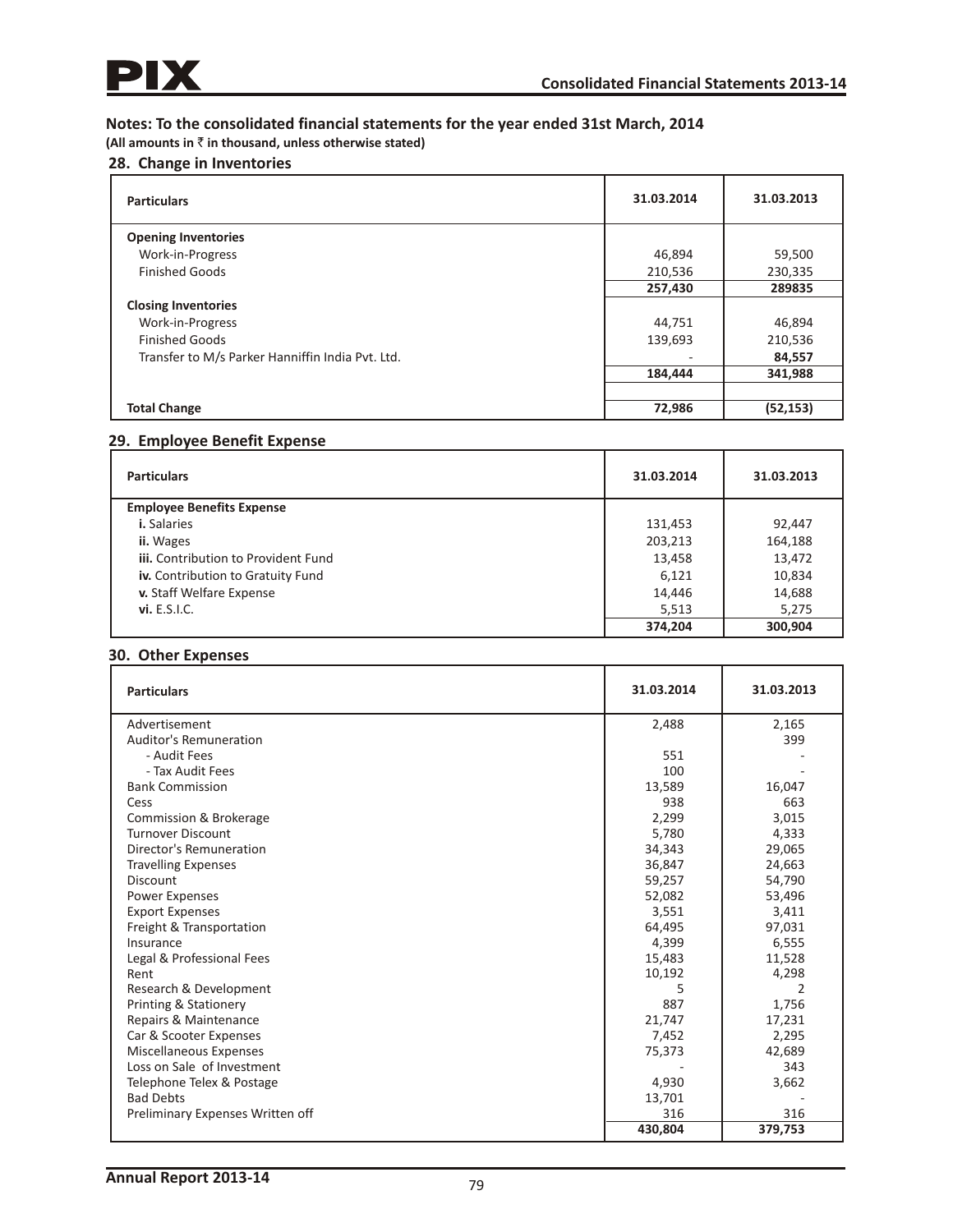

### **31. Finance Cost**

| <b>Particulars</b>           | 31.03.2014       | 31.03.2013       |
|------------------------------|------------------|------------------|
| <b>Discounts</b><br>Interest | 4,182<br>150,678 | 4,167<br>184,119 |
|                              | 154,860          | 188,286          |

# **32. Depreciation**

| <b>Particulars</b>               | 31.03.2014 | 31.03.2013 |
|----------------------------------|------------|------------|
| <b>Factory Premises</b>          | 12,847     | 12,909     |
| Plant & Machinery                | 102,730    | 104,829    |
| <b>Electrical Installations</b>  | 3,913      | 4,428      |
| <b>Furnitures &amp; Fixtures</b> | 4,843      | 3,645      |
| <b>Office Equipments</b>         | 989        | 4,370      |
| <b>Vehicles</b>                  | 3,345      | 3,008      |
|                                  | 6,523      |            |
|                                  | 135,190    | 133,189    |

## **33. Earning per Share**

| <b>Particulars</b>                                   | 31.03.2014 | 31.03.2013 |
|------------------------------------------------------|------------|------------|
| Profit for the year                                  | 75,222     | 1,060,354  |
| Weighted average number of Equity shares outstanding | 13,625,200 | 13,625,200 |
| <b>Basic Earning Per Share</b>                       | 5.52       | 77.82      |
| Weighted average number of potential equity shares   |            |            |
| outstanding                                          | <b>NIL</b> | <b>NIL</b> |
| Weighted average number of Equity shares outstanding | 13,625,200 | 13,625,200 |
| (including dilutive shares)                          |            |            |
| <b>Diluted Earning Per Share</b>                     | 5.52       | 77.82      |

### **34. Contingent Liabilities**

| <b>Particulars</b>      | 31.03.2014 | 31.03.2013 |
|-------------------------|------------|------------|
| Letters of Credit       | 112,489    | 125,674    |
| <b>Bill Discounting</b> | NIL        | <b>NIL</b> |
| <b>Bank Guarantee</b>   | 339        | 2,818      |

**35.** Depreciation on the Assets added/deducted during the year has been provided on pro-rata basis with reference to the months of addition/deduction.

**36.** The Company has received loans from Directors. The same has been grouped under long term borrowings.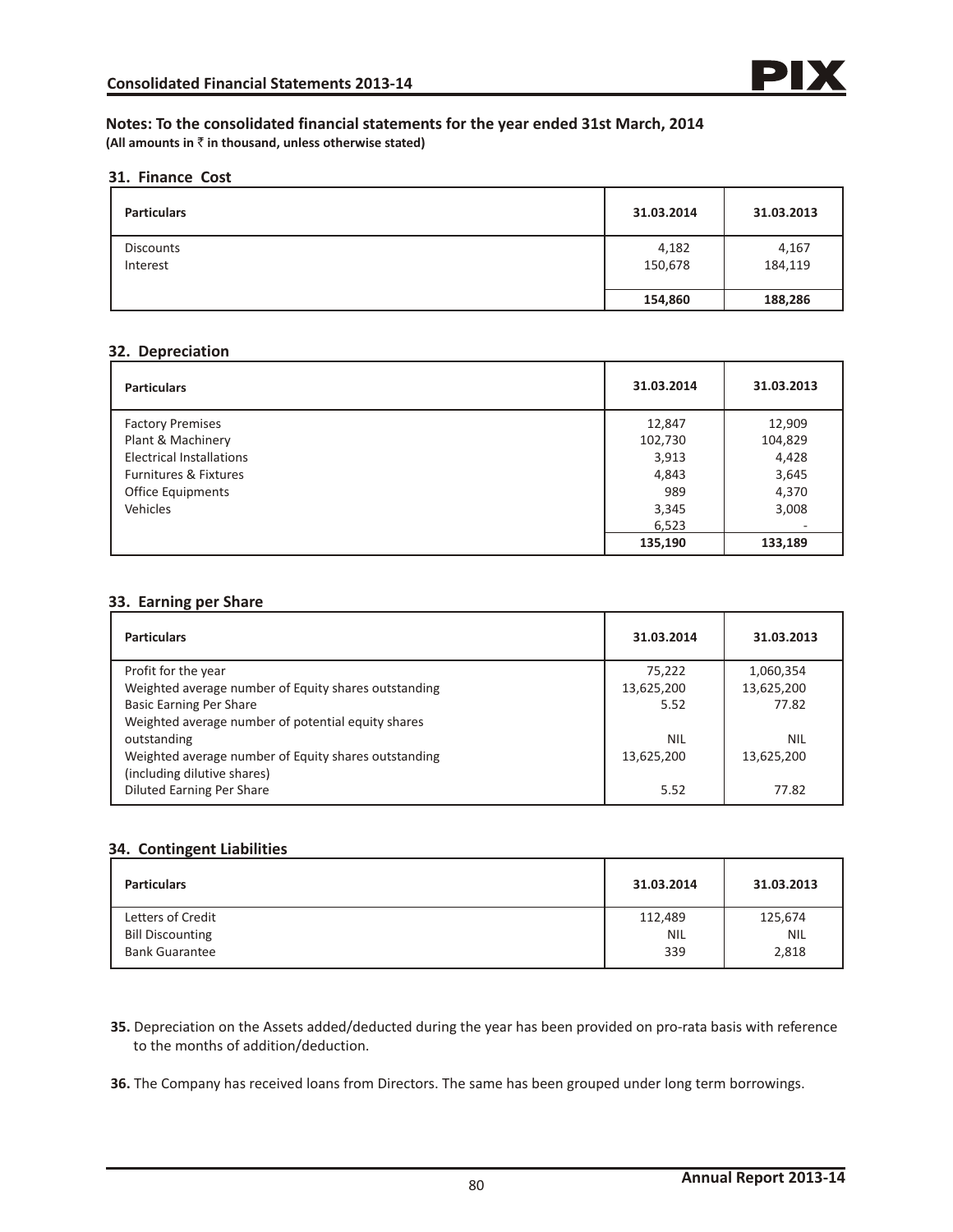**37.** The company has incurred expenditure on development of production of various new belts for local and Export market. The company intends to develop manufacture of speciality belts for the hitec applications and innovations that are coming in the power transmissions industry and Maintenance Free type belts for the new generation packaging machines and EPDM rubber cover belts for automotive industries. These would be able to withstand higher temperature and perform longer.

All the above are new generation products that the company is now proceeding to manufacture to take care of the future needs of the power transmissions industry.

Until last year, the Company has incurred expenditure on development of new products that yet to be manufactured commercially. These have been carried forward in Product Development Expenditures, which are shown under Other Non-Current Assets.

| <b>Particulars</b>                  | 31.03.2014               | 31.03.2013 |
|-------------------------------------|--------------------------|------------|
| <b>Opening Balance</b>              | 155,172                  | 208,672    |
| Addition/(Deletion) during the year | $\overline{\phantom{a}}$ | (53,500)   |
| <b>Total</b>                        | 155,172                  | 155,172    |

**38.** The Accounting Standard 15 (Revised 2005) on "Employee Benefits" issued by the Institute of Chartered Accountants of India (ICAI) has been adopted by the Company as under:

38.1 **Defined Contribution Plans –** The Company has recognized the following amounts in the Profit and Loss Account for the year

| <b>Particulars</b>                       | 31.03.2014 | 31.03.2013 |
|------------------------------------------|------------|------------|
| Contribution to Employees Provident Fund | 13,458     | 13,472     |

38.2 **Defined Benefit Plan –** The following figures as per actuarial valuation as at the Balance Sheet date have been debited to profit and loss account:

# **A. Gratuity**

| <b>Particulars</b>                                              | 31.03.2014 | 31.03.2013 |
|-----------------------------------------------------------------|------------|------------|
| Opening: Actuarial value of Projected Benefit Obligations (PBO) | 49,276     | 43,816     |
| Interest cost for the year                                      | 3,942      | 2,628      |
| Service Cost for the year                                       | 3,629      | 3,460      |
| Benefits paid for the year                                      | (4, 119)   | (2,232)    |
| Actuarial Gain / (Loss) on obligations                          | (1, 449)   | 1,604      |
| Closing: Actuarial value of Projected Benefit Obligations (PBO) | 51,278     | 49.276     |
| <b>Balance Sheet Statement</b>                                  |            |            |
| Present value of the obligation at 31.03.14                     | 51,278     | 49,276     |
| Fair value of plan assets 31.03.14                              | <b>NIL</b> | <b>NIL</b> |
| Un-funded liability 31.03.14                                    | 51,278     | 49,276     |
| Un-recognized gains / losses in opening balance                 | <b>NIL</b> | <b>NIL</b> |
| Un-funded liability recognized in Balance sheet                 | 51,278     | 49.276     |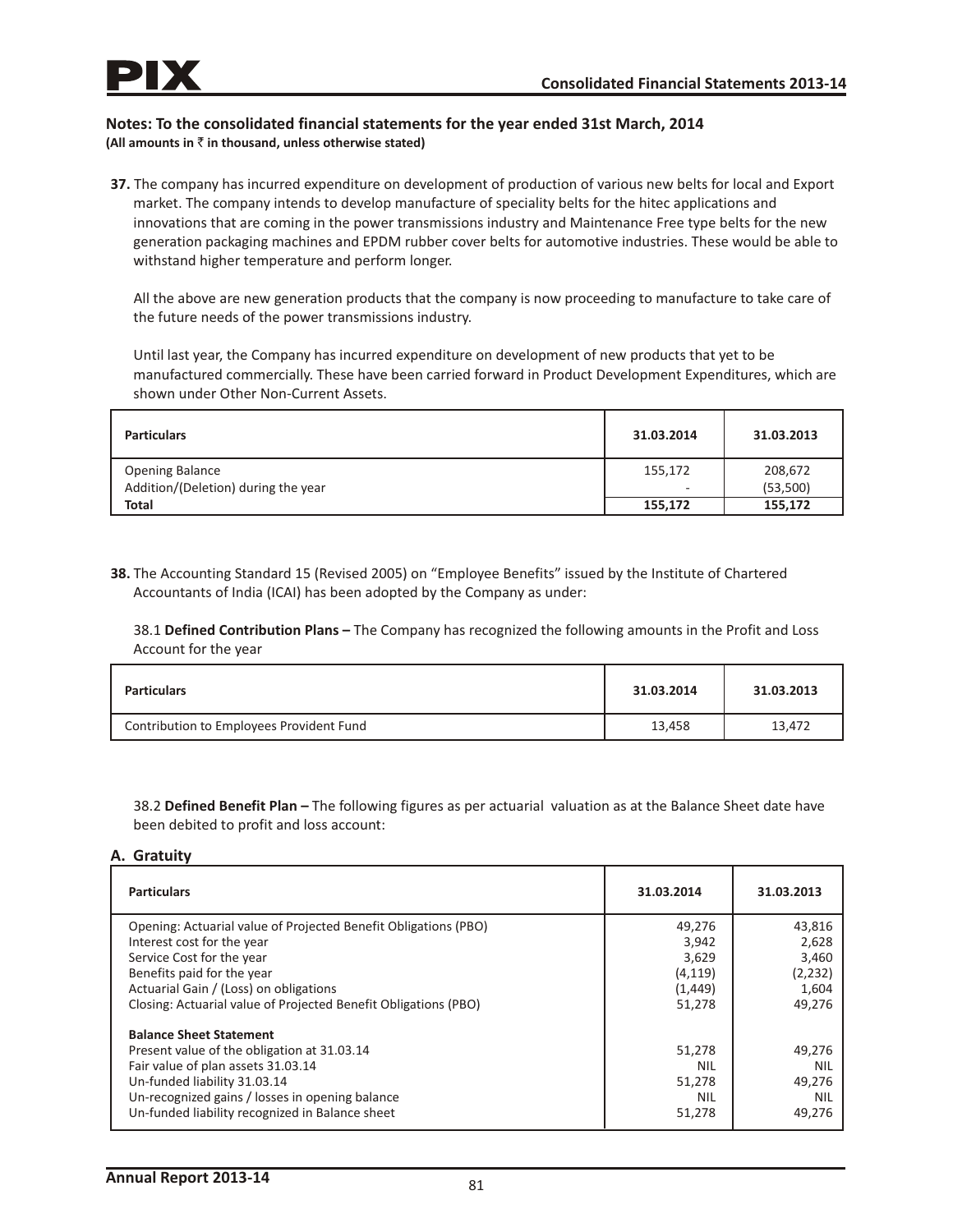# **A. Gratuity (cont...)**

| <b>Particulars</b>                                                                                                                                                                                                                                                     | 31.03.2014                                        | 31.03.2013                                     |
|------------------------------------------------------------------------------------------------------------------------------------------------------------------------------------------------------------------------------------------------------------------------|---------------------------------------------------|------------------------------------------------|
| <b>Profit &amp; Loss Account Statement</b><br>Interest cost for the year<br>Service Cost for the year<br>Actual return on plan assets from 01.04.13 to 31.03.14<br>Actuarial Gain / (Loss) on obligations<br>Gratuity to be provided as expenses in Profit & Loss a/c. | 3,942<br>3,629<br><b>NIL</b><br>(1, 449)<br>6,121 | 2,628<br>3,460<br><b>NIL</b><br>1,604<br>7,692 |

# **B. Leave Encashment**

| <b>Particulars</b>                                              | 31.03.2014 | 31.03.2013 |
|-----------------------------------------------------------------|------------|------------|
| <b>Changes in Benefit Obligation</b>                            |            |            |
| Opening: Actuarial value of Projected Benefit Obligations (PBO) | 3,385      | 2,795      |
| Interest cost for the year                                      | 271        | 224        |
| Service Cost for the year                                       | 2,675      | 2,382      |
| Benefits paid for the year                                      | (2,635)    | (1,879)    |
| Actuarial Gain / (Loss) on obligations                          | 3,053      | (137)      |
| Closing: Actuarial value of Projected Benefit Obligations (PBO) | 6,748      | 3,385      |
| <b>Balance Sheet Statement</b>                                  |            |            |
| Present value of the obligation at 31.03.14                     | 6,748      | 3,384,580  |
| Fair value of plan assets 31.03.14                              | <b>NIL</b> | <b>NIL</b> |
| Un-funded liability 31.03.14                                    | 6,748      | 3,384,580  |
| Un-recognized gains / losses in opening balance                 | <b>NIL</b> | <b>NIL</b> |
| Un-funded liability recognized in Balance sheet                 | 6,748      | 3,384,580  |
| <b>Profit &amp; Loss Account Statement</b>                      |            |            |
| Interest cost for the year                                      | 271        | 224        |
| Service Cost for the year                                       | 2,675      | 2,382      |
| Actual return on plan assets from 01.04.13 to 31.03.14          | <b>NIL</b> | <b>NIL</b> |
| Actuarial (Gain) / Loss on obligations                          | 3,053      | (137)      |
| Gratuity to be provided as expenses in Profit & Loss a/c.       | 5,999      | 2,468      |

**39. Segment Reporting:** The Company is engaged in the business of Industrial Rubber Products and there is no reportable segment as per Accounting Standard (AS 17) 'Segment Reporting'.

The company identified geographical locations as secondary segments. The products of the company are sold both in the domestic & export markets, which are considered different geographical segments. Segment-wise revenues are as under:

| <b>Particulars</b> | 31.03.2014 | 31.03.2013 |
|--------------------|------------|------------|
| Revenue            |            |            |
| Domestic           | 1,114,341  | 1,111,223  |
| Export             | 954,857    | 1,222,540  |
| <b>Total</b>       | 2,069,198  | 2,333,763  |

The company has manufacturing facilities at Nagpur, India. It is not possible to directly attribute or allocate on a reasonable basis, the expenses, assets and liabilities to these geographical segments.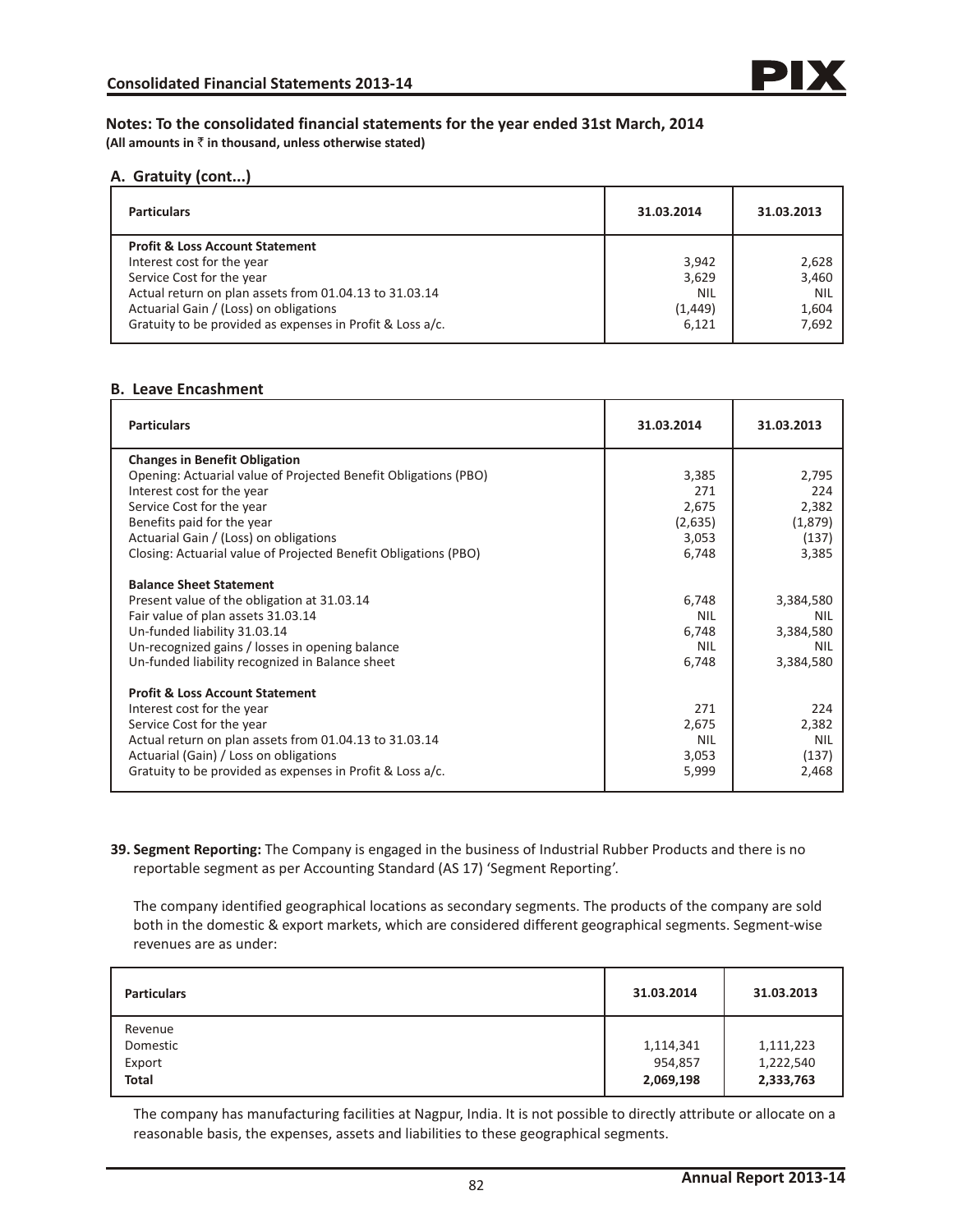

**40.** Deferred Tax has been provided in accordance with Accounting Standard 22- Accounting for Taxes on income issued by the Institute of Chartered Accountants of India.

The major components of the net deferred tax liability as on 31.03.2014 are as under:

| <b>Particulars</b>                                                          | 31.03.2013 | During the year | 31.03.2014 |
|-----------------------------------------------------------------------------|------------|-----------------|------------|
| <b>DEFERRED TAX LIABILITY</b><br>Depreciation<br><b>DEFERRED TAX ASSETS</b> | 140.725    | (32, 587)       | 108.137    |
| Provision for Employees Benefits                                            | (17,706)   | (5,014)         | (22, 720)  |
| <b>Net Deferred Tax Liability</b>                                           | 123,019    |                 | 85,417     |

# **41 Related Parties' Disclosures:**

**i.** Names of Related parties with whom transactions have taken place during the year :

### **A. Key Management Personnel:**

- i. Mr. Sukhpal Singh Sethi
- ii. Mr. Amarpal Sethi
- iii. Mr. Sonepal Sethi
- iv. Mr. Rishipal Sethi
- v. Mr. Joe Paul
- vi. Mr. Karanpal Sethi

### **B. Relatives of key Management Personnel**

- i. Mrs. Nirmal Sethi
- ii. Mrs. Davinder Sethi
- iii. Mrs. Inderjeet Sethi
- iv. Mrs. Kamalpreet Sethi
- v. Mrs. Saba Sethi
- vi. Miss Shirley Paul

### **C. Enterprises over which key Management Personnel or Relatives have influence**

- I. Amit Beneficiary Trust
- ii. K. S. Beneficiary Trust
- iii. R. S. Beneficiary Trust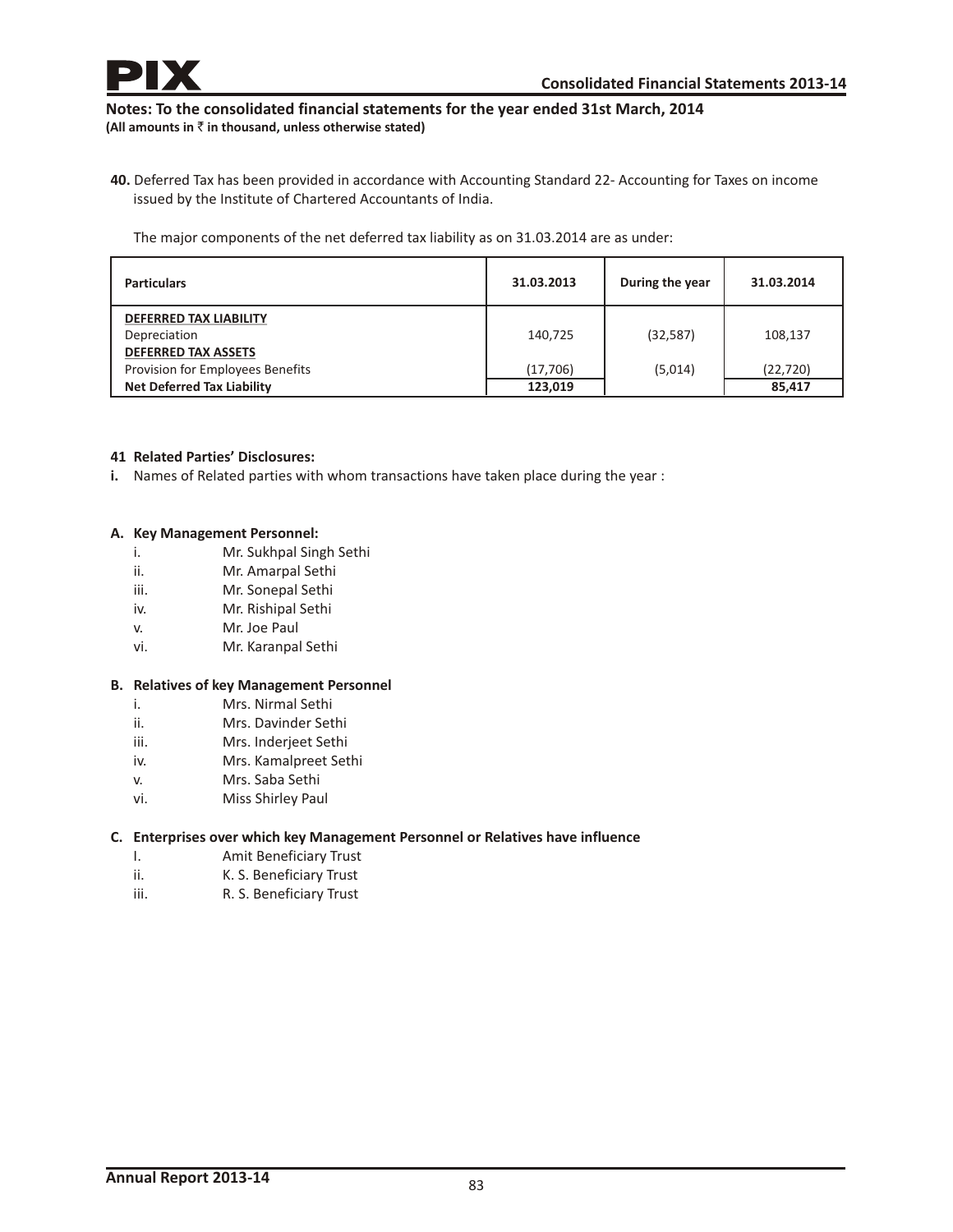**ii.** Transactions with related parties for the year ended March 31, 2014

|                                                                                                          | 31.03.2014                         | 31.03.2013                          |
|----------------------------------------------------------------------------------------------------------|------------------------------------|-------------------------------------|
| A Key Management Personnel:<br><b>Remuneration Paid</b><br>Interest Paid<br>Perquisites/Allowances Paid  | 37,079,018<br>8,629,143<br>331,824 | 29,064,895<br>12,480,773<br>164,644 |
| <b>B Relatives of key Management Personnel</b><br><b>Remuneration Paid</b><br>Rent Paid<br>Interest Paid | 3,153,240<br>217,800<br>6,361,340  | 3,153,240<br>217,800<br>25,639,565  |
| C Enterprises over which Key Management Personnel or<br>Relatives have influence<br>Rent Paid            | 2,574,000                          | 2,574,000                           |
| iii. Balance at the end of the year 31st March 2014                                                      |                                    |                                     |
| A Key Management Personnel:<br>Payables                                                                  | 141,214,917                        | 42,523,786                          |
| <b>B Relatives of key Management Personnel</b><br>Payables                                               | 33,578,809                         | 54,461,576                          |

**42** The figures of current year are not comparable with those of previous year in view of consolidated of accounts of Pix Transmissions Europe Limited and PIX QCS limited in the current year.

**43** The previous year figures are regrouped, where ever necessary to confirm with this year's classification.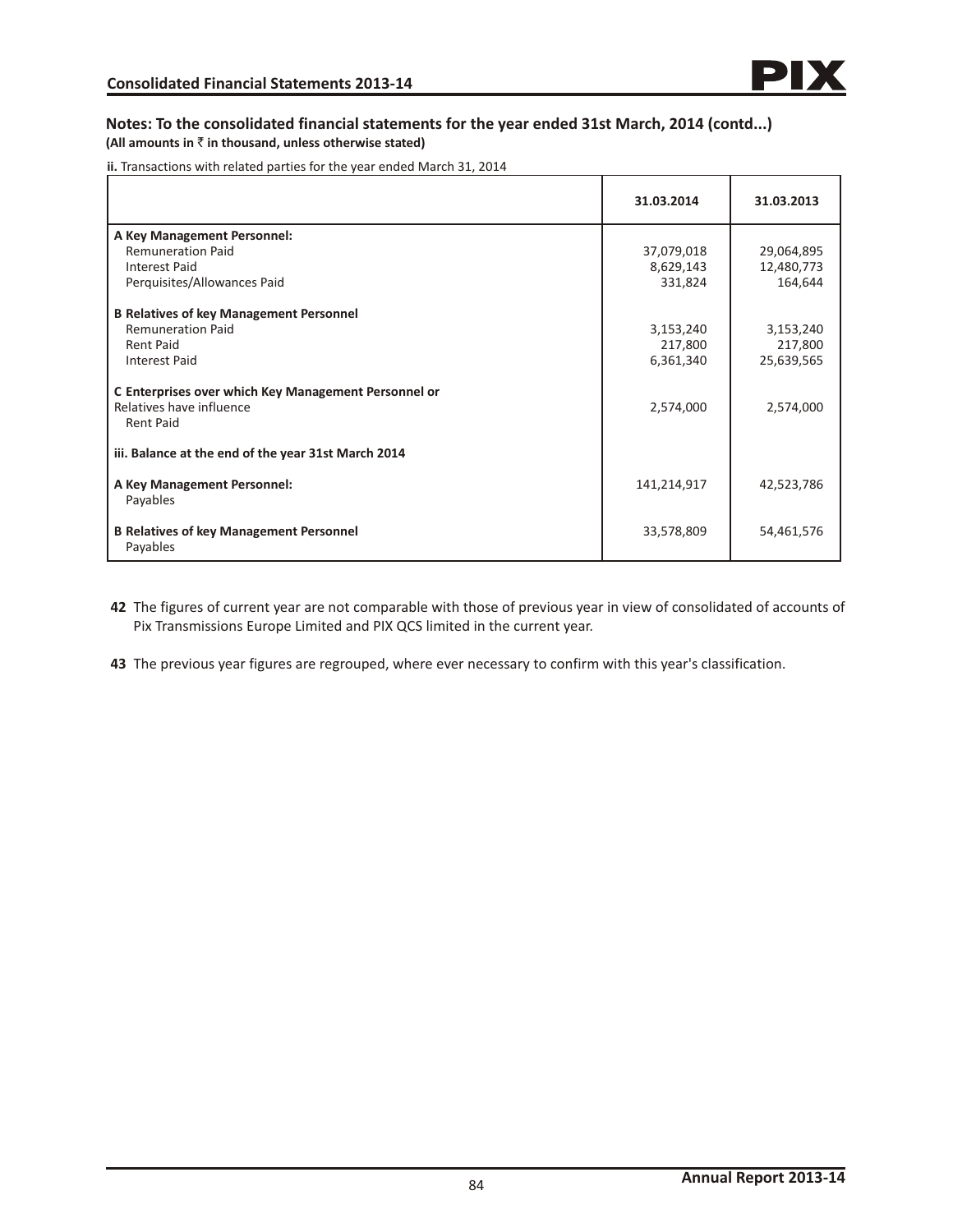

# **ATTENDANCE SLIP**

### **PIX TRANSMISSIONS LIMITED**

# **Registered Office: J-7, M.I.D.C., Hingna Road, Nagpur – 440 016**

PLEASE COMPLETE THIS ATTENDANCE SLIP AND HAND IT OVER AT THE ENTRANCE OF THE HALL, Joint

Shareholders may obtain additional attendance slips on request.

| Regd. Folio No. | No. of Shares |
|-----------------|---------------|
|                 |               |

NAME & ADDRESS OF THE SHARE HOLDERS

**I hereby record my presence at the 32nd ANNUAL GENERAL MEETING of the Company at J-7, M.I.D.C., Hingna, Nagpur–440 016, on Thursday, 18th September, 2014 at 9.30 a.m.**

SIGNATURE OF THE SHARE HOLDER OR THE PROXY ATTENDING THE MEETING

| If shareholder, please sign here | If proxy, please sign here |
|----------------------------------|----------------------------|
|                                  |                            |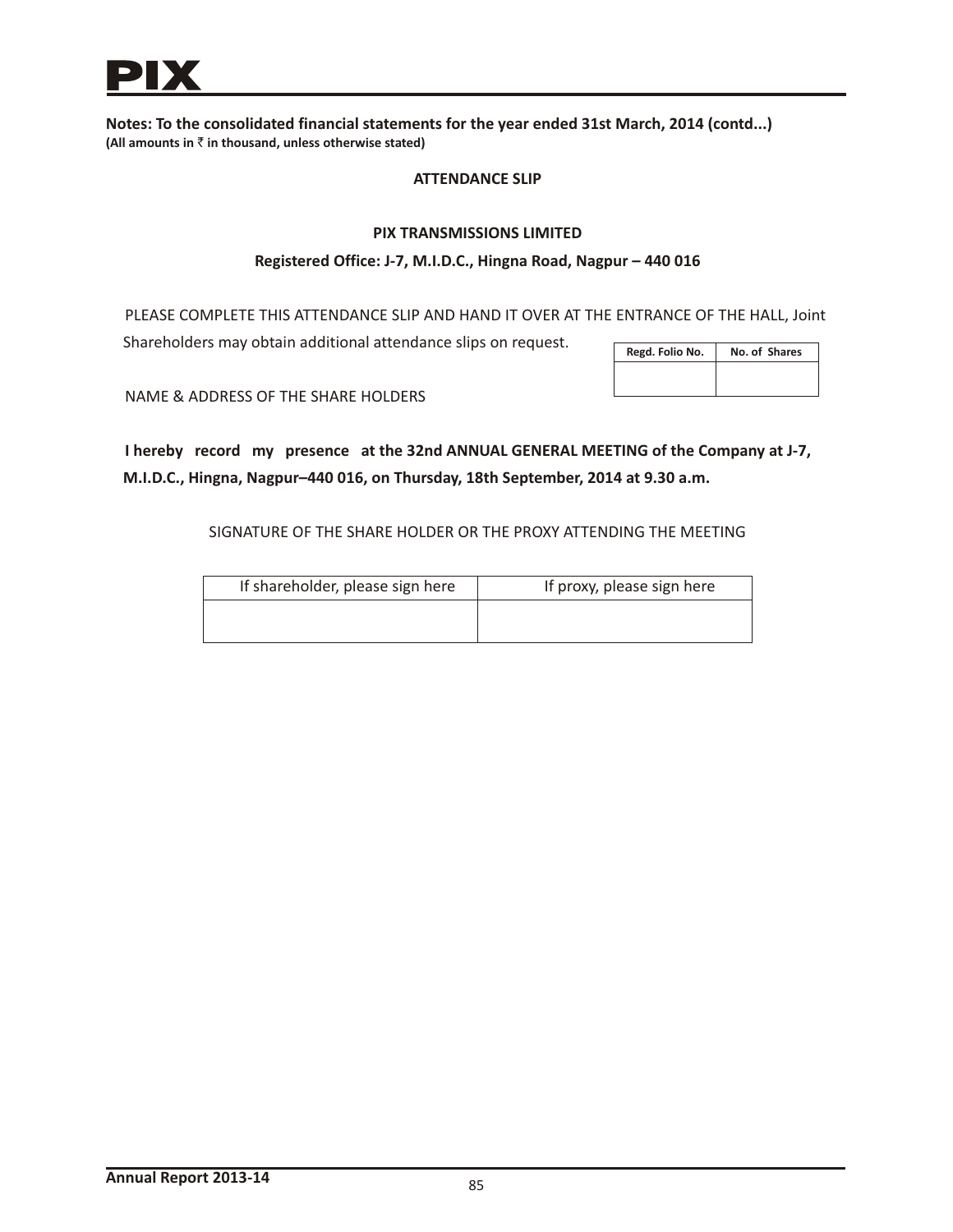

# **PIX TRANSMISSIONS LIMITED**

Registered Office: J-7, M.I.D.C., Hingna Road, Nagpur – 440 016

CIN: L25192MH1981PLC024837 WEB: www.pixtrans.com E-Mail Cosecretary@pixtrans.com TEL : 07104-669000

#### **Form No. MGT-11**

# **PROXY FORM**

[Pursuant to Section 105(6) of the Companies Act, 2013 and Rule 19(3) of the Companies (Management and Administration) Rules, 2014]

|                                                                                                      | I/We, being the Member(s) of sales and shares of the above named Company, hereby appoint |                      |
|------------------------------------------------------------------------------------------------------|------------------------------------------------------------------------------------------|----------------------|
|                                                                                                      |                                                                                          |                      |
|                                                                                                      | Signature:                                                                               | , or failing him/her |
|                                                                                                      |                                                                                          |                      |
| Address: Address: Address: Address: Address: Address: Address: Address: Address: Address: Address: A | Signature:                                                                               |                      |

as my/our proxy to attend and vote, in case of a poll, for me/us and on my/our behalf at the 32nd Annual General Meeting of the Company, to be held on Thursday, the 18th day of Sept, 2014 at 9.30 p.m. at the Registered Office of the Company and at any adjournment thereof in respect of such resolutions and in such manner as are indicated below:

|                | Reso. No. Description                                                                                                                                                     | $For*$ | Against* |
|----------------|---------------------------------------------------------------------------------------------------------------------------------------------------------------------------|--------|----------|
| 1.             | Adoption of Annual Accounts and Reports thereon for the financial year ended 31st March, 2014.                                                                            |        |          |
| 2.             | Declaration of dividend.                                                                                                                                                  |        |          |
| 3.             | Re-election of Mr. Sonepal Sethi as Director:                                                                                                                             |        |          |
| 4.             | Re-election of Mr. Sukhpal Singh Sethi as Director:                                                                                                                       |        |          |
| 5.             | Appointment of M/s. S.C.Bandi & Co., as Statutory Auditors of the Company and to fix their remuneration for<br>the financial year ending 31st March, 2015.                |        |          |
| 6.             | Increase of Remuneration of Mr. Karanpal Sethi, a whole-time Director with effect from 1st April 2014 till<br>31st March 2015.                                            |        |          |
| 7 <sub>1</sub> | Re-appointment of Mr. Rishipal Sethi as Joint Managing Director of the Company, for a period of 3 (three)<br>years with effect from 1st August, 2014 to 31st March, 2017. |        |          |
| 8.             | Increase of Remuneration of Mr. Rishipal Sethi, a whole-time Director with effect from 1st April 2014 to<br>31st July 2014.                                               |        |          |
| 9.             | Appointment of Mr. Haresh Eidnani as an Independent Director of the Company for a term of up to five years.                                                               |        |          |
| 10.            | Appointment of Mr. Pradeep Havnur as an Independent Director of the Company for a term of up to<br>five years.                                                            |        |          |
| 11.            | Appointment of Mr. Mohammed Adil Ansari as an independent Director of the Company for a term of up to<br>five years.                                                      |        |          |
| 12.            | Appointment of Ms. Shirley Paul as a whole-time Director of the Company for a term of up to three years.                                                                  |        |          |
|                |                                                                                                                                                                           |        |          |

| Signed this | dav of | 2014 |
|-------------|--------|------|
|             |        |      |

|           | Affix   |  |
|-----------|---------|--|
| Signature | Revenue |  |
|           | Stamp   |  |
|           |         |  |

#### **Notes:**

- \* 1. Please put a" in the Box in the appropriate column against the respective resolutions. If you leave the 'For' or 'Against' column blank against any or all the resolutions, your proxy will be entitled to vote in the manner as he/she thinks appropriate.
- 2. A Proxy need not be a Member of the Company. Pursuant to the provisions of Section 105 of the Companies Act, 2013, a person can act as proxy on behalf of not more than fifty Members and holding in aggregate not more than ten percent of the total Share Capital of the Company. Members holding more than ten percent of the total Share Capital of the Company may appoint a single person as proxy, who shall not act as proxy for any other Member.
- 3. This form of Proxy, to be effective, should be deposited at the Registered Office of the Company at J-7, MIDC, HINGNA ROAD, NAGPUR – 440016 not later than FORTY-EIGHT HOURS before the commencement of the aforesaid meeting.